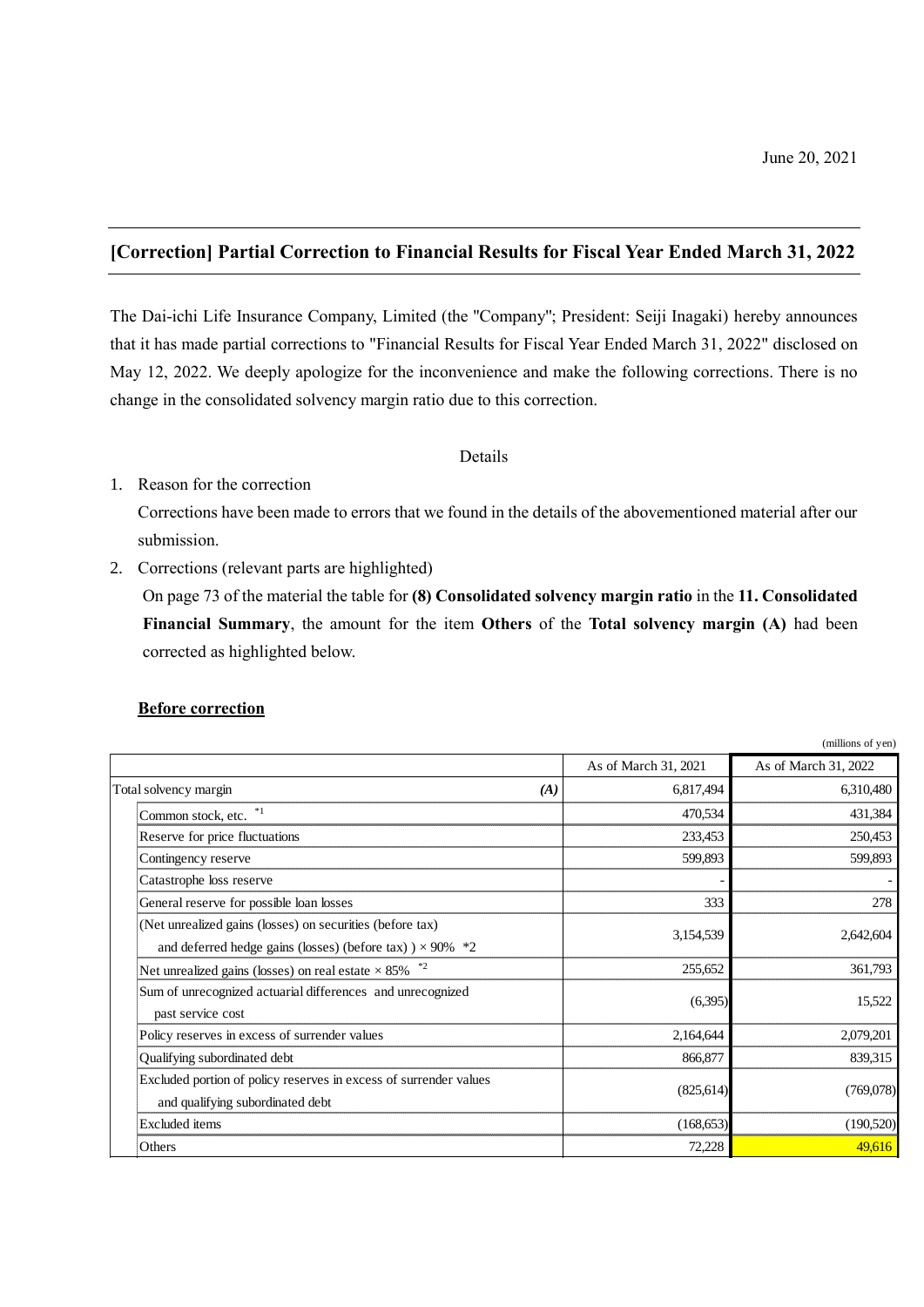# **After correction**

|                                                                   | As of March 31, 2021 | As of March 31, 2022 |
|-------------------------------------------------------------------|----------------------|----------------------|
| Total solvency margin<br>(A)                                      | 6,817,494            | 6,310,480            |
| Common stock, etc.                                                | 470,534              | 431,384              |
| Reserve for price fluctuations                                    | 233,453              | 250,453              |
| Contingency reserve                                               | 599,893              | 599,893              |
| Catastrophe loss reserve                                          |                      |                      |
| General reserve for possible loan losses                          | 333                  | 278                  |
| (Net unrealized gains (losses) on securities (before tax)         |                      |                      |
| and deferred hedge gains (losses) (before tax) $) \times 90\%$ *2 | 3,154,539            | 2,642,604            |
| Net unrealized gains (losses) on real estate $\times$ 85% $^{*2}$ | 255,652              | 361,793              |
| Sum of unrecognized actuarial differences and unrecognized        | (6,395)              | 15,522               |
| past service cost                                                 |                      |                      |
| Policy reserves in excess of surrender values                     | 2,164,644            | 2,079,201            |
| Qualifying subordinated debt                                      | 866,877              | 839,315              |
| Excluded portion of policy reserves in excess of surrender values | (825, 614)           | (769,078)            |
| and qualifying subordinated debt                                  |                      |                      |
| Excluded items                                                    | (168, 653)           | (190,520)            |
| Others                                                            | 72,228               | 49,631               |

End of correction notice.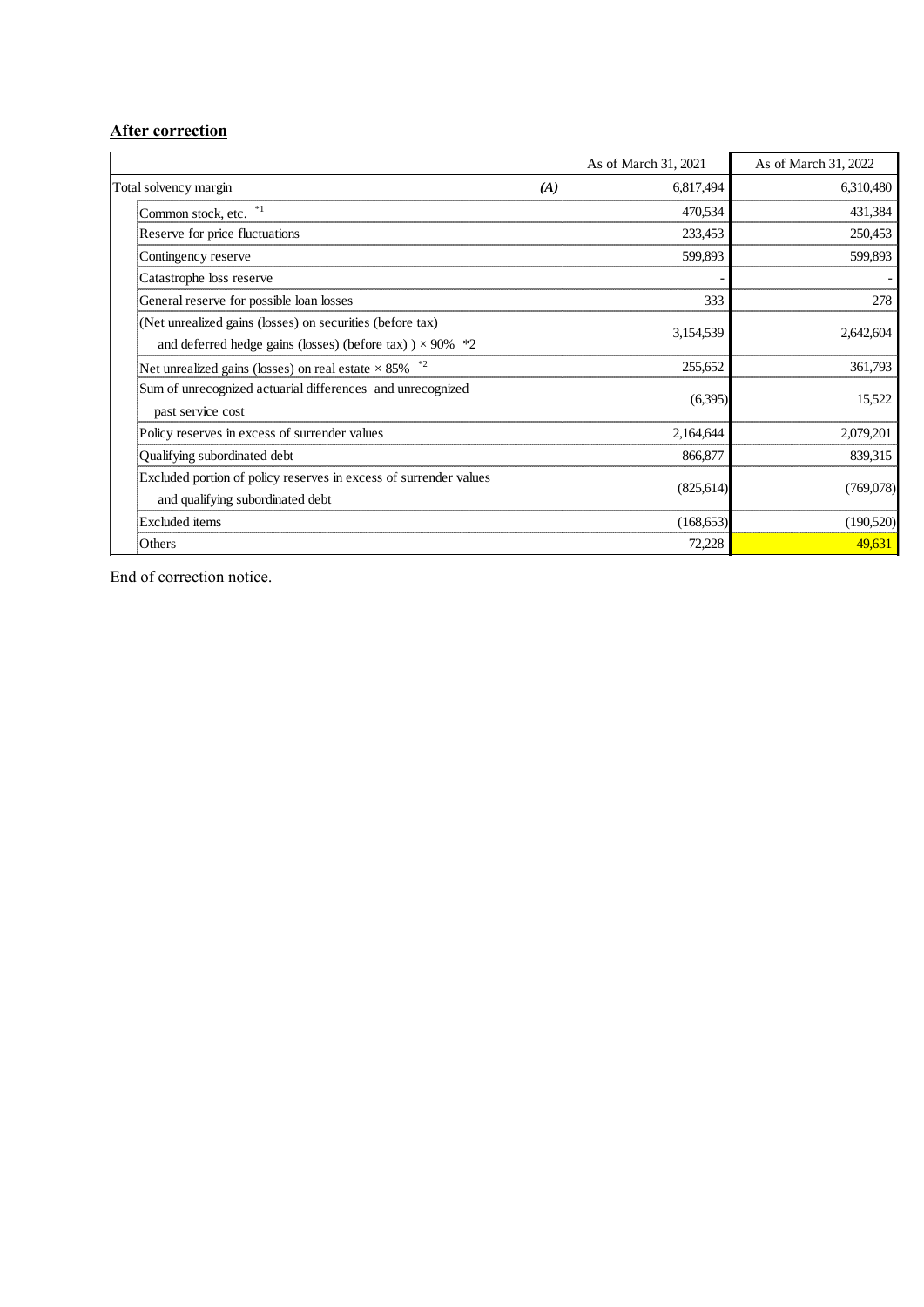# Financial Results for the Fiscal Year Ended March 31, 2022

The Dai-ichi Life Insurance Company, Limited (the ''Company''; President: Seiji Inagaki) announces its financial results for the fiscal year ended March 31, 2022.

# [Contents]

Financial Summary for the Fiscal Year Ended March 31, 2022

| 1.  | <b>Business Highlights</b>                                          | P.1                         |
|-----|---------------------------------------------------------------------|-----------------------------|
| 2.  | Policies in Force as of March 31, 2022 by Benefit                   | P.2                         |
| 3.  | <b>Investment of General Account Assets</b>                         | $\ldots \ldots \ldots$ P.3  |
| 4.  | <b>Unaudited Balance Sheet</b>                                      | $\ldots$ P.12               |
| 5.  | Unaudited Statement of Earnings                                     | $\ldots$ P.13               |
| 6.  | Unaudited Statement of Changes in Net Assets                        | P.14                        |
| 7.  | Breakdown of Ordinary Profit (Fundamental Profit)                   | $\ldots$ P.36               |
| 8.  | Disclosed Claims Based on Categories of Obligors                    | $\ldots \ldots \ldots$ P.37 |
| 9.  | Solvency Margin Ratio                                               | $\ldots$ P.38               |
| 10. | Status of Separate Account for the Fiscal Year Ended March 31, 2022 | P.39                        |
| 11. | <b>Consolidated Financial Summary</b>                               | $\ldots$ P.43               |

Attached: Supplementary Materials for the Fiscal Year Ended March 31, 2022.

For further information please contact:

TEL: +81-(0)50-3780-6930 Corporate Planning Dept., The Dai-ichi Life Insurance Company, Limited

Please note that this is an unofficial translation of the original disclosure in Japanese.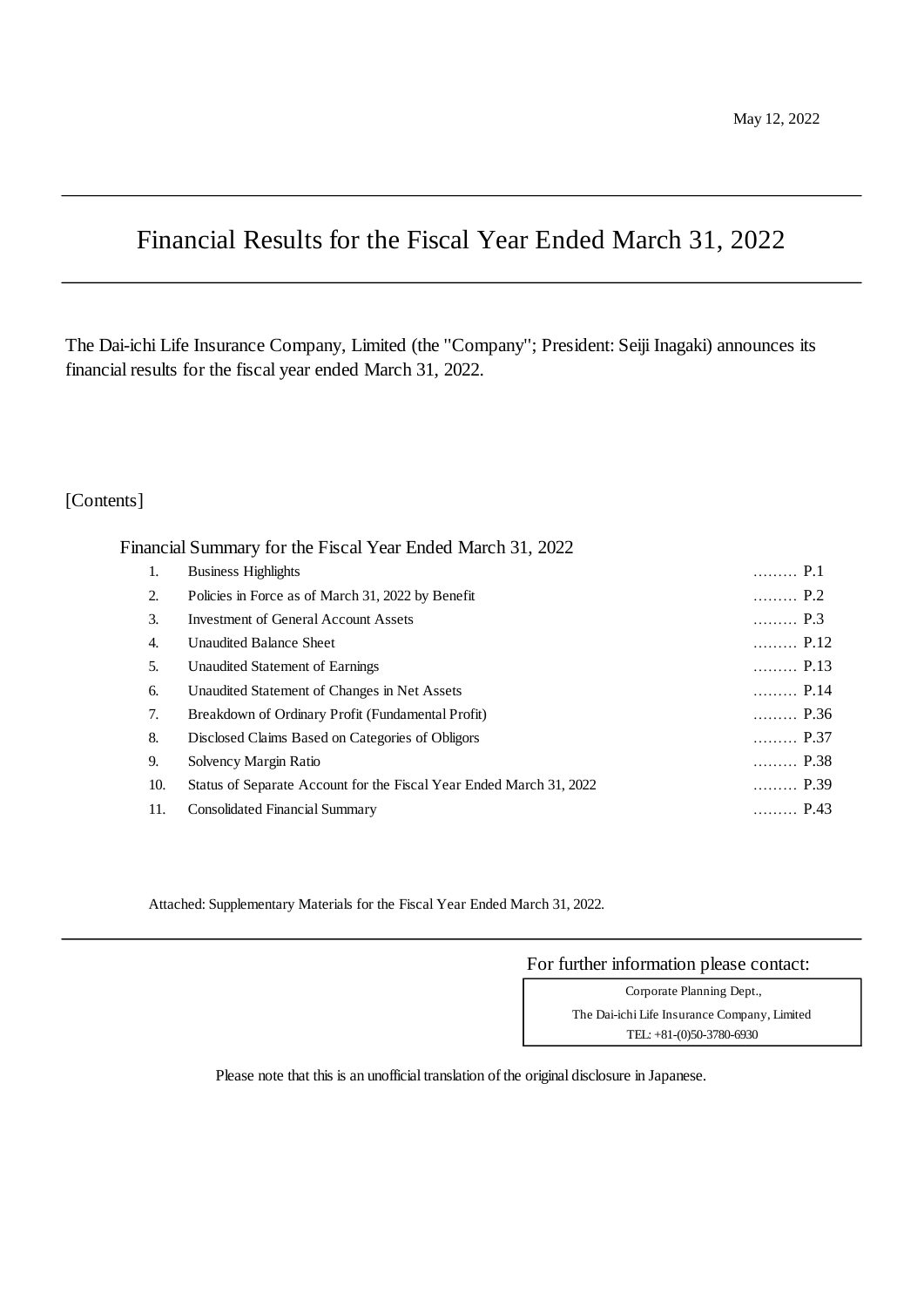# **1. Business Highlights**

(1) Annualized Net Premium

| Policies in Force<br>(billions of yen) |                               |                      |                           |                      |                           |  |
|----------------------------------------|-------------------------------|----------------------|---------------------------|----------------------|---------------------------|--|
|                                        |                               | As of March 31, 2021 |                           | As of March 31, 2022 |                           |  |
|                                        |                               |                      | % of March 31, 2020 total |                      | % of March 31, 2021 total |  |
|                                        | Individual insurance          | 1.538.2              | 97.9                      | 1.514.0              | 98.4                      |  |
|                                        | Individual annuities          | 538.7                | 99.9                      | 538.6                | 100.0                     |  |
| Total                                  |                               | 2,076.9              | 98.4                      | 2,052.7              | 98.8                      |  |
|                                        | Medical and survival benefits | 696.8                | 100.3                     | 708.8                | 101.7                     |  |

| New Policies<br>(billions of yen) |                               |                      |                           |                      |                           |  |
|-----------------------------------|-------------------------------|----------------------|---------------------------|----------------------|---------------------------|--|
|                                   |                               | As of March 31, 2021 |                           | As of March 31, 2022 |                           |  |
|                                   |                               |                      | % of March 31, 2020 total |                      | % of March 31, 2021 total |  |
|                                   | Individual insurance          | 51.8                 | 69.9                      | 63.8                 | 123.1                     |  |
|                                   | Individual annuities          | 9.7                  | 63.1                      | 10.7                 | 110.1                     |  |
| Total                             |                               | 61.6                 | 68.7                      | 74.5                 | 121.0                     |  |
|                                   | Medical and survival benefits | 36.7                 | 67.0                      | 48.2                 | 131.6                     |  |

Note: 1. Annualized net premium is calculated by using multipliers for various premium payment terms to the premium per payment. In single premium<br>Contracts, the amount is calculated by dividing the premium by the duration benefits, in which disability cause is excluded but causes such as specific illness and nursing care are included.

3. New policies include net increase by conversion.

# (2) Sum Insured of Policies in Force and New Policies

Policies in Force

|                                    | As of March 31, 2021 |                              |                   |                              |  |  |
|------------------------------------|----------------------|------------------------------|-------------------|------------------------------|--|--|
|                                    | Number of policies   |                              | Amount            |                              |  |  |
|                                    | (thousands)          | % of March 31, 2020<br>total | (billions of yen) | % of March 31, 2020<br>total |  |  |
| Individual insurance               | 20,274               | 109.7                        | 83,664.3          | 93.4                         |  |  |
| Individual annuities               | 2,093                | 100.1                        | 11,012.6          | 98.3                         |  |  |
| Individual insurance and annuities | 22,367               | 108.7                        | 94,676.9          | 93.9                         |  |  |
| Group insurance                    | ٠                    |                              | 50,842.5          | 103.6                        |  |  |
| Group annuities                    | ٠                    | ٠                            | 6,446.9           | 102.6                        |  |  |
|                                    |                      |                              |                   |                              |  |  |
|                                    |                      | As of March 31, 2022         |                   |                              |  |  |
|                                    | Number of policies   |                              | Amount            |                              |  |  |
|                                    | (thousands)          | % of March 31, 2021<br>total | (billions of yen) | % of March 31, 2021<br>total |  |  |
| Individual insurance               | 21,642               | 106.8                        | 77,641.9          | 92.8                         |  |  |
| Individual annuities               | 2,103                | 100.5                        | 10,833.9          | 98.4                         |  |  |
| Individual insurance and annuities | 23,746               | 106.2                        | 88,475.9          | 93.5                         |  |  |
| Group insurance                    | ٠                    |                              | 50,043.5          | 98.4                         |  |  |

Note: 1. Policy amount in force of individual annuities is equal to (a) the funds to be held at the time annuity payments are to commence for an annuity for which payment has not yet

commenced, and (b) the amount of policy reserve for an annuity for which payments have commenced. 2. Policy amount in force of group annuities is equal to the amount of outstanding corresponding policy reserve.

3. For products covered by multiple insurance agreements after April 2018, the number of policies for each product is shown as one.

New Policies

|                                    | Year ended March 31, 2021 |                              |                   |                     |                               |                              |
|------------------------------------|---------------------------|------------------------------|-------------------|---------------------|-------------------------------|------------------------------|
|                                    | Number of policies        |                              | Amount            |                     |                               |                              |
|                                    | (thousands)               | % of March 31, 2020<br>total | (billions of yen) | <b>New Business</b> | Net increase by<br>conversion | % of March 31, 2020<br>total |
| Individual insurance               | 3,242                     | 70.1                         | 126.3             | 1,509.0             | (1,382.6)                     | 14.9                         |
| Individual annuities               | 69                        | 54.9                         | 251.9             | 254.6               | (2.7)                         | 58.3                         |
| Individual insurance and annuities | 3,311                     | 69.7                         | 378.3             | 1,763.6             | (1,385.3)                     | 29.5                         |
| Group insurance                    |                           |                              | 190.8             | 190.8               |                               | 60.2                         |
| Group annuities                    |                           |                              | 0.1               | 0.1                 |                               | 285.8                        |
|                                    | Year ended March 31, 2022 |                              |                   |                     |                               |                              |
|                                    |                           |                              |                   |                     |                               |                              |
|                                    | Number of policies        |                              | Amount            |                     |                               |                              |
|                                    | (thousands)               | % of March 31, 2021<br>total | (billions of yen) | New Business        | Net increase by<br>conversion | % of March 31, 2021<br>total |
| Individual insurance               | 3,842                     | 118.5                        | (257.1)           | 1,418.1             | (1,675.2)                     |                              |
| Individual annuities               | 84                        | 123.0                        | 280.3             | 284.7               | (4.4)                         | 111.3                        |
| Individual insurance and annuities | 3,927                     | 118.6                        | 23.2              | 1,702.9             | (1,679.7)                     | 6.1                          |
| Group insurance                    |                           |                              | 204.1             | 204.1               |                               | 107.0                        |

Note: 1. Number of new policies is the sum of new business and policies after conversion.

2. Amount of new policies for individual annuities, both new business and net increase by conversion, is equal to the funds to be held at the time annuity payments are to commence.<br>3. Amount of new policies for group annui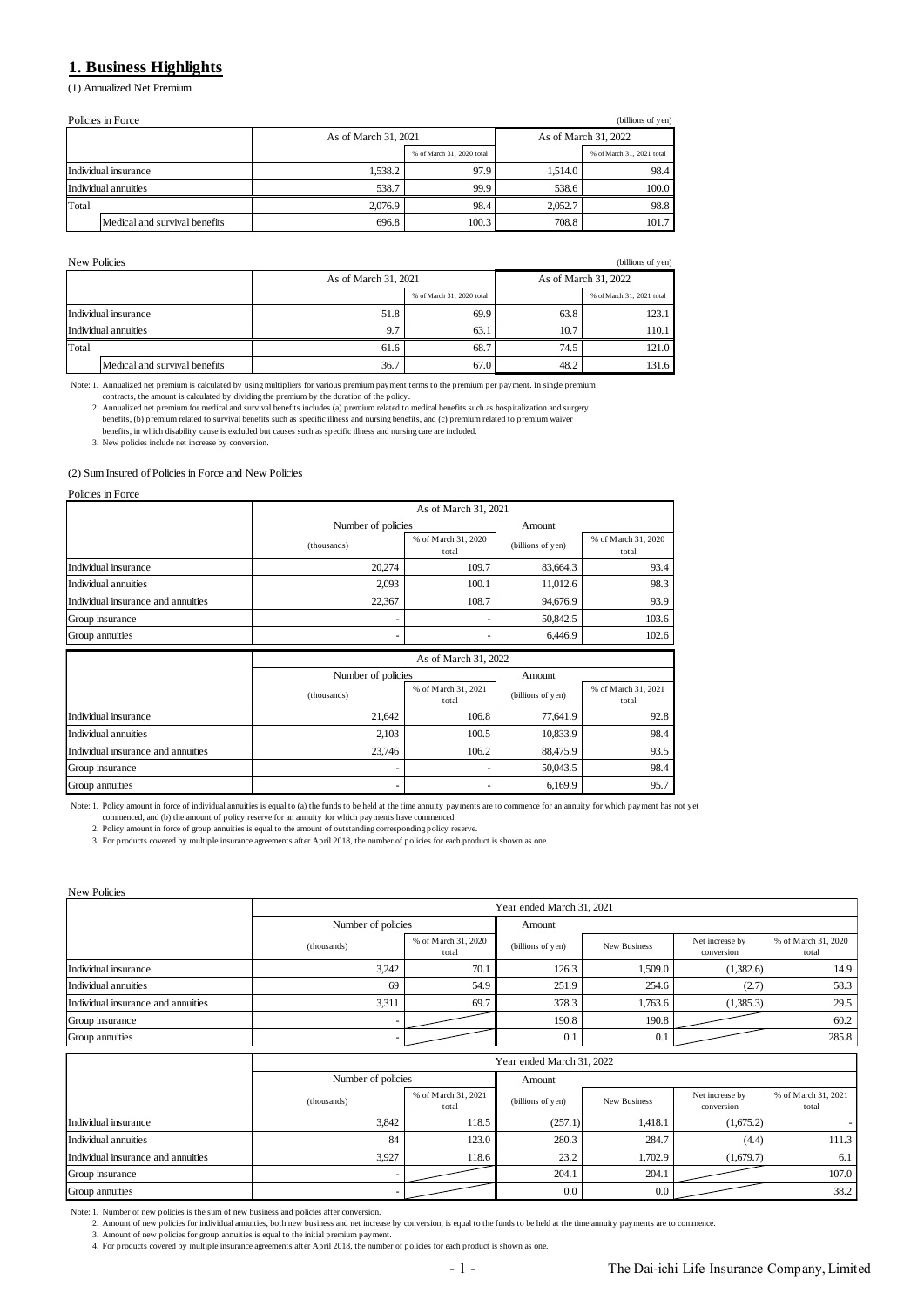# **2. Policies in Force as of March 31, 2022 by Benefit**

|                          | Individual insurance (I) |                             | Individual annuities (II) |                             | Group insurance (III) |                             | Total $(I+II+III)$    |                             |
|--------------------------|--------------------------|-----------------------------|---------------------------|-----------------------------|-----------------------|-----------------------------|-----------------------|-----------------------------|
|                          | Number<br>(thousands)    | Amount<br>(billions of yen) | Number<br>(thousands)     | Amount<br>(billions of yen) | Number<br>(thousands) | Amount<br>(billions of yen) | Number<br>(thousands) | Amount<br>(billions of yen) |
| Death benefits           |                          |                             |                           |                             |                       |                             |                       |                             |
| general                  | 20,738                   | 67,957.2                    |                           | 0.0                         | 24,614                | 50,038.6                    | 45,353                | 117,995.8                   |
| accidental               | [1,764]                  | [7,424.8]                   | [962]                     | $442.3$ ]                   | [2,656]               | [1,384.7]                   | [5,382]               | [9,251.9]                   |
| others                   | [0]                      | [0.0]                       |                           |                             | 64]                   | $54.2$ ]                    | 64]                   | $54.2$ ]                    |
| Survival benefits        | 904                      | 9,684.7                     | 2,103                     | 10,833.9                    | 6                     | 4.8                         | 3,014                 | 20,523.5                    |
| Hospitalization benefits |                          |                             |                           |                             |                       |                             |                       |                             |
| accidental               | 8,251]                   | 45.81                       | 38]                       | [0.1]                       | [1,316]               | [0.7]                       | [9,605]               | [46.8]                      |
| illness                  | 8,238]                   | 45.8]                       | 38]                       | [0.1]                       | [0]                   | [0.0]                       | [8,278]               | [46.0]                      |
| others                   | $[2,983]$                | [17.0]                      | $\left[29\right]$         | [0.1]                       | $[74]$                | [0.1]                       | [3,088]               | [17.3]                      |
| Injury benefits          | [5,162]                  | -                           | $[52]$                    |                             | [2,468]               |                             | [7,683]               |                             |
| Surgery benefits         | [8,497]                  |                             | $\left[38\right]$         |                             |                       |                             | [8, 536]              |                             |

|                   | Group annuities (IV)  |                             | Financial insurance $(V)$ |                                    | Financial annuities (VI) |                                    | Total $(IV+V+VI)$     |                             |
|-------------------|-----------------------|-----------------------------|---------------------------|------------------------------------|--------------------------|------------------------------------|-----------------------|-----------------------------|
|                   | Number<br>(thousands) | Amount<br>(billions of yen) | Number<br>(thousands)     | <b>Amount</b><br>(billions of yen) | Number<br>(thousands)    | <b>Amount</b><br>(billions of yen) | Number<br>(thousands) | Amount<br>(billions of yen) |
| Survival benefits | 437.                  | 6.169.9                     | 58                        | 254.8                              |                          | 70.7                               | 7.527                 | 6.495.5                     |

|                          | Medical care insurance |                             |                     |                       | Group disability            |
|--------------------------|------------------------|-----------------------------|---------------------|-----------------------|-----------------------------|
|                          | Number<br>(thousands)  | Amount<br>(billions of yen) |                     | Number<br>(thousands) | Amount<br>(billions of yen) |
| Hospitalization benefits | 430                    |                             | Disability benefits |                       | 0.7                         |

Note:

- 1. Figures in [ ] show numbers and amounts of additional benefits and of benefits to be paid from riders.
- 2. Numbers of group insurance, group annuities, financial insurance, financial annuities, medical care insurance and group disability show the numbers of insureds.
- 3. Amounts in 'Survival benefits' show the sum of (a) the funds to be held at the time annuity payments are to commence for an annuity for which payment has not yet commenced, and (b) the amount of policy reserve for an annuity for which payments have commenced for individual annuities, group insurance (annuity riders) and financial annuities. The amounts in 'Survival benefits' show the amount of outstanding corresponding policy reserve for group annuities, financial insurance and others.
- 4. Amounts in 'Hospitalization benefits' show the amount of hospitalization benefit to be paid per day.
- 5. Amount in 'Hospitalization benefits' for medical care insurance shows the daily amount to be paid for hospitalization from illness.
- 6. Amount in group disability insurance shows the amount of disability benefits paid per month.
- 7. For others (such as underwritten reinsurance, etc.) the number of insureds and amount of policies were 2,726 thousand and 25,545.0 billion yen, respectively.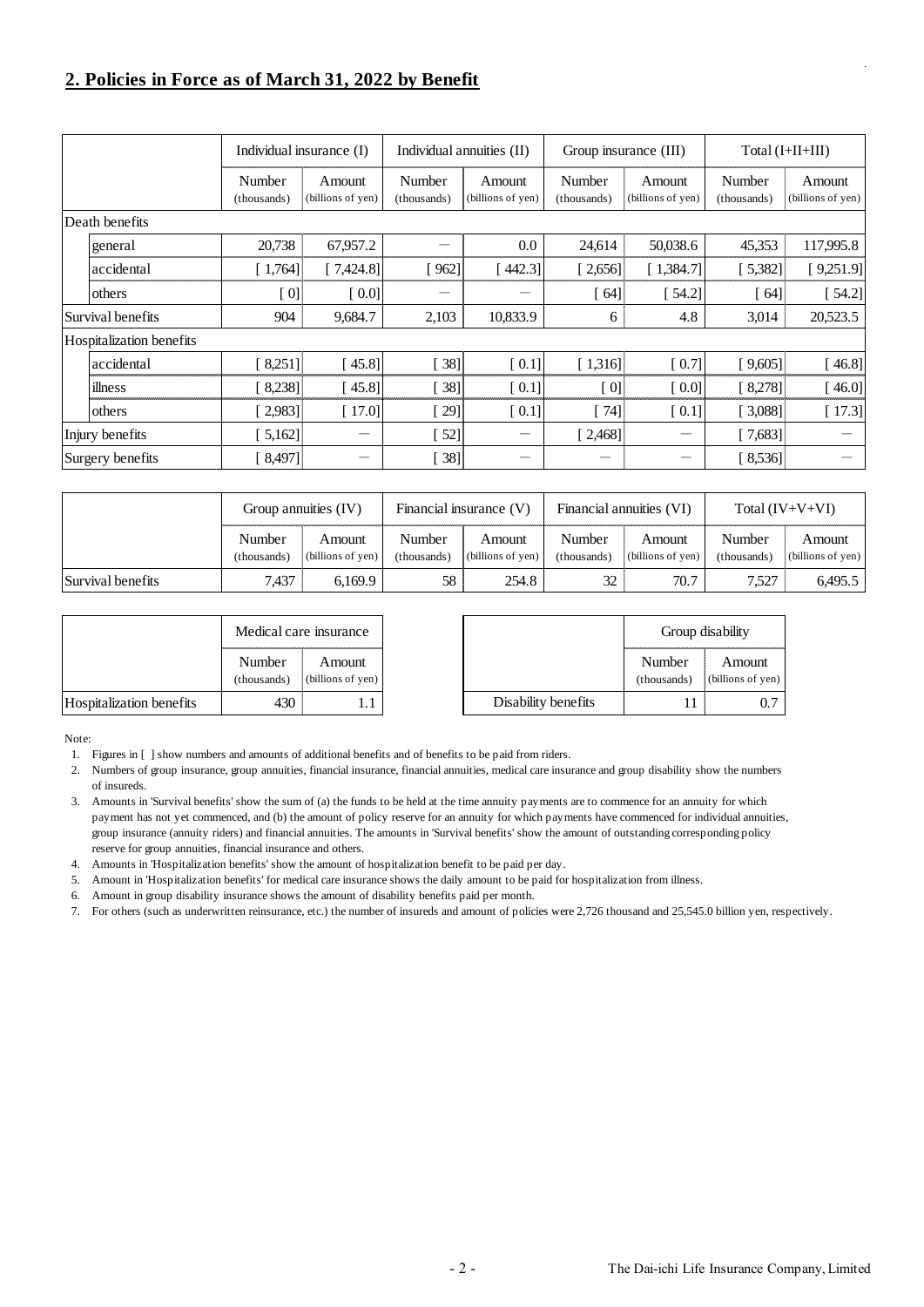# 3.Investment of General Account Assets in Fiscal 2021

# (1) Investment Status of Assets in Fiscal 2021

①Operational environment

In fiscal 2021, the Japanese economy got reversal against the recession in fiscal 2020, but the recovery speed remained moderate due to COVID-19 pandemic and the voluntary restraint. Although in third quarter, when the spread of infection settled down for a moment, domestic demand recovered strongly, since the beginning of 2022, consumption dropped again due to drastic increasing infected people with the Omicron COVID-19 variant. And in overseas market, the U.S. economy recovered as employment statistics and income improved in the environment which had prolonged supply constraints and rising prices put downward pressure on the economy. On the other hand, the growth of the Chinese economy slowed down from the downturn in the real estate market and the curtailment of economic activities under the Zero-COVID policy.

Amid these economic conditions, the operational environment was as follows.

<Domestic interest rates>

Yields on 10-year JGBs continued to be controlled at around 0% as the Bank of Japan held its accommodative monetary policy. However, overseas interest rates have risen sharply because central banks of each country have tightened their monetary policies since the beginning of the year, and domestic interest rates followed them.

| Yield on ten year government bonds: | April 1, 2021  | Ი Ი9Ი% |
|-------------------------------------|----------------|--------|
|                                     | March 31. 2022 | 0 210% |

<Domestic stocks>

The Nikkei 225 Stock Average experienced a moderate decline in fiscal 2021 as the corporate growth slowed due to the COVID-19 and soaring resource prices. It temporarily recovered to the 30,000yen level in the summer with the expectation of a new government, and exceeded the highest level in 31 years.

| Nikkei 225 Stock Average: | April 1, 2021  | 29.178 |
|---------------------------|----------------|--------|
|                           | March 31, 2022 | 27.821 |
| $\mid$ TOPIX:             | April 1, 2021  | 1.954  |
|                           | March 31, 2022 | 1.946  |

<Currency>

The JPY/USD rate continued to depreciate toward the latter half of the fiscal year due to the widening of the interest rates' difference between Japan and the U.S., against the backdrop of the Federal Reserve Board's (FRB) tightening monetary policy.

The JPY/EUR remained broadly unchanged as the European Central Bank (ECB) maintained its accommodative stance. Toward the end of the fiscal year, the JPY depreciation was strengthened by the rise in global interest rates, therefore the JPY/EUR rate rose.

| JPY /USD: | April 1, 2021  | ¥110.71 |
|-----------|----------------|---------|
|           | March 31 2022  | ¥122.39 |
| JPY/EUR:  | April 1, 2021  | ¥129.80 |
|           | March 31, 2022 | ¥136.70 |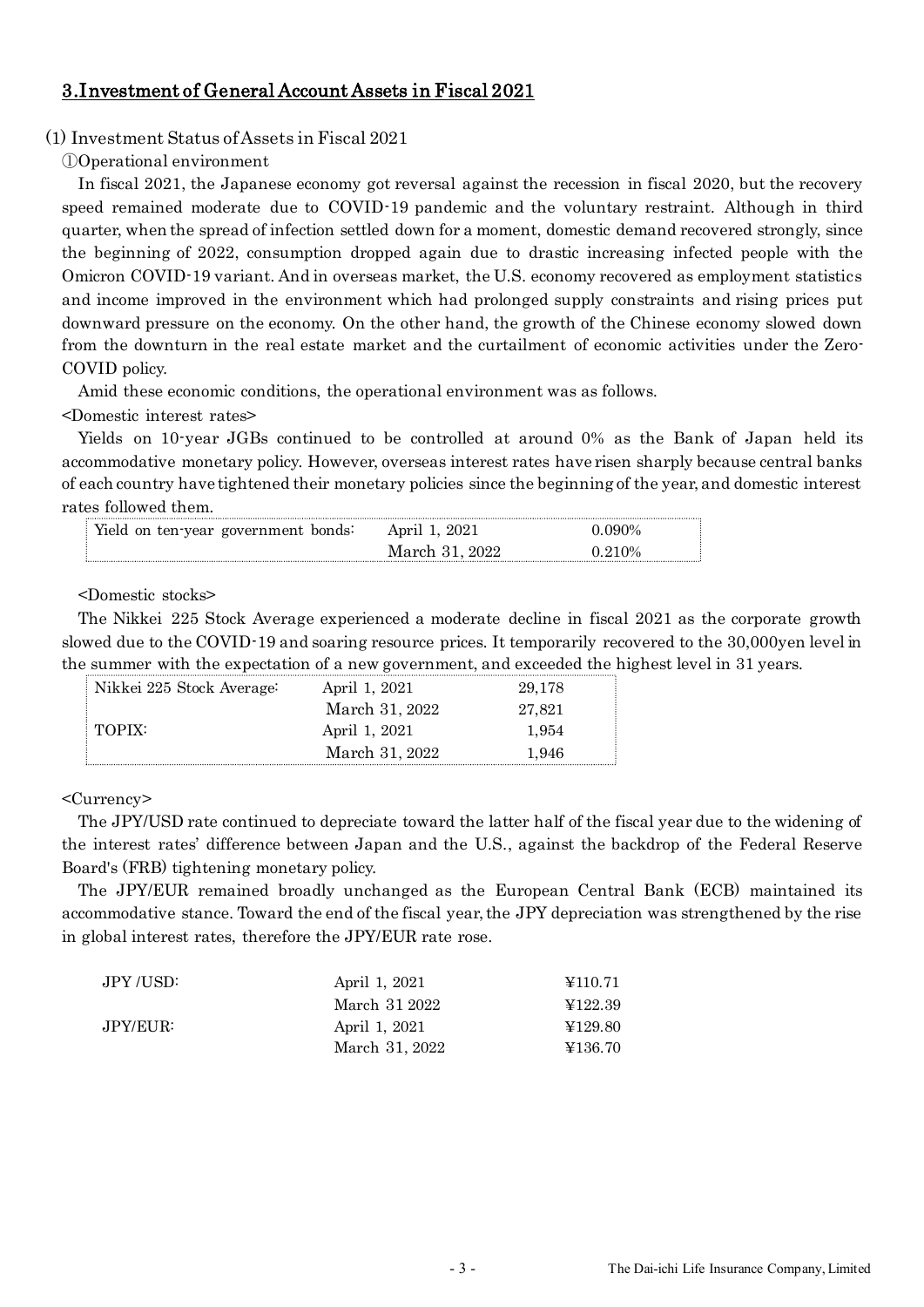# ②Investment Performance Overview

<Assets>

With regard to asset management in fiscal 2021, the Company kept to take the investment strategy that was to invest mainly in fixed income assets, such as public and corporate bonds, based on our risk-taking policy and medium-to long-term asset management policy. In particular, from the perspective of ensuring financial soundness against fluctuations in financial markets and improving capital efficiency, it sold stocks and increased the amount of policy-reserve-matching bonds, mainly super-long-term government bonds to reduce market-related risks such as interest rates and stocks.

With regard to risk weighted assets such as foreign securities, the Company flexibly and rapidly allocated funds keeping an eye on to market trends. Furthermore, it promoted investments and loans in infrastructure, alternative assets and real assets aimed at improving the profitability of the portfolio and diversifying investments.

| Assets        | Operational status                                                                          |
|---------------|---------------------------------------------------------------------------------------------|
| Bonds and     | Increase                                                                                    |
| debentures    | For the reduction of interest rate risk, policy reserve matching bonds, mainly super-       |
|               | long-term bonds were increased. With regard to credit risk assets such as corporate         |
|               | bonds and securitized products, the overall amount was increased due to the                 |
|               | strengthening of selection based on credit spreads commensurate with risk and the           |
|               | diversification of issues.                                                                  |
| Loans         | Remained flat                                                                               |
| receivable    | The amount was mostly remained flat new loans offset by existing loans redemption.          |
|               | New loans were implemented to earn the excess returns commensurate with credit risk         |
|               | and the fair spread compared with corporate bond market.                                    |
| Domestic      | Decrease                                                                                    |
| stocks        | The domestic stocks were sold to promote the reduction of market risk associated with       |
|               | stockholdings. On the other hand, in order to improve the profitability of our portfolio,   |
|               | investments to sector and companies expected mid-long term growth, were implemented         |
|               | based on our due diligence.,                                                                |
| Foreign       | Decrease                                                                                    |
| bonds and     | The amount was decreased as a result followed by selling in consideration of market         |
| debentures    | trends related interest rates and foreign exchange rates in Japan and overseas.             |
|               | Improving investment efficiency was worked by diversifying bond types and currencies        |
|               | to improve investment efficiency.                                                           |
| Foreign       | <b>Decrease</b>                                                                             |
| <b>Stocks</b> | The amount was decreased as a result followed by flexible fund allocation keeping an        |
|               | eye on market trends. In addition, our fund managers and investment styles, region          |
|               | were strengthened diversification by utilizing in house management and external             |
|               | management companies.                                                                       |
| Real estate   | Increase                                                                                    |
|               | The balance increased due to new acquisitions of properties and others. In addition to      |
|               | investing in high-quality offices, in order to diversify applications, we sought to improve |
|               | the profitability and the soundness of our portfolio by promoting investments in new        |
|               | properties, such as housing, commerce, and logistics, and by replacing properties based     |
|               | on occupancy status, regional characteristics, and age.                                     |

(NOTE)Changes in each asset are based on the balance sheet value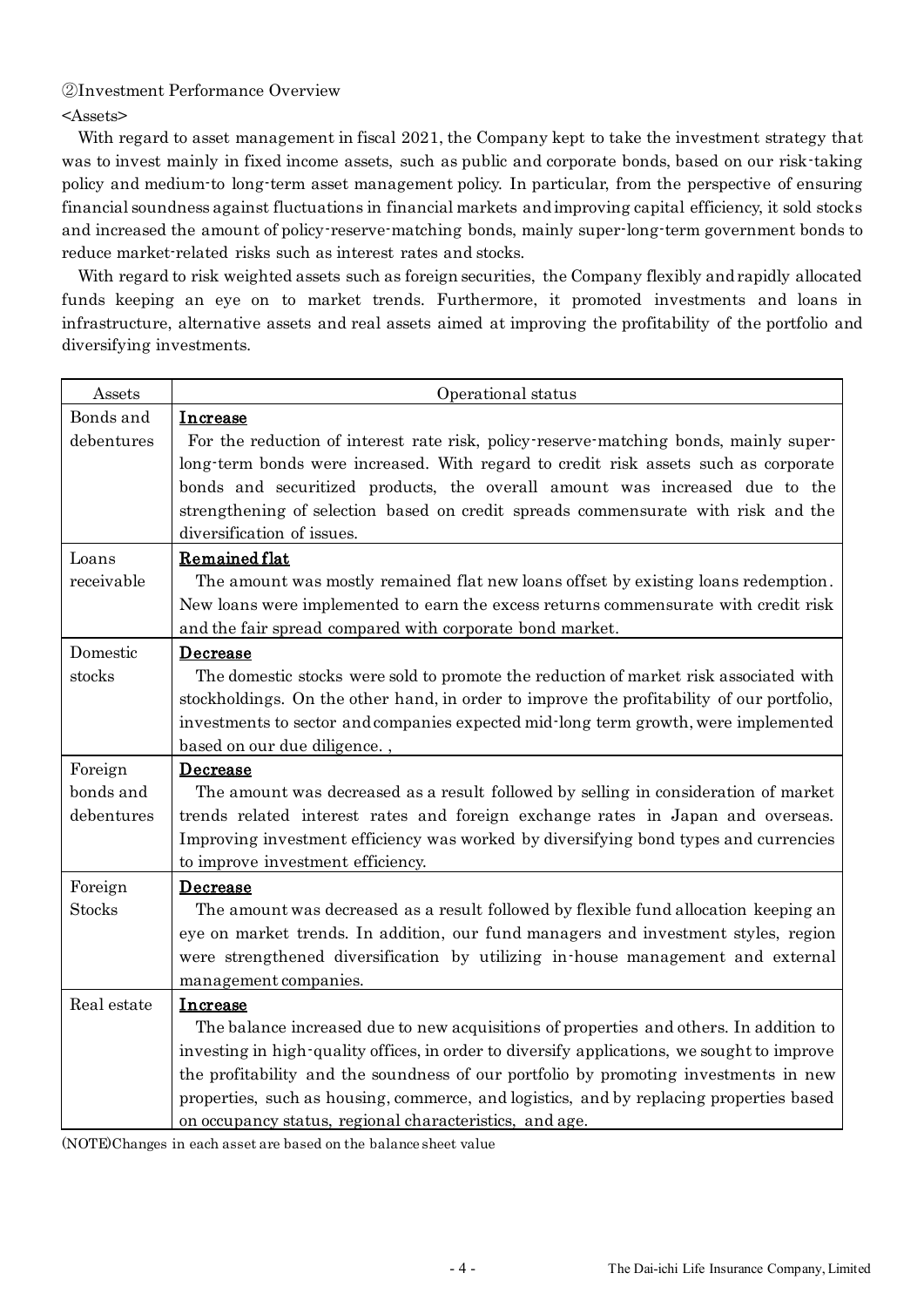### <Balance of Payments>

Investment income was decreased by JPY 23.6 billion year on year to JPY 1.2056 trillion, as the decrease in interest and dividend income and gain on sales of securities. Investment expense decreased by JPY 46.4 billion year on year to JPY 361.6 billion, as improvements in derivative transaction losses and foreign exchange losses outweighed increasing in losses on sales of securities.

As a result, net investment income in the general account increased by JPY 22.8 billion year on year to JPY 843.9 billion.

## ③Investment Outlook in Fiscal 2022

In fiscal 2022, the Japanese economy is expected to increase resilience due to the progress of vaccination and the government's demand stimulus measure, although there is still a high degree of uncertainty by the unpredictable spread of COVID-19. However, expected global supply constraints and rising resource prices, deterioration in corporate earnings and a contraction in household disposable income, economic growth is expected to remain moderate.

Although the U.S. economy has continued to grow strongly, the Company expect to continue highly volatile operating environment to continue as monetary policy is likely to tighten rapidly. In addition, the Company believe that attention should continue to be paid to the increasing volatility of financial markets due to political events and geopolitical risks in each country.

## <Domestic interest rates>

Domestic interest rates are forecast to remain at low levels for the foreseeable future as the Bank of Japan's monetary easing policy is expected to continue amid a moderate pace of recovery in the Japanese economy. However, it is necessary to pay attention to the possibility that expectations for policy changes may increase in response to global monetary tightening and the situation in inflation.

### <Domestic stocks>

Domestic stocks are expected to be supported by the Bank of Japan's monetary easing policy and the government's economic stimulus measures. On the other hand, the Company should be mindful of the possibility that volatility will increase due to changes in each country monetary policy, a sharp rise in interest rates, political events in each country, and geopolitical risks.

# < Currency>

As for the JPY/USD, it is anticipated developments that are influenced by developments in U.S. monetary policy and fiscal expansion. The Company expect that the USD will appreciate amid the acceleration of monetary tightening in the U.S. On the other hand, it is anticipated that the acceleration of monetary tightening by other countries following will work to depreciate the USD, and counteracts the trend as well. In addition, it is necessary to pay attention to the possibility that volatility will increase due to geopolitical risks, etc.

With regard to the JPY/EUR, it is anticipated that the pace of economic recovery in the euro area will be relatively moderate, as in Japan, but it will be depended on the pace of recovery and trends in European Central Bank (ECB) monetary policy. However, it is necessary to pay attention to the possibility that volatility will be increased due to changes in the political situation in Europe.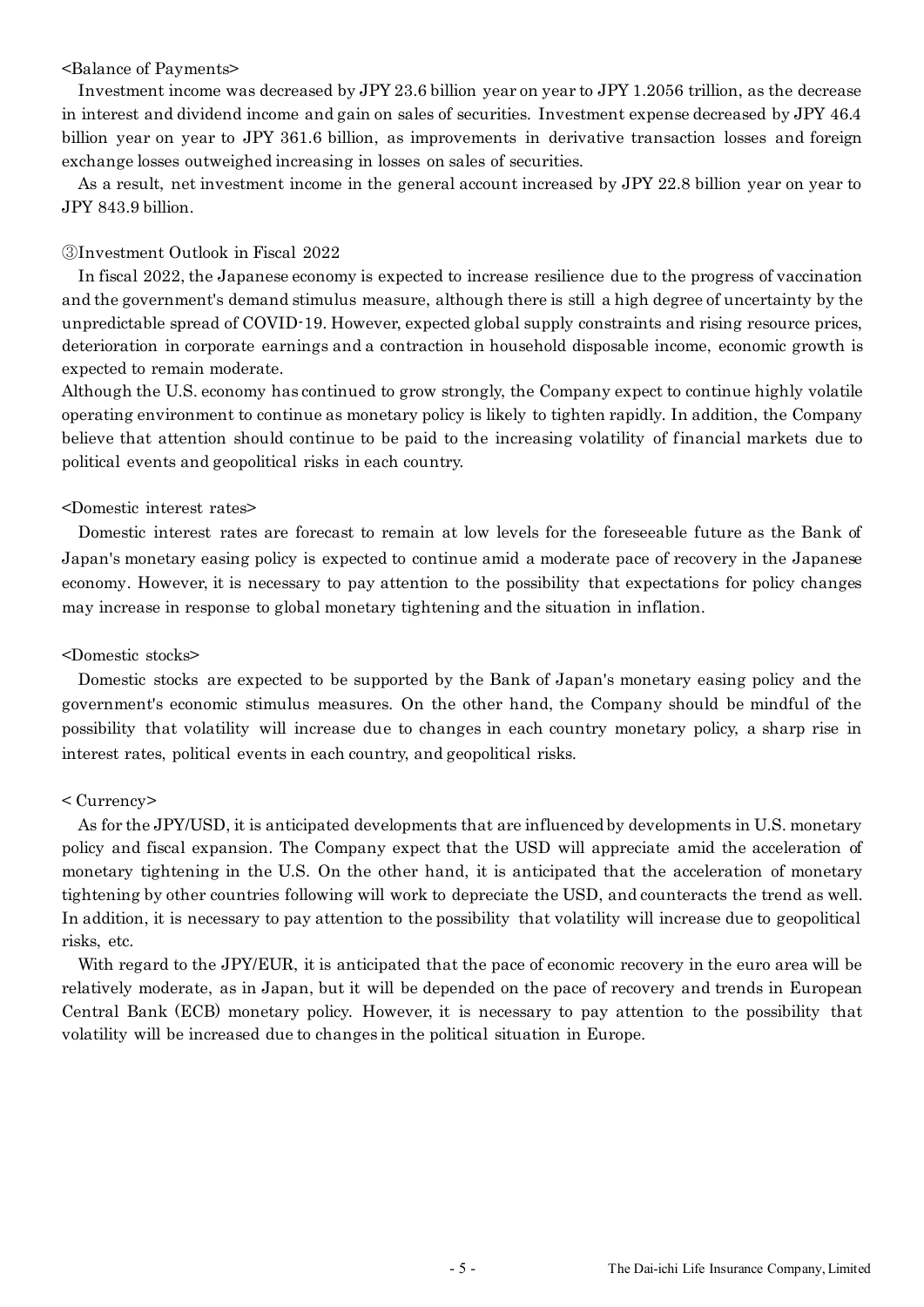# ④Asset Management Policy for Fiscal 2022

 With regard to the investment policy for fiscal 2022, the Company will continue to invest in portfolios centered on fixed income assets such as public and corporate bonds based on our risk-taking policy and medium-to long-term asset management policy. In addition, the Company will continue risk reduction efforts to ensure financial soundness against financial market fluctuations and improve capital efficiency. And to ensure profitability and strengthen the diversification of portfolio risks, the Company will actively invest in selective credit investments, investments and loans in the infrastructure sector, alternative assets and real assets.

| Assets                       | Investment policy                                                                                                                                                                                                                                                                                                                                                                                                                                                                                                                                                                                                                                                                                                                                                                                                                                                                                                     |
|------------------------------|-----------------------------------------------------------------------------------------------------------------------------------------------------------------------------------------------------------------------------------------------------------------------------------------------------------------------------------------------------------------------------------------------------------------------------------------------------------------------------------------------------------------------------------------------------------------------------------------------------------------------------------------------------------------------------------------------------------------------------------------------------------------------------------------------------------------------------------------------------------------------------------------------------------------------|
| Bonds<br>and                 | <b>Increase</b>                                                                                                                                                                                                                                                                                                                                                                                                                                                                                                                                                                                                                                                                                                                                                                                                                                                                                                       |
| debentures                   | Stable management as a core asset of ALM will be maintained. Our policy is to reduce                                                                                                                                                                                                                                                                                                                                                                                                                                                                                                                                                                                                                                                                                                                                                                                                                                  |
|                              | interest rate risk by adding policy reserve-matching bonds and implementing asset                                                                                                                                                                                                                                                                                                                                                                                                                                                                                                                                                                                                                                                                                                                                                                                                                                     |
|                              | duration adjustments. In light of the current low interest rate environment, our policy                                                                                                                                                                                                                                                                                                                                                                                                                                                                                                                                                                                                                                                                                                                                                                                                                               |
|                              | is to actively engage in infrastructure-related and other investments from the                                                                                                                                                                                                                                                                                                                                                                                                                                                                                                                                                                                                                                                                                                                                                                                                                                        |
|                              | perspective of improving investment efficiency within fixed income assets.                                                                                                                                                                                                                                                                                                                                                                                                                                                                                                                                                                                                                                                                                                                                                                                                                                            |
| Loans                        | <b>Decrease</b>                                                                                                                                                                                                                                                                                                                                                                                                                                                                                                                                                                                                                                                                                                                                                                                                                                                                                                       |
| receivable                   | While proactively respond to capital needs in growth areas will be maintained, the                                                                                                                                                                                                                                                                                                                                                                                                                                                                                                                                                                                                                                                                                                                                                                                                                                    |
|                              | balance will be expected to decrease due to the impact of redemptions and other factors.                                                                                                                                                                                                                                                                                                                                                                                                                                                                                                                                                                                                                                                                                                                                                                                                                              |
|                              | In addition, the Bank's policy is to engage in new lending by setting appropriate lending                                                                                                                                                                                                                                                                                                                                                                                                                                                                                                                                                                                                                                                                                                                                                                                                                             |
|                              | rates, while taking into account the analysis of borrowers' credit risks and credit spread                                                                                                                                                                                                                                                                                                                                                                                                                                                                                                                                                                                                                                                                                                                                                                                                                            |
|                              | trends in the corporate bond market.                                                                                                                                                                                                                                                                                                                                                                                                                                                                                                                                                                                                                                                                                                                                                                                                                                                                                  |
| Domestic                     | <b>Decrease</b>                                                                                                                                                                                                                                                                                                                                                                                                                                                                                                                                                                                                                                                                                                                                                                                                                                                                                                       |
| stocks                       | The Company's policy is to decrease the amount due to selling aimed to reduce market                                                                                                                                                                                                                                                                                                                                                                                                                                                                                                                                                                                                                                                                                                                                                                                                                                  |
|                              | risk associated with stockholdings. However, the Company's policy is to flexibly control                                                                                                                                                                                                                                                                                                                                                                                                                                                                                                                                                                                                                                                                                                                                                                                                                              |
|                              | the balance depending on the level of stock prices, while at the same time implementing                                                                                                                                                                                                                                                                                                                                                                                                                                                                                                                                                                                                                                                                                                                                                                                                                               |
|                              | reallocation to industries and brands and venture investments based on growth                                                                                                                                                                                                                                                                                                                                                                                                                                                                                                                                                                                                                                                                                                                                                                                                                                         |
|                              | potential and other factors.                                                                                                                                                                                                                                                                                                                                                                                                                                                                                                                                                                                                                                                                                                                                                                                                                                                                                          |
| Foreign                      | Depending on interest rates and exchange rates                                                                                                                                                                                                                                                                                                                                                                                                                                                                                                                                                                                                                                                                                                                                                                                                                                                                        |
| bonds<br>and                 | Open foreign bonds will be flexibly allocated in accordance with risk tolerance and                                                                                                                                                                                                                                                                                                                                                                                                                                                                                                                                                                                                                                                                                                                                                                                                                                   |
| debentures                   | exchange rate trends. It will be also flexibly adjusted the amount of currency hedged                                                                                                                                                                                                                                                                                                                                                                                                                                                                                                                                                                                                                                                                                                                                                                                                                                 |
|                              | foreign bonds with taking into account interest rate differentials at home and abroad.                                                                                                                                                                                                                                                                                                                                                                                                                                                                                                                                                                                                                                                                                                                                                                                                                                |
| Foreign                      | Depending on the foreign stock price                                                                                                                                                                                                                                                                                                                                                                                                                                                                                                                                                                                                                                                                                                                                                                                                                                                                                  |
|                              |                                                                                                                                                                                                                                                                                                                                                                                                                                                                                                                                                                                                                                                                                                                                                                                                                                                                                                                       |
|                              |                                                                                                                                                                                                                                                                                                                                                                                                                                                                                                                                                                                                                                                                                                                                                                                                                                                                                                                       |
|                              |                                                                                                                                                                                                                                                                                                                                                                                                                                                                                                                                                                                                                                                                                                                                                                                                                                                                                                                       |
|                              |                                                                                                                                                                                                                                                                                                                                                                                                                                                                                                                                                                                                                                                                                                                                                                                                                                                                                                                       |
|                              |                                                                                                                                                                                                                                                                                                                                                                                                                                                                                                                                                                                                                                                                                                                                                                                                                                                                                                                       |
|                              |                                                                                                                                                                                                                                                                                                                                                                                                                                                                                                                                                                                                                                                                                                                                                                                                                                                                                                                       |
|                              |                                                                                                                                                                                                                                                                                                                                                                                                                                                                                                                                                                                                                                                                                                                                                                                                                                                                                                                       |
|                              |                                                                                                                                                                                                                                                                                                                                                                                                                                                                                                                                                                                                                                                                                                                                                                                                                                                                                                                       |
|                              |                                                                                                                                                                                                                                                                                                                                                                                                                                                                                                                                                                                                                                                                                                                                                                                                                                                                                                                       |
|                              |                                                                                                                                                                                                                                                                                                                                                                                                                                                                                                                                                                                                                                                                                                                                                                                                                                                                                                                       |
| <b>Stocks</b><br>Real estate | The Company's policy is to accumulate alternative assets with the aim of securing<br>profitability and diversifying the risk of its portfolio. However, the Company's policy is<br>to flexibly control the outstanding balance of foreign stocks, depending on the level of<br>stock prices. It will be also worked to improve and stabilize the profitability of our<br>portfolio while diversifying investment styles and geographically diversifying.<br><b>Increase</b><br>The Company's policy is to increase the balance due to new acquisitions of properties<br>and others. In order to diversify of building uses, the Company will promote investment<br>in new properties such as residence, commerce, and logistics, and improve the<br>profitability and soundness of our portfolio by replacing properties based on occupancy<br>status, regional characteristics, construction age, and other factors. |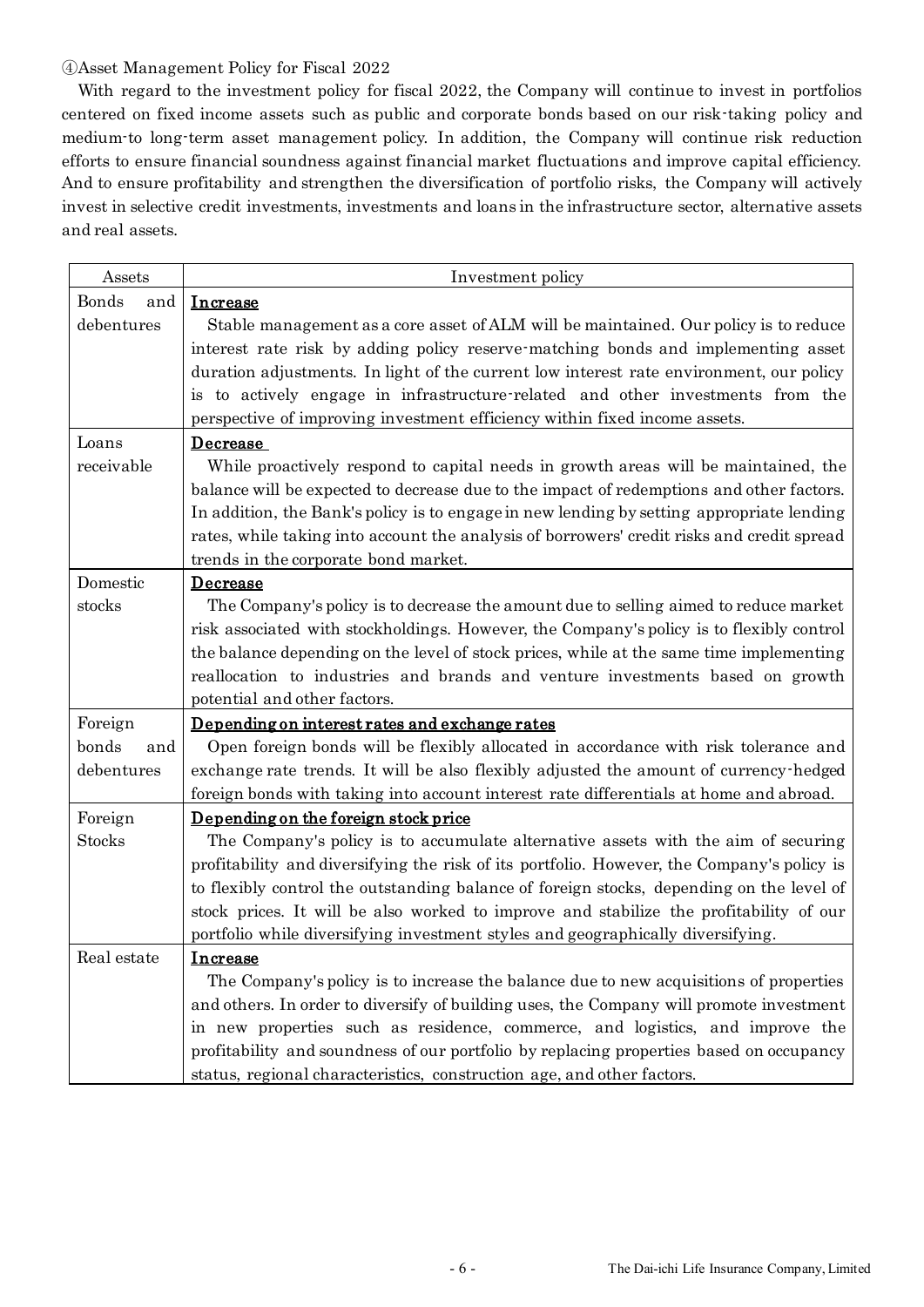# (2) Investment Income (General account)

|                                                    |                                                        |       |           | (millions of yen) |
|----------------------------------------------------|--------------------------------------------------------|-------|-----------|-------------------|
|                                                    | Year ended March 31, 2022<br>Year ended March 31, 2021 |       |           |                   |
|                                                    | Amount                                                 | $\%$  | Amount    | $\%$              |
| Interest and dividends                             | 836,571                                                | 68.1  | 831,163   | 68.9              |
| Interest from bank deposits                        | 1.676                                                  | 0.1   | 1.375     | 0.1               |
| Interest and dividends from securities             | 712,308                                                | 57.9  | 708,237   | 58.7              |
| Interest from loans                                | 39,132                                                 | 3.2   | 38,898    | 3.2               |
| Rental income                                      | 73,700                                                 | 6.0   | 71,155    | 5.9               |
| Other interest and dividends                       | 9,754                                                  | 0.8   | 11,497    | 1.0               |
| Gains on trading account securities                |                                                        |       |           |                   |
| Gains on money held in trust                       | 4.849                                                  | 0.4   | 795       | 0.1               |
| Gains on investments in trading securities         |                                                        |       |           |                   |
| Gains on sale of securities                        | 371,297                                                | 30.2  | 351,106   | 29.1              |
| Gains on sale of domestic bonds                    | 79.550                                                 | 6.5   | 72,595    | 6.0               |
| Gains on sale of domestic stocks                   | 147,417                                                | 12.0  | 168,291   | 14.0              |
| Gains on sale of foreign securities                | 142,544                                                | 11.6  | 108,840   | 9.0               |
| Others                                             | 1,784                                                  | 0.1   | 1,378     | 0.1               |
| Gains on redemption of securities                  | 15,370                                                 | 1.3   | 20,207    | 1.7               |
| Derivative transaction gains                       |                                                        |       |           |                   |
| Foreign exchange gains                             |                                                        |       |           |                   |
| Reversal of reserve for possible loan losses       |                                                        |       |           |                   |
| Reversal of reserve for possible investment losses |                                                        |       |           |                   |
| Other investment income                            | 1,202                                                  | 0.1   | 2,410     | 0.2               |
| Total                                              | 1,229,291                                              | 100.0 | 1,205,684 | 100.0             |

# (3) Investment Expense (General account)

|                                                      |         |                           |         | (millions of yen)         |
|------------------------------------------------------|---------|---------------------------|---------|---------------------------|
|                                                      |         | Year ended March 31, 2021 |         | Year ended March 31, 2022 |
|                                                      | Amount  | $\%$                      | Amount  | $\%$                      |
| Interest expenses                                    | 12,358  | 3.0                       | 10,375  | 2.9                       |
| Losses on trading account securities                 |         |                           |         |                           |
| Losses on money held in trust                        |         |                           |         |                           |
| Losses on investments in trading securities          |         |                           |         |                           |
| Losses on sale of securities                         | 125,323 | 30.7                      | 221,597 | 61.3                      |
| Losses on sale of domestic bonds                     | 556     | 0.1                       | 22,418  | 6.2                       |
| Losses on sale of domestic stocks                    | 30,382  | 7.4                       | 36,529  | 10.1                      |
| Losses on sale of foreign securities                 | 89,606  | 22.0                      | 162,205 | 44.8                      |
| Others                                               | 4,778   | 1.2                       | 443     | 0.1                       |
| Losses on valuation of securities                    | 1,285   | 0.3                       | 8.479   | 2.3                       |
| Losses on valuation of domestic bonds                |         |                           |         |                           |
| Losses on valuation of domestic stocks               | 1,280   | 0.3                       | 4.908   | 1.4                       |
| Losses on valuation of foreign securities            | 4       | 0.0                       | 1,750   | 0.5                       |
| Others                                               |         |                           | 1,821   | 0.5                       |
| Losses on redemption of securities                   | 6,175   | 1.5                       | 3,545   | 1.0                       |
| Derivative transaction losses                        | 172,879 | 42.4                      | 38,627  | 10.7                      |
| Foreign exchange losses                              | 31,586  | 7.7                       | 10,495  | 2.9                       |
| Provision for reserve for possible loan losses       | 1,813   | 0.4                       | 4,393   | 1.2                       |
| Provision for reserve for possible investment losses | 295     | 0.1                       | 247     | 0.1                       |
| Write-down of loans                                  | 43      | 0.0                       | 41      | 0.0                       |
| Depreciation of real estate for rent and others      | 13,171  | 3.2                       | 13,439  | 3.7                       |
| Other investment expenses                            | 43,219  | 10.6                      | 50,442  | 13.9                      |
| Total                                                | 408,153 | 100.0                     | 361,686 | 100.0                     |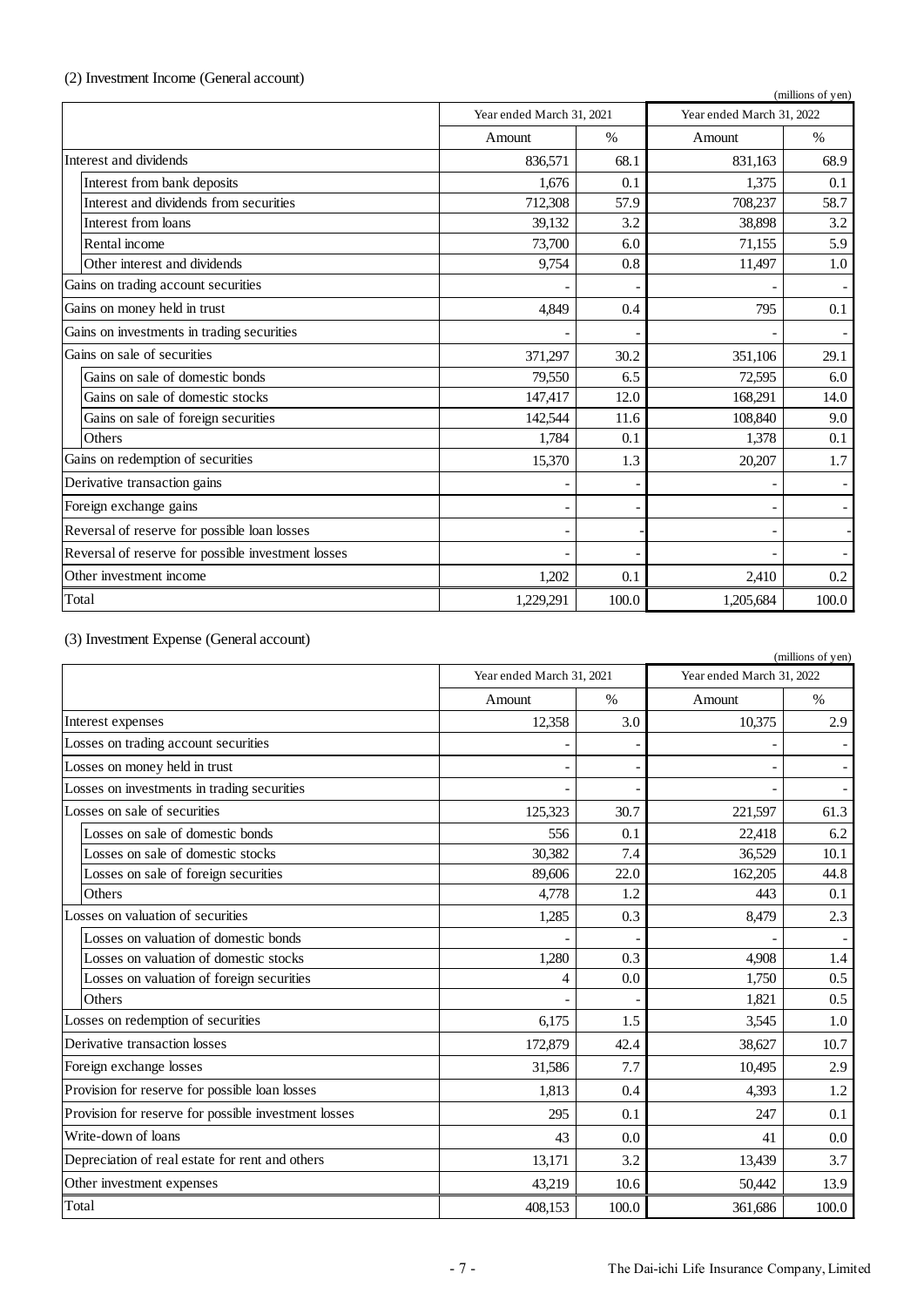# (4) Asset Composition

|                                                    |                                              |       |                 | (millions of yen) |
|----------------------------------------------------|----------------------------------------------|-------|-----------------|-------------------|
|                                                    | As of March 31, 2021<br>As of March 31, 2022 |       |                 |                   |
|                                                    | Carrying amount                              | $\%$  | Carrying amount | $\frac{0}{0}$     |
| Cash, deposits, and call loans                     | 768,352                                      | 2.0   | 906,362         | 2.4               |
| Securities repurchased under resale agreements     |                                              |       |                 |                   |
| Deposit paid for securities borrowing transactions |                                              |       |                 |                   |
| Monetary claims bought                             | 252,140                                      | 0.7   | 239,896         | 0.6               |
| Trading account securities                         |                                              |       |                 |                   |
| Money held in trust                                | 7,716                                        | 0.0   | 12,164          | 0.0               |
| Securities                                         | 32,530,293                                   | 85.9  | 31,697,684      | 84.6              |
| Domestic bonds                                     | 16,740,113                                   | 44.2  | 17,402,782      | 46.5              |
| Domestic stocks                                    | 3,569,109                                    | 9.4   | 3,292,713       | 8.8               |
| Foreign securities                                 | 11,402,677                                   | 30.1  | 10,143,485      | 27.1              |
| Foreign bonds                                      | 9,811,240                                    | 25.9  | 8,620,159       | 23.0              |
| Foreign stocks and other securities                | 1,591,436                                    | 4.2   | 1,523,325       | 4.1               |
| Other securities                                   | 818,392                                      | 2.2   | 858,702         | 2.3               |
| Loans                                              | 2,576,064                                    | 6.8   | 2,569,190       | 6.9               |
| Policy loans                                       | 292,080                                      | 0.8   | 269,504         | 0.7               |
| Ordinary loans                                     | 2,283,983                                    | 6.0   | 2,299,685       | 6.1               |
| Real estate                                        | 1,076,494                                    | 2.8   | 1,120,673       | 3.0               |
| Real estate for rent                               | 766,269                                      | 2.0   | 829,952         | 2.2               |
| Deferred tax assets                                |                                              |       |                 |                   |
| Others                                             | 642,315                                      | 1.7   | 922,873         | 2.5               |
| Reserve for possible loan losses                   | (0.0)<br>(2,358)                             |       | (6,501)         | (0.0)             |
| Total                                              | 37,851,018                                   | 100.0 | 37,462,344      | 100.0             |
| Foreign currency-denominated assets                | 10,428,868                                   | 27.6  | 9,520,911       | 25.4              |

Note: "Real estate" represents total amount of land, buildings and construction in progress.

l,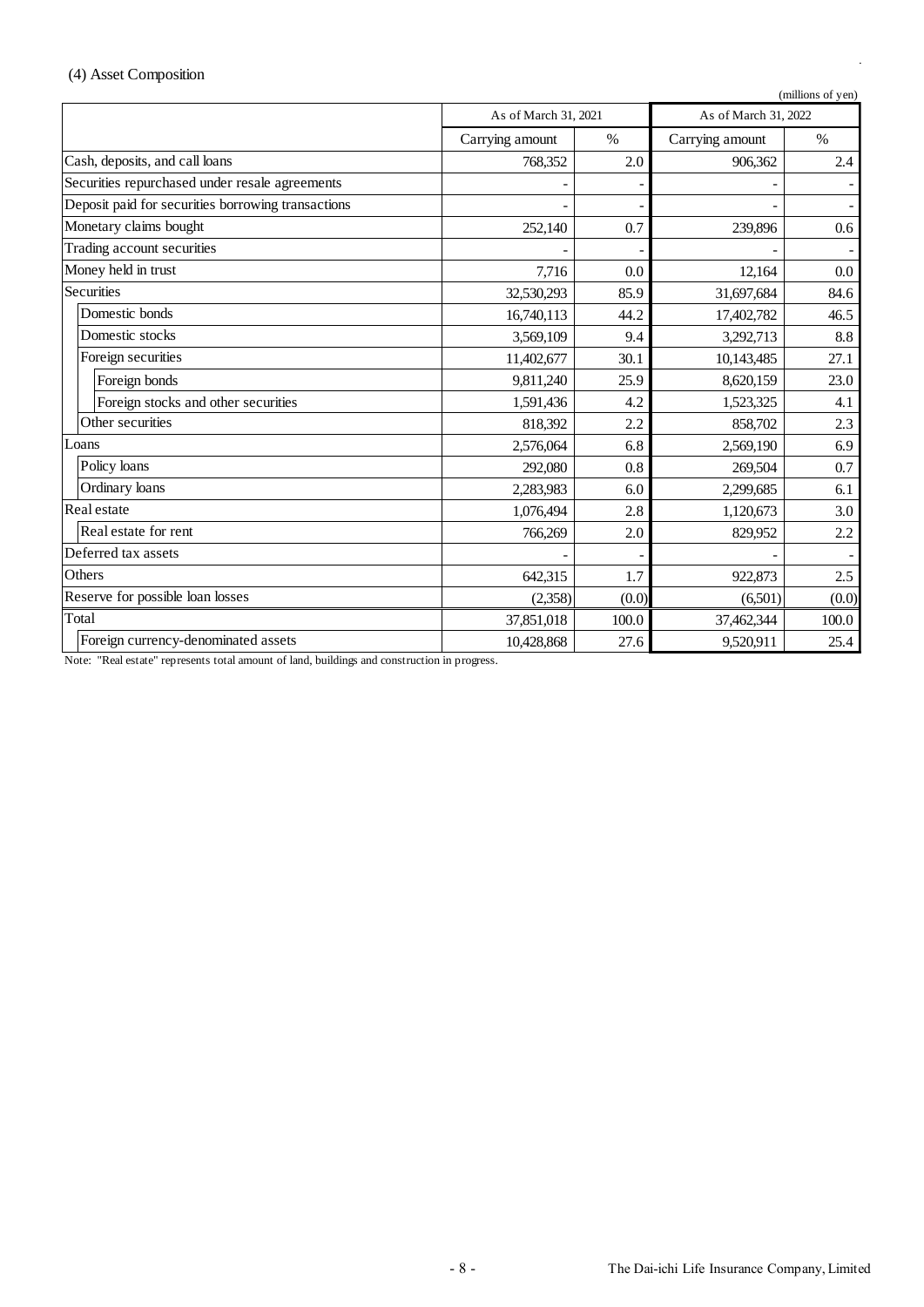# (5) Other Information on Investments

A. Rates of return

|                                                    |                           | (% )                      |
|----------------------------------------------------|---------------------------|---------------------------|
|                                                    | Year ended March 31, 2021 | Year ended March 31, 2022 |
| Cash, deposits, and call loans                     | 0.03                      | 0.05                      |
| Securities repurchased under resale agreements     |                           |                           |
| Deposit paid for securities borrowing transactions |                           |                           |
| Monetary claims bought                             | 1.58                      | 0.88                      |
| Trading account securities                         |                           |                           |
| Money held in trust                                | 16.56                     | 7.93                      |
| Securities                                         | 2.60                      | 2.67                      |
| Domestic bonds                                     | 2.07                      | 2.01                      |
| Domestic stocks                                    | 10.66                     | 15.29                     |
| Foreign securities                                 | 2.19                      | 2.02                      |
| Foreign bonds                                      | 1.51                      | 1.03                      |
| Foreign stocks and other securities                | 7.59                      | 7.95                      |
| Loans                                              | 1.50                      | 1.36                      |
| Ordinary loans                                     | 1.16                      | 1.00                      |
| Real estate                                        | 4.59                      | 4.08                      |
| Total                                              | 2.36                      | 2.41                      |
| Foreign investments                                | 2.18                      | 2.00                      |

value basis. Note: 1. Rates of return above are calculated by dividing the net investment income included in ordinary profit by the average daily balance on a book

2. "Foreign investments" include yen-denominated assets.

#### B. Average daily balance

|                                                    |                           | (billions of yen)         |
|----------------------------------------------------|---------------------------|---------------------------|
|                                                    | Year ended March 31, 2021 | Year ended March 31, 2022 |
| Cash, deposits, and call loans                     | 887.2                     | 771.8                     |
| Securities repurchased under resale agreements     |                           |                           |
| Deposit paid for securities borrowing transactions |                           |                           |
| Monetary claims bought                             | 233.9                     | 250.0                     |
| Trading account securities                         |                           |                           |
| Money held in trust                                | 29.2                      | 10.0                      |
| Securities                                         | 28,718.8                  | 29,091.6                  |
| Domestic bonds                                     | 15,934.8                  | 16,666.5                  |
| Domestic stocks                                    | 1,510.1                   | 1,405.6                   |
| Foreign securities                                 | 10,596.6                  | 10,144.5                  |
| Foreign bonds                                      | 9,407.6                   | 8,690.0                   |
| Foreign stocks and other securities                | 1,188.9                   | 1,454.5                   |
| Loans                                              | 2,572.3                   | 2,576.6                   |
| Ordinary loans                                     | 2,261.8                   | 2,295.9                   |
| Real estate                                        | 779.5                     | 790.9                     |
| Total                                              | 34,753.2                  | 35,080.9                  |
| Foreign investments                                | 11,309.7                  | 10,910.2                  |

Note: "Foreign investments" include yen-denominated assets.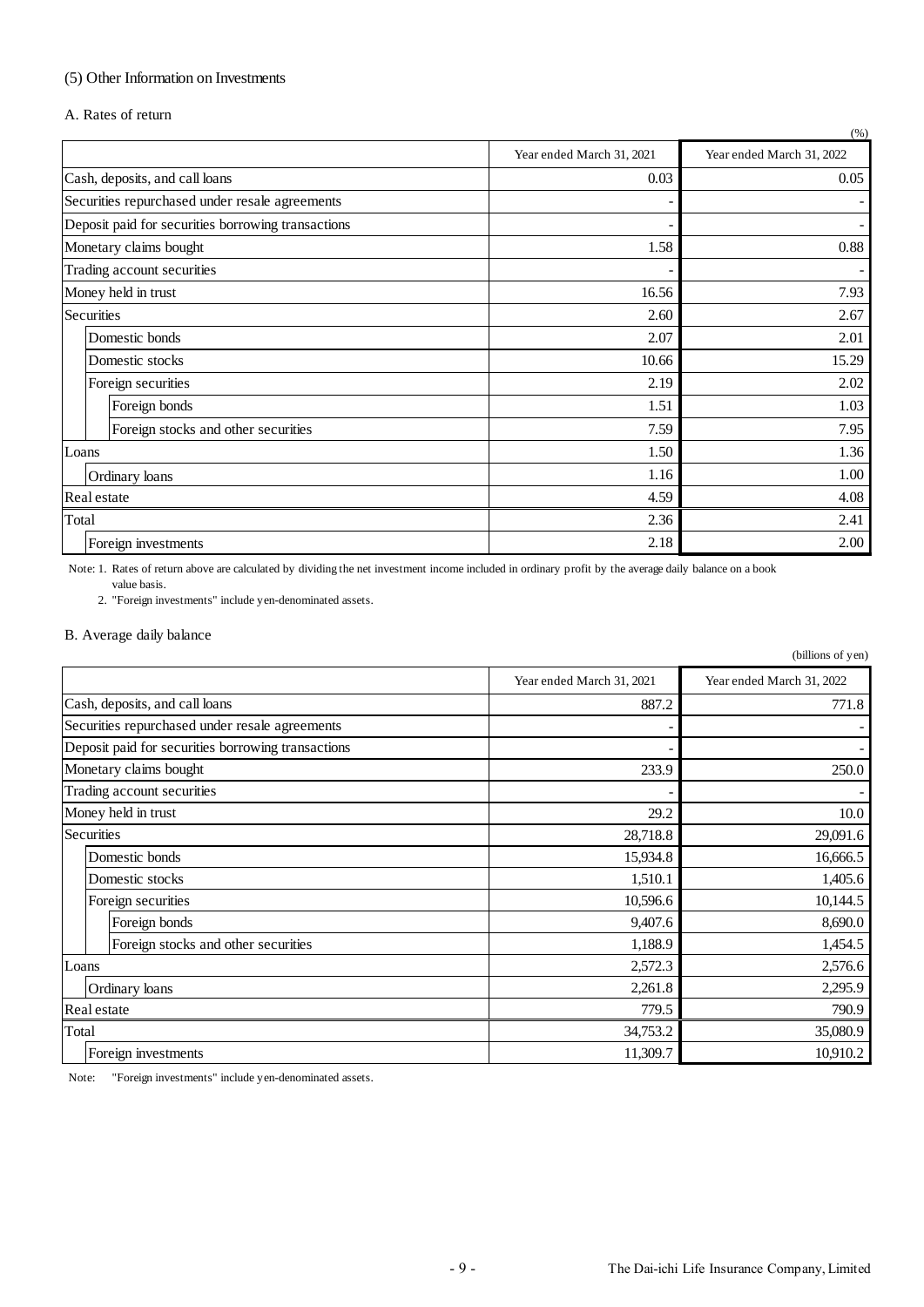#### C. Valuation gains and losses on trading securities

|  | $\mu$ <sub>1</sub> $\mu$ <sub>1</sub> $\mu$ <sub>1</sub> |                                         |                                                                      |                                         |                                                                      |  |
|--|----------------------------------------------------------|-----------------------------------------|----------------------------------------------------------------------|-----------------------------------------|----------------------------------------------------------------------|--|
|  |                                                          |                                         | As of March 31, 2021                                                 | As of March 31, 2022                    |                                                                      |  |
|  |                                                          | Carrying amount on<br>the balance sheet | Valuation gains<br>(losses) included in the<br>statement of earnings | Carrying amount on<br>the balance sheet | Valuation gains<br>(losses) included in the<br>statement of earnings |  |
|  | Trading securities                                       | 7.716                                   | 2.997                                                                | 12.164                                  | 540                                                                  |  |
|  | Trading account securities                               |                                         |                                                                      |                                         |                                                                      |  |
|  | Money held in trust                                      | 7.716                                   | 2.997                                                                | 12.164                                  | 540                                                                  |  |

#### D. Fair value information on securities (except for trading securities)

|                                       |            |            |                |                | $\mu$ and $\mu$ or $\mu$ $\mu$ |
|---------------------------------------|------------|------------|----------------|----------------|--------------------------------|
|                                       | Book value | Fair value | Gains (losses) |                |                                |
|                                       |            |            |                | Gains          | Losses                         |
| As of March 31, 2021                  |            |            |                |                |                                |
| Held-to-maturity bonds                | 47,221     | 48,896     | 1,675          | 1,675          |                                |
| Domestic bonds                        | 47,221     | 48,896     | 1,675          | 1,675          | $\overline{\phantom{a}}$       |
| Foreign bonds                         |            |            |                |                |                                |
| Policy-reserve-matching bonds         | 13,332,171 | 15,520,087 | 2,187,915      | 2,270,211      | 82,295                         |
| Domestic bonds                        | 13,251,166 | 15,437,984 | 2,186,818      | 2,269,054      | 82,235                         |
| Foreign bonds                         | 81,005     | 82,102     | 1,097          | 1,156          | 59                             |
| Stocks of subsidiaries and affiliates | 343        | 451        | 108            | 108            |                                |
| Available-for-sale securities         | 15,646,364 | 19,167,461 | 3,521,097      | 3,740,863      | 219,766                        |
| Domestic bonds                        | 3,034,148  | 3,441,726  | 407,577        | 409,876        | 2,298                          |
| Domestic stocks                       | 1,407,166  | 3,518,531  | 2,111,365      | 2,155,407      | 44,042                         |
| Foreign securities                    | 10,321,085 | 11,290,708 | 969,622        | 1,122,671      | 153,048                        |
| Foreign bonds                         | 8,991,581  | 9,730,234  | 738,653        | 877,549        | 138,895                        |
| Foreign stocks and other securities   | 1,329,504  | 1,560,473  | 230,969        | 245,121        | 14,152                         |
| Other securities                      | 566,586    | 593,357    | 26,770         | 46,839         | 20,068                         |
| Monetary claims bought                | 246,377    | 252,140    | 5,762          | 6,068          | 306                            |
| Certificates of deposit               | 71,000     | 70,997     | (2)            | $\Omega$       | 2                              |
| Total                                 | 29,026,100 | 34,736,897 | 5,710,796      | 6,012,858      | 302,061                        |
| Domestic bonds                        | 16,332,535 | 18,928,607 | 2,596,071      | 2,680,605      | 84,533                         |
| Domestic stocks                       | 1,407,166  | 3,518,531  | 2,111,365      | 2,155,407      | 44.042                         |
| Foreign securities                    | 10,402,434 | 11,373,262 | 970,828        | 1,123,936      | 153,108                        |
| Foreign bonds                         | 9,072,587  | 9,812,337  | 739,750        | 878,706        | 138,955                        |
| Foreign stocks and other securities   | 1,329,847  | 1,560,924  | 231,077        | 245,230        | 14,152                         |
| Other securities                      | 566,586    | 593,357    | 26,770         | 46,839         | 20,068                         |
| Monetary claims bought                | 246,377    | 252,140    | 5,762          | 6,068          | 306                            |
| Certificates of deposit               | 71,000     | 70,997     | (2)            | $\Omega$       | $\overline{c}$                 |
| As of March 31, 2022                  |            |            |                |                |                                |
| Held-to-maturity bonds                | 47,522     | 48,407     | 884            | 884            |                                |
| Domestic bonds                        | 47,522     | 48.407     | 884            | 884            |                                |
| Foreign bonds                         |            |            |                |                |                                |
| Policy-reserve-matching bonds         | 14,257,659 | 15,739,225 | 1,481,566      | 1,785,121      | 303,554                        |
| Domestic bonds                        | 14,188,057 | 15,668,980 | 1,480,923      | 1,784,464      | 303,540                        |
| Foreign bonds                         | 69,602     | 70,244     | 642            | 656            | 13                             |
| Stocks of subsidiaries and affiliates | 343        | 608        | 265            | 265            |                                |
| Available-for-sale securities         | 14,107,743 | 17,018,258 | 2,910,514      | 3,218,564      | 308,049                        |
| Domestic bonds                        | 2,844,743  | 3.167.202  | 322,459        | 334,388        | 11,928                         |
| Domestic stocks                       | 1,288,008  | 3,249,996  | 1,961,987      | 1,996,912      | 34,925                         |
| Foreign securities                    | 9,107,577  | 9,698,712  | 591,135        | 843,919        | 252,784                        |
| Foreign bonds                         | 8,172,426  | 8.550.557  | 378.131        | 598,593        | 220,461                        |
| Foreign stocks and other securities   | 935,151    | 1,148,155  | 213,004        | 245,326        | 32,322                         |
| Other securities                      | 549,207    | 579,453    | 30,246         | 37,714         | 7,468                          |
| Monetary claims bought                | 235,206    | 239,896    | 4,689          | 5,628          | 939                            |
| Certificates of deposit               | 83,000     | 82,997     | (2)            | $\Omega$       | $\sqrt{2}$                     |
| Total                                 | 28,413,268 | 32,806,500 | 4,393,231      | 5,004,835      | 611,603                        |
| Domestic bonds                        | 17,080,323 | 18,884,591 | 1,804,268      | 2,119,737      | 315,469                        |
| Domestic stocks                       | 1,288,008  | 3,249,996  | 1,961,987      | 1,996,912      | 34,925                         |
| Foreign securities                    | 9,177,522  | 9,769,566  | 592,043        | 844,841        | 252,798                        |
| Foreign bonds                         | 8,242,028  | 8,620,802  | 378,774        | 599,249        | 220,475                        |
| Foreign stocks and other securities   | 935,494    | 1,148,763  | 213,269        | 245,592        | 32,322                         |
| Other securities                      | 549,207    | 579,453    | 30,246         | 37,714         | 7,468                          |
| Monetary claims bought                | 235,206    | 239,896    | 4,689          | 5,628          | 939                            |
| Certificates of deposit               | 83,000     | 82,997     | (2)            | $\overline{0}$ | $\overline{c}$                 |

Note:

1. The table above includes assets which are considered appropriate to handle as securities as defined in the Financial Instruments and Exchange Act.

2. Stocks and partnerships that do not have market value are excluded from this table. Partnerships are mainly anonymous partnership, investment partnerships, etc. They are not subject to market value disclosure of "Accounting Standards Application Guidelines for Market Value Calculation" (Corporate Accounting Standards

Application Guideline No. 31, July 4, 2019)

(millions of yen)

(millions of yen)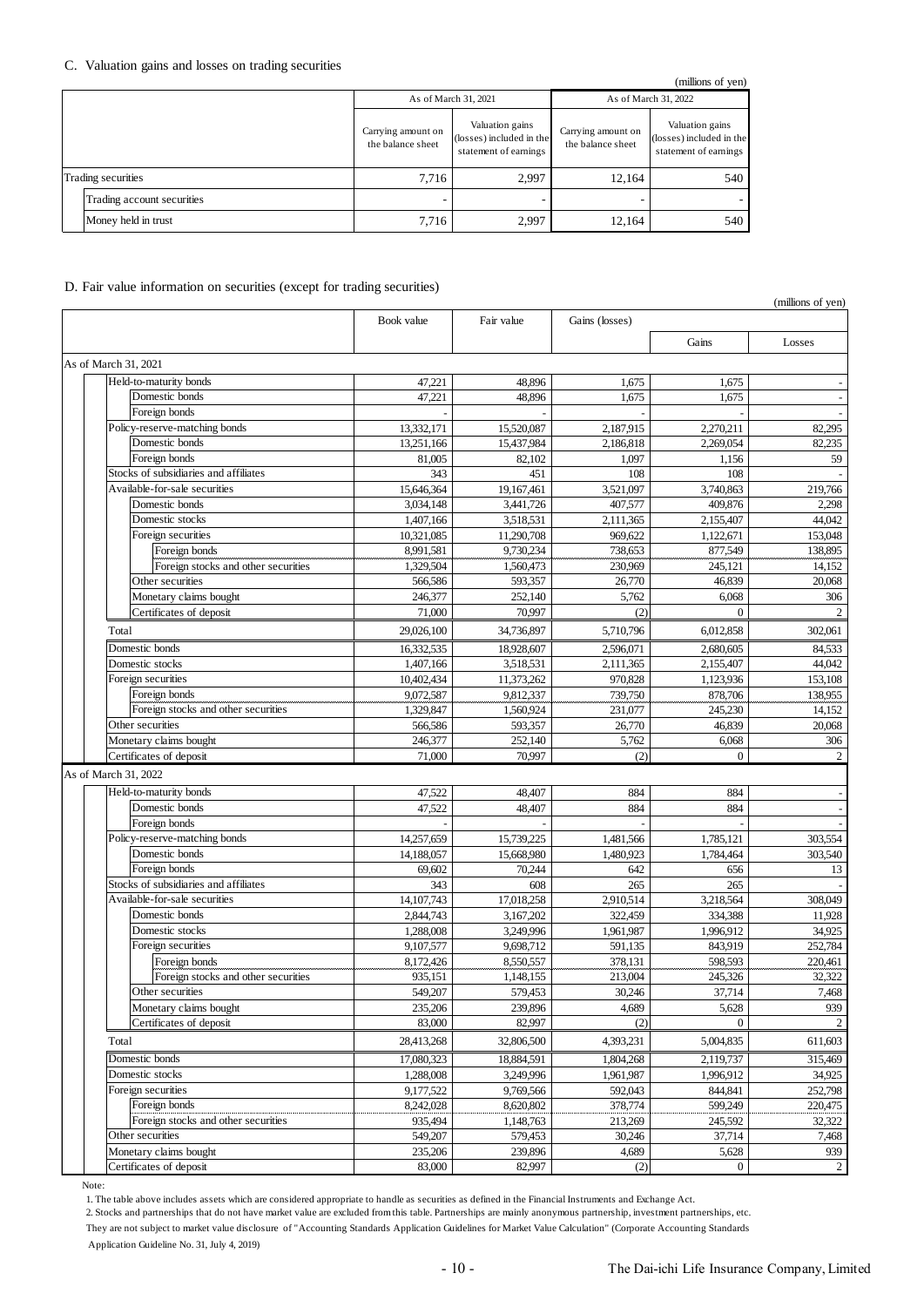\* Carrying amounts of securities without quoted market prices are as follows:

| (millions of yen)                               |                      |                      |  |
|-------------------------------------------------|----------------------|----------------------|--|
|                                                 | As of March 31, 2021 | As of March 31, 2022 |  |
| Stocks of subsidiaries and affiliated companies | 176,772              | 198,792              |  |
| Available-for-sale securities                   | 131,401              | 452,622              |  |
| Domestic stocks                                 | 44,993               | 37,160               |  |
| Foreign stocks                                  | 27,174               | 9.004                |  |
| Others                                          | 59,232               | 406,457              |  |
| Total                                           | 308,173              | 651,415              |  |

Note: 1. The table above includes assets which are considered appropriate to handle as securities as defined in the Financial Instruments and Exchange Act.

2. The amounts of foreign exchange valuation gains (losses) on foreign securities without quoted market prices and which are listed

in the table above are as follows:

loss of 1,841 million yen as of March 31, 2021 and gain of 32,119 million yen as of March 31, 2022.

3. Partnerships are mainly anonymous partnership, investment partnerships, etc. They are not subject to market value disclosure of "Accounting Standards Application Guidelines for Market Value Calculation" (Corporate Accounting Standards Application Guideline No. 31, July 4, 2019).

#### (6) Fair Value Information on Money Held in Trust

|                      |                                            |            |                |       | (millions of yen) |
|----------------------|--------------------------------------------|------------|----------------|-------|-------------------|
|                      | Carrying amount<br>on the balance<br>sheet | Fair value | Gains (losses) |       |                   |
|                      |                                            |            |                | Gains | Losses            |
| As of March 31, 2021 | 7.716                                      | 7.716      | 3.235          | 4.677 | 1,442             |
| As of March 31, 2022 | 12,164                                     | 12,164     | 973            | 2,161 | 1,187             |

Note: 1. Fair value in the table above is based on the valuation conducted by the fiduciary on a reasonable basis. 2. "Gains (losses)" include gains (losses) from derivative transactions within the trusts.

・ The ending balance was zero for held-to-maturity bonds, policy-reserve-matching bonds and other money held in trust

as of March 31, 2021 and March 31, 2022.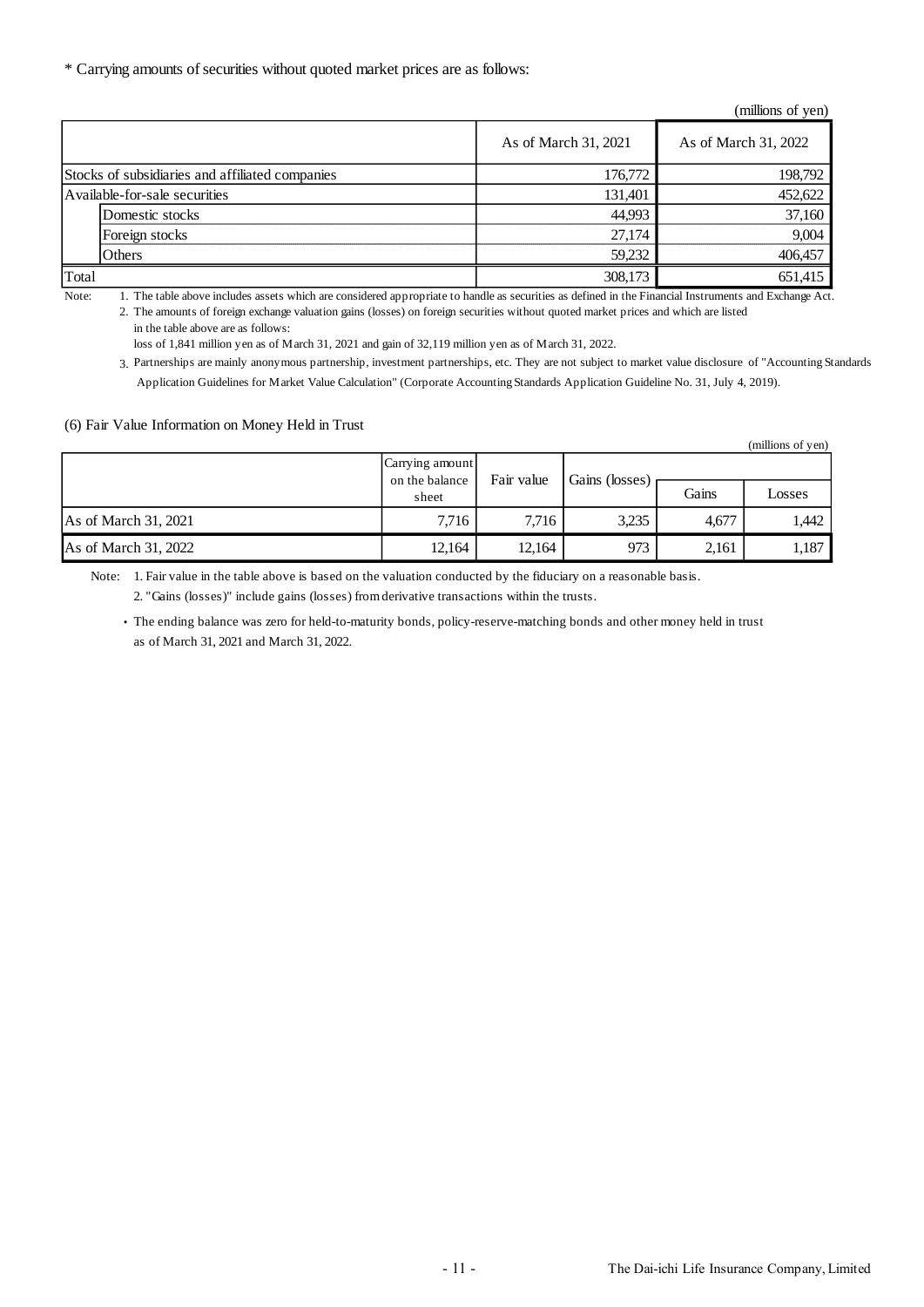# **4. Unaudited Balance Sheet**

|                                                       |                        |                         |                                                                                         |                         | (millions of yen)       |
|-------------------------------------------------------|------------------------|-------------------------|-----------------------------------------------------------------------------------------|-------------------------|-------------------------|
|                                                       | As of March 31<br>2021 | As of March 31,<br>2022 |                                                                                         | As of March 31.<br>2021 | As of March 31,<br>2022 |
| (ASSETS)                                              |                        |                         | (LIABILITIES)                                                                           |                         |                         |
| Cash and deposits                                     | 380,173                |                         | 441,997 Policy reserves and others                                                      | 30,844,443              | 30,131,727              |
| Cash                                                  | $\Omega$               |                         | Reserves for outstanding claims                                                         | 148,070                 | 184,665                 |
| <b>Bank</b> deposits                                  | 380,172                | 441,997                 | Policy reserves                                                                         | 30,295,374              | 29,533,839              |
| Call loans                                            | 403,700                | 479,900                 | Reserve for policyholder dividends                                                      | 400,999                 | 413,222                 |
| Monetary claims bought                                | 252,140                | 239,896                 | Reinsurance payable                                                                     | 1,048                   | 170,407                 |
| Money held in trust                                   | 7,716                  | 12,164                  | Subordinated bonds                                                                      | 476,277                 | 368,715                 |
| <b>Securities</b>                                     | 33,467,036             | 32,740,845              | Other liabilities                                                                       | 3,340,249               | 4,371,360               |
| Government bonds                                      | 14,774,895             | 15,553,967              | Payables under repurchase agreements                                                    | 2,301,762               | 2,954,780               |
|                                                       |                        |                         |                                                                                         |                         |                         |
| Local government bonds                                | 108,035                | 106,309                 | Long-term debt and other borrowings                                                     | 390,600                 | 470,600                 |
| Corporate bonds                                       | 2,000,852              | 1,873,081               | Corporate income tax payable                                                            | 32,372                  | 47,378                  |
| <b>Stocks</b>                                         | 3,713,900              | 3,444,330               | Accounts payable                                                                        | 32,212                  | 120,641                 |
| Foreign securities                                    | 11,763,263             | 10,610,943              | Accrued expenses                                                                        | 44,736                  | 46,306                  |
| Other securities                                      | 1,106,089              | 1,152,212               | Unearned revenue                                                                        | 391                     | 361                     |
| cans                                                  | 2,576,064              | 2,569,190               | Deposits received                                                                       | 62,025                  | 63,338                  |
| Policy loans                                          | 292,080                | 269,504                 | Guarantee deposits received                                                             | 52,554                  | 49,894                  |
| Ordinary loans                                        | 2,283,983              | 2,299,685               | Differential account for futures trading                                                |                         | 107                     |
| Tangible fixed assets                                 | 1,086,183              | 1,128,103               | Derivatives                                                                             | 356,963                 | 578,140                 |
| Land                                                  | 758,555                | 805,044                 | Collateral for financial instruments                                                    | 41,339                  | 31,190                  |
| <b>Buildings</b>                                      | 315,778                | 315,078                 | Lease liabilities                                                                       | 5,179                   | 4,330                   |
| Leased assets                                         | 5,145                  | 4,342                   | Asset retirement obligations                                                            | 2,009                   | 2,067                   |
| Construction in progress                              | 2,161                  | 550                     | Suspense receipt                                                                        | 1,180                   | 1,176                   |
| Other tangible fixed assets                           | 4,542                  | 3,087                   | Other liabilities                                                                       | 16,921                  | 1,046                   |
| Intangible fixed assets                               | 119,457                | 128,593                 | Reserve for employees' retirement benefits                                              | 400,138                 | 398,321                 |
| Software                                              | 96,901                 | 98.645                  | Reserve for retirement benefits of directors, executive officers and corporate auditors | 998                     | 929                     |
| Other intangible fixed assets                         | 22,556                 |                         | 29,948 Reserve for possible reimbursement of prescribed claims                          | 800                     | 800                     |
| Reinsurance receivable                                | 28,084                 | 56,701                  | Reserve for price fluctuations                                                          | 233,453                 | 250,453                 |
| Other assets                                          | 553,949                |                         | 845,706 Deferred tax liabilities                                                        | 312,227                 | 115,454                 |
| Accounts receivable                                   | 13,205                 | 175,755                 | Deferred tax liabilities for land revaluation                                           | 71,606                  | 70,652                  |
| Prepaid expenses                                      | 16,376                 | 18,424                  | Acceptances and guarantees                                                              | 52,861                  | 45,745                  |
| Accrued revenue                                       | 156,694                | 151,259                 | <b>Total liabilities</b>                                                                | 35,734,105              | 35,924,567              |
| Deposits                                              | 65,422                 | 78,252                  | (NET ASSETS)                                                                            |                         |                         |
| Margin money for futures trading                      | 164,668                |                         | 190,001 Capital stock                                                                   | 60,000                  | 60,000                  |
| Differential account for futures trading              | 28                     |                         | Capital surplus                                                                         | 370,000                 | 320,000                 |
| Derivatives                                           | 56,120                 | 84,305                  | Legal capital surplus                                                                   | 60,000                  | 60,000                  |
| Collateral for financial products                     | 29,119                 | 39,875                  | Other capital surplus                                                                   | 310,000                 | 260,000                 |
| Suspense payment                                      | 3,038                  | 3,268                   | Retained earnings                                                                       | 249,195                 | 251,559                 |
| Other assets                                          | 49,277                 | 104,563                 | Other retained earnings                                                                 | 249,195                 | 251,559                 |
| Customers' liabilities for acceptances and guarantees | 52,861                 | 45,745                  | Reserve for tax basis adjustments of real estate                                        | 8,355                   | 7,870                   |
| Reserve for possible loan losses                      | (2,358)                | (6,501)                 | Reserve for specified business investment                                               | 49                      | 49                      |
| Reserve for possible investment losses                | (627)                  | (779)                   | Retained earnings brought forward                                                       | 240,789                 | 243,639                 |
|                                                       |                        |                         | Total shareholders' equity                                                              | 679,195                 | 631,560                 |
|                                                       |                        |                         | Net unrealized gains (losses) on securities, net of tax                                 | 2,536,608               | 2,130,413               |
|                                                       |                        |                         | Deferred hedge gains (losses)                                                           | (3,501)                 | (21,621)                |
|                                                       |                        |                         | Reserve for land revaluation                                                            | (22,026)                | 16,643                  |
|                                                       |                        |                         | Total of valuation and translation adjustments                                          | 2,511,080               | 2,125,435               |
|                                                       |                        |                         |                                                                                         |                         |                         |
| <b>Total assets</b>                                   |                        |                         | <b>Total net assets</b>                                                                 | 3,190,276               | 2,756,996               |
|                                                       | 38,924,381             | 38,681,563              | <b>Total liabilities and net assets</b>                                                 | 38,924,381              | 38,681,563              |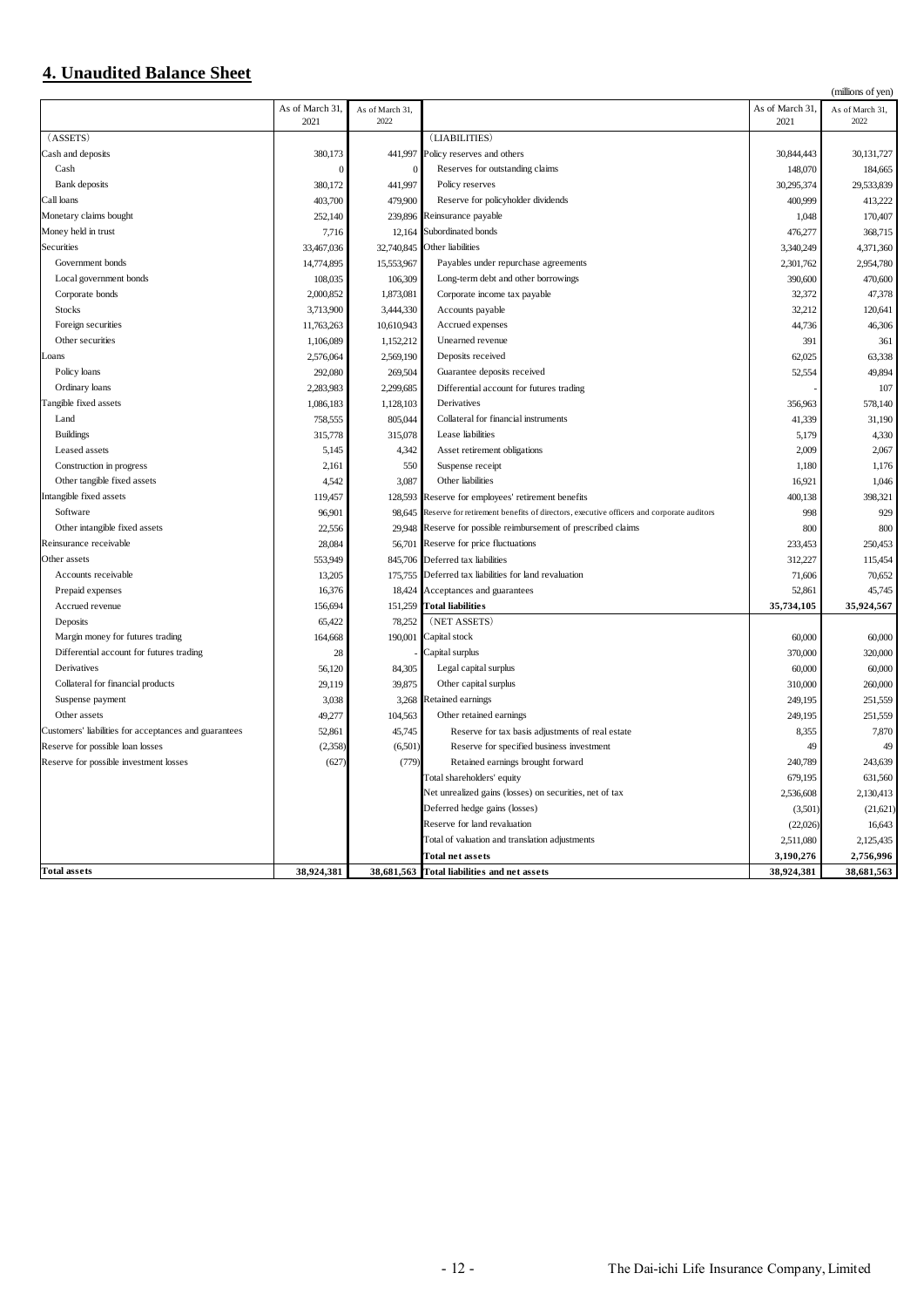# **5. Unaudited Statement of Earnings**

|                                                          |                | (millions of yen) |
|----------------------------------------------------------|----------------|-------------------|
|                                                          | Year ended     | Year ended        |
|                                                          | March 31, 2021 | March 31, 2022    |
|                                                          |                |                   |
| <b>ORDINARY REVENUES</b>                                 | 3,811,725      | 4,450,872         |
| Premium and other income                                 | 2,285,471      | 2,276,134         |
| Premium income                                           | 2,275,617      | 2,250,557         |
| Reinsurance income                                       | 9,854          | 25,577            |
| Investment income                                        | 1,357,114      | 1,247,085         |
|                                                          |                |                   |
| Interest and dividends                                   | 836,571        | 831,163           |
| Interest from bank deposits                              | 1,676          | 1,375             |
| Interest and dividends from securities                   | 712,308        | 708,237           |
| Interest from loans                                      | 39,132         | 38,898            |
| Rental income                                            | 73,700         | 71,155            |
|                                                          | 9,754          | 11,497            |
| Other interest and dividends                             |                |                   |
| Gains on money held in trust                             | 4,849          | 795               |
| Gains on sale of securities                              | 371,297        | 351,106           |
| Gains on redemption of securities                        | 15,370         | 20,207            |
| Other investment income                                  | 1,202          | 2,410             |
| Gains on investments in separate accounts                | 127,823        | 41,401            |
|                                                          |                |                   |
| Other ordinary revenues                                  | 169,138        | 927,652           |
| Fund receipt for annuity rider of group insurance        | 331            | 426               |
| Fund receipt for claim deposit payment                   | 141,931        | 133,530           |
| Transfer from policy reserves                            | 915            | 761,534           |
| Reversal of reserve for employees' retirement benefits   |                | 1,885             |
|                                                          | 25,960         | 30,276            |
| Other ordinary revenues                                  |                |                   |
| <b>ORDINARY EXPENSES</b>                                 | 3,437,925      | 4,071,952         |
| Benefits and claims                                      | 2,364,631      | 3,015,986         |
| Claims                                                   | 616,314        | 637,449           |
| Annuities                                                | 486,953        | 553,586           |
| Benefits                                                 | 378,685        | 427,247           |
|                                                          |                |                   |
| Surrender values                                         | 392,747        | 544,342           |
| Other refunds                                            | 110,789        | 248,429           |
| Ceding reinsurance commissions                           | 379,140        | 604,930           |
| Provision for policy reserves and others                 | 28,897         | 44,859            |
| Provision for reserves for outstanding claims            | 20,678         | 36,595            |
|                                                          |                |                   |
| Provision for interest on policyholder dividends         | 8,218          | 8,264             |
| Investment expenses                                      | 408,153        | 361,686           |
| Interest expenses                                        | 12,358         | 10,375            |
| Losses on sale of securities                             | 125,323        | 221,597           |
| Losses on valuation of securities                        | 1,285          | 8,479             |
| Losses on redemption of securities                       | 6,175          | 3,545             |
|                                                          |                |                   |
| Derivative transaction losses                            | 172,879        | 38,627            |
| Foreign exchange losses                                  | 31,586         | 10,495            |
| Provision for reserve for possible loan losses           | 1,813          | 4,393             |
| Provision for reserve for possible investment losses     | 295            | 247               |
| Write-down of loans                                      | 43             | 41                |
|                                                          |                |                   |
| Depreciation of real estate for rent and others          | 13,171         | 13,439            |
| Other investment expenses                                | 43,219         | 50,442            |
| Operating expenses                                       | 403,798        | 410,237           |
| Other ordinary expenses                                  | 232,444        | 239,183           |
| Claim deposit payments                                   | 150,515        | 154,873           |
| National and local taxes                                 | 31,236         | 31,028            |
|                                                          |                |                   |
| Depreciation                                             | 36,393         | 39,658            |
| Provision for reserve for employees' retirement benefits | 1,943          |                   |
| Other ordinary expenses                                  | 12,356         | 13,622            |
| <b>ORDINARY PROFIT</b>                                   | 373,799        | 378,920           |
| <b>EXTRAORDINARY GAINS</b>                               |                |                   |
|                                                          | 5,469          | 10,402            |
| Gains on disposal of fixed assets                        | 5,469          | 10,402            |
| <b>EXTRAORDINARY LOSSES</b>                              | 27,554         | 33,425            |
| Losses on disposal of fixed assets                       | 6,810          | 12,506            |
| Impairment losses on fixed assets                        | 2,552          | 3,850             |
| Provision for reserve for price fluctuations             | 18,000         | 17,000            |
|                                                          |                |                   |
| Other extraordinary losses                               | 190            | 68                |
| Provision for reserve for policyholder dividends         | 77,500         | 87,500            |
| Income before income taxes                               | 274,214        | 268,397           |
| Corporate income taxes-current                           | 77,701         | 102,283           |
| Corporate income taxes-deferred                          | 436            | (33,662)          |
|                                                          |                |                   |
| Total of corporate income taxes                          | 78,138         | 68,621            |
| Net income                                               | 196,075        | 199,776           |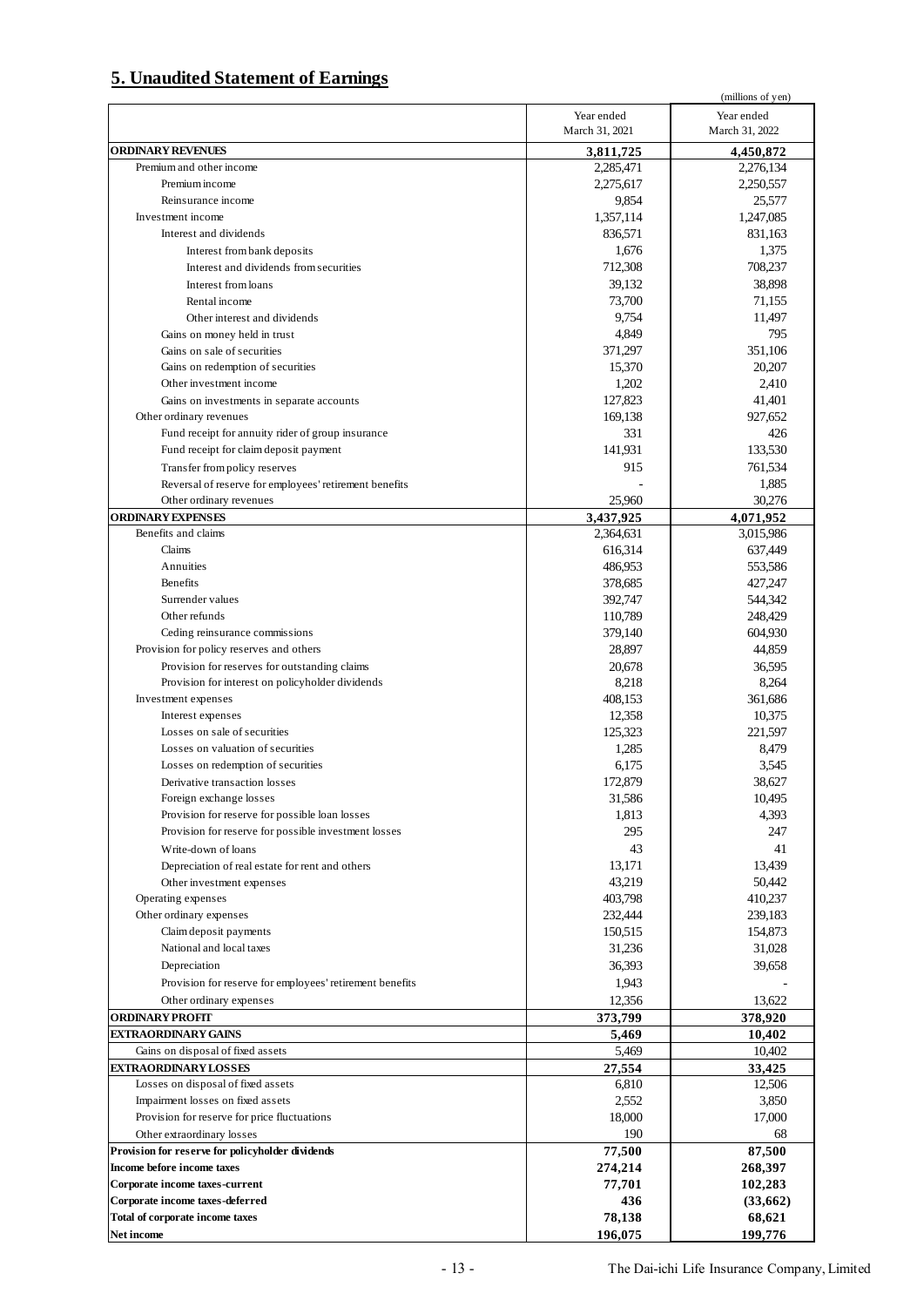Year ended March 31, 2021

|                                                                |                      |                          |                          |                          |                                                        |                                                 | (millions of yen)                    |
|----------------------------------------------------------------|----------------------|--------------------------|--------------------------|--------------------------|--------------------------------------------------------|-------------------------------------------------|--------------------------------------|
|                                                                | Shareholders' equity |                          |                          |                          |                                                        |                                                 |                                      |
|                                                                |                      |                          | Capital surplus          |                          | Retained earnings                                      |                                                 |                                      |
|                                                                | Capital stock        |                          | Other capital<br>surplus | Total capital<br>surplus |                                                        | Other retained earnings                         |                                      |
|                                                                |                      | Legal capital<br>surplus |                          |                          | Reserve for tax basis<br>adjustments of real<br>estate | Reserve for<br>specified business<br>investment | Retained earnings<br>brought forward |
| Balance at the beginning of the year                           | 60,000               | 60,000                   | 310,000                  | 370,000                  | 4,947                                                  |                                                 | 195,207                              |
| Changes for the year                                           |                      |                          |                          |                          |                                                        |                                                 |                                      |
| Dividends                                                      |                      |                          |                          |                          |                                                        |                                                 | (151,084)                            |
| Net income                                                     |                      |                          |                          |                          |                                                        |                                                 | 196,075                              |
| Transfer to reserve for tax basis adjustments of real estate   |                      |                          |                          |                          | 3,418                                                  |                                                 | (3, 418)                             |
| Transfer from reserve for tax basis adjustments of real estate |                      |                          |                          |                          | (10)                                                   |                                                 | 10                                   |
| Transfer to reserve for specified business investment          |                      |                          |                          |                          |                                                        | 49                                              | (49)                                 |
| Transfer from reserve for land revaluation                     |                      |                          |                          |                          |                                                        |                                                 | 4,048                                |
| Net changes of items other than shareholders' equity           |                      |                          |                          |                          |                                                        |                                                 |                                      |
| Total changes for the year                                     |                      |                          |                          |                          | 3,408                                                  | 49                                              | 45,581                               |
| Balance at the end of the year                                 | 60,000               | 60,000                   | 310,000                  | 370,000                  | 8,355                                                  | 49                                              | 240,789                              |

|                                                                |                                   |                                                               |                                  |                         |                  |                                       | (millions of yen) |
|----------------------------------------------------------------|-----------------------------------|---------------------------------------------------------------|----------------------------------|-------------------------|------------------|---------------------------------------|-------------------|
|                                                                |                                   | Shareholders' equity<br>Valuation and translation adjustments |                                  |                         |                  |                                       |                   |
|                                                                | Retained<br>earnings              | Total<br>shareholders                                         | Net unrealized<br>gains (losses) | Deferred<br>hedge gains | Reserve for land | Total of valuation<br>and translation | Total net assets  |
|                                                                | <b>Total retained</b><br>earnings | equity                                                        | on securities.<br>net of tax     | (losses)                | revaluation      | adjustments                           |                   |
| Balance at the beginning of the year                           | 200,155                           | 630,155                                                       | 1,916,417                        | 21,312                  | (17,978)         | 1,919,752                             | 2,549,907         |
| Changes for the year                                           |                                   |                                                               |                                  |                         |                  |                                       |                   |
| <b>Dividends</b>                                               | (151,084)                         | (151,084)                                                     |                                  |                         |                  |                                       | (151,084)         |
| Net income                                                     | 196,075                           | 196,075                                                       |                                  |                         |                  |                                       | 196,075           |
| Transfer to reserve for tax basis adjustments of real estate   | ٠                                 | $\sim$                                                        |                                  |                         |                  |                                       |                   |
| Transfer from reserve for tax basis adjustments of real estate | $\overline{\phantom{a}}$          | $\overline{\phantom{a}}$                                      |                                  |                         |                  |                                       |                   |
| Transfer to reserve for specified business investment          | $\overline{\phantom{a}}$          | ٠                                                             |                                  |                         |                  |                                       |                   |
| Transfer from reserve for land revaluation                     | 4,048                             | 4,048                                                         |                                  |                         |                  |                                       | 4,048             |
| Net changes of items other than shareholders' equity           |                                   |                                                               | 620,191                          | (24, 814)               | (4,048)          | 591,328                               | 591,328           |
| Total changes for the year                                     | 49,039                            | 49,039                                                        | 620,191                          | (24, 814)               | (4,048)          | 591,328                               | 640,368           |
| Balance at the end of the year                                 | 249,195                           | 679,195                                                       | 2,536,608                        | (3,501)                 | (22,026)         | 2,511,080                             | 3,190,276         |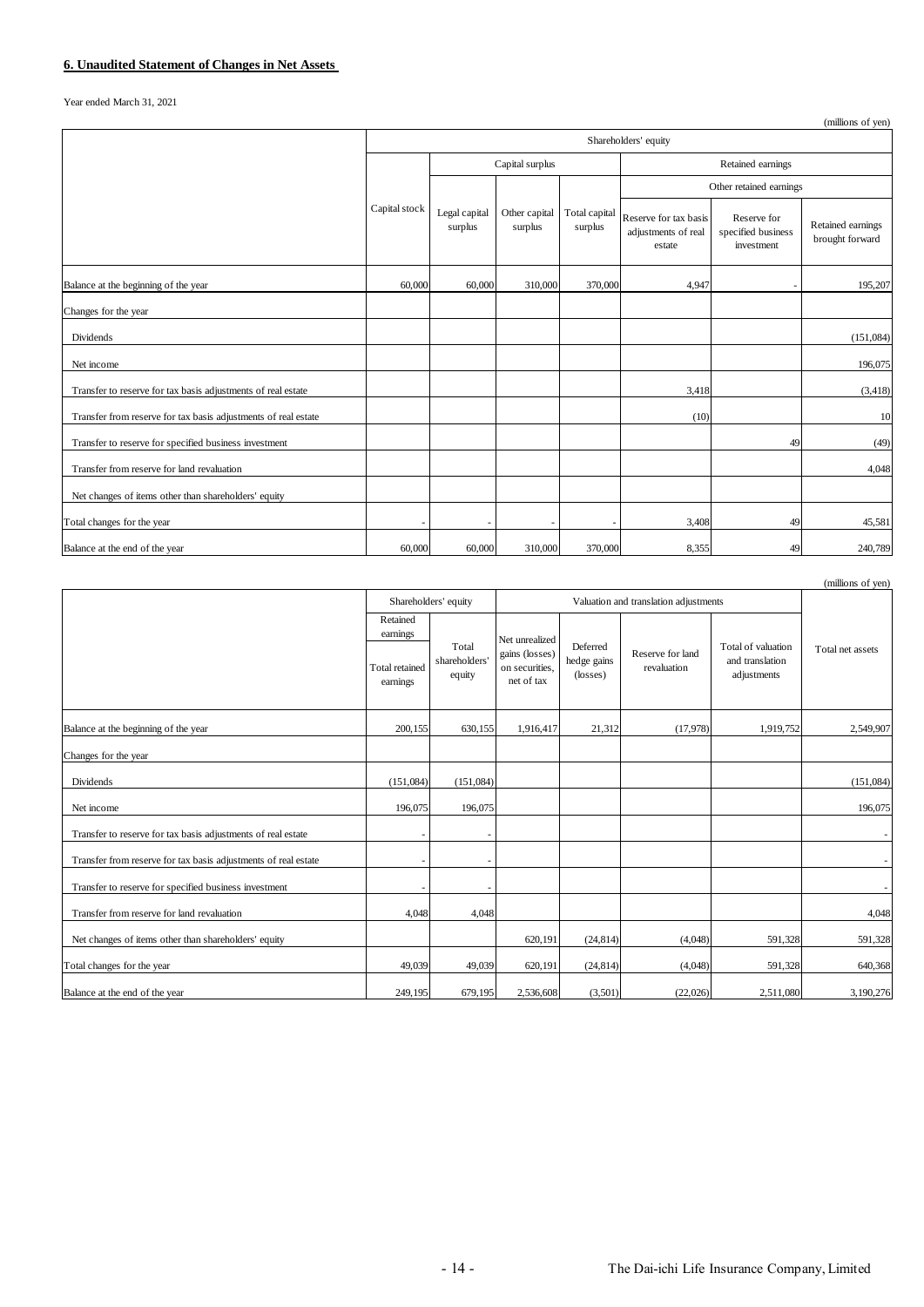|                                                                |                      |                          |                          |                          |                                                        |                                                 | (millions of yen)                    |  |
|----------------------------------------------------------------|----------------------|--------------------------|--------------------------|--------------------------|--------------------------------------------------------|-------------------------------------------------|--------------------------------------|--|
|                                                                | Shareholders' equity |                          |                          |                          |                                                        |                                                 |                                      |  |
|                                                                |                      | Capital surplus          |                          |                          |                                                        | Retained earnings                               |                                      |  |
|                                                                | Capital stock        | Legal capital<br>surplus | Other capital<br>surplus | Total capital<br>surplus |                                                        | Other retained earnings                         |                                      |  |
|                                                                |                      |                          |                          |                          | Reserve for tax basis<br>adjustments of real<br>estate | Reserve for<br>specified business<br>investment | Retained earnings<br>brought forward |  |
| Balance at the beginning of the year                           | 60,000               | 60,000                   | 310,000                  | 370,000                  | 8,355                                                  | 49                                              | 240,789                              |  |
| Changes for the year                                           |                      |                          |                          |                          |                                                        |                                                 |                                      |  |
| <b>Dividends</b>                                               |                      |                          | (49,999)                 | (49,999)                 |                                                        |                                                 | (158, 716)                           |  |
| Net income                                                     |                      |                          |                          |                          |                                                        |                                                 | 199,776                              |  |
| Transfer to reserve for tax basis adjustments of real estate   |                      |                          |                          |                          | 27                                                     |                                                 | (27)                                 |  |
| Transfer from reserve for tax basis adjustments of real estate |                      |                          |                          |                          | (512)                                                  |                                                 | 512                                  |  |
| Transfer from reserve for land revaluation                     |                      |                          |                          |                          |                                                        |                                                 | (38, 695)                            |  |
| Net changes of items other than shareholders' equity           |                      |                          |                          |                          |                                                        |                                                 |                                      |  |
| Total changes for the year                                     |                      |                          | (49,999)                 | (49,999)                 | (485)                                                  |                                                 | 2,849                                |  |
| Balance at the end of the year                                 | 60,000               | 60,000                   | 260,000                  | 320,000                  | 7,870                                                  | 49                                              | 243,639                              |  |

|                                                                |                                   |                                  |                                                |                                     |                                 |                                                      | (millions of yen) |
|----------------------------------------------------------------|-----------------------------------|----------------------------------|------------------------------------------------|-------------------------------------|---------------------------------|------------------------------------------------------|-------------------|
|                                                                |                                   | Shareholders' equity             | Valuation and translation adjustments          |                                     |                                 |                                                      |                   |
|                                                                | Retained<br>earnings              |                                  | Net unrealized                                 |                                     |                                 |                                                      |                   |
|                                                                | <b>Total</b> retained<br>earnings | Total<br>shareholders'<br>equity | gains (losses)<br>on securities,<br>net of tax | Deferred<br>hedge gains<br>(losses) | Reserve for land<br>revaluation | Total of valuation<br>and translation<br>adjustments | Total net assets  |
| Balance at the beginning of the year                           | 249,195                           | 679,195                          | 2,536,608                                      | (3,501)                             | (22,026)                        | 2,511,080                                            | 3,190,276         |
| Changes for the year                                           |                                   |                                  |                                                |                                     |                                 |                                                      |                   |
| Dividends                                                      | (158, 716)                        | (208, 716)                       |                                                |                                     |                                 |                                                      | (208, 716)        |
| Net income                                                     | 199,776                           | 199,776                          |                                                |                                     |                                 |                                                      | 199,776           |
| Transfer to reserve for tax basis adjustments of real estate   | $\overline{\phantom{a}}$          | ٠                                |                                                |                                     |                                 |                                                      |                   |
| Transfer from reserve for tax basis adjustments of real estate | ٠                                 |                                  |                                                |                                     |                                 |                                                      |                   |
| Transfer from reserve for land revaluation                     | (38, 695)                         | (38, 695)                        |                                                |                                     |                                 |                                                      | (38, 695)         |
| Net changes of items other than shareholders' equity           |                                   |                                  | (406, 195)                                     | (18, 119)                           | 38,669                          | (385, 644)                                           | (385, 644)        |
| Total changes for the year                                     | 2,364                             | (47, 635)                        | (406, 195)                                     | (18, 119)                           | 38,669                          | (385, 644)                                           | (433, 280)        |
| Balance at the end of the year                                 | 251,559                           | 631,560                          | 2,130,413                                      | (21,621)                            | 16,643                          | 2,125,435                                            | 2,756,996         |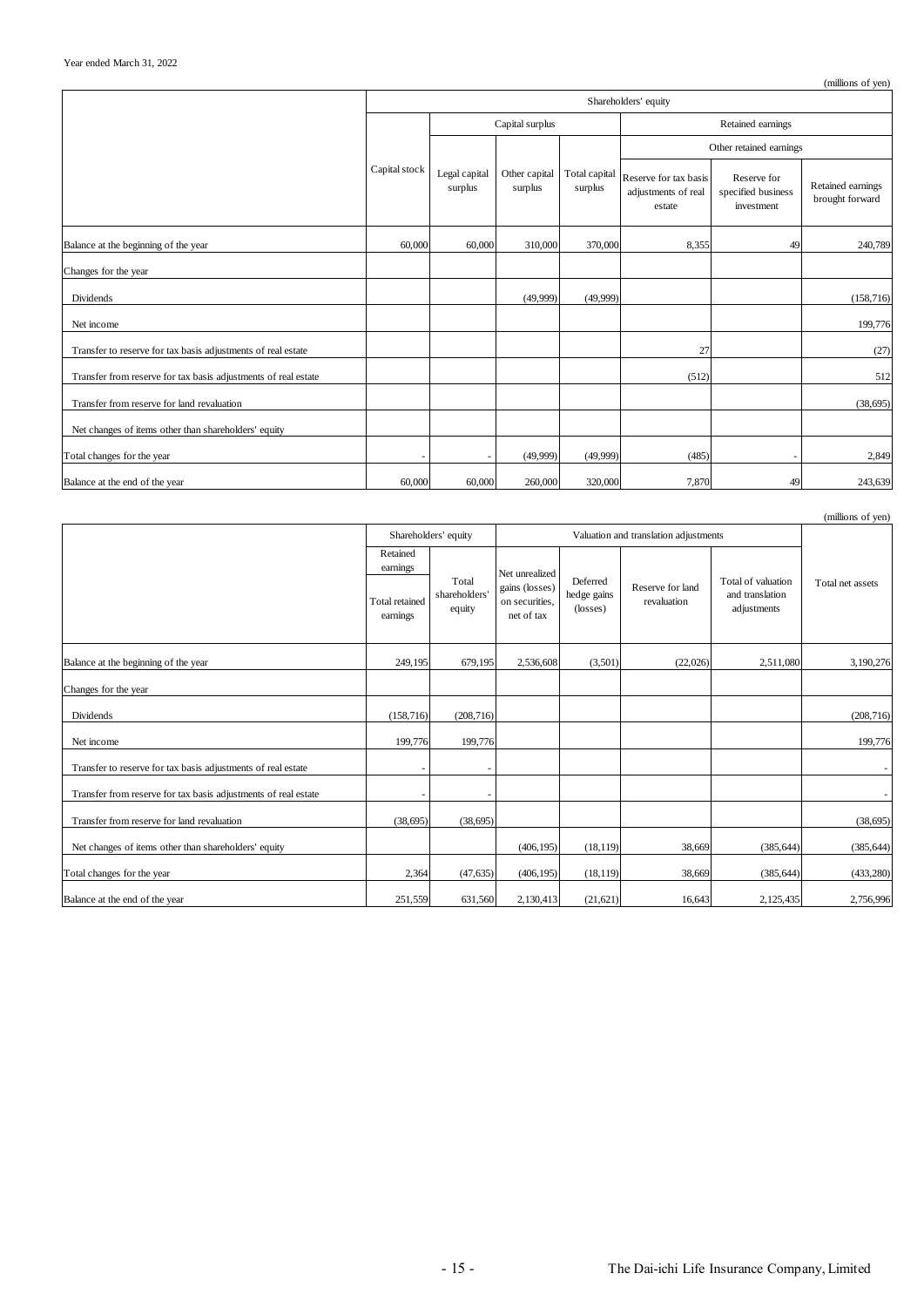## I. **NOTES TO THE UNAUDITED BALANCE SHEET AS OF MARCH 31, 2022**

#### **1. Valuation Methods of Securities**

Securities held by the Company including cash and deposits and monetary claims bought which are equivalent to marketable securities, and marketable securities managed as trust assets in money held in trust, are carried as explained below:

The amortization of premiums and accretion of discounts is calculated by the straight-line method.

(1) Trading Securities

Trading securities are carried at fair value with cost determined by the moving average method.

- (2) Held-to-maturity Bonds Held-to-maturity bonds are stated at amortized cost determined by the moving average method.
- (3) Policy-reserve-matching Bonds (in accordance with the Industry Audit Committee Report No. 21 "Temporary Treatment of Accounting and Auditing Concerning Policy-reserve-matching Bonds in the Insurance Industry" issued by the Japanese Institute of Certified Public Accountants (JICPA)) Policy-reserve-matching bonds are stated at amortized cost determined by the moving average method.

(4) Stocks of Subsidiaries and Affiliated Companies Stocks of subsidiaries and affiliated companies are stated at cost determined by the moving average method.

- (5) Available-for-sale Securities
- a) Available-for-sale Securities other than stocks with no market price, etc.

Available-for-sale securities other than stocks with no market price, etc. are valued at fair value as of March 31, 2022 with cost determined by the moving average method.

b) Stocks with no market price, etc.

Stocks with no market price, etc. are valued at cost determined by the moving average method.

Net unrealized gains or losses on these available-for-sale securities are presented as a separate component of net assets and not in the statement of earnings.

#### **2. Risk Management Policy of Policy-reserve-matching Bonds**

The Company categorizes its insurance products into sub-groups by the attributes of each product and, in order to manage risks properly, formulates its policy on investments and resource allocation based on the balance of the sub -groups. Moreover, it periodically checks that the duration gap between policy-reserve-matching bonds and policy reserves stays within a certain range.

The sub-groups of insurance products are:

- a) individual life insurance and annuities,
- b) non-participating single premium whole life insurance (without duty of medical disclosure),
- c) financial insurance and annuities, and
- d) group annuities

with the exception of certain types.

#### **3. Valuation Method of Derivative Transactions**

Derivative transactions are reported at fair value.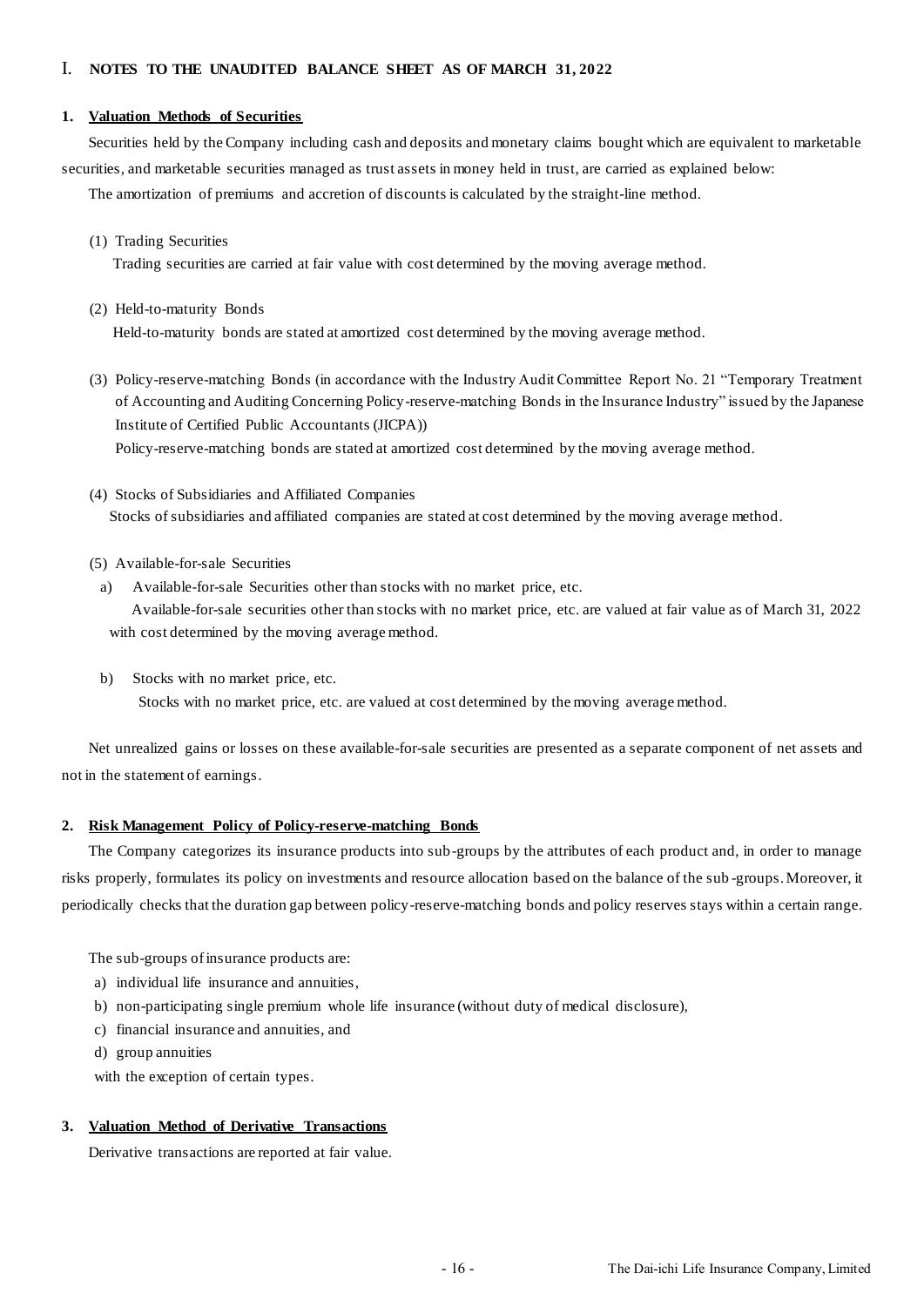### **4. Revaluation of Land**

Based on the "Act on Revaluation of Land" (Act No.34, March 31, 1998), land for business use was revalued. The difference between the fair value and book value resulting from the revaluation, net of related deferred taxes, is recorded as a reserve for land revaluation as a separate component of net assets and the related deferred tax liability is recorded as deferred tax liabilities for land revaluation.

(1) Date of revaluation: March 31, 2001

(2) Method stipulated in Article 3, Paragraph 3 of the Act on Revaluation of Land;

The fair value was determined based on the appraisal value publicly announced for tax assessment purposes with certain reasonable adjustments in accordance with Articles 2-1 and 2-4 of the Order for Enforcement of the Act on Revaluation of Land (Publicly issue Cabinet Order No.119, March 31, 1998).

#### **5. Depreciation of Depreciable Assets**

(1) Depreciation of Tangible Fixed Assets Excluding Leased Assets

Depreciation of tangible fixed assets excluding leased assets is calculated by the declining balance method (the depreciation of buildings (other than facilities attached to buildings and structures that were acquired on or before March 31, 2016) is calculated by the straight-line method).

Estimated useful lives of major assets are as follows:

| <b>Buildings</b>            | two to sixty years  |
|-----------------------------|---------------------|
| Other tangible fixed assets | two to twenty years |

Tangible fixed assets other than land, buildings and leased assets that were acquired for ¥100,000 or more but less than ¥200,000 are depreciated at equal amounts over three years.

With respect to tangible fixed assets that were acquired on or before March 31, 2007 and that were fully depreciated to their original depreciable limit, effective the fiscal year ended March 31, 2008, the remaining values are depreciated at equ al amounts over five years from the following fiscal year of the year in which they reached the original depreciable limit.

(2) Amortization of Intangible Fixed Assets Excluding Leased Assets

The Company uses the straight-line method for amortization of intangible fixed assets excluding leased assets. Software for internal use is amortized by the straight-line method based on the estimated useful lives of five years.

(3) Depreciation of Leased Assets

Depreciation for leased assets with regard to finance leases whose ownership does not transfer to the lessees is computed under the straight-line method assuming zero salvage value and using the lease period as the useful life.

(4) Accumulated Depreciation of Tangible Fixed Assets

The amount of accumulated depreciation of tangible fixed assets as of March 31, 2022 was ¥ 615,892 million.

#### **6. Translation of Assets and Liabilities Denominated in Foreign Currencies into Yen**

The Company translates foreign currency-denominated assets and liabilities (excluding stocks of its subsidiaries and affiliated companies) into yen at the prevailing exchange rates at the end of the year. Stocks of subsidiaries and affiliated companies are translated into yen at the exchange rates on the dates of acquisition.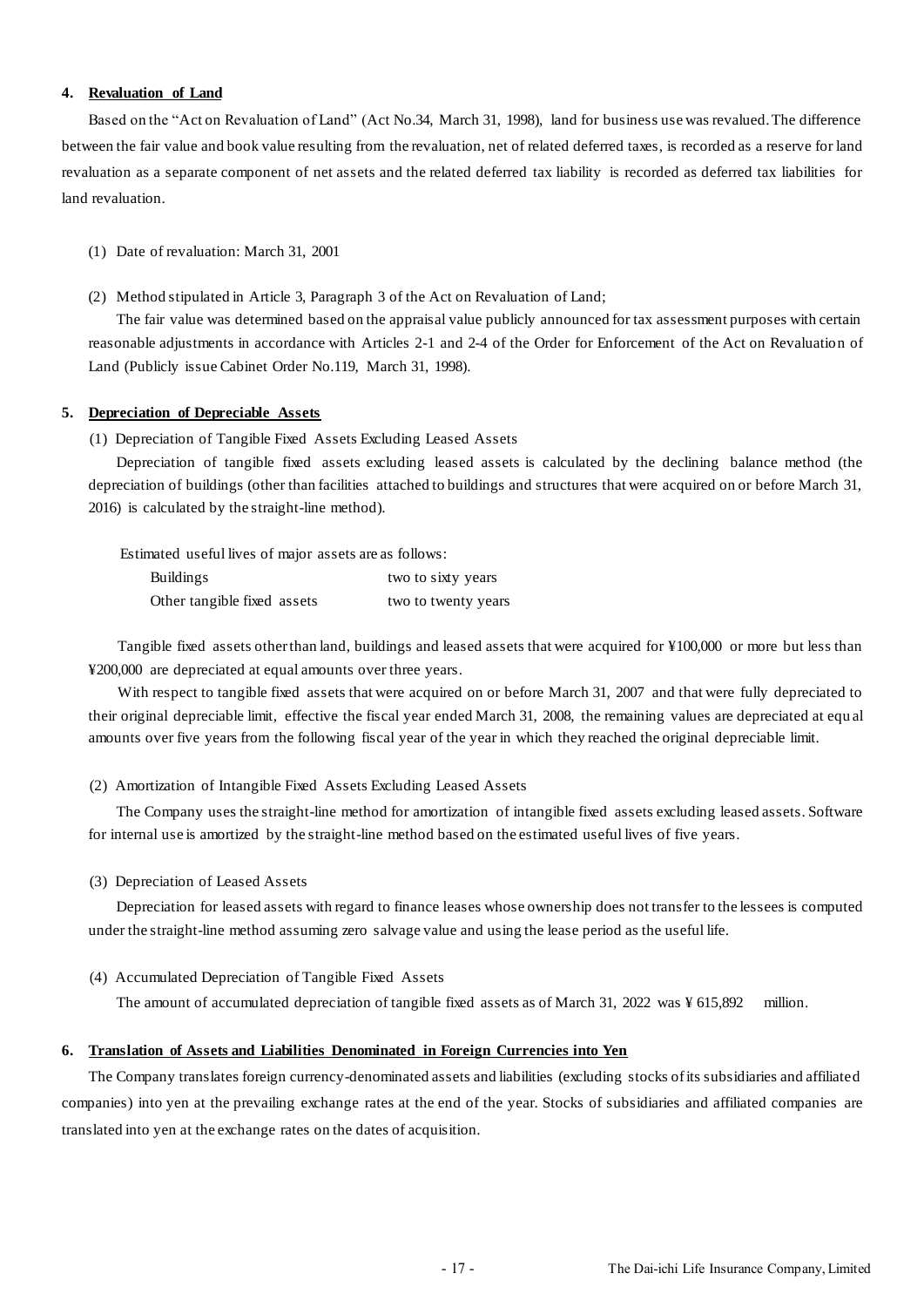#### **7. Reserve for Possible Loan Losses**

The reserve for possible loan losses is calculated based on the internal rules for self-assessment, write-offs, and reserves on assets.

For loans to and claims on obligors that have already experienced bankruptcy, reorganization, or other formal legal failure (hereinafter, "bankrupt obligors") and loans to and claims on obligors that have suffered substantial business failure (here inafter, "substantially bankrupt obligors"), the reserve is calculated by deducting the estimated recoverable amount of the collateral or guarantees from the book value of the loans and claims after the direct write-off described below.

For loans to and claims on obligors that have not yet suffered business failure but are considered highly likely to fail, the reserve is calculated taking into account a) the recoverable amount covered by the collateral or guarantees and b) an overall assessment of the obligor's ability to repay.

For other loans and claims, the reserve is calculated by multiplying the actual rate or other appropriate rate of losses from bad debts during a certain period in the past by the amount of the loans and claims.

For all loans and claims, the relevant department in the Company performs an asset quality assessment based on the internal rules for self-assessment, and an independent audit department audits the result of the assessment. The above reserves are established based on the result of this assessment.

For loans and claims to bankrupt and substantially bankrupt obligors, the unrecoverable amount is calculated by deducting the amount deemed recoverable from collateral or guarantees from the amount of the loans and claims and is directly written off from the amount of the loans and claims. The amount written off during the fiscal year ended March 31, 2022 was ¥ 1 million.

#### **8. Reserve for Employees' Retirement Benefits**

For the reserve for employees' retirement benefits, the amount is provided based on the projected benefit obligations and pension assets as of March 31, 2022.

Accounting treatment of retirement benefit obligations and retirement benefit expenses are as follows:

(1) Allocation of Estimated Retirement Benefits

In calculating the projected benefit obligations, the benefit formula basis is adopted to allocate estimated retirement benefit for the fiscal year ended March 31, 2022.

(2) Amortization of Actuarial Differences and Past Service Cost

Past Service Cost is amortized under the straight-line method over a certain period (seven years) within the employees' average remaining service period.

Actuarial differences are amortized under the straight-line method over a certain period (seven years) within the employees' average remaining service period, starting from the following year.

#### **9. Reserve for Possible Investment Losses**

In order to provide for future investment losses, a reserve for possible investment losses is est ablished for stocks with no market price, etc. and ownership stakes in partnerships, etc. It is calculated based on the internal rules for self-assessment, writeoffs, and reserves on assets.

#### **10. Reserve for Retirement Benefits of Directors, Executive Officers and Corporate Auditors**

For the reserve for retirement benefits of directors, executive officers and corporate auditors, an estimated amount for future payment pursuant to the internal policies is provided.

#### **11. Reserve for Possible Reimbursement of Prescribed Claims**

To prepare for the reimbursement of claims for which prescription periods had expired, an estimated amount for reserve for possible reimbursement of prescribed claims based on past reimbursement experience is provided.

#### **12. Reserve for Price Fluctuations**

A reserve for price fluctuations is calculated based on the book value of stocks and other securities at the end of the year in accordance with the provisions of Article 115 of the Insurance Business Act.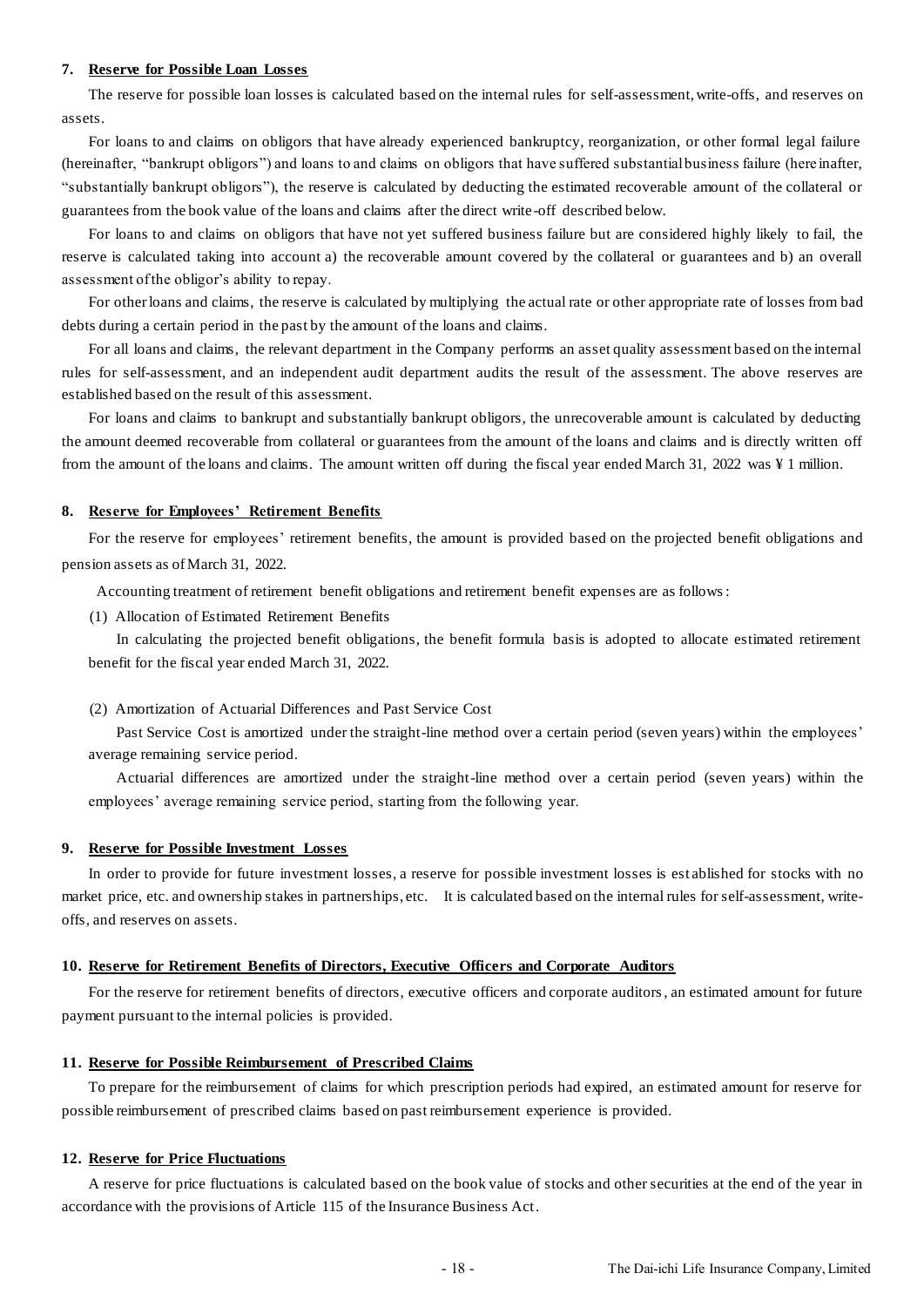#### **13. Hedge Accounting**

#### (1) Hedge Accounting

Hedging transactions are accounted for in accordance with the "Accounting Standards for Financial Instruments" (Accounting Standards Board of Japan (ASBJ) Statement No. 10). Primarily, i) special hedge accounting and the deferral hedge method for interest rate swaps are used for cash flow hedges of certain loans, government and corporate bonds, loans payable and bonds payable; ii) the currency allotment method and the deferral hedge method using foreign currency swaps and foreign currency forward contracts are used for cash flow hedges against exchange rate fluctuations in certain foreign currency-denominated bonds, loans, loans payable and bonds payable and certain foreign currency -denominated term deposits and stocks (forecasted transaction); iii) the fair value hedge method using currency options and foreign currency forward contracts is used for hedges against exchange rate fluctuations in the value of certain foreign currency -denominated bonds; iv) the deferral hedge method for bond over-the-counter options is used for hedges against interest rate fluctuations in certain foreign currency-denominated bonds; v) the deferral hedge method and fair value hedge method using equity options and equity forward contracts are used for hedges against price fluctuations in the value of certain domestic stocks and foreign currency-denominated stocks (forecasted transaction), and vi) the deferral hedge method using interest rate swaps is used for hedges against interest rate fluctuations in certain insurance liabilities, under the "Accounting and Auditing Treatment of Application of Accounting Standard for Financial Instruments to Insurance Operators" (Industry Audit Committee Report No. 26 issued by the JICPA).

| Hedging instruments |                     |                  | Hedged items                                                                   |  |  |  |
|---------------------|---------------------|------------------|--------------------------------------------------------------------------------|--|--|--|
| Interest            | rate                | swaps            | Loans, government and corporate bonds,                                         |  |  |  |
|                     |                     |                  | loans payable, bonds payable, insurance                                        |  |  |  |
|                     |                     |                  | liabilities                                                                    |  |  |  |
| Foreign             | currency            | swaps            | Foreign currency denominated bonds,                                            |  |  |  |
| .                   |                     |                  | foreign currency denominated loans,                                            |  |  |  |
|                     |                     |                  | foreign currency denominated<br>loans<br>payable, foreign currency denominated |  |  |  |
|                     |                     |                  | bonds payable                                                                  |  |  |  |
| Foreign             | forward<br>currency | contracts        | Foreign currency denominated bonds,                                            |  |  |  |
|                     |                     |                  | foreign currency-denominated<br>term                                           |  |  |  |
|                     |                     |                  | deposits,                                                                      |  |  |  |
|                     |                     |                  | foreign currency denominated stocks<br>(forecasted transaction)                |  |  |  |
| Currency            |                     | options          | Foreign currency denominated bonds                                             |  |  |  |
|                     |                     |                  |                                                                                |  |  |  |
| <b>Bond</b>         |                     | over-the-counter | Foreign currency denominated bonds                                             |  |  |  |
| options             |                     |                  |                                                                                |  |  |  |
| Equity              |                     | options          | Domestic stocks,                                                               |  |  |  |
|                     |                     |                  | foreign currency denominated stocks                                            |  |  |  |
|                     |                     |                  | (forecasted transaction)                                                       |  |  |  |
| Equity              | forward             | contracts        | Domestic stocks                                                                |  |  |  |
|                     |                     |                  |                                                                                |  |  |  |

#### (2) Hedging Instruments and Hedged Items

#### (3) Hedging Policies

The Company conducts hedging transactions with regard to certain market risk and foreign currency risk of underlying assets to be hedged, in accordance with the internal investment policy and procedure guidelines.

(4) Assessment of Hedge Effectiveness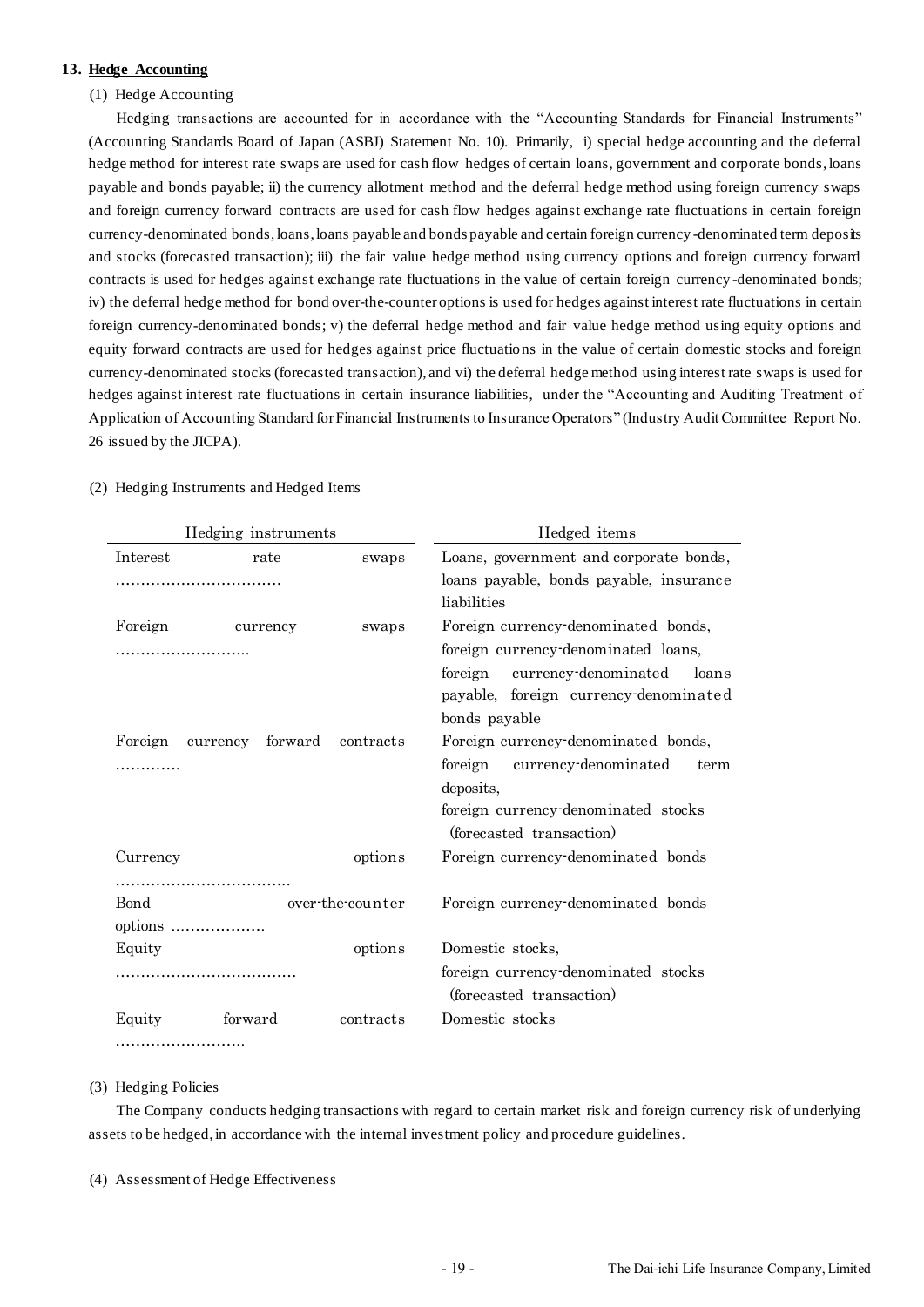Hedge effectiveness is assessed primarily by a comparison of fluctuations in cash flows or fair value of hedged items to those of the hedging instruments.

(Hedging relationships to which the "Treatment of Hedge Accounting for Financial Instruments that Reference LIBOR")

Among the above hedging relationships, the exceptional treatment prescribed in the "Treatment of Hedge Accounting for Financial Instruments that Reference LIBOR" (PITF No. 40, March 17, 2022) is applied to all hedging relationships included in the scope of the application of the said Treatment. The details of hedging relationships to which the Treatment is applied are as follows:

Hedging method: the exceptional accrual method

Hedging instruments: Interest-rate swaps

Hedged items: Loans

Type of hedging transactions: Transactions that fix cash flow

#### **14. Calculation of National and Local Consumption Tax**

The Company accounts for national and local consumption tax by the tax-exclusion method. Deferred consumption tax included in non-recoverable consumption tax on certain assets is capitalized as a prepaid expense and amortized equally over five years in accordance with the Ordinance for Enforcement of the Corporation Tax Act, and such taxes other than deferred consumption tax are recognized as an expense when incurred.

#### **15. Policy Reserve**

Policy reserves of the Company are established in accordance with Article 116 of the Insurance Business Act. Insurance premium reserves are calculated as stated in accordance with the methods stated in the statement of calculation procedures for policy reserves (Article 4, Paragraph 2, Item 4 of the Insurance Business Act) purs uant to Article 116, Paragraph 1 of the Insurance Business Act, for insurance contracts under which the insurer's liability has started as of the end of the fiscal year, in preparation for the performance of future obligations under the insurance contracts.

Of policy reserves, insurance premium reserves are calculated as stated in 1) and 2) below:

- (1) Reserves for policies subject to the standard policy reserve rules are calculated based on the methods stipulated by the Commissioner of Financial Services Agency (Notification of the Minister of Finance No. 48, 1996).
- (2) Reserves for other policies are established based on the net level premium method.

If, through an estimation of future income based on most recent actual figures, the policy reserves set aside are found likely to be insufficient to cover the performance of future obligations, additional policy reserves need to be set aside in accordance with Article 69, Paragraph 5 of the Ordinance for Enforcement of the Insurance Business Act. Policy reserves include additional policy reserves for some whole life insurance policies in accordance with Article 69, Paragraph 5 of the Ordinance for Enforcement of the Insurance Business Act.

Contingency reserves included in policy reserves are set aside in accordance with Article 69, Paragraph 1, Item 3 of the Ordinance for Enforcement of the Insurance Business Act to cover risks that may accrue in the future in order to ensure the performance of future obligations under insurance contracts.

#### 16. Changes in Accounting Policies

Effective the fiscal year ended March 31, 2022, the Company has applied "Accounting Standard for Fair Value Measurement" (ASBJ Statement No.30, July 4, 2019) and others.

In accordance with the transitional treatment set forth in Item 19 of "Accounting standards for Fair Value Measurement" and Item 44-2 of "Accounting standard for Financial Instrument," (ASBJ Statement No.10, July 4, 2019), the Company has applied new accounting policies since the beginning of the fiscal year ended March 31, 2022. As a re sult, in principle, while fair value of domestic stocks was previously determined based on the average market price over the month preceding the balance sheet date,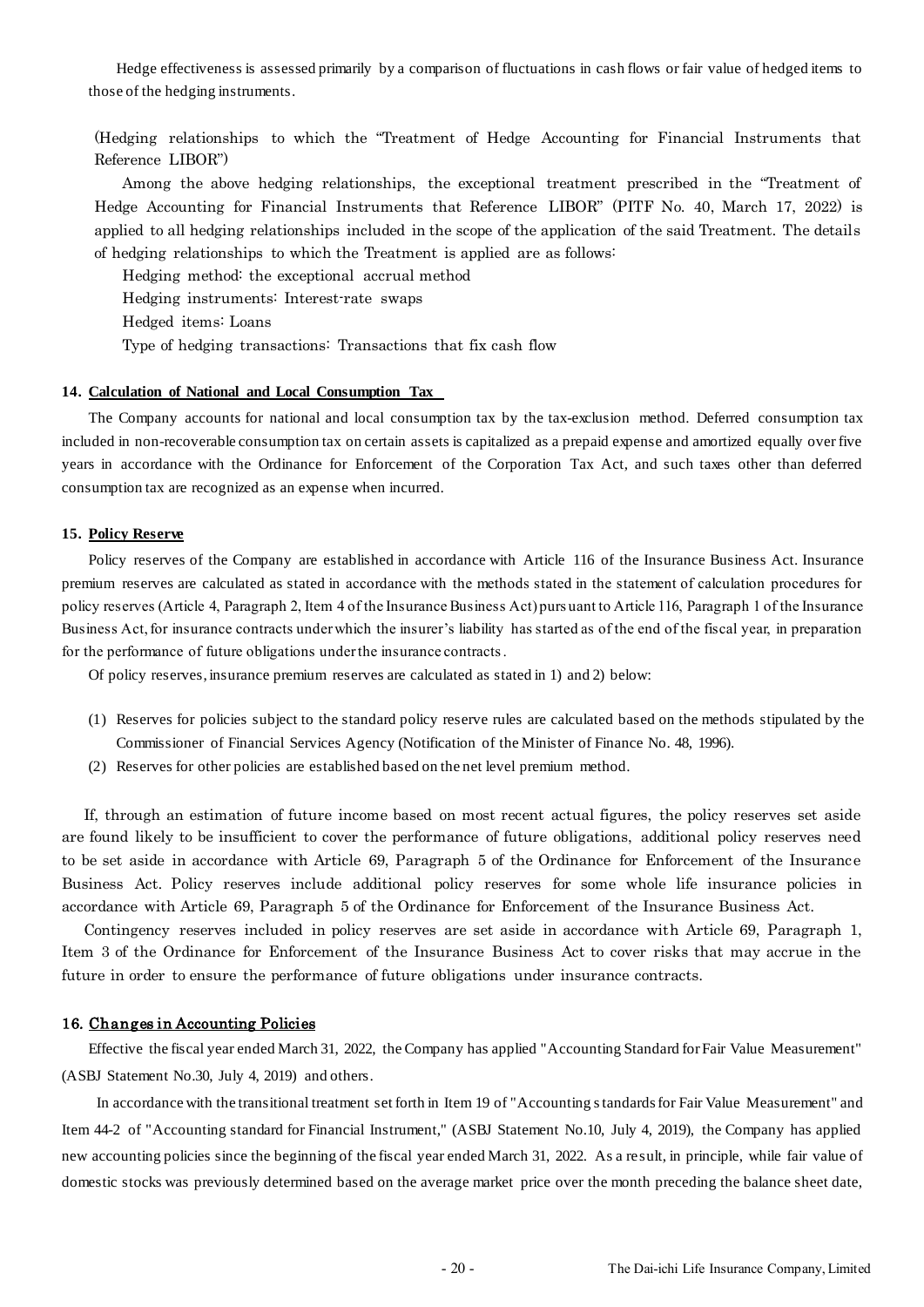from the end of the fiscal year ended March 31, 2022, fair value of domestic stocks is determined based on the market price as of the balance sheet date.

Also, the Company has disclosed matters concerning fair value of financial instruments and breakdown by input level in 17. Fair Value of Financial Instruments and Matters concerning Fair Value of Financial Instruments and breakdown by input level.

#### 17. Financial Instruments and Others

- (1) Financial Instruments
	- a) Policies in Utilizing Financial Instruments

In an effort to manage investment assets in a manner appropriate to liabilities, which arise from the insurance policies underwritten, the company engages in asset liability management, or ALM, which considers the long -term balance between assets and liabilities to ensure stable returns. With this strategy, the Company holds fixed income investments, including bonds and loans, as the core of its asset portfolio. While placing its financial soundness first, the Company also holds stocks and foreign securities within its tolerable risk to enhance its profitability and facilitate diversification of investment risks.

The Company uses derivatives primarily to hedge market risks associated with its existing asset portfolio and supplement its investment objectives, taking into account the exposure of underlying assets.

With respect to financing, the Company has raised capital directly from the capital markets by issuing subordinated bonds as well as indirectly from banks in order to strengthen its capital base. To avoid impact from interest rate fluctuatio ns, the Company utilizes derivative transactions in hedging some of such financial liabilities and adopts hedge accounting.

#### b) Financial Instruments Used and Their Risks

Securities included in financial assets of the Company, mainly stocks and bonds, are categorized by its investment objectives such as held-to-maturity securities, policy-reserve-matching securities and available-for-sale securities. Those securities are exposed to market fluctuation risk, credit risk and interest rate risk and some of the securities denominated in foreign currency are exposed to foreign currency risk. Also, loans are exposed to credit risk arising from the defaults of obligors.

The Company might be exposed to liquidity risk in certain circumstances in which it cannot make timely payments of principal, interest or other amounts due to unpredictable cash outflows or is forced to raise capital with interest rates substantially higher than usual. Also, some of its loans payable and bonds payable which are floating interest rate based and denominated in foreign currency are exposed to interest rate risk and foreign currency risk.

The Company utilizes i) interest rate swaps to hedge interest rate risk associated with certain of its loans receivable and payable, ii) equity forward contracts to hedge market fluctuation risks associated with domestic stocks, and iii) foreign currency forward contracts, currency options and foreign currency swaps to hedge foreign currency risks associated with certain foreign currency-denominated bonds, foreign currency-denominated short-term deposits and foreign currencydenominated debts, etc. and adopt hedge accounting.

In addition, the company utilizes iv) interest rate swaps to hedge interest rate risk associated with certain insurance liabilities, under the "Accounting and Auditing Treatment of Application of Accounting Standard for Financial Instruments to Insurance Operators" (JICPA Industry Audit Committee Report No. 26).

In applying the hedge accounting, in order to fulfill requirements stipulated in the "Accounting standards for financial instruments" (ASBJ Statement No. 10), the Company has established investment policy and procedure guidelines and clarified the transactions to be hedged, the risk of underlying assets to be hedged and derivative instruments to be used, and conducted pre- and post-effectiveness tests of the transactions.

#### c) Risk Management

The risk management system of the Company is as follows:

i) Market Risk Management

Under the internal investment policy and market risk management policy, the Company manages market risk by conducting mid- to long-term asset allocation in a manner appropriate to its liabilities. Therefore, it categorizes its portfolio into sub-groups, based on their investment purpose, and manages them taking into account each of their risk characteristics.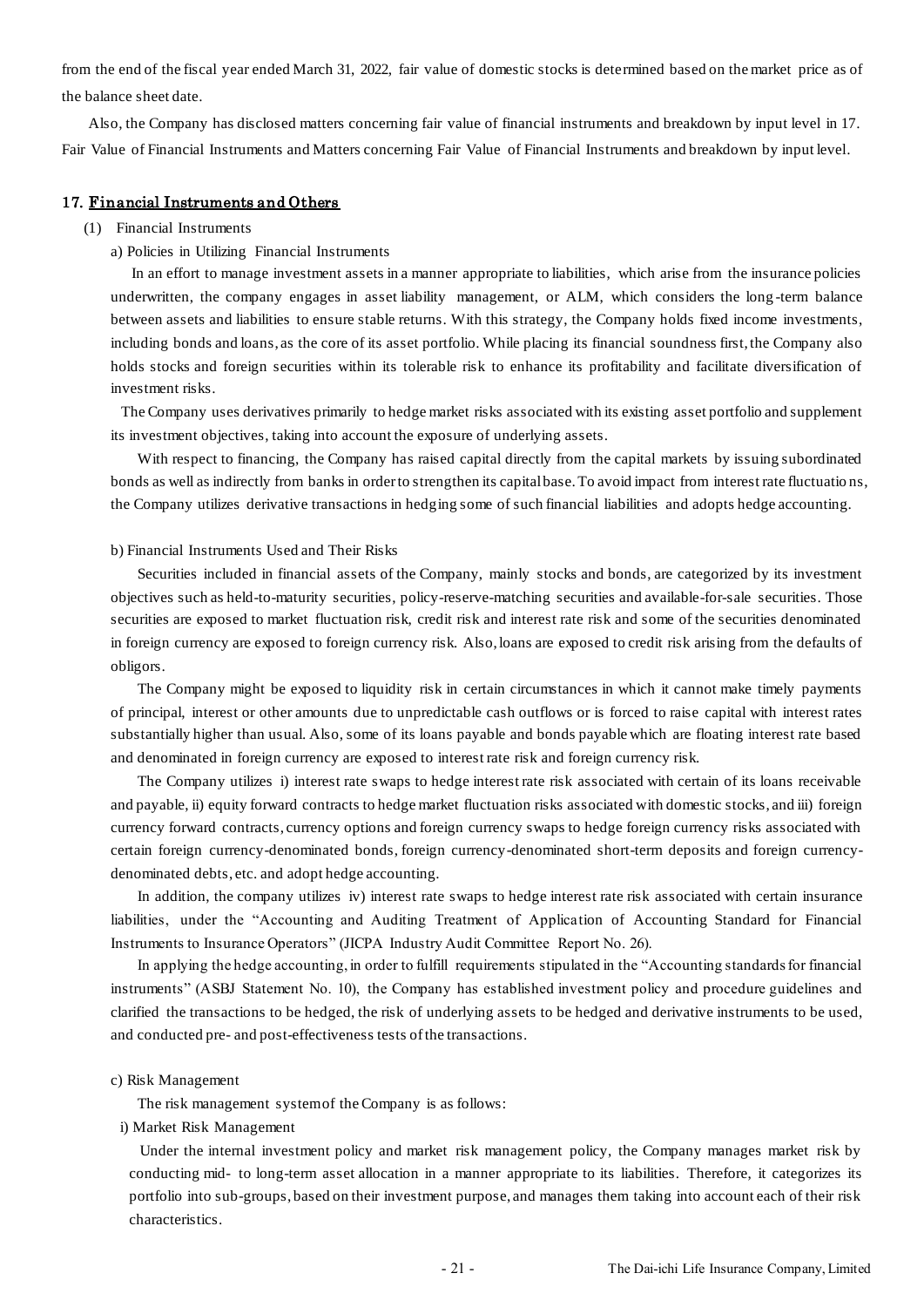### (a) Interest rate risk

The Company keeps track of interest rates and durations of its assets and liabilities, monitors its internal analyses on duration gap and interest rate sensitivity, and periodically reports its findings to the board of directors, etc .

#### (b) Currency risk

The Company keeps track of currency composition of its financial assets and liabilities, conducts sensitivity analyses, and periodically reports its findings to the board of directors, etc.

#### (c) Fluctuation in market values

The Company defines risk management policies and management procedures for each component of its overall portfolio, including securities and specific risk management procedures, based on the risk characteristics of the categories, and set and manages upper limits of each asset balance and asset allocation weight.

Such management conditions are periodically reported by its risk management sections to the board of directors, etc.

#### (d) Derivative transactions

For derivative transactions, the Company has established internal check system by segregating i) executing department, ii) the department which engages in assessment of hedge effectiveness, and iii) the back-office. Additionally, in order to limit speculative use of derivatives, the Company has put restrictions on utilization purpose, such as hedging, and establishes position limits for each asset class.

#### ii) Credit Risk Management

In accordance with the internal investment policy and credit risk management procedure guidelines, the Company has established a credit management system related to loans, such as preliminary reviews on individual transactions, credit limit setting, credit information management, internal credit rating, attachment of guarantees and collateral, and follow-ups on problem loans. For corporate bond investment, the credit section sets investment caps on individual issuers taking into account internal credit ratings and other factors. Excessive risk-taking is restricted since front offices make investment within those caps. Policies and framework for large-lot borrowers have been formulated in order to prevent credit concentration by monitoring compliance, etc. That credit management has been conducted by the credit and risk management sections, and has been periodically reported to the board of directors, etc. Additionally, the internal audit section has also checked credit management status.

Credit risk of security issuers and counterparty risk with respect to derivative transactions are managed by the credit section, which sets upper limits for each counterparty and financial instrument and periodically monitors credit information, and by the risk management section, which periodically calculates current exposures.

#### d) Supplementary Explanation for Fair Value of Financial Instruments

As the calculation of Fair values of financial instruments adopts certain assumptions, those values may vary in case different assumptions are applied.

#### (2) Fair Value of Financial Instruments

The carrying amount on the balance sheet, fair value and differences between carrying amount and fair value as of March 31, 2022 were as follows.

The following tables do not include stocks with no market prices, etc. and ownership stakes in partnerships, etc.. (Please refer to (Note 1))

Cash and deposits, call loans, and payable under repurchase agreements are not included in the below tables since they are mostly short-term or without maturity, and their fair values approximate their carrying amounts.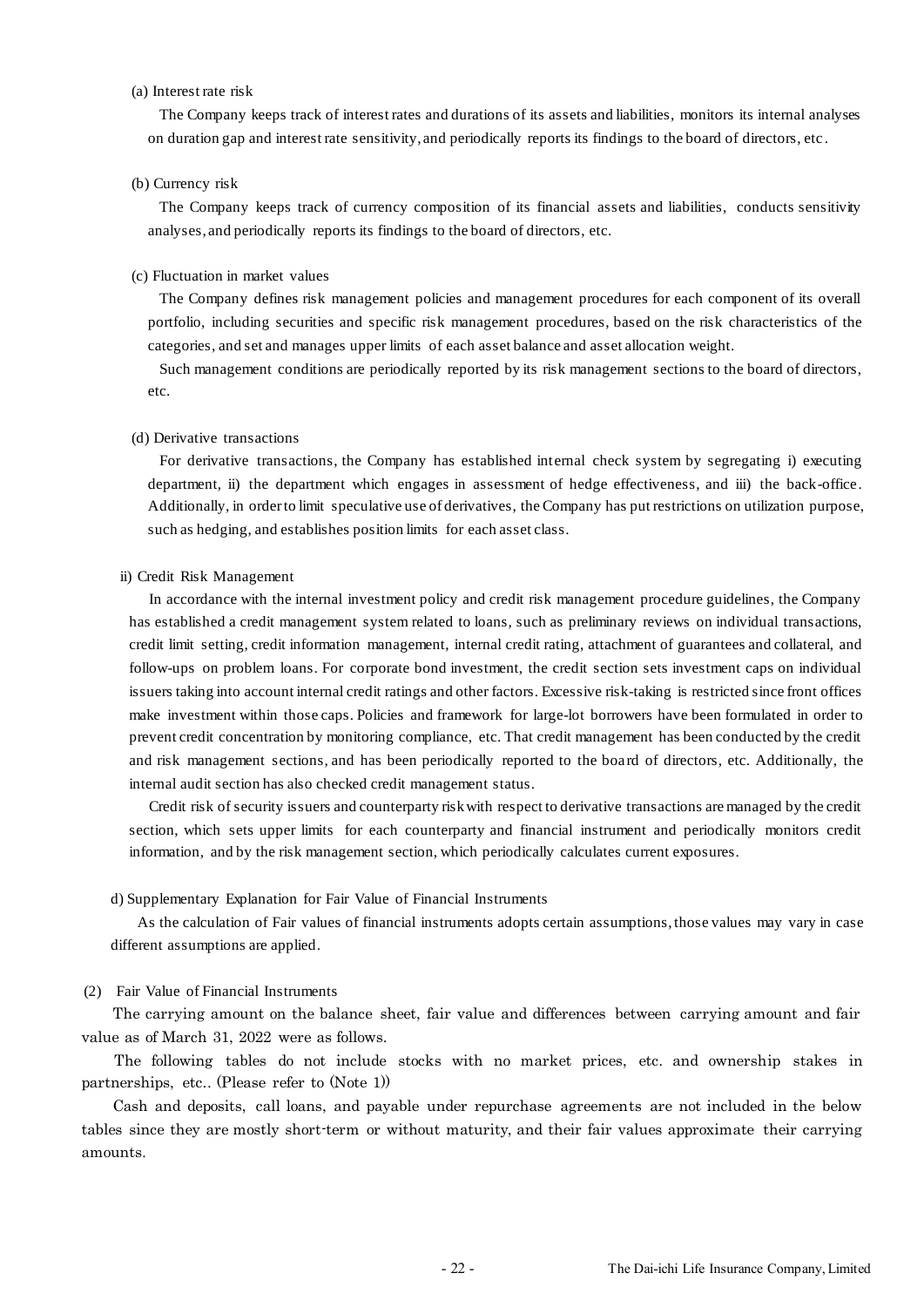| As of March 31, 2022                             |                 | Fair value | Gains               |
|--------------------------------------------------|-----------------|------------|---------------------|
|                                                  | Carrying amount |            | (Losses)            |
|                                                  |                 |            | (Unit: million yen) |
|                                                  | 239,896         | 239,896    |                     |
|                                                  | 12,164          | 12,164     |                     |
| (3) Securities                                   |                 |            |                     |
|                                                  | 1,043,161       | 1,043,161  |                     |
|                                                  | 47,522          | 48,407     | 884                 |
|                                                  | 14,257,659      | 15,739,225 | 1,481,566           |
| d. Stock of subsidiaries and affiliate companies |                 |            |                     |
|                                                  | 16,695,365      | 16,695,365 |                     |
|                                                  | 2,569,190       |            |                     |
| Reserve for possible loan losses (*1)            | (4,819)         |            |                     |
|                                                  | 2,564,371       | 2,596,244  | 31,873              |
|                                                  | 34,860,139      | 36,374,464 | 1,514,324           |
|                                                  |                 |            |                     |
|                                                  | 368,715         | 371,486    | 2,771               |
|                                                  | 470,600         | 465,819    | (4,780)             |
|                                                  | 839,315         | 837,305    | (2,009)             |
| Derivative transactions $(* 2)$                  |                 |            |                     |
| a. Hedge accounting not applied                  | [15, 423]       | [15, 423]  |                     |
|                                                  | [478, 410]      | [477,826]  | 584                 |
| Total derivative transactions                    | [493,834]       | [493,250]  | 584                 |

(\*1) Excluding general reserves for possible loan losses and specific reserves for possible loan losses related to loans.

(\*2) Credits/debts from derivative transactions are presented on a net basis. Figures in [ ] are net debts.

(Note 1) Stocks with no market prices, etc. and ownership stakes in partnerships, etc. are as follows and are not included in the fair value of (3) Securities.

| As of March 31, 2022 | Carrying amount     |
|----------------------|---------------------|
|                      | (Unit: million yen) |
|                      | 58,068              |
|                      | 639,068             |
| Total                | 697.137             |

(\*1) Stocks with no market prices, etc. include unlisted stocks, etc. In accordance with Item 5 of "Implementation Guidance on Disclosures about Fair Value of Financial Instruments" (ASBJ Guidance No.19, March 31, 2020), these amounts are not included in disclosures of fair value.

(\*2) Stake in the partnership, etc. are mainly anonymous associations and investment partnerships, etc. In accordance with Item 26 and 27 of "Implementation Guidance on Accounting Standard for Fair Value Measurement" (ASBJ Guidance No.31,July 4, 2019) , these amounts are not included in disclosures of fair value.

(\*3) The Company recorded impairment charges of ¥1,155 million for the fiscal year ended March 31, 2022.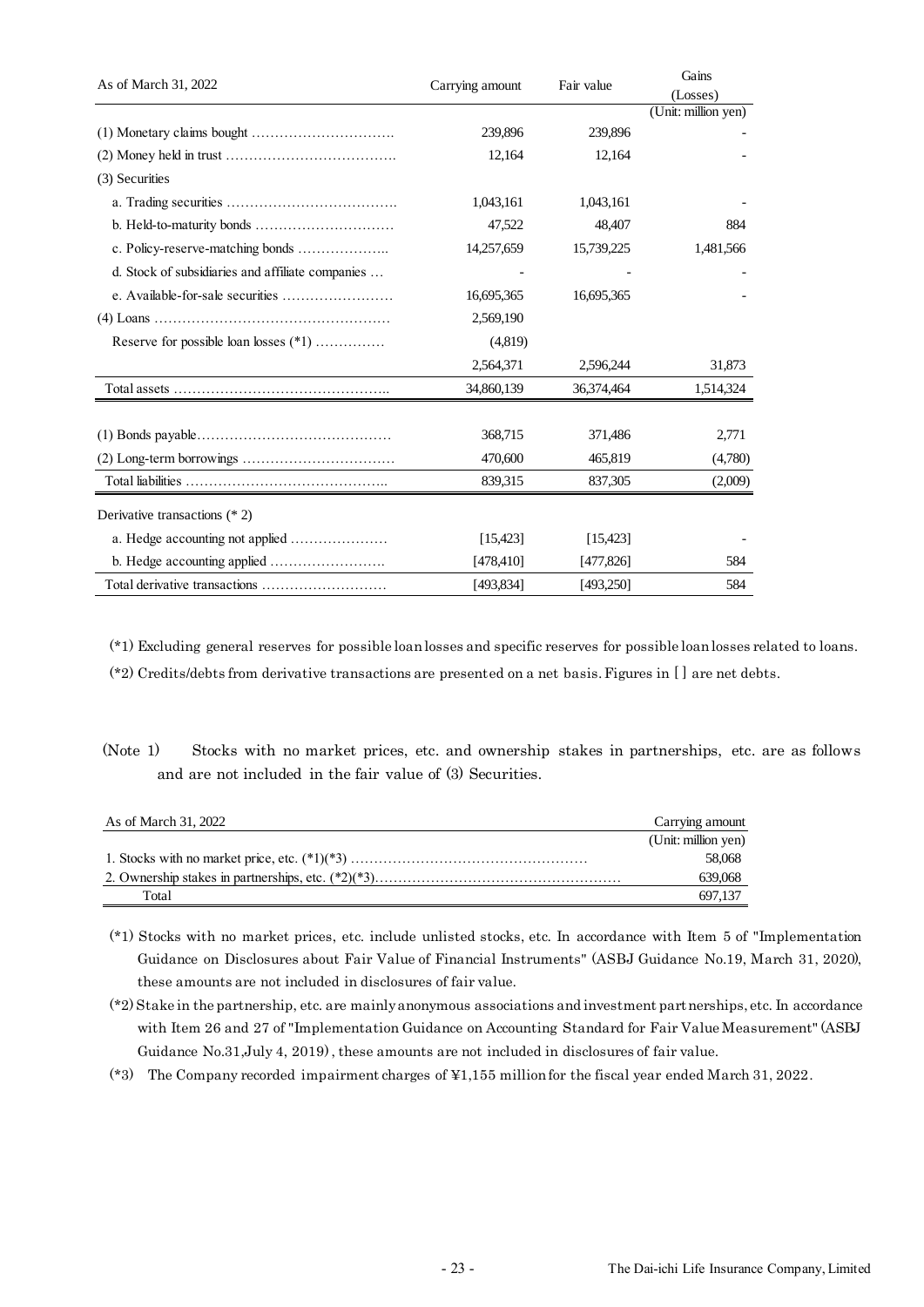(3) Matters concerning Fair Value of Financial Instruments and breakdown by input level

The fair values of financial instruments are classified into the following three levels in accordance with the observability and significance of the inputs used to measure the fair value:

Level 1: Fair value determined based on the observable inputs, such as quoted prices in active markets for identical assets or liabilities.

Level 2: Fair value determined based on observable inputs other than Level 1 inputs

Level 3: Fair value determined based on significant unobservable inputs

If multiple inputs with a significant impact are used for the fair value measurement of a financial instrument, the financial instrument is classified into the lowest priority level of fair value measurement in which each input belongs.

a) Financial assets and liabilities measured at fair value on the balance sheets

| As of March 31, 2022          | Level 1   | Level 2   | Level 3 | Total               |
|-------------------------------|-----------|-----------|---------|---------------------|
|                               |           |           |         | (Unit: million yen) |
| Monetary claims bought        |           |           | 239,836 | 239,836             |
| Money held in trust( $*1$ )   | 8,334     | 1,855     |         | 10,190              |
| Securities $(*1)$             |           |           |         |                     |
| Trading securities            | 582,361   | 127,840   | 12      | 710,213             |
| Available-for-sale securities |           |           |         |                     |
| Government bonds              | 1,896,749 |           |         | 1,896,749           |
| Local government bonds        |           | 15,782    |         | 15,782              |
| Corporate bonds               |           | 1,246,704 | 7,966   | 1,254,671           |
| Domestic stocks               | 3,249,996 |           |         | 3,249,996           |
| Foreign bonds                 | 2,331,995 | 5,398,685 | 155,966 | 7,886,647           |
| Other foreign securities      | 358,940   | 148,500   | 20,855  | 528,296             |
| Other securities              | 3,064     |           |         | 3,064               |
| Derivative transactions       |           |           |         |                     |
| Currency-related transactions |           | 33,200    |         | 33,200              |
| Interest-related transactions |           | 29,942    |         | 29,942              |
| Stock-related transactions    | 6,354     | 1         |         | 6,356               |
| Bond-related transactions     | 12,847    | 1,807     |         | 14,655              |
| Others                        |           | 150       |         | 150                 |
| <b>Total assets</b>           | 8,450,643 | 7,004,472 | 424,697 | 15,879,813          |
| Derivative transactions       |           |           |         |                     |
| Currency-related transactions |           | 545,905   |         | 545,905             |
| Interest-related transactions |           | 6,129     |         | 6,129               |
| Stock-related transactions    | 6,514     | 30        |         | 6,545               |
| Bond-related transactions     | 17,229    | 2,311     |         | 19,540              |
| Others                        |           | 20        |         | 20                  |
| <b>Total liabilities</b>      | 23,743    | 554,397   |         | 578,140             |

(\*1) Mutual funds for which transitional measures are applied in accordance with Paragraph 26 of "Implementation Guidance on Accounting Standard for Fair Value Measurement" (ASBJ Guidance No.31, July 4, 2019) are not included in the table above. The amount of such mutual funds on the balance sheet includes Money held in trust of ¥1,974 million and Securities of ¥2,193,105 million.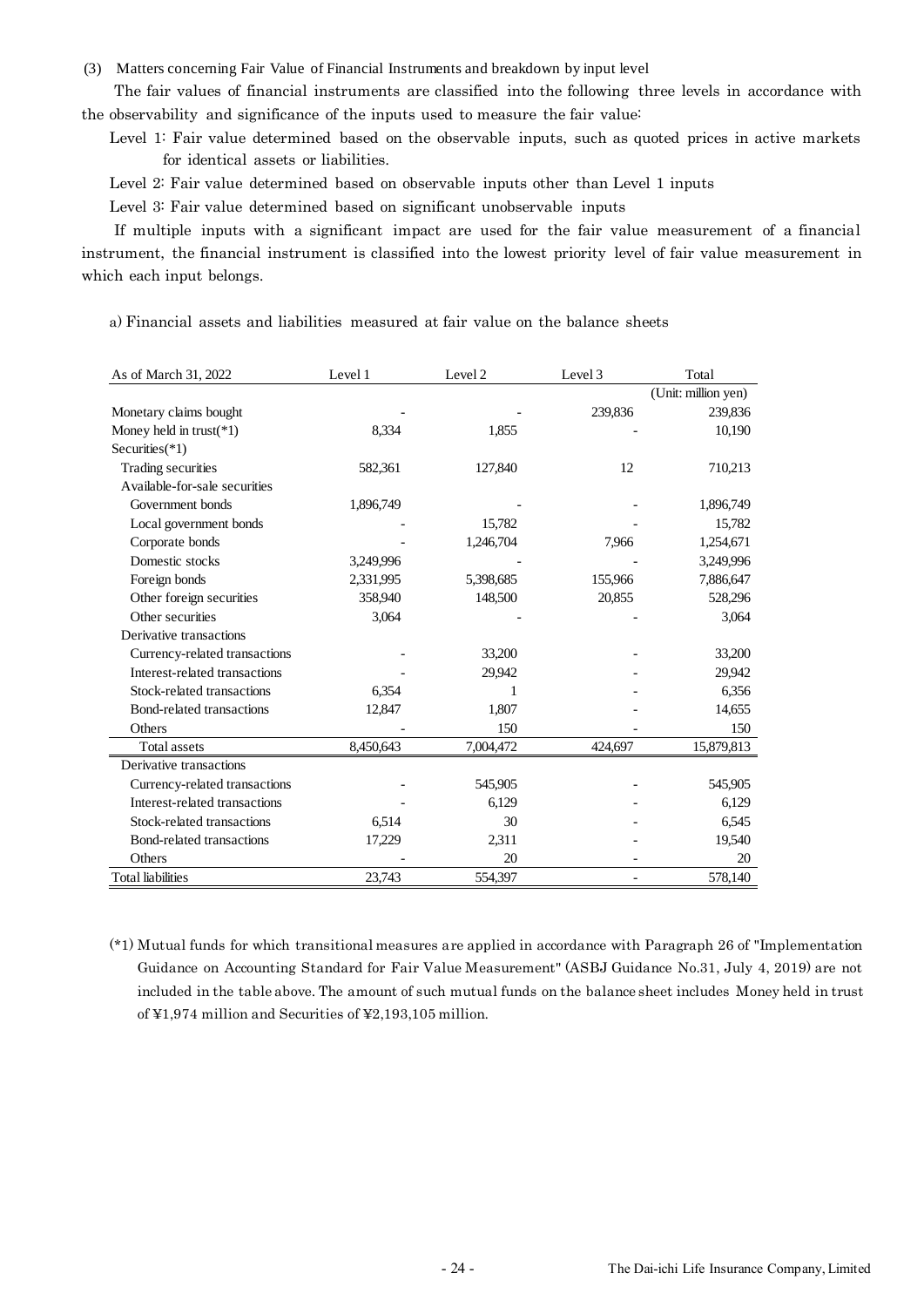b) Financial assets and liabilities not measured at fair value on the balance sheets

| As of March 31, 2022          | Level 1    | Level 2 | Level 3   | Total               |
|-------------------------------|------------|---------|-----------|---------------------|
|                               |            |         |           | (Unit: million yen) |
| Securities                    |            |         |           |                     |
| Held-to-maturity Bonds        |            |         |           |                     |
| Government bonds              | 48,709     |         |           | 48,709              |
| Foreign bonds                 |            |         | 1,155     | 1,155               |
| Policy-reserve-matching Bonds |            |         |           |                     |
| Government bonds              | 14,992,503 |         |           | 14,992,503          |
| Local government bonds        |            | 99,600  |           | 99,600              |
| Corporate bonds               |            | 576,876 |           | 576,876             |
| Foreign bonds                 |            | 70,244  |           | 70,244              |
| Loans                         |            |         | 2,596,244 | 2,596,244           |
| Total assets                  | 15,040,910 | 746,722 | 2,597,400 | 18,385,033          |
| Bonds payable                 |            | 371,486 |           | 371,486             |
| Long-term borrowings          |            |         | 465,819   | 465,819             |
| <b>Total liabilities</b>      |            | 371,486 | 465,819   | 837,305             |

(Note 1) Description of the evaluation methods and inputs used to measure fair value

#### Assets

Monetary claims bought

The fair value of monetary claims bought is based on the price presented by third parties and counterparty financial institutions. Important unobservable inputs are used for the presented price. Monetary claims bought are classified into Level 3.

#### Money held in trust

The fair value of money held in trust is based on the price presented by counterparty financial institutions. Money held in trust is classified into either Level 1 or Level 2, mainly based on constituents held in trust. Mutual funds for which transitional measures are applied in accordance with Paragraph 26 of "Implementation Guidance on Accounting Standard for Fair Value Measurement " (ASBJ Guidance No.31, July 4, 2019) are not classified into any Level.

# Securities

Securities of which the fair value is based on the quoted prices in active markets with no adjustment is classified into Level 1. That includes mainly stocks and government bonds. Securities that are based on the presented quoted prices in inactive markets are classified into Level 2.

The fair value of bonds other than bonds of which the fair values are based on the quoted prices is mainly based on the prices presented by third parties and counterparty financial institutions. These prices are the present value that is calculated by discounting future cash flows at a rate comprising a risk-free interest rate and a credit spread. In case that observable inputs are used in the calculation, the fair value is classified into Level 2. In case that unobservable inputs are used in the calculation, the fair value is classified into Level 3.

The fair value of mutual funds is based on the price presented by third parties and counterparty financial institutions. Mutual funds for which transitional measures are applied in accordance with Paragraph 26 of "The Guidance for Application of Fair Value Measurement" (ASBJ Guidance No.31, July 4, 2019) are not classified into any Level.

#### Loans

The fair value of loans is calculated by discounting future cash flows of the subject loan, using interest rates corresponding to the internal credit rating and remaining periods which are assumed to be applied to new loans to the subject borrower. Loans are classified into Level 3.

Additionally, for risk-monitored loans, reserve for possible loan losses is calculated based on the present value of estimated future cash flows or the amount deemed recoverable from collateral and guarantees and the fair value is close to the carrying amount on the consolidated balance sheet minus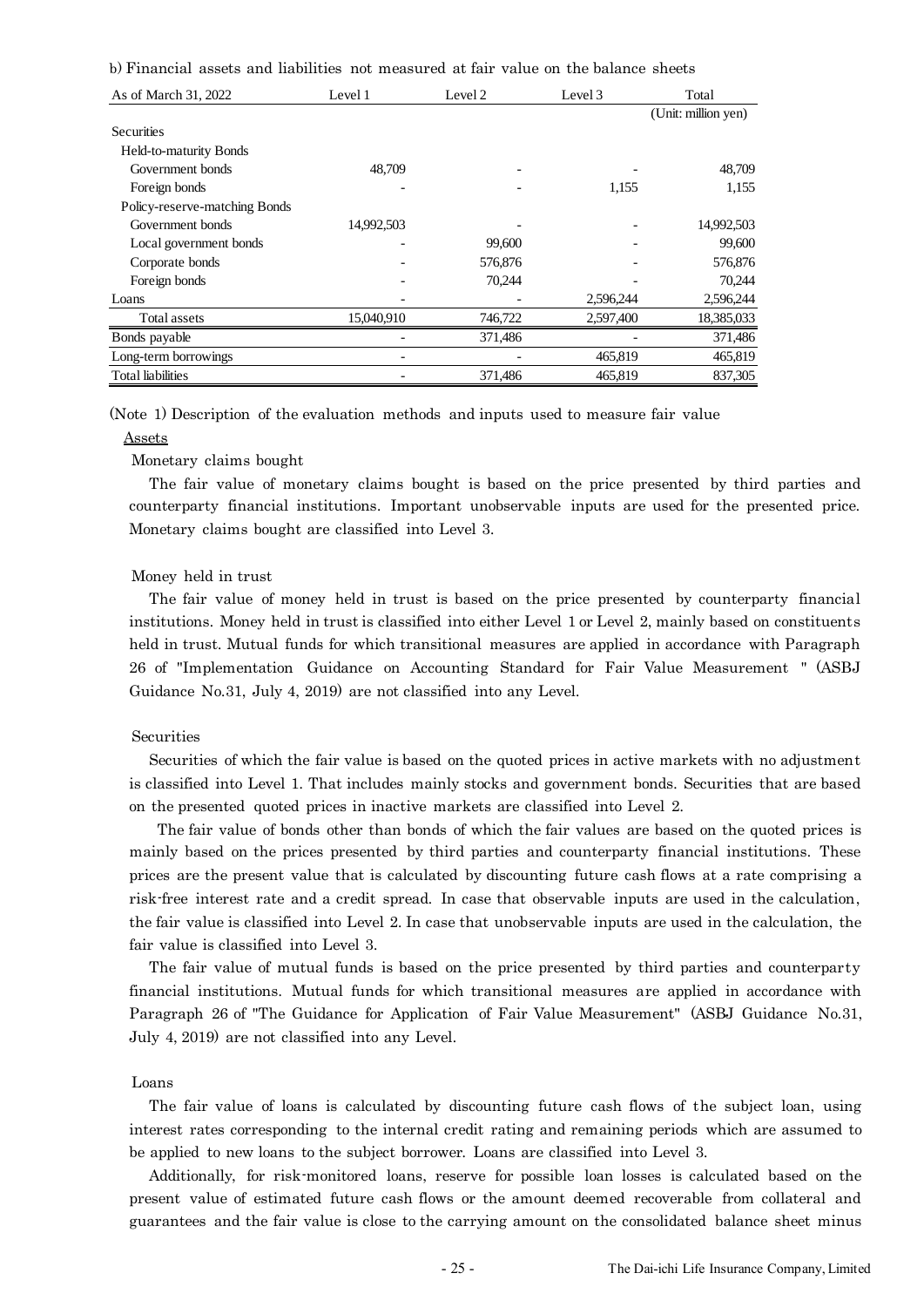reserve for possible loan losses as of March 31, 2022. Therefore, that amount (the carrying amount on the balance sheet minus reserve for possible loan losses) is recorded as fair value for risk-monitored loans and classified into Level 3.

Also, loans without a due date because of their characteristics that their exposure is limited to the amount of their collaterals, are deemed to have fair value close to book value, taking into account estimated repayment period and interest rates. Therefore, their book value is recorded as the fair value and classified into Level 3.

#### Liabilities

#### Bonds payable

The fair value of bonds is based on the quoted price on the bond market. Bonds payable are classified into Level 2.

#### Long-term borrowings

The fair value of long-term borrowings is calculated by discounting future cash flows, using interest rates corresponding to the internal credit rating and remaining periods which are assumed to be applied to new borrowings. Long-term borrowings are classified into Level 3.

#### Derivative Transactions

The fair value of listed derivative transactions based on the quoted prices with no adjustment in active markets is classified into Level 1. That includes mainly stock-related transactions and bondrelated transactions. The fair value of listed derivative transactions based on the presented quoted prices in inactive markets are classified into Level 2. The fair value of over-the-counter derivative transactions is based on the price presented by third parties and counterparty financial institutions. These prices are the discounted present value, and fair value based on option valuation models, etc., using input such as interest rate, foreign exchange rate, volatility, etc. The fair value of listed derivative transactions is mainly classified into Level 1. The fair value of over-the-counter derivative transactions is classified into Level 2, due to not using unobservable inputs or the immateriality of the effect of unobservable inputs.

(Note 2) Quantitative information about financial assets and liabilities measured and stated on the balance sheet at fair value and classified into Level 3

a) Quantitative information on significant unobservable inputs

|                                                                                 | Valuation techniques | Significant<br>unobservable input | Range |
|---------------------------------------------------------------------------------|----------------------|-----------------------------------|-------|
| <b>Securities</b><br>A vailable-for-sale securities<br>Other foreign securities | Discounted cash flow | Discount rate                     | 5.87% |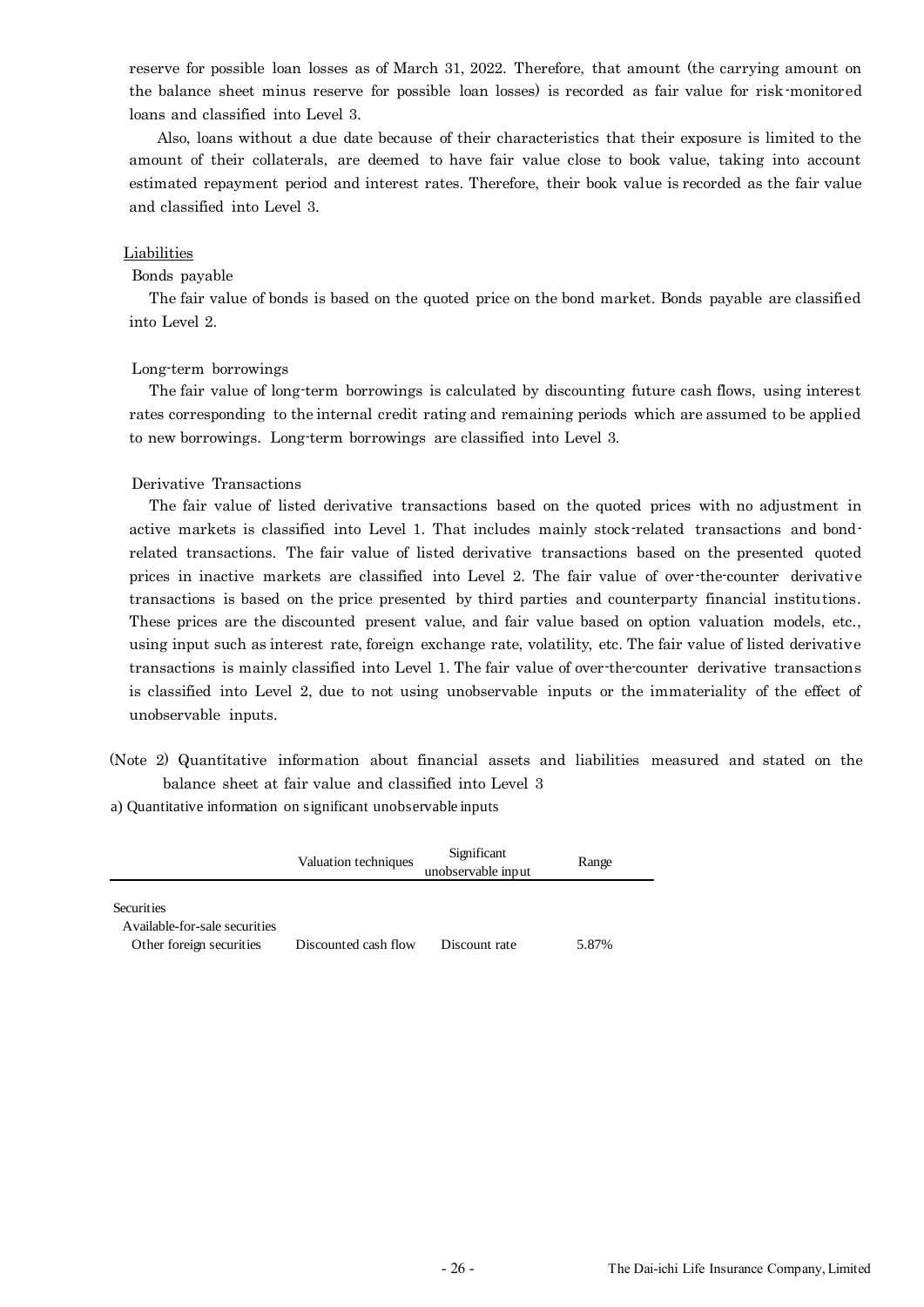b) Reconciliation between the beginning and ending balance, and net unrealized gains (losses) recognized in the earnings of the period

| As of March 31, 2022                                | Beginning<br>balance | Gain/Loss<br>recorded in<br>statement of<br>earnings<br>$(*1)$ | Net unrealized<br>gains or losses<br>on available-for-<br>sale securities | Variable amount<br>(net amount) by<br>purchase, sale,<br>issue and<br>settlement | Transfer to<br>Level 3 Market<br>Value<br>$(*2)$ | Ending balance | Out of above<br>"Gain/Loss recorded<br>in profit and loss<br>statement", valuation<br>gain/loss resulting<br>from financial<br>instruments held at<br>the end of period |
|-----------------------------------------------------|----------------------|----------------------------------------------------------------|---------------------------------------------------------------------------|----------------------------------------------------------------------------------|--------------------------------------------------|----------------|-------------------------------------------------------------------------------------------------------------------------------------------------------------------------|
| Monetary claims bought                              | 252,140              | (1,831)                                                        | (1,073)                                                                   | (9,338)                                                                          | $\overline{\phantom{0}}$                         | 239,896        | (Unit:million yen)<br>(1,777)                                                                                                                                           |
| <b>Securities</b>                                   |                      |                                                                |                                                                           |                                                                                  |                                                  |                |                                                                                                                                                                         |
| Trading securities<br>Available-for-sale securities | ٠                    |                                                                |                                                                           |                                                                                  | 12                                               | 12             |                                                                                                                                                                         |
| Corporate bonds                                     | 8,182                | 774                                                            | (4)                                                                       | (985)                                                                            | $\overline{\phantom{a}}$                         | 7,966          | 682                                                                                                                                                                     |
| Foreign bonds                                       | 145,943              | 3,853                                                          | 3.993                                                                     | 2,176                                                                            | $\overline{\phantom{0}}$                         | 155,966        | 8,610                                                                                                                                                                   |
| Other Foreign securities                            | 20,248               | -                                                              | 2,483                                                                     | (1,875)                                                                          |                                                  | 20,855         |                                                                                                                                                                         |

(\*1) Gain/Loss recorded as investment income and investment expenses in statement of earnings.

(\*2) The transfer from Level 2 fair value to Level 3 fair value is due to the lack of observable market data due to decreased market activity.

c) Description of the fair value valuation process

The Company establishes policies and procedures for calculating the fair value and classifying the fair value level in the accounting department. In accordance with these policies and procedures, investment management service department selects the fair value valuation method, and then calculates the fair value and classifies the fair value by level. The appropriateness of input, fair value valuation method and classification for this fair value are verified. In addition, when using the fair value obtained from a third party as the market price, the validity is verified by appropriate methods such as confirmation of the valuation method and inputs used and comparison with the market price of similar financial instruments.

d) Explanation of the sensitivity of the fair value to changes in significant unobservable input

Discount rate is an adjustment rate to the base market interest rate and adjusted by reflecting the uncertainty of cash flows and the liquidity of financial instruments. In general, a significant increase (decrease) in the discount rate results in a significant decrease (increase) in the fair value.

#### **18. Real Estate for Rent**

The Company owns a number of commercial buildings, including land, for rent in various locations, including Tokyo. Net rental income from such real estate for rent for the fiscal year ended March 31, 2022 was ¥32,303 million. The rental income was included in investment income and the rental expense was included in investment expenses. The Company recorded gains on sale of ¥4,127 million and impairment loss of ¥3,848 million on rental real estate as extraordinary losses for the fiscal year ended March 31, 2022.

The carrying amount, net change during the year and the fair value of such rental real estate, were as follows :

| Carrying amount | (Unit: million yen) |
|-----------------|---------------------|
|                 | 787.387             |
|                 | 72.549              |
|                 | 859.937             |
| Fair value      | 1.144.726           |

(\*1) The carrying amount of rental real estate on the balance sheet was acquisition costs net of accumulated depreciation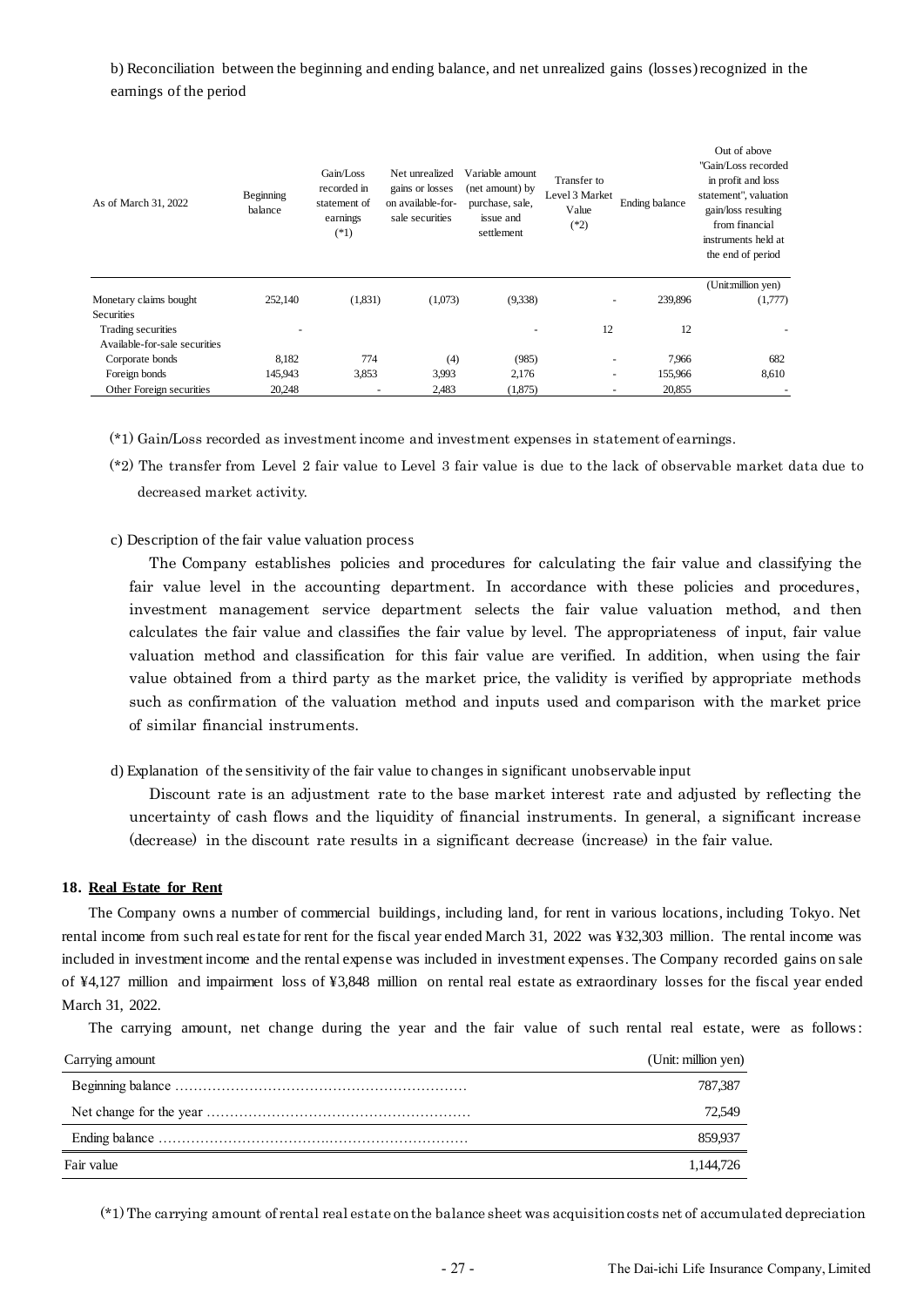and impairments.

- (\*2) Net change in the carrying amount includes cost of acquisition of the real estate of ¥98,927 million, sale of the real estate of ¥24,096 million, depreciation expense of ¥13,423 million, and impairment loss of ¥3,848 million.
- (\*3) The Company calculates the fair value of the majority of the rental real estate based on real estate appraisal standards and assessment by an independent appraiser, and others based on internal but reasonable estimates.

#### **19. Securities Lending**

Securities lent under lending agreements are included in the balance sheet. The total balance of securities lent as of March 31, 2022 was ¥4,669,012 million.

#### **20. Problem Loans**

As of March 31, 2022, the amounts of claims against bankrupt and quasi-bankrupt obligors, claims with collection risk, claims that are overdue for three months or more , and claims with repayment relaxation , which were included in loans, were as follows:

|                                                                                                                                                                                                                                                                                                                                                                                                                                                                                                                                                                                  | (Unit: million yen) |
|----------------------------------------------------------------------------------------------------------------------------------------------------------------------------------------------------------------------------------------------------------------------------------------------------------------------------------------------------------------------------------------------------------------------------------------------------------------------------------------------------------------------------------------------------------------------------------|---------------------|
|                                                                                                                                                                                                                                                                                                                                                                                                                                                                                                                                                                                  | 79                  |
|                                                                                                                                                                                                                                                                                                                                                                                                                                                                                                                                                                                  | 7.273               |
|                                                                                                                                                                                                                                                                                                                                                                                                                                                                                                                                                                                  |                     |
|                                                                                                                                                                                                                                                                                                                                                                                                                                                                                                                                                                                  | 1.108               |
| $\begin{minipage}{0.9\linewidth} Total \begin{minipage}{0.9\linewidth} \centering \end{minipage} \begin{minipage}{0.9\linewidth} \centering \end{minipage} \begin{minipage}{0.9\linewidth} \centering \end{minipage} \begin{minipage}{0.9\linewidth} \centering \end{minipage} \begin{minipage}{0.9\linewidth} \centering \end{minipage} \begin{minipage}{0.9\linewidth} \centering \end{minipage} \begin{minipage}{0.9\linewidth} \centering \end{minipage} \begin{minipage}{0.9\linewidth} \centering \end{minipage} \begin{minipage}{0.9\linewidth} \centering \end{minipage$ | 8.460               |

(\*1) Claims against bankrupt and quasi-bankrupt obligors are loans to borrowers who are subject to bankruptcy, corporate reorganization or rehabilitation or other similar proceedings and other borrowers in serious financial difficulties.

(\*2) Claims with collection risk are loans to obligors (other than bankrupt and quasi-bankrupt obligors) with deteriorated financial condition and results of operations from which it is unlikely that the principal and interest on the loans will be recovered.

(\*3) Claims that are overdue for three months or more are loans for which payment of principal or interest is delayed for three months or more from the day following the contracted payment date. This category excludes claims against bankrupt and quasibankrupt obligors and claims with collection risk.

(\*4) Claims with repayment relaxation are loans for which certain concessions favorable to the debtor, such as interest rate reduction and exemption, interest payment deferment, principal repayment deferment, debt waiver, etc., for the purpose of rebuilding or supporting the debtor. This category excludes claims against bankrupt and quasi-bankrupt obligors, claims with collection risk and claims that are overdue for three months or more.

As a result of the direct write-off of loans described in Note 7, the decreases in Loans in bankruptcy, reorganization and similar loans was ¥1 million.

#### **21. Assets and Liabilities Held in Separate Accounts**

The total amount of assets held in separate accounts defined in Article 118, Paragraph 1 of the Insurance Business Act as of March 31, 2022 was ¥1,765,033 million. Separate account liabilities were the same amount as the separate account assets.

#### **22. Receivables from and Payables to Subsidiaries and Affiliated Companies**

The total amounts of receivables from and payables to subsidiaries and affiliated companies as of March 31, 2022 were ¥40,290 million and ¥4,007 million, respectively.

#### **23. Deferred Tax Accounting**

(1) Major components of deferred tax assets and liabilities as of March 31, 2022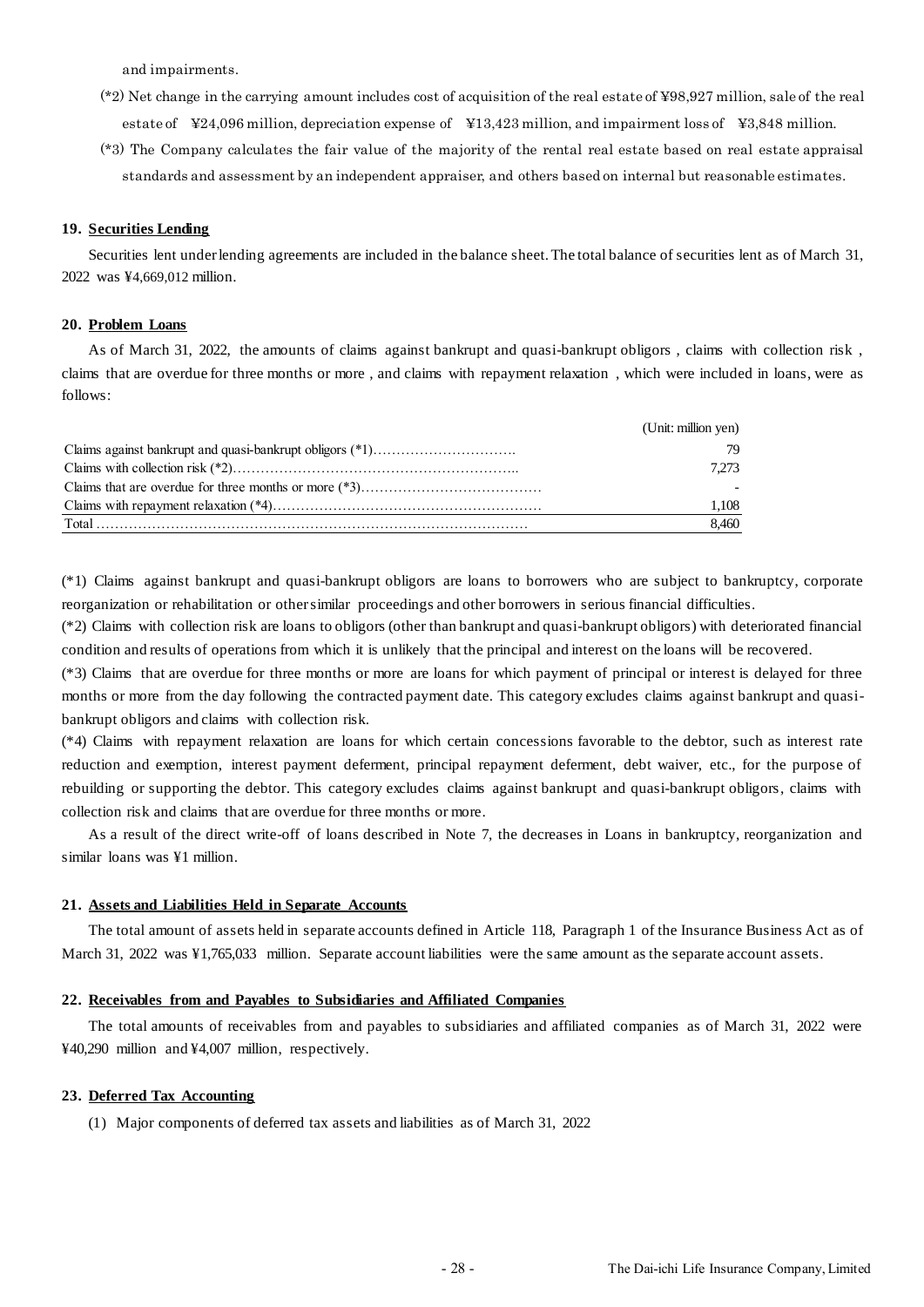| Deferred tax assets:                             | (Unit: million yen) |
|--------------------------------------------------|---------------------|
|                                                  | 442,605             |
|                                                  | 135,306             |
|                                                  | 69,951              |
|                                                  | 48,425              |
|                                                  | 8,474               |
|                                                  | 35,086              |
|                                                  | 739,851             |
|                                                  | (17,176)            |
| Total $\dots$                                    | 722,674             |
| Deferred tax liabilities:                        |                     |
| Net unrealized gains on securities, net of tax   | (807,303)           |
| Reserve for tax basis adjustments of real estate | (10,913)            |
|                                                  | (8,664)             |
|                                                  | (11,247)            |
| Total $\dots$                                    | (838, 128)          |
|                                                  | (115, 454)          |

(2) The principal reasons for the difference between the statutory effective tax rate and actual effective tax rate after considering

deferred taxes as of March 31, 2022.

|                                                               | 27.92%     |
|---------------------------------------------------------------|------------|
| (Ajustment)                                                   |            |
|                                                               | $(4.24\%)$ |
|                                                               | 1.37%      |
|                                                               | 0.52%      |
| Effective tax rate after application of tax effect accounting | 25.57%     |

(3) Calculation of corporate and local income taxes and deferred tax accounting related to these taxes

Since the Company will adopt the Japanese Group Relief System from the fiscal year ending March 31, 2023, in which Daiichi Life Holdings, Inc. will be the tax sharing parent company, the Company has applied the accounting and disclosure treatment of deferred tax accounting related to corporate tax and local corporate tax assuming the application of the Japanese Group Relief System based on the Practical Solution on the Accounting and Disclosure Under the Japanese Group Relief System (ASBJ PITF No. 42 August 12, 2021) since the end of the fiscal year ended March 31, 2022.

## **24. Contingent Liabilities**

Guarantee for debt obligations of a third company were as follows:

| (Unit: million yen) |
|---------------------|
| 250,002             |

# **25. Changes in Reserve for Policyholder Dividends**

Changes in reserve for policyholder dividends were as follows:

|                                                  | (Unit: million yen) |
|--------------------------------------------------|---------------------|
| Balance at the beginning of the fiscal year      | 400.999             |
|                                                  | 83,541              |
|                                                  | 8.264               |
| Provision for reserve for policyholder dividends | 87,500              |
|                                                  | 413,222             |
|                                                  |                     |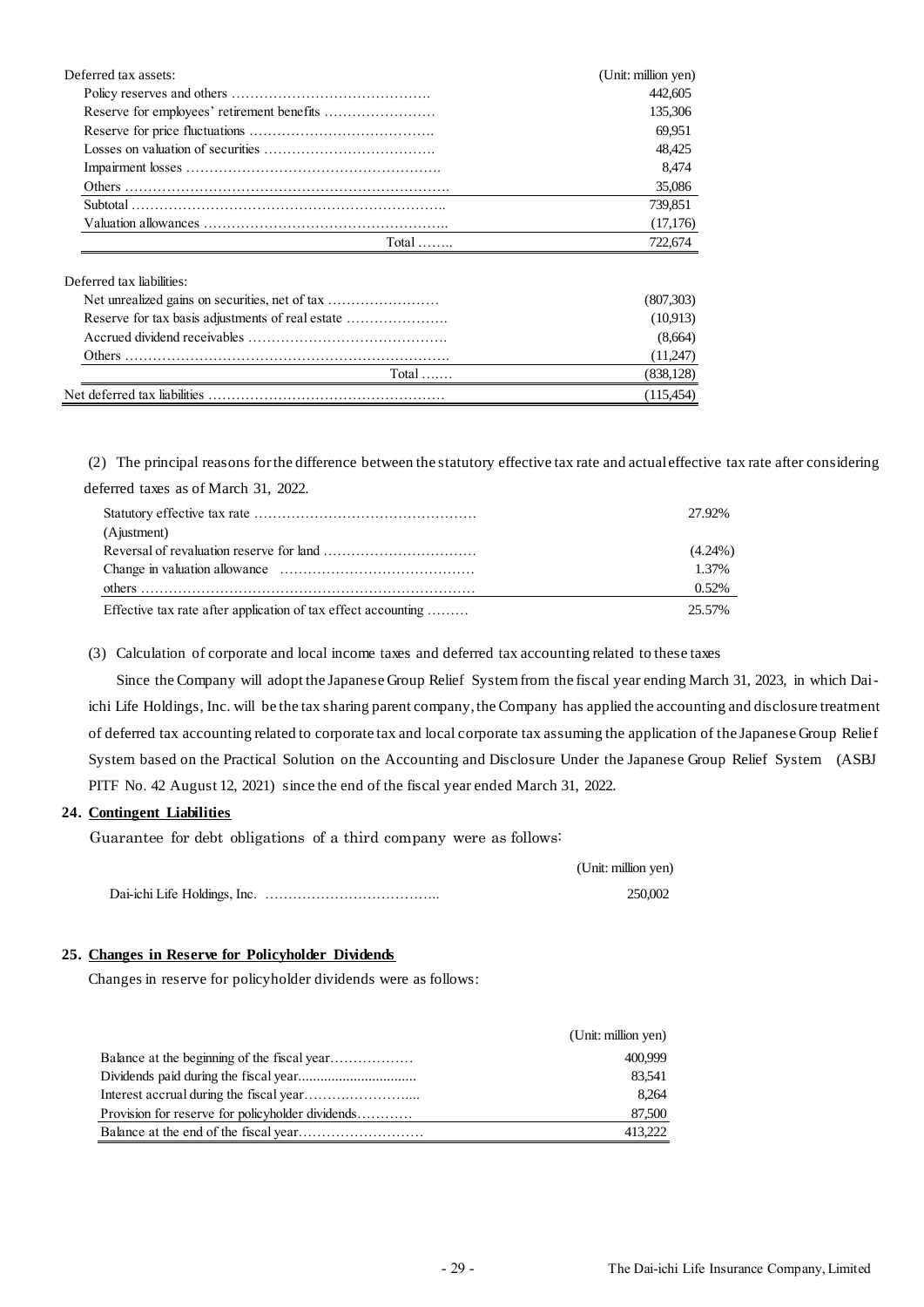#### **26. Stock of Subsidiaries and Affiliated Companies**

The amount of stocks of subsidiaries and affiliated companies of the Company held as of March 31, 2022 was ¥199,135 million.

#### **27. Organization Change Surplus**

As of March 31, 2022, the amount of organizational change surplus stipulated in Article 91 of the Insurance Business Act was ¥117,776 million.

#### **28. Assets Pledged as Collateral / Secured Liabilities**

The amounts of assets pledged as collateral were as follows:

|            | (Unit: million yen) |
|------------|---------------------|
| Securities | 3.227.718           |
|            |                     |
|            | 3,227,805           |

The amounts of secured liabilities were as follows:

|                                      | (Unit: million yen) |
|--------------------------------------|---------------------|
| Payables under repurchase agreements | 2.954.780           |

"Securities" mentioned above included  $\frac{42,797,311}{2}$  million of Securities which were sold under repurchase agreements, as of March 31, 2022.

#### **29. Reinsurance**

The amount of reserves for outstanding claims for reinsured parts defined in Article 71, Paragraph 1 of the Ordinance for Enforcement of the Insurance Business Act, which is referred to in Article 73, Paragraph 3 of the Ordinance (hereinafter "res erves for outstanding claims reinsured"), was ¥33 million. The amount of policy reserves provided for reinsured parts defined in Article 71, Paragraph 1 of the Ordinance (hereinafter "policy reserves reinsured") was ¥1,077,768 million.

#### **30. Net Assets per Share**

The amount of net assets per share of the Company as of March 31, 2022 was ¥459,499,351 .12.

#### **31. Securities Borrowing**

Of securities borrowed under borrowing agreements, the market value of the securities which can be sold or pledged as collateral but were not sold nor pledged as of March 31, 2022 was ¥4,692 million, among which none of the securities were pledged as collateral.

#### **32. Employees' Retirement Benefits**

(1) Overview of Employees' Retirement Benefit Plan

As a defined benefit plan for its sales representatives, the Company has established and maintained a benefit plan consisting of retirement lump sum grants and company administered pension.

For its administrative personnel, the Company has established and maintained a benefit plan consisting of defined benefit corporate pension and retirement lump sum grants as a defined benefit plan and defined contribution pension as a defined contribution plan.

#### (2) Defined Benefit Plans

Reconciliations of beginning and ending balances of projected benefit obligations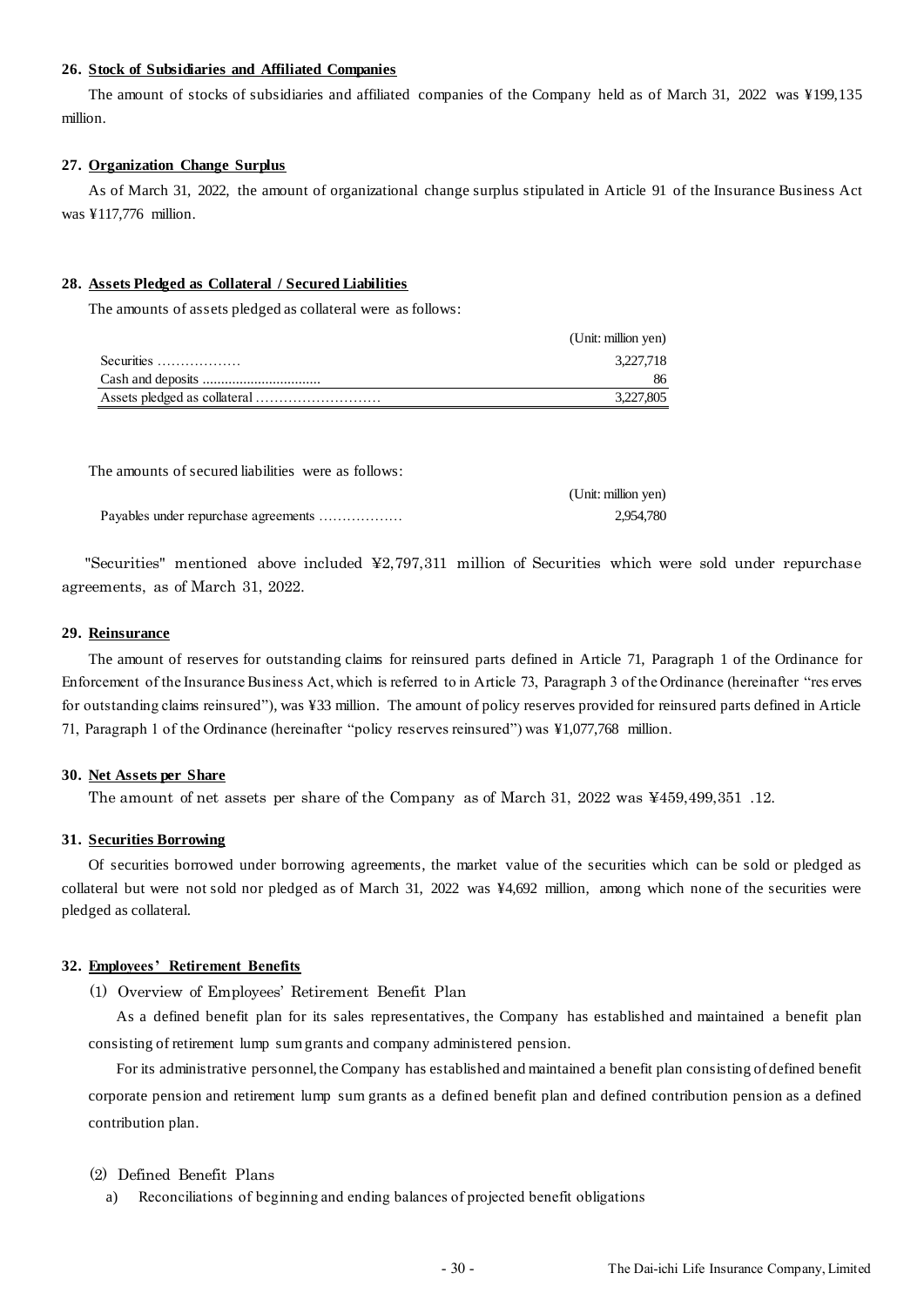|    |                                                                                 | (Unit: million yen) |
|----|---------------------------------------------------------------------------------|---------------------|
|    | a. Beginning balance of the projected benefit obligations                       | 686,771             |
|    |                                                                                 | 26,177              |
|    |                                                                                 | 2.058               |
|    |                                                                                 | (577)               |
|    |                                                                                 | (33,345)            |
| f. |                                                                                 | (911)               |
|    | g. Ending balance of the projected benefit obligation $(a + b + c + d + e + f)$ | 680.173             |

b) Reconciliations of beginning and ending balances of pension assets

|                |                                                        | (Unit: million yen) |
|----------------|--------------------------------------------------------|---------------------|
|                |                                                        | 279,877             |
|                |                                                        | 1.837               |
|                |                                                        | 17,103              |
|                |                                                        | 6.719               |
|                |                                                        | (8,430)             |
| $\mathbf{g}$ . | Ending balance of pension assets $(a + b + c + d + e)$ | 290,107             |

c) Reconciliations of year-end balance of projected benefit obligations and pension assets, and net defined benefit liabilities and assets that have been recorded in the balance sheet

|                |                                                                                 | (Unit: million yen) |
|----------------|---------------------------------------------------------------------------------|---------------------|
| a.             | Project benefit obligation for funded pensions                                  | 359,773             |
| b.             |                                                                                 | (297,107)           |
| $\mathbf{c}$ . |                                                                                 | 62.665              |
| d.             | Project benefit obligation for unfunded pensions                                | 320,399             |
| e.             |                                                                                 | 16.443              |
| f.             |                                                                                 | (1,187)             |
| g.             | Net of assets and liabilities recorded in the balance sheet( $c + d + e + f$ ). | 398.321             |

#### d) Amount of the components of retirement benefit expenses

|                |                                                                       | (Unit: million yen) |
|----------------|-----------------------------------------------------------------------|---------------------|
|                |                                                                       | 26,177              |
|                |                                                                       | 2,058               |
|                |                                                                       | (1,837)             |
|                | d. Amotization of unrecognized actuarial differencies                 | 4.114               |
|                | e. Amotization of unrecognized Past Service cost                      | 174                 |
| $f_{\cdot}$    |                                                                       | 68                  |
| $\mathbf{g}$ . | Retirement benefit expenses for defined benefit plans $(a+b+c+d+e+f)$ | 30.755              |

e) The main components of the pension assets

Ratios of the major assets to the total pension assets were as follows:

| 64% |
|-----|
| 21% |
| 2%  |
| 1%  |
| 12% |
|     |

The proportion of retirement benefit trust to total pension assets that has been set for the unfunded retirement benefit plans as of March 31, 2022 was 56%.

f) The method for setting the expected long-term rate of return on pension assets

To determine the expected long-term rate of return on pension assets, the Company has taken into account the allocation of pension assets at present and in future, and long-term rate of return on a variety of assets that make up the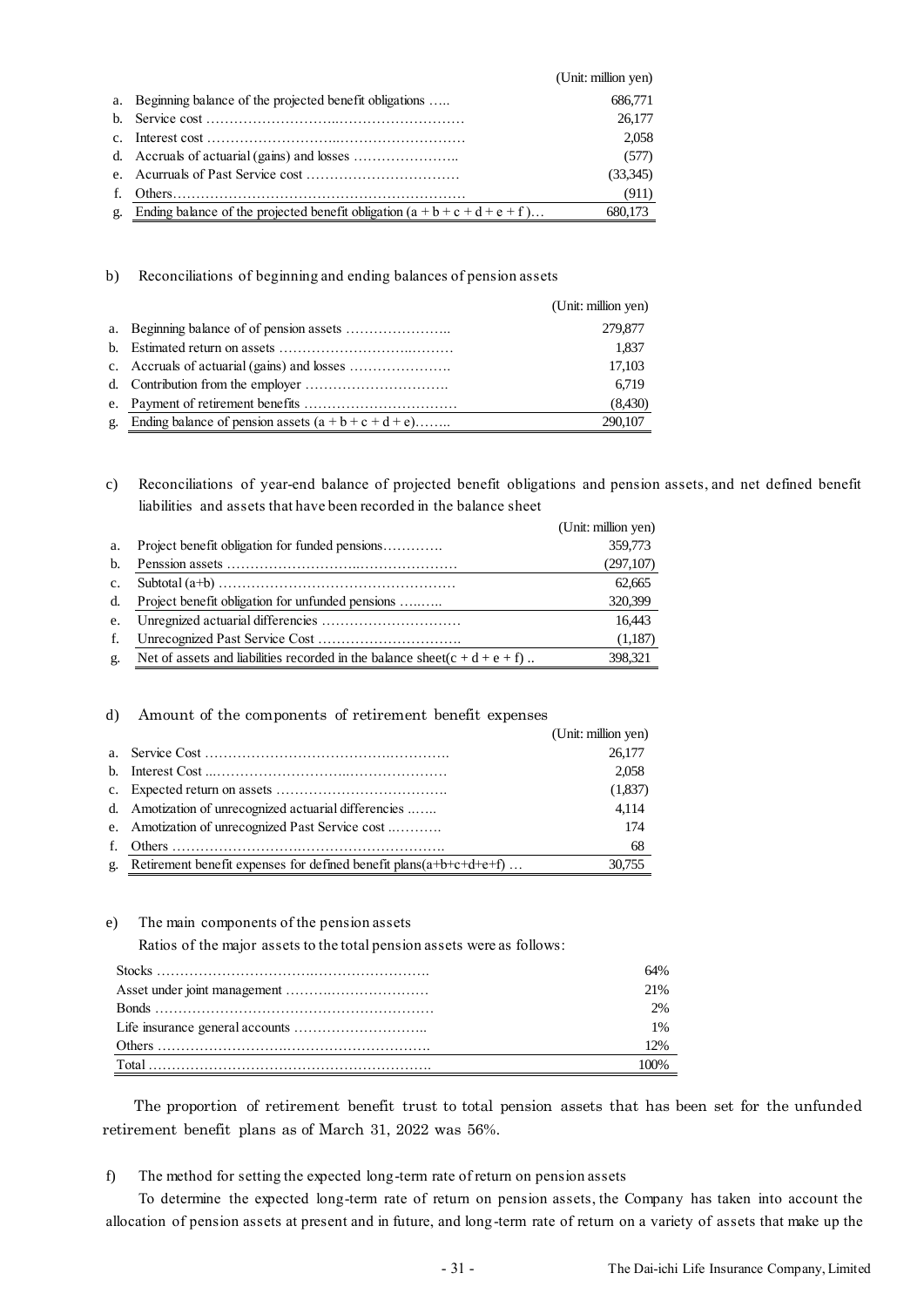pension assets at present and in future.

| Calculation basis of actuarial gains and losses<br>g) |
|-------------------------------------------------------|
|-------------------------------------------------------|

Major assumptions of basis of actuarial calculation as of March 31, 2022 were as follows:

|                                   | 0.30% |
|-----------------------------------|-------|
| Expected long-term rate of return |       |
|                                   | 1.40% |
|                                   | 0.00% |

#### (3) Defined Contribution Plans

Required amount of contribution to defined contribution plans for the fiscal year ended March 31, 2022 was ¥1,602 million.

#### **33. Commitment Line**

As of March 31, 2022, there were unused commitment line agreements under which the Company was the lender of ¥43,321 million.

### **34. Subordinated Debt**

As of March 31, 2022, other liabilities included subordinated debt of ¥470,600 million, whose repayment is subordinated to other obligations.

#### **35. Subordinated Bonds**

As of March 31, 2022, bonds payable included foreign currency-denominated subordinated bonds of ¥368,715 million; whose repayment is subordinated to other obligations.

## **36. Obligations to the Life Insurance Policyholders Protection Corporation of Japan**

The estimated future obligations to the Life Insurance Policyholders Protection Corporation of Japan under Article 259 of the Insurance Business Act as of March 31, 2022 were ¥47,066 million. These obligations will be recognized as operating expenses in the period in which they are paid.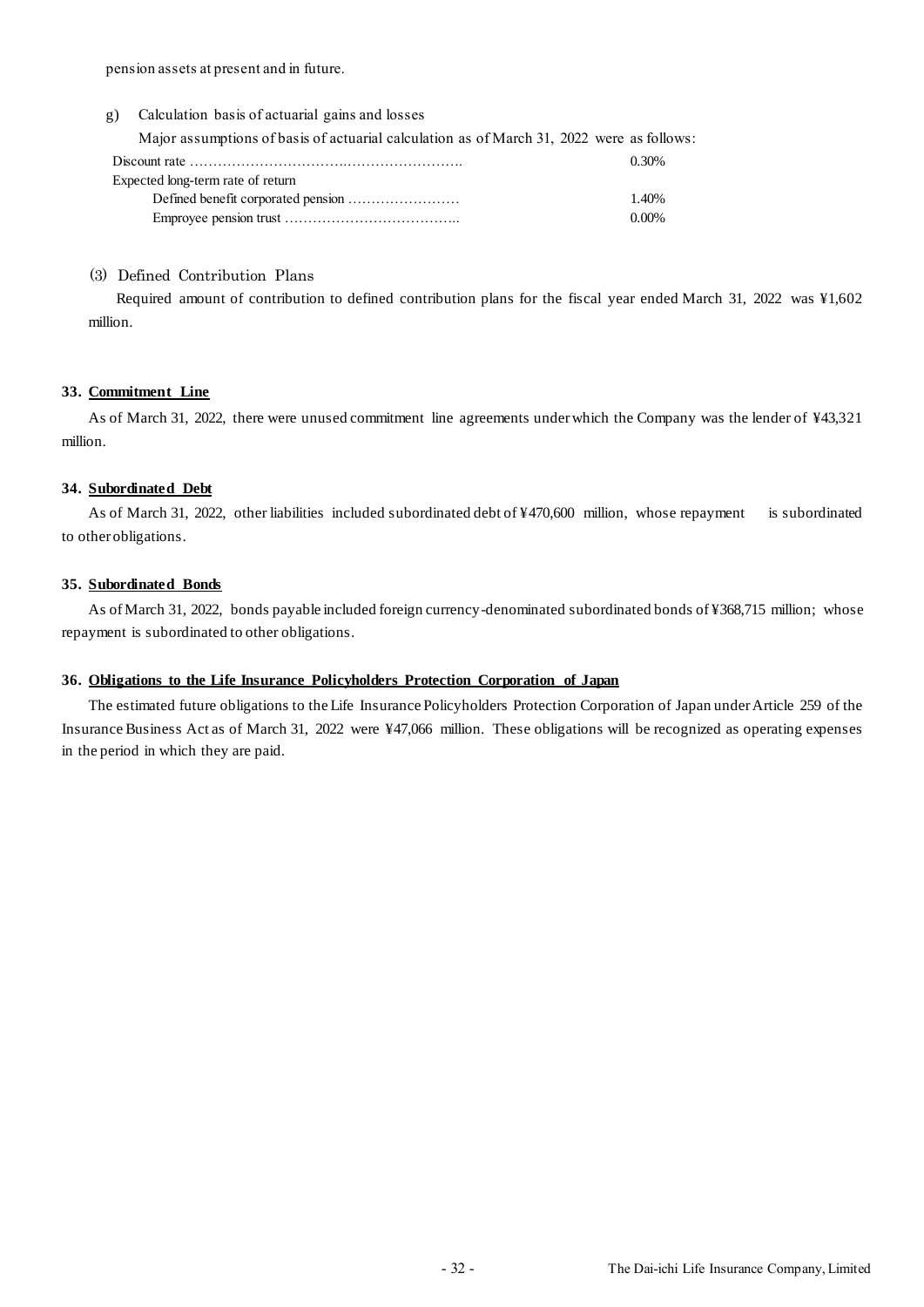# **II. NOTES TO THE UNAUDITED STATEMENT OF EARNINGS FOR THE FISCAL YEAR ENDED MARCH 31, 2022**

#### **1. Accounting Policies for Premium and Other Income and Benefits and Claims**

Premium and other income (excluding reinsurance income)

Premium and other income (excluding reinsurance income) is recorded for insurance contracts for which insurance premium has been received and the insurer's liability under the insurance contracts has commenced by the relevant amounts received.

Of premium and other income (excluding reinsurance income), the portion corresponding to the period that has yet to pass as of the end of the fiscal year is set aside as policy reserves in accordance with Article 69, Paragraph 1, Item 2 of the Ordinance for Enforcement of the Insurance Business Act.

#### (2) Reinsurance income

Reinsurance income is recorded as amounts equivalent to the portion reinsured under reinsurance contracts out of the amounts paid as claims, etc. under direct insurance contracts at the time when those claims, etc. are paid.

#### (3) Benefits and claims (excluding ceding reinsurance commissions)

Benefits and claims (excluding ceding reinsurance commissions) are recorded for contracts for which amounts calculated under policy conditions have been paid in the occurrence of insured events under the policy conditions by the relevant amounts paid.

In accordance with Article 117 of the Insurance Business Act, reserves for outstanding claims are set aside for claims, etc. for which the Company has a payment due but has not paid, or for which the occurrence of the insured events have not been reported but the Company finds that insured events have already occurred, as of the end of the fiscal year.

#### (4) Ceding reinsurance commissions

Ceding reinsurance commissions are recorded in agreed amounts in accordance with reinsurance contracts at the time either when insurance premiums under direct insurance contracts are received, or when the reinsurance contracts are entered into.

Part of policy reserves and reserves for outstanding claims corresponding to insurance contracts which have been reinsured is not set aside in accordance with Article 71, Paragraph 1 and Article 73, Paragraph 3 of the Ordinance for Enforcement of the Insurance Business Act.

## **2. Revenues and Expenses from Transactions with Subsidiaries and Affiliated Companies**

The total amounts of revenues and expens es from transactions with subsidiaries and affiliated companies were ¥8,575 million and ¥21,080 million, respectively.

#### **3. Gains/Losses on Sale of Securities, Losses on Valuation of Securities**

Gains on sale of securities included gains on sale of domestic bonds, domestic stocks, foreign securities and other securities of ¥72,595 million, ¥168,291 million, ¥108,840 million and ¥1,378 million, respectively.

Losses on sale of securities included losses on sales of domestic bonds, domestic stocks, foreign securities and other securities of ¥22,418 million, ¥36,529 million, ¥162,205 million and ¥443 million, respectively.

Losses on valuation of securities included losses on valuation of domestic stocks, foreign securities and other securities of ¥4,908 million, ¥1,750 million and ¥1,821 million, respectively.

#### **4. Reinsurance**

In calculating the provision for reserves for outstanding claims, a provision for reserves for outstanding claims reinsured o f ¥1 million was deducted. In calculating the reversal of policy reserves, a provision for reserves for policy reserves reinsured of ¥485,653 million was added.

#### **5. Gains/Losses on Money Held in Trust**

Gains on money held in trust included gains on valuation of securities of ¥373 million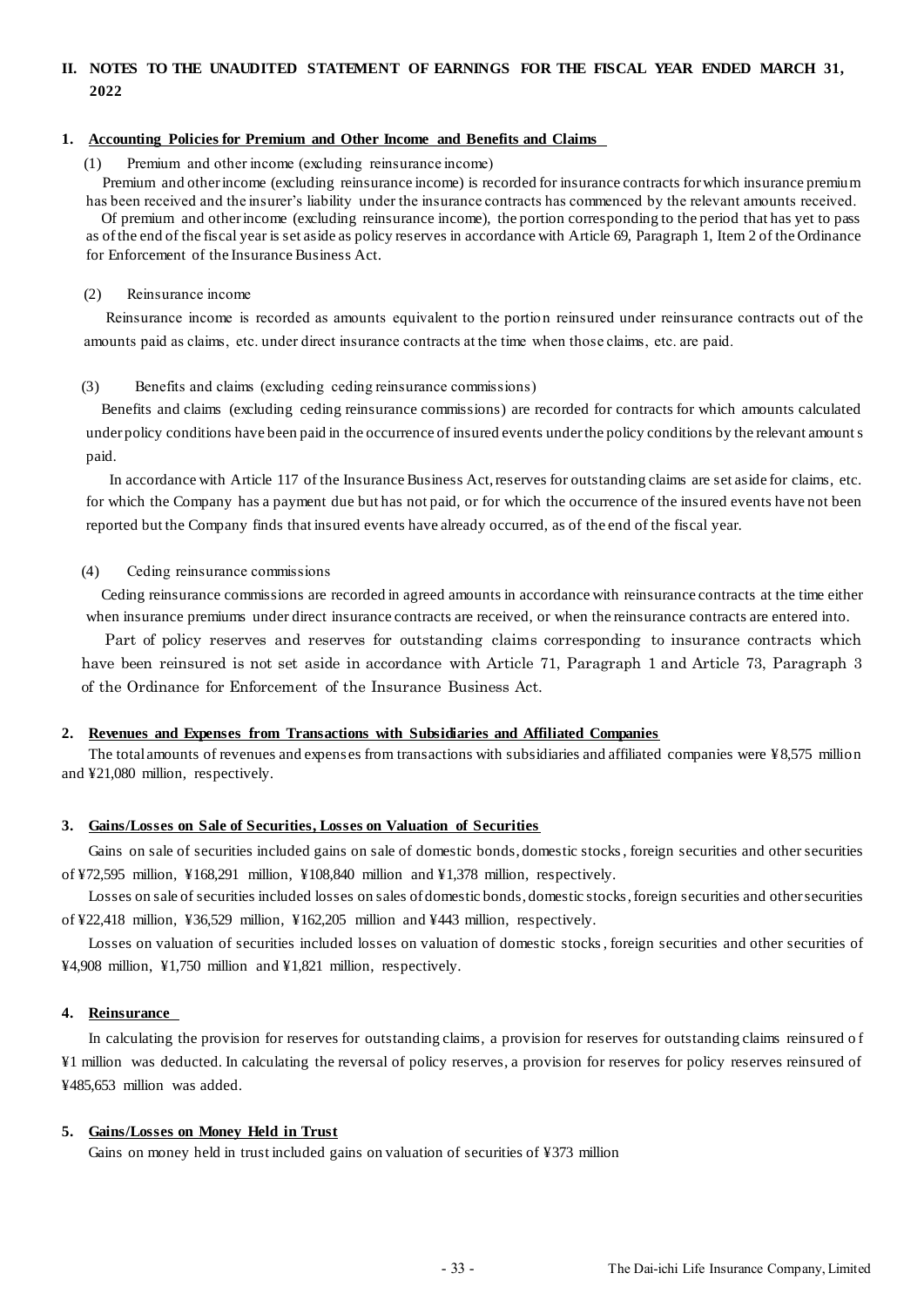### **6. Derivative Transaction Gains/Losses**

Derivative transaction losses included gains on valuation of ¥12,221 million.

### **7. Net Income per Share**

Net income per share for the fiscal year ended March 31, 2022 was ¥33,296,051.67. Diluted net income per share for the same period is not presented because there were no existing diluted shares.

### **8. Impairment Losses on Fixed Assets**

Details of impairment losses on fixed assets for the fiscal year ended March 31, 2022 were as follows:

(1) Method of Grouping Assets

Real estate and other assets used for insurance business purposes are recognized as one asset group. Each property for rent and property not in use, which is not used for insurance business purposes, is deemed to be an independent asset group.

(2) Background for Recognition of Impairment Losses

As a result of significant declines in profitability or market value of some asset groups, the Company wrote down the book value of these assets to the recoverable value, and reported such write-off as impairment losses in extraordinary losses.

### (3) Breakdown of Impairment Losses

Impairment losses by asset group for the fiscal year ended March 31, 2022 were as follows:

| Asset Group             | Place               | Number | <b>Impairment Losses</b> |                  |                     |
|-------------------------|---------------------|--------|--------------------------|------------------|---------------------|
|                         |                     |        | Land                     | <b>Buildings</b> | Total               |
|                         |                     |        |                          |                  | (Unit: million yen) |
|                         | Morioka City, Iwate |        |                          |                  |                     |
| Real estate for rent    | Prefecture          |        |                          | $\overline{c}$   |                     |
|                         | Yokohama city,      |        |                          |                  |                     |
|                         | Kanagawa Prefecture |        |                          |                  |                     |
| Real estate not in use. | and others          | 18     | 1,035                    | 2,811            | 3,846               |
| Total                   | ۰                   | 19     | 1,036                    | 2,813            | 3,850               |

# (4) Calculation of Recoverable Value

Value in use or net sale value is used as the recoverable value of real estate for rent, and net sale value is used as the recoverable value of real estate not in use. A discount rate of 2.11% for the fiscal year ended March 31, 2022 was applied for discounting future cash flows in the calculation of value in use. Estimated disposal value, appraisal value based on real estate appraisal standards, or appraisal value based on publicly assessed land value for tax purposes was used as the net sale value.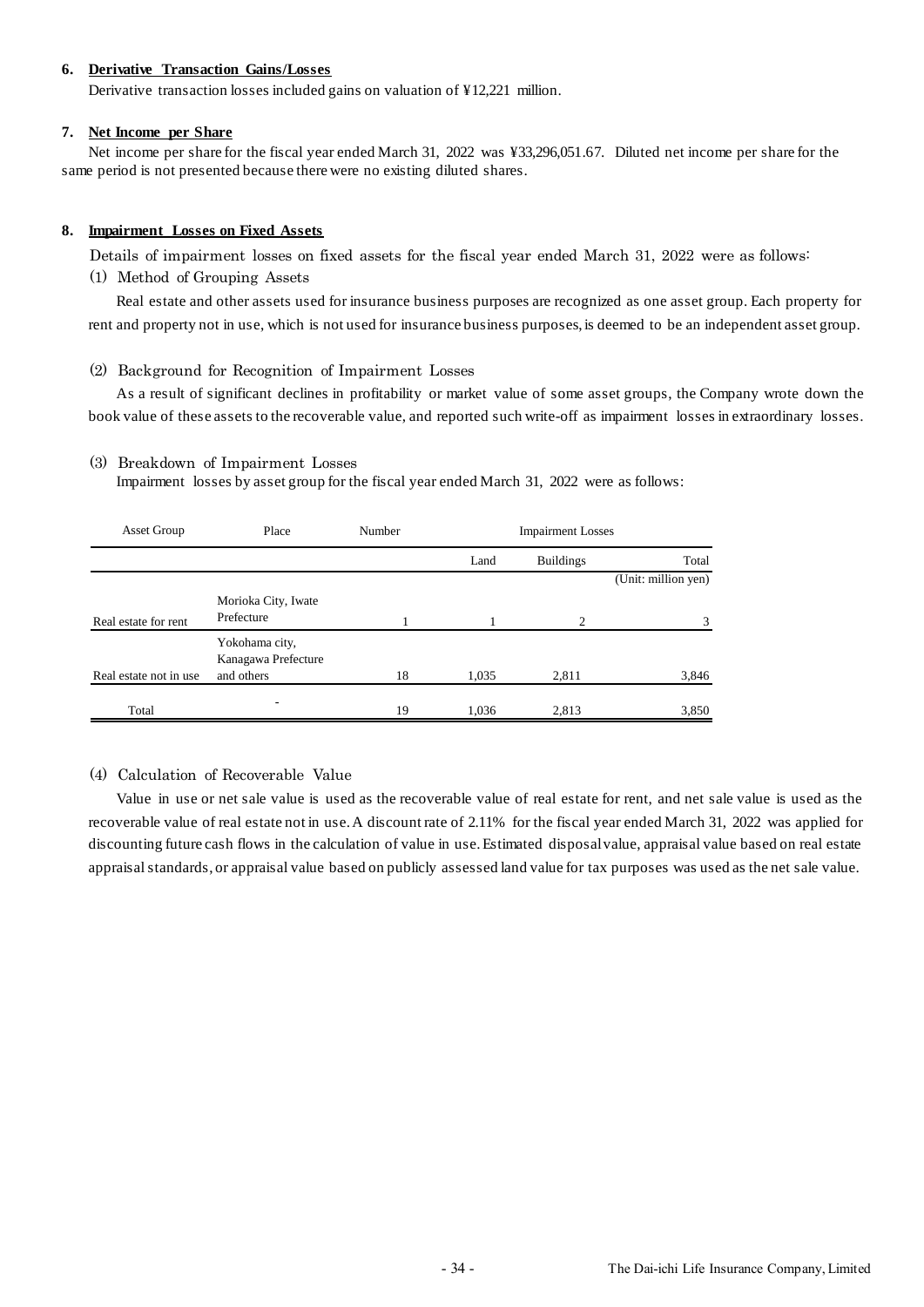# **III. NOTES TO THE UNAUDITED STATEMENT OF CHANGES IN NET ASSETS FOR THE FISCAL YEAR ENDED MARCH 31, 2022**

### **4. Number of Shares Outstanding**

(Unit: thousands of shares)

|               | At the beginning of | Increase during the | Decrease during | At the end of the |
|---------------|---------------------|---------------------|-----------------|-------------------|
|               | the fiscal year     | fiscal vear         | the fiscal vear | fiscal vear       |
| Common stocks |                     |                     | -               |                   |

### **5. Dividends on Common Stock**

(1) Dividends paid out in the year ended March 31, 2022

| Date of resolution  | June 16, 2021 (at the Annual General Meeting of Shareholders) |
|---------------------|---------------------------------------------------------------|
| Type of shares      | Common stock                                                  |
| Total dividends     | ¥158,716 million                                              |
| Dividends per share | ¥26,452,800                                                   |
| Record date         | March 31, 2021                                                |
| Effective date      | June 17, 2021                                                 |
| Dividend resource   | Retained earnings                                             |
|                     |                                                               |
|                     |                                                               |
| Date of resolution  | June 16, 2021 (at the Annual General Meeting of Shareholders) |
| Type of shares      | Common stock                                                  |
| Total dividends     | ¥49,999 million                                               |
| Dividends per share | ¥8,333,300                                                    |
| Record date         | March 31, 2021                                                |
| Effective date      | June 17, 2021                                                 |

(2) Dividends, the record date of which was March 31,2022, to be paid out in the year ended March 31, 2023 Date of resolution June 15, 2022 (at the Annual General Meeting of Shareholders)

| Dail vi resviativn  | JUIIL IJ, 2022 (At |
|---------------------|--------------------|
| Type of shares      | Common stock       |
| Total dividends     | ¥199,776 million   |
| Dividends per share | ¥33,296,000        |
| Record date         | March 31, 2022     |
| Effective date      | June 16, 2022      |
| Dividend resource   | Retained earnings  |
|                     |                    |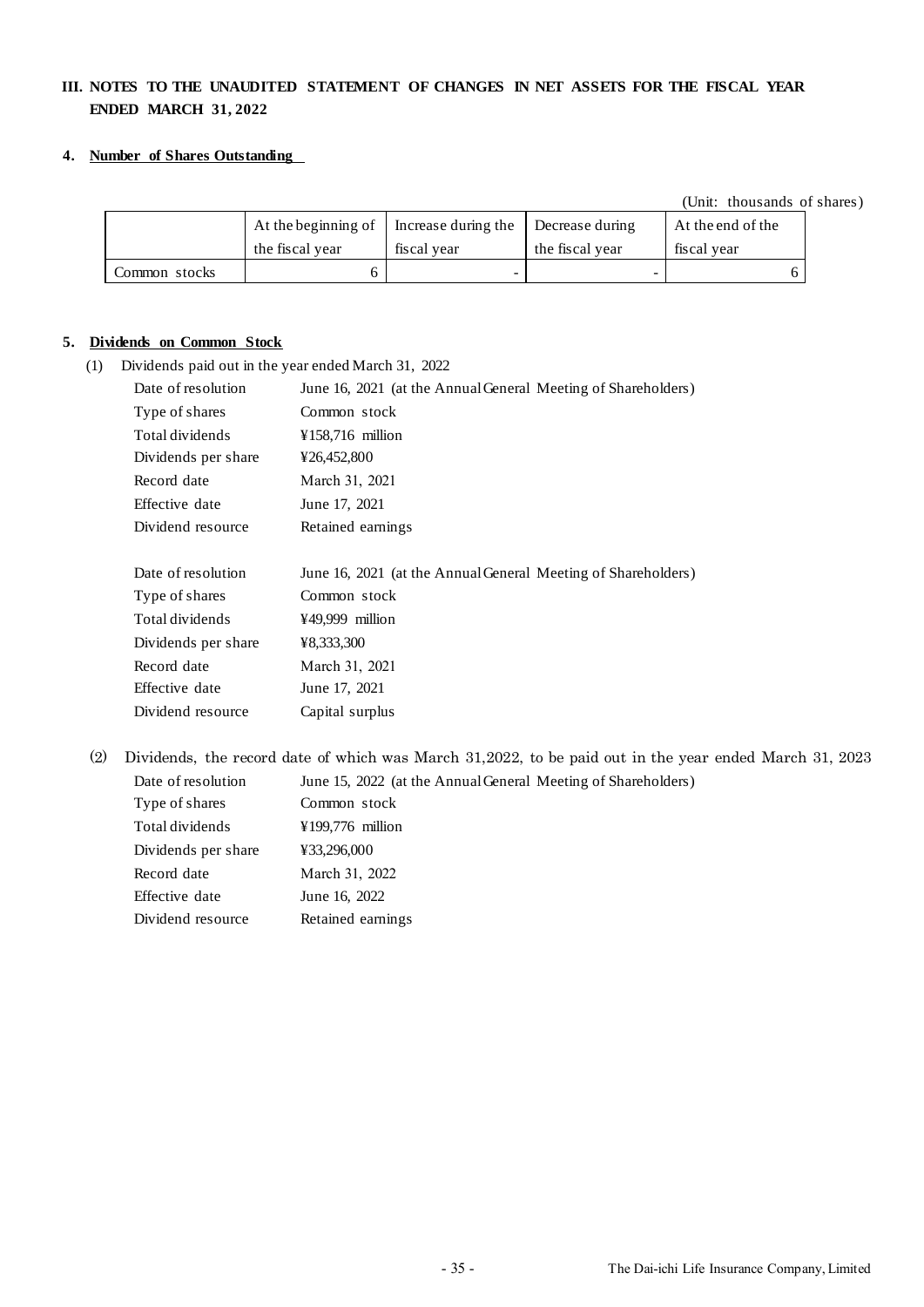### **7. Breakdown of Ordinary Profit (Fundamental Profit)**

|                                                                   |                      | (millions of yen)    |
|-------------------------------------------------------------------|----------------------|----------------------|
|                                                                   | Year ended           | Year ended           |
|                                                                   | As of March 31, 2021 | As of March 31, 2022 |
| <b>Fundamental revenues</b>                                       | 3,437,832            | 3.681.166            |
| Premium and other income                                          | 2,285,471            | 2,276,134            |
| Investment income                                                 | 980,967              | 895,183              |
| [Interest and dividends]                                          | 836,571              | 831,163              |
| Other ordinary revenues                                           | 168,223              | 505,686              |
| Other fundamental revenues (a)                                    | 3,170                | 4,161                |
| Fundamental expenses                                              | 2,957,276            | 3,184,758            |
| Benefits and claims                                               | 1,987,585            | 2,412,726            |
| Provision for policy reserves and others                          | 258,325              | 44,859               |
| Investment expenses                                               | 75,122               | 77,751               |
| Operating expenses                                                | 403,798              | 410,237              |
| Other ordinary expenses                                           | 232,444              | 239,183              |
| Other fundamental expenses (b)                                    | $\overline{0}$       | $\mathbf{0}$         |
| Fundamental profit<br>$\boldsymbol{A}$                            | 480,556              | 496,407              |
| Capital gains                                                     | 376,147              | 351,901              |
| Gains on money held in trust                                      | 4,849                | 795                  |
| Gains on investments in trading securities                        |                      |                      |
| Gains on sale of securities                                       | 371,297              | 351,106              |
| Derivative transaction gains                                      |                      |                      |
| Foreign exchange gains                                            |                      |                      |
| Others (c)                                                        | O                    | $\mathbf{0}$         |
| Capital losses                                                    | 334,244              | 283,362              |
| Losses on money held in trust                                     |                      |                      |
| Losses on investments in trading securities                       |                      |                      |
| Losses on sale of securities                                      | 125,323              | 221,597              |
| Losses on valuation of securities                                 | 1,285                | 8,479                |
| Derivative transaction losses                                     | 172,879              | 38,627               |
| Foreign exchange losses                                           | 31,586               | 10,495               |
| Others (d)                                                        | 3,170                | 4,161                |
|                                                                   |                      |                      |
| B<br>Net capital gains (losses)                                   | 41,902               | 68.539               |
| Fundamental profit plus net capital gains (losses)<br>$A + B$     | 522,459              | 564,947              |
| Other one-time gains                                              | 326,273              | 494,562              |
| Reinsurance income                                                |                      |                      |
| Reversal of contingency reserve                                   | 28,600               |                      |
| Reversal of specific reserve for possible loan losses             |                      |                      |
| Others <sup>(Note 1)</sup>                                        | 297,673              | 494,562              |
| Other one-time losses                                             | 474,932              | 680,589              |
| Ceding reinsurance commissions                                    |                      |                      |
| Provision for contingency reserve                                 |                      |                      |
| Provision for specific reserve for possible loan losses           | 1,616                | 4.444                |
| Provision for specific reserve for loans to refinancing countries |                      |                      |
| Write-down of loans                                               | 43                   | 41                   |
| Others <sup>(Note 2)</sup>                                        | 473,272              | 676,102              |
| Other one-time profits (losses)<br>$\mathcal C$                   | (148, 659)           | (186,027)            |
| Ordinary profit<br>$A + B + C$                                    | 373,799              | 378,920              |

| (Reference) Breakdown of other fundamental revenues, etc.                                                                    |             |                      | (millions of yen)    |
|------------------------------------------------------------------------------------------------------------------------------|-------------|----------------------|----------------------|
|                                                                                                                              |             | Year ended           | Year ended           |
|                                                                                                                              |             | As of March 31, 2021 | As of March 31, 2022 |
| Other fundamental revenues (a)                                                                                               |             | 3.170                | 4.161                |
| The effect of provision for (reversal of) policy reserve associated with<br>market value adjustments of fixed life insurance |             |                      |                      |
| The effect of change in the exchange rates related to foreign currency<br>denominated insurance contracts                    |             | 3,170                | 4,161                |
| Other fundamental expenses (b)                                                                                               |             | $\Omega$             | $\Omega$             |
| The effect of provision for (reversal of) policy reserve associated with<br>market value adjustments of fixed life insurance |             | $\Omega$             | $\Omega$             |
| The effect of change in the exchange rates related to foreign currency<br>denominated insurance contracts                    |             |                      |                      |
| The impact on fundamental profit                                                                                             | $(a) - (b)$ | 3.170                | 4.161                |
| Other capital gains (c)                                                                                                      |             |                      | $\Omega$             |
| The effect of provision for (reversal of) policy reserve associated with<br>market value adjustments of fixed life insurance |             | $\Omega$             | $\Omega$             |
| The effect of change in the exchange rates related to foreign currency<br>denominated insurance contracts                    |             |                      |                      |
| Other capital losses (d)                                                                                                     |             | 3,170                | 4.161                |
| The effect of provision for (reversal of) policy reserve associated with<br>market value adjustments of fixed life insurance |             |                      |                      |
| The effect of change in the exchange rates related to foreign currency<br>denominated insurance contracts                    |             | 3,170                | 4,161                |
| The impact on net capital gains (losses)                                                                                     | $(c) - (d)$ | (3,170)              | (4,161)              |

Note 1: "Others" in "Other one-time gains" represents the amount of policy reserves for individual life insurance and annuities provided for reinsured parts defined in Article 71, Paragraph 1 of the Enforcement Regulations of the Insurance Business Act (For the fiscal year ended March 31, 2021: 297,673 million yen, For the fiscal year ended March 31, 2022: 494,562 million yen).

Note 2: "Others" in "Other one-time losses" represents the sum of the amount of ceding reinsurance commissions for individual life insurance and amnuities provided for reinsured parts defined in<br>Article 71, Paragraph 1 of the Enfo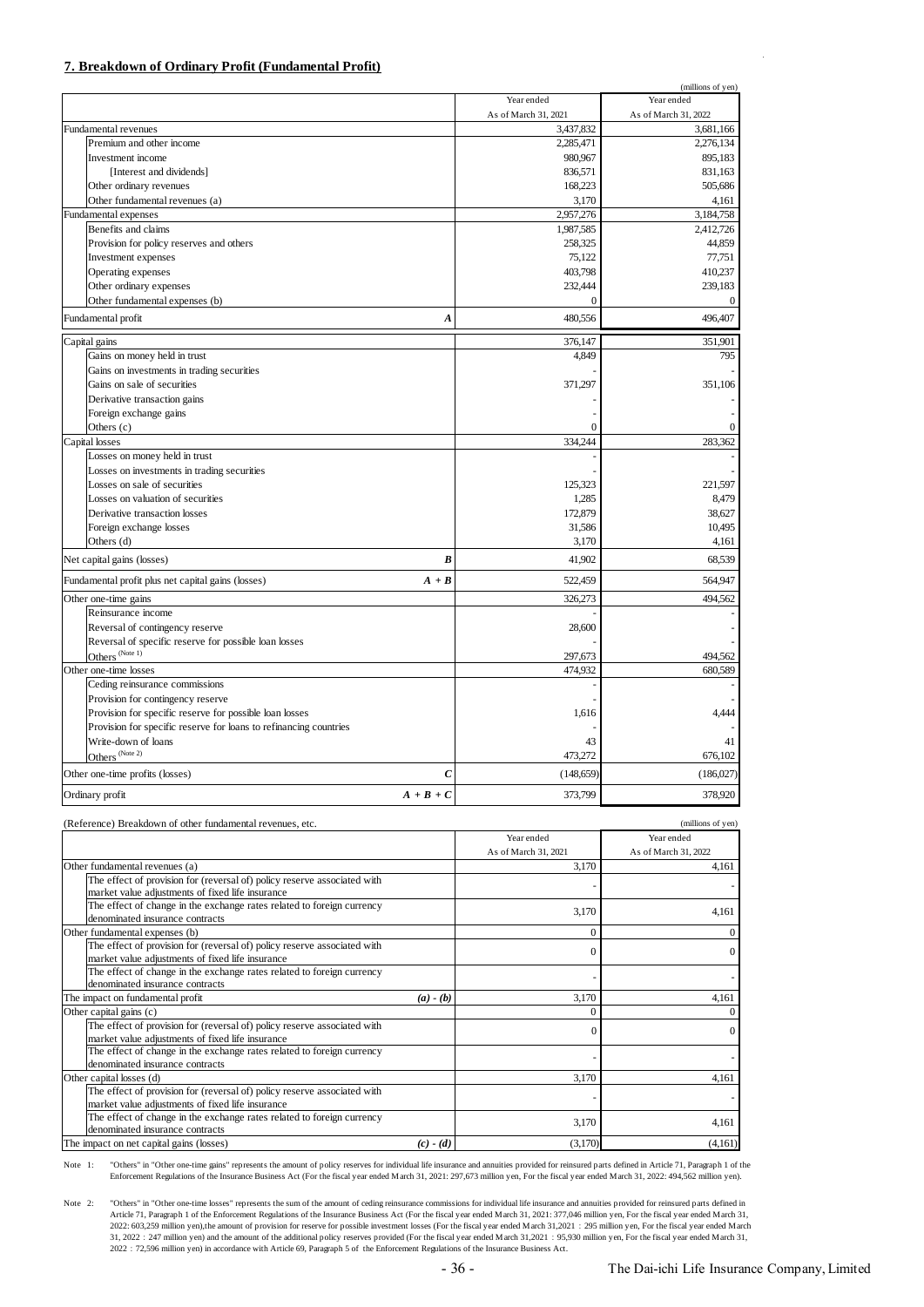# **8. Disclosed Claims Based on Insurance Business Act**

|                                |                                                     |                      | (millions of yen)    |
|--------------------------------|-----------------------------------------------------|----------------------|----------------------|
|                                |                                                     | As of March 31, 2021 | As of March 31, 2022 |
|                                | Claims against bankrupt and quasi-bankrupt obligors | 67                   | 79.                  |
|                                | Claims with collection risk                         | 3,216                | 7,273                |
|                                | Claims that are overdue for 3 months or more        |                      |                      |
|                                | Claims with repayment relaxation                    | 833                  | 1,108                |
| Subtotal                       |                                                     | 4,117                | 8,460                |
| [Percentage]                   |                                                     | $[0.08\%]$           | $[0.12\%]$           |
| Claims against normal obligors |                                                     | 4,885,696            | 7,317,803            |
| Total                          |                                                     | 4,889,814            | 7,326,264            |

Note: rehabilitation or other similar proceedings and other borrowers in serious financial difficulties. Claims against bankrupt and quasi-bankrupt obligors are loans to borrowers who are subject to bankruptcy, corporate reorganization

2. Claims with collection risk are loans to obligors (other than bankrupt and quasi-bankrupt obligors) with deteriorated financial condition and results of operations from which it is unlikely that the principal and interest on the loans will be recovered. (Excludes the claims listed in Note 1)

3. Loans that are overdue for three months or more are loans for which payment of principal or interest is delayed for three months or more from the day following the contracted payment date. (Excludes the claims listed in Note 1 and 2)

4. Claims with repayment relaxation are arrangements that are advantageous to the debtor, such as interest rate reduction and exemption, interest payment deferment, principal repayment deferment, debt waiver, etc., for the purpose of rebuilding or supporting the debtor (Excluding items mentioned in Note from 1 to 3 above).

5. Claims against normal obligors are all other loans.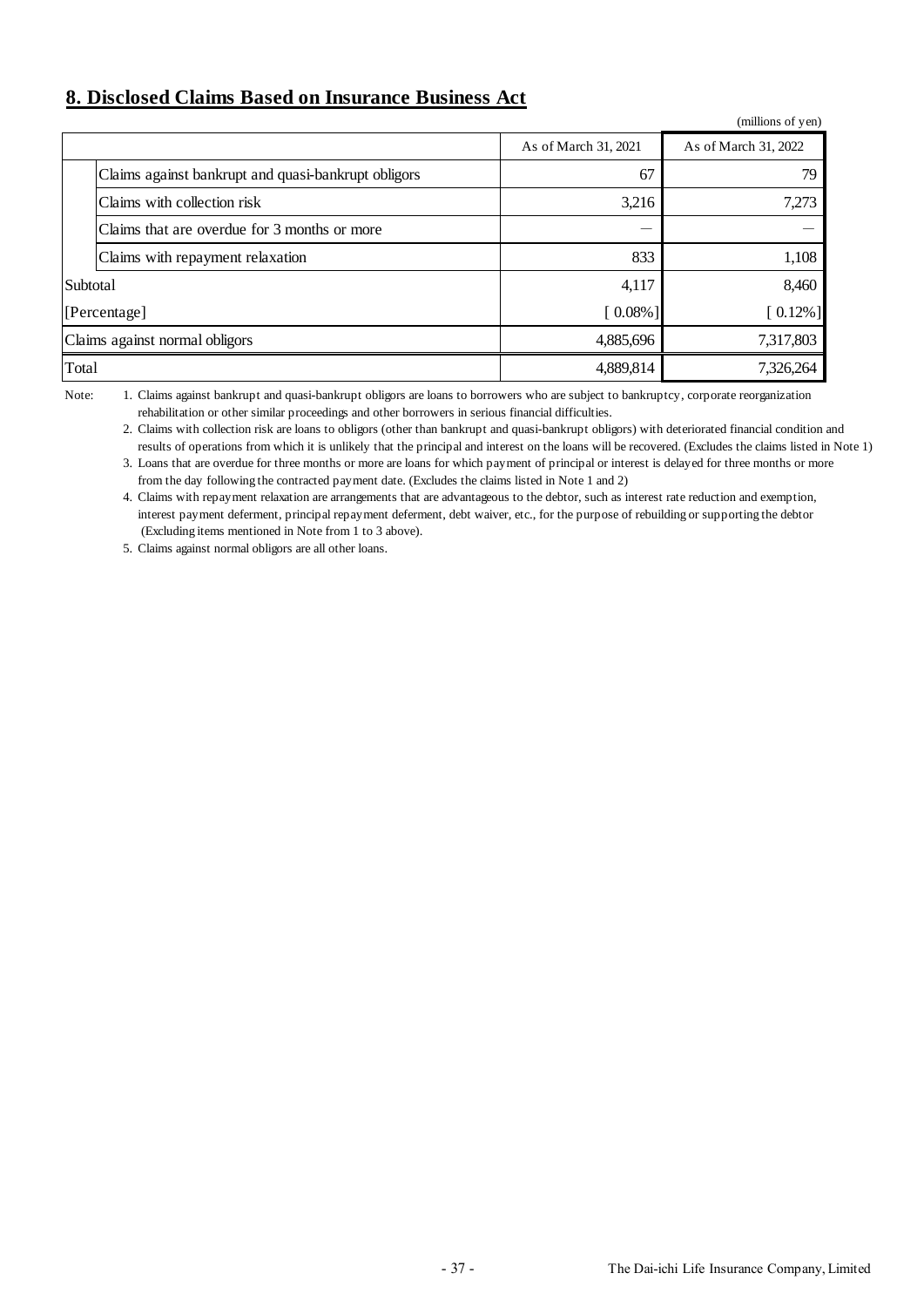# **9. Solvency Margin Ratio**

|                                                                      | As of March 31, 2021 | As of March 31, 2022 |
|----------------------------------------------------------------------|----------------------|----------------------|
| Total solvency margin<br>(A)                                         | 6,990,487            | 6,483,789            |
| $*1$<br>Common stock, etc.                                           | 468,500              | 430,227              |
| Reserve for price fluctuations                                       | 233,453              | 250,453              |
| Contingency reserve                                                  | 599,893              | 599,893              |
| General reserve for possible loan losses                             | 311                  | 260                  |
| (Net unrealized gains (losses) on securities (before tax)            |                      |                      |
| $*2$<br>and deferred hedge gains (losses) (before tax)) $\times$ 90% | 3,154,539            | 2,642,604            |
| Net unrealized gains (losses) on real estate $\times$ 85% $^{*2}$    | 255,652              | 361,793              |
| Policy reserves in excess of surrender values                        | 2,164,644            | 2,079,201            |
| Qualifying subordinated debt                                         | 866,877              | 839,315              |
| Excluded portion of policy reserves in excess of surrender values    |                      |                      |
| and qualifying subordinated debt                                     | (825, 614)           | (769,078)            |
| Excluded items                                                       |                      | (500)                |
| Others                                                               | 72,228               | 49,616               |
| $\sqrt{(R_1+R_8)^2+(R_2+R_3+R_7)^2}+R_4$<br>(B)<br>Total risk        | 1,491,653            | 1,429,122            |
| Insurance risk<br>$R_1$                                              | 67,454               | 67,977               |
| 3rd sector insurance risk<br>$R_8$                                   | 166,267              | 158,996              |
| Assumed investment yield risk<br>$R_2$                               | 179,312              | 165,744              |
| $R_7$ <sup>*3</sup><br>Guaranteed minimum benefit risk               | 2,910                | 2,901                |
| Investment risk<br>$R_3$                                             | 1,257,115            | 1,209,806            |
| <b>Business</b> risk<br>$R_4$                                        | 33,461               | 32,108               |
| Solvency margin ratio<br>$\frac{(A)}{(1/2) \times (B)} \times 100$   | 937.2%               | 907.3%               |

\*1: Expected disbursements from capital outside the Company and valuation and translation adjustments are excluded.

\*2: Multiplied by 100% if losses.

\*3: Calculated by standard method.

Note: The figures are calculated based on Articles 86, 87 of the Enforcement Regulations of Insurance Business Act, and Announcement No. 50, Ministry of Finance, 1996.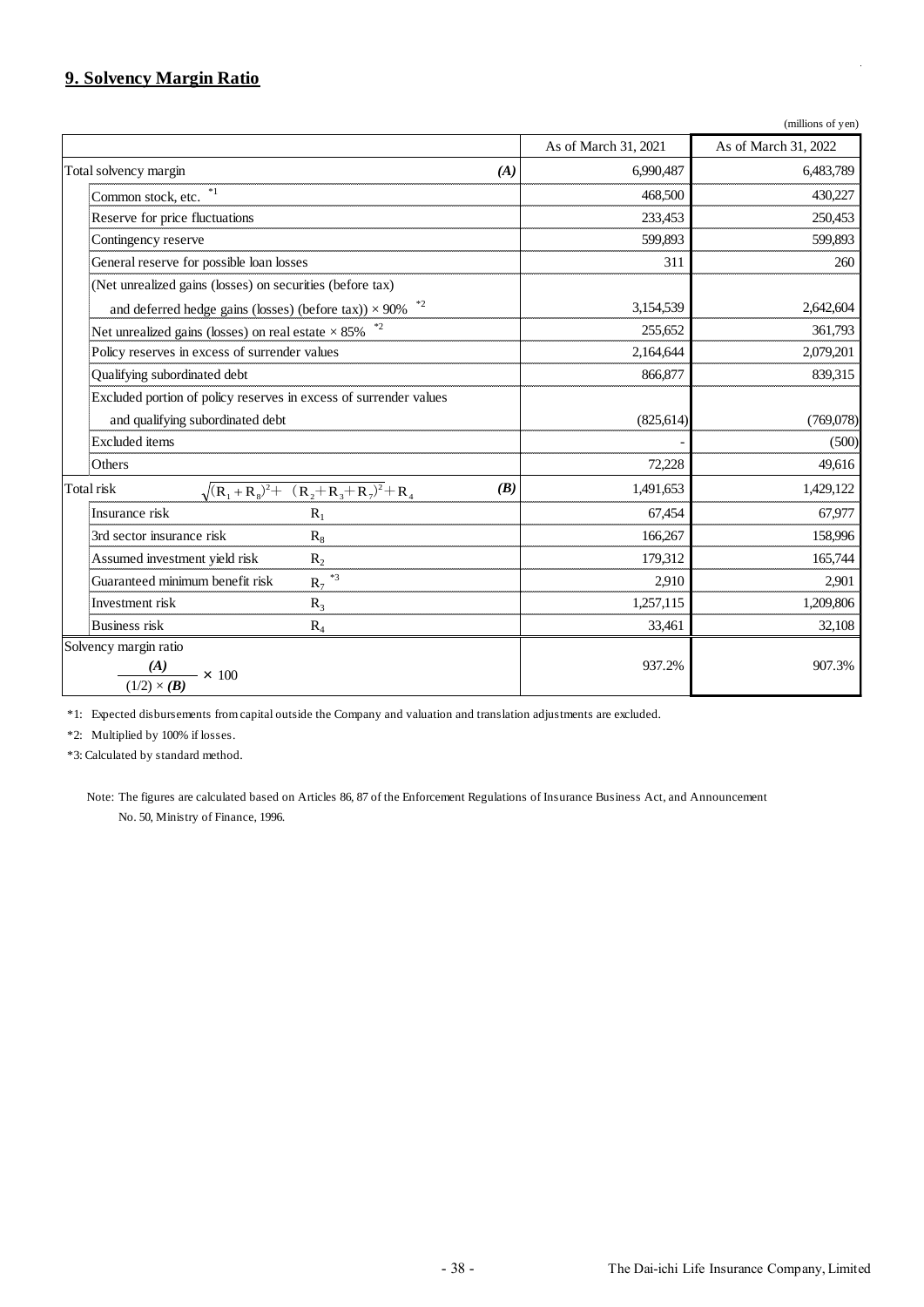# **10. Status of Separate Account for the Fiscal Year Ended March 31, 2022**

(1) Separate Account Assets by Product

|                               |                | (millions of yen) |
|-------------------------------|----------------|-------------------|
|                               | As of          |                   |
|                               | March 31, 2021 | March 31, 2022    |
| Individual variable insurance | 60,788         | 62,881            |
| Individual variable annuities | 34,213         | 33,473            |
| Group annuities               | 1,480,098      | 1,668,678         |
| Separate account total        | 1,575,100      | 1,765,033         |

## (2) Individual Variable Insurance (Separate Account)

### A. Policies in force

(millions of yen except number of policies)

|                                 | As of March 31, 2021 |         | As of March 31, 2022 |         |
|---------------------------------|----------------------|---------|----------------------|---------|
|                                 | Number of policies   | Amount  | Number of policies   | Amount  |
| Variable insurance (term life)  |                      | 56      |                      | 25      |
| Variable insurance (whole life) | 39.539               | 242,920 | 38,669               | 238,167 |
| Total                           | 39.547               | 242,977 | 38,673               | 238,193 |

Note: Policies in force include term life riders.

## B. Breakdown of separate account assets for individual variable insurance

|                                  |                                     |        |                      |        | (millions of yen)    |
|----------------------------------|-------------------------------------|--------|----------------------|--------|----------------------|
|                                  |                                     |        | As of March 31, 2021 |        | As of March 31, 2022 |
|                                  |                                     | Amount | $\%$                 | Amount | $\%$                 |
| Cash, deposits, and call loans   |                                     | 4      | 0.0                  | 6      | $0.0\,$              |
|                                  | Securities                          | 57,380 | 94.4                 | 60,038 | 95.5                 |
|                                  | Domestic bonds                      | 15,997 | 26.3                 | 17,228 | 27.4                 |
|                                  | Domestic stocks                     | 17,548 | 28.9                 | 18,606 | 29.6                 |
|                                  | Foreign securities                  | 23,835 | 39.2                 | 24,203 | 38.5                 |
|                                  | Foreign bonds                       | 6,240  | 10.3                 | 6,291  | 10.0                 |
|                                  | Foreign stocks and other securities | 17,594 | 28.9                 | 17,912 | 28.5                 |
|                                  | Other securities                    | -      |                      | -      |                      |
| Loans                            |                                     | ۰      |                      |        |                      |
| Others                           |                                     | 3,402  | 5.6                  | 2,836  | 4.5                  |
| Reserve for possible loan losses |                                     | ۰      |                      |        |                      |
| Total                            |                                     | 60,788 | 100.0                | 62,881 | 100.0                |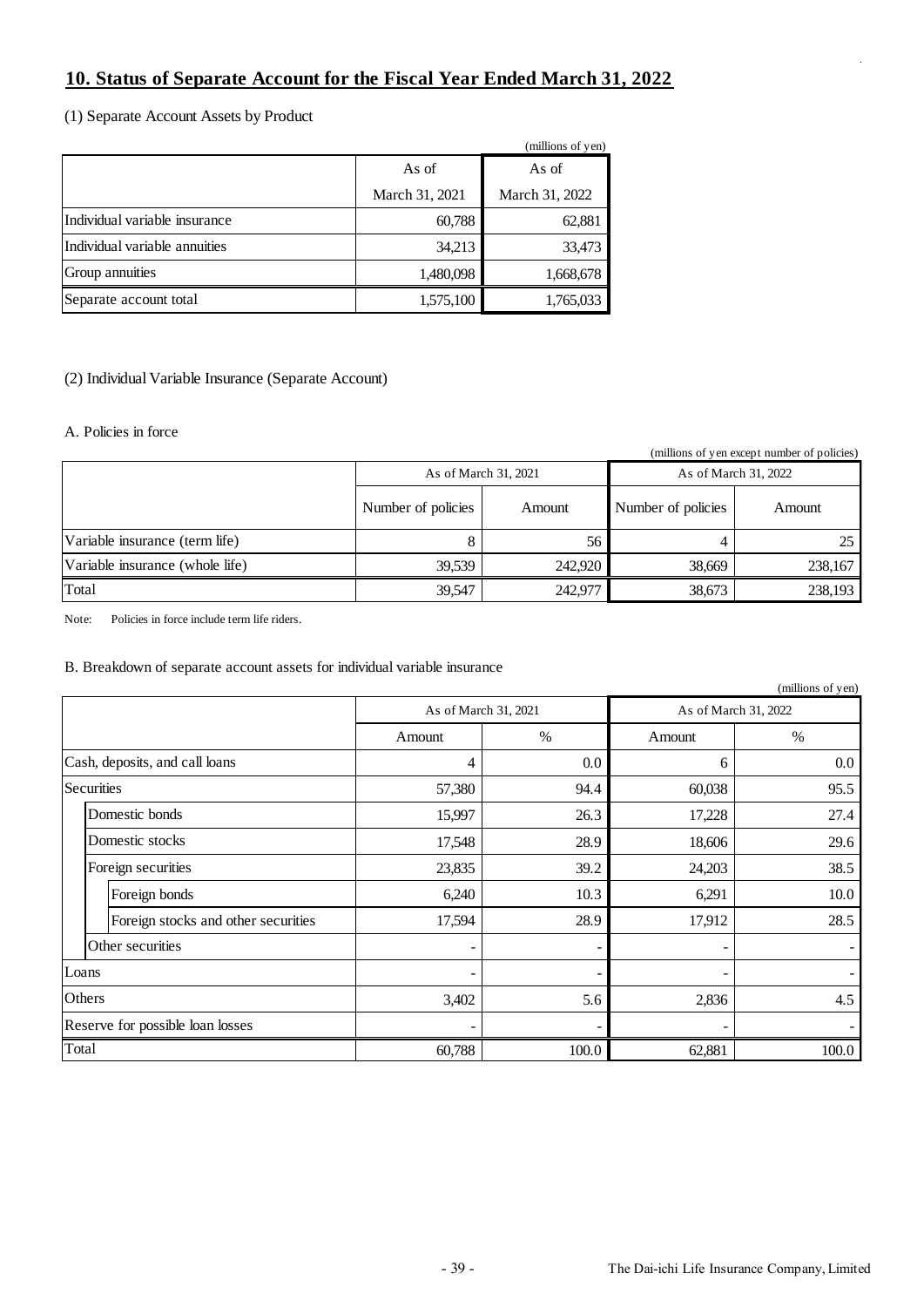| C. Investment gains and losses of separate account for individual variable insurance |  |  |  |  |
|--------------------------------------------------------------------------------------|--|--|--|--|
|                                                                                      |  |  |  |  |

|                                    |                | (millions of yen) |
|------------------------------------|----------------|-------------------|
|                                    | Year ended     | Year ended        |
|                                    | March 31, 2021 | March 31, 2022    |
| Interest and dividends             | 824            | 964               |
| Gains on sale of securities        | 2,386          | 3,549             |
| Gains on redemption of securities  |                |                   |
| Gains on valuation of securities   | 14,941         | 13,202            |
| Foreign exchange gains             | 121            | 88                |
| Derivative transaction gains       | 20             | 68                |
| Other investment income            | 1              | 0                 |
| Losses on sale of securities       | 1,124          | 412               |
| Losses on redemption of securities |                |                   |
| Losses on valuation of securities  | 3,607          | 12,273            |
| Foreign exchange losses            | 76             | 127               |
| Derivative transaction losses      | 62             | 52                |
| Other investment expenses          | $\Omega$       | 0                 |
| Net investment income              | 13,425         | 5,007             |

D. Fair value information on securities in separate account for individual variable insurance

\* Valuation gains (losses) of trading securities

(millions of yen)

|                    | As of March 31, 2021                    |                                                                      | As of March 31, 2022                    |                                                                      |
|--------------------|-----------------------------------------|----------------------------------------------------------------------|-----------------------------------------|----------------------------------------------------------------------|
|                    | Carrying amount on<br>the balance sheet | Valuation gains (losses)<br>included in the statement<br>of earnings | Carrying amount on<br>the balance sheet | Valuation gains (losses)<br>included in the statement<br>of earnings |
| Trading securities | 57,380                                  | 11,334                                                               | 60,038                                  | 928                                                                  |

 $^\ast$  Fair value information on money held in trust

The Company had no balance as of March 31, 2021 or March 31, 2022.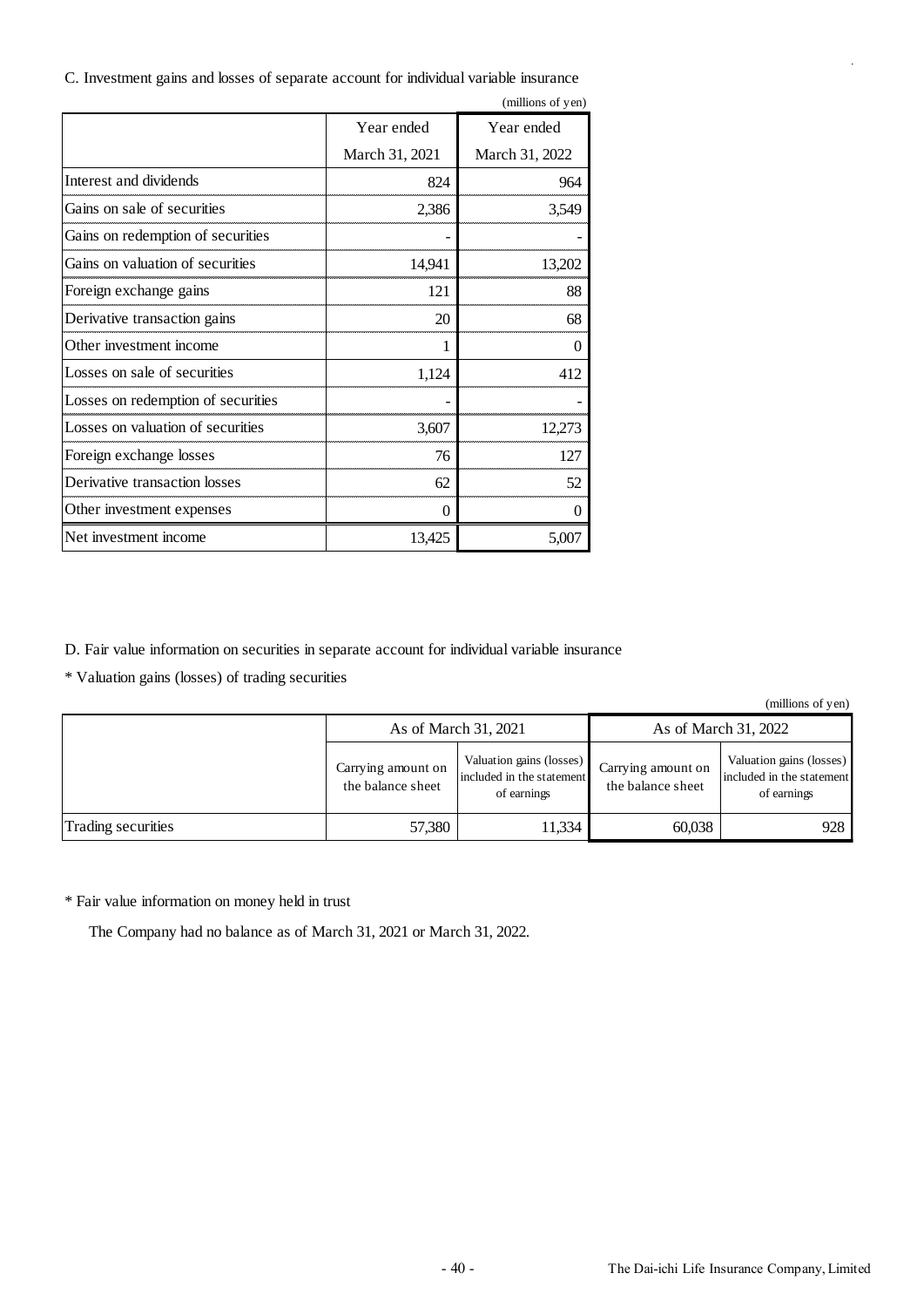## (3) Individual Variable Annuities (Separate Account)

### A. Sum insured of policies in force

(millions of yen except number of policies)

|                               | As of March 31, 2021 |        | As of March 31, 2022 |        |
|-------------------------------|----------------------|--------|----------------------|--------|
|                               | Number               | Amount | Number               | Amount |
| Individual variable annuities | 5,318                | 25,252 | 4.488                | 21,104 |

Note: Sum insured of policies in force includes that of annuities for which payments have commenced.

### B. Breakdown of separate account assets for individual variable annuities

|                                  |                                     |                      |       |                      | (millions of yen) |
|----------------------------------|-------------------------------------|----------------------|-------|----------------------|-------------------|
|                                  |                                     | As of March 31, 2021 |       | As of March 31, 2022 |                   |
|                                  |                                     | Amount               | $\%$  | Amount               | $\%$              |
| Cash, deposits, and call loans   |                                     | 326                  | 1.0   | 282                  | $0.8\,$           |
|                                  | <b>Securities</b>                   | 31,873               | 93.2  | 31,609               | 94.4              |
|                                  | Domestic bonds                      | 8,161                | 23.9  | 9,014                | 26.9              |
|                                  | Domestic stocks                     | 7,284                | 21.3  | 7,579                | 22.6              |
|                                  | Foreign securities                  | 4,046                | 11.8  | 4,247                | 12.7              |
|                                  | Foreign bonds                       | 1,572                | 4.6   | 1,749                | 5.2               |
|                                  | Foreign stocks and other securities | 2,473                | 7.2   | 2,498                | 7.5               |
|                                  | Other securities                    | 12,380               | 36.2  | 10,768               | 32.2              |
| Loans                            |                                     | ۰                    |       |                      |                   |
| Others                           |                                     | 2,014                | 5.9   | 1,581                | 4.7               |
| Reserve for possible loan losses |                                     | -                    |       |                      |                   |
| Total                            |                                     | 34,213               | 100.0 | 33,473               | 100.0             |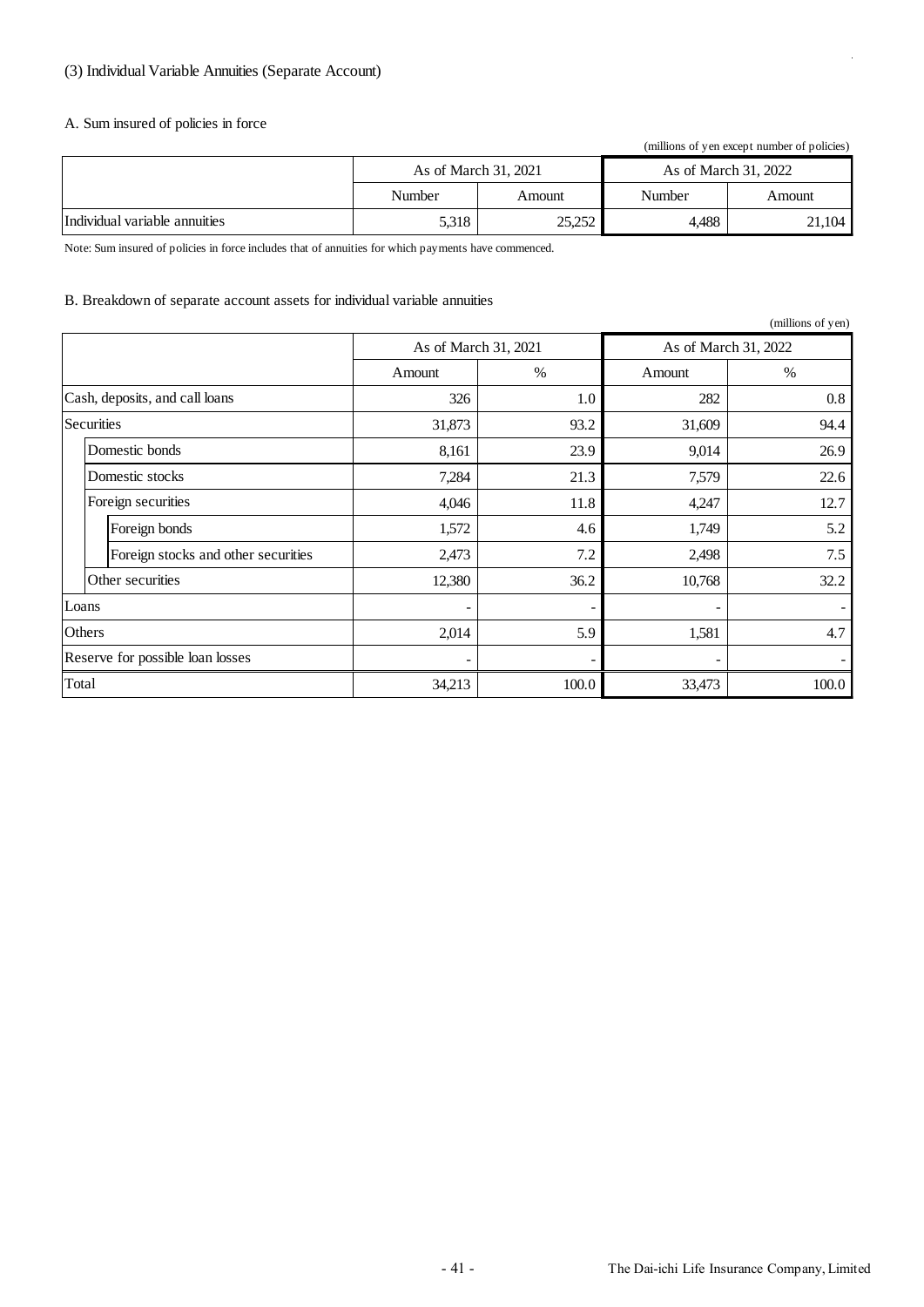C. Investment gains and losses of separate account for individual variable annuities

|                                    |                | (millions of yen) |
|------------------------------------|----------------|-------------------|
|                                    | Year ended     | Year ended        |
|                                    | March 31, 2021 | March 31, 2022    |
| Interest and dividends             | 1,880          | 1,490             |
| Gains on sales of securities       | 561            | 872               |
| Gains on redemption of securities  |                |                   |
| Gains on valuation of securities   | 9,836          | 8,161             |
| Foreign exchange gains             | 27             | 19                |
| Derivative transaction gains       | 4              | 17                |
| Other investment income            | 0              | 0                 |
| Losses on sales of securities      | 374            | 155               |
| Losses on redemption of securities |                | $\overline{2}$    |
| Losses on valuation of securities  | 4,577          | 9,171             |
| Foreign exchange losses            | 17             | 32                |
| Derivative transaction losses      | 14             | 14                |
| Other investment expenses          | $\Omega$       | $\Omega$          |
| Net investment income              | 7,327          | 1,185             |

D. Fair value information on securities in separate account for individual variable annuities

\* Valuation gains (losses) of trading securities

|                    | As of March 31, 2021                    |                                                                      | As of March 31, 2022                    |                                                                      |  |
|--------------------|-----------------------------------------|----------------------------------------------------------------------|-----------------------------------------|----------------------------------------------------------------------|--|
|                    | Carrying amount on<br>the balance sheet | Valuation gains (losses)<br>included in the statement<br>of earnings | Carrying amount on<br>the balance sheet | Valuation gains (losses)<br>included in the statement<br>of earnings |  |
| Trading securities | 31,873                                  | 5,259                                                                | 31,609                                  | (1,010)                                                              |  |

\* Fair value information on money held in trust

The Company had no balance as of March 31, 2021 or March 31, 2022.

(millions of yen)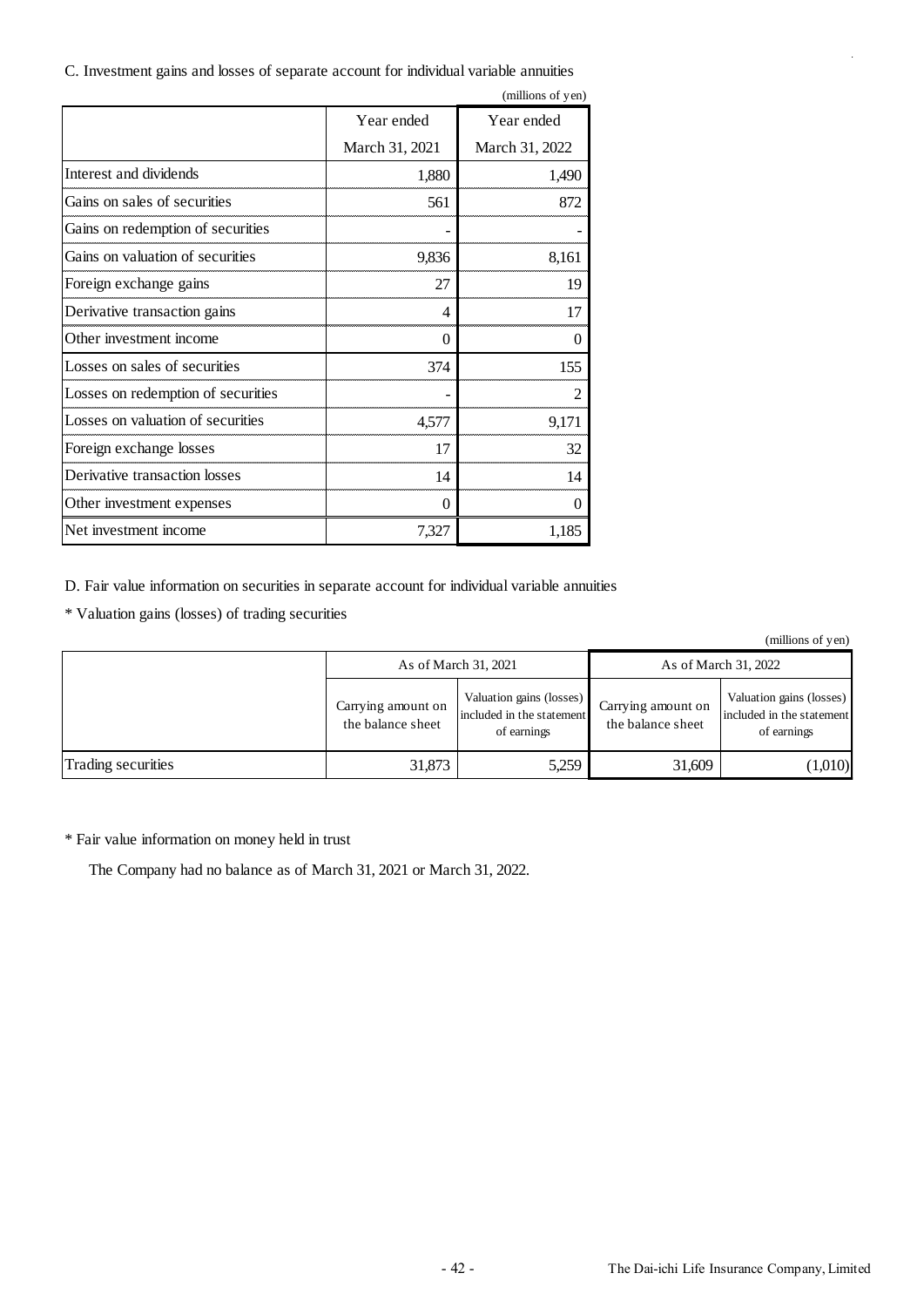# **11. Consolidated Financial Summary**

(1) Selected Financial Data and Other Information

|                                                           |                              | (millions of yen)            |
|-----------------------------------------------------------|------------------------------|------------------------------|
|                                                           | Year ended<br>March 31, 2022 | Year ended<br>March 31, 2022 |
| Ordinary revenues                                         | 3,811,851                    | 4,450,973                    |
| Ordinary profit                                           | 372,786                      | 378,431                      |
| Net income attributable to shareholders of parent company | 195,059                      | 199.287                      |
| Comprehensive income                                      | 810,040                      | (210, 130)                   |

|                       |                      | (millions of yen)    |
|-----------------------|----------------------|----------------------|
|                       | As of March 31, 2021 | As of March 31, 2022 |
| Total assets          | 38,923,206           | 38,679,002           |
| Solvency margin ratio | 947.7%               | 921.5%               |

(2) Scope of Consolidation and Application of Equity Method

|                                                                               | As of March 31, 2022 |
|-------------------------------------------------------------------------------|----------------------|
| Number of consolidated subsidiaries                                           |                      |
| Number of non-consolidated subsidiaries accounted for under the equity method |                      |
| Number of affiliates accounted for under the equity method                    |                      |

For information regarding changes in subsidiaries and affiliates, please refer to "I. Guidelines for Preparation of Unaudited Consolidated Financial Statements"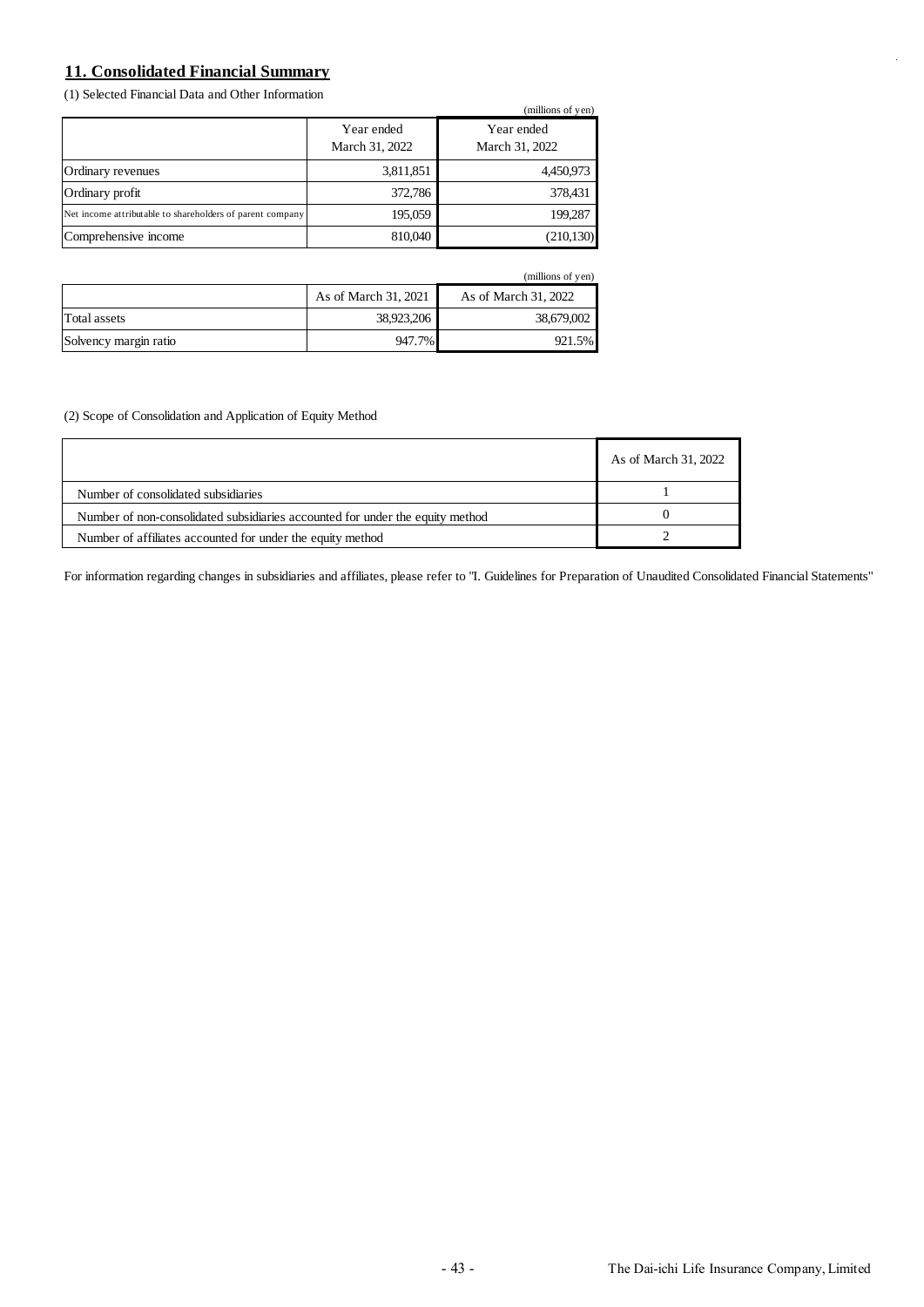### (3) Unaudited Consolidated Balance Sheet

|                                                                                         |                | (millions of yen) |
|-----------------------------------------------------------------------------------------|----------------|-------------------|
|                                                                                         | As of          | As of             |
|                                                                                         | March 31, 2021 | March 31, 2022    |
| <b>ASSETS</b>                                                                           |                |                   |
| Cash and deposits                                                                       | 383,214        | 444,435           |
| Call loans                                                                              | 403,700        | 479,900           |
| Monetary claims bought                                                                  | 252,140        | 239,896           |
| Money held in trust                                                                     | 7,716          | 12,164            |
| <b>Securities</b>                                                                       | 33,462,279     | 32,735,396        |
| Loans                                                                                   | 2,576,064      | 2,569,190         |
| Tangible fixed assets                                                                   | 1,086,447      | 1,128,321         |
| Land                                                                                    | 758,555        | 805,044           |
| <b>Buildings</b>                                                                        | 315,822        | 315,106           |
| Leased assets                                                                           | 5,145          | 4,342             |
| Construction in progress                                                                | 2,161          | 551               |
| Other tangible fixed assets                                                             | 4,762          | 3,277             |
| Intangible fixed assets                                                                 | 119,638        | 128,772           |
| Software                                                                                | 97,081         | 98,823            |
| Other intangible fixed assets                                                           | 22,557         | 29,949            |
| Reinsurance receivable                                                                  | 28,084         | 56,701            |
| Other assets                                                                            | 554,045        | 845,759           |
| Customers' liabilities for acceptances and guarantees                                   | 52,861         | 45,745            |
| Reserve for possible loan losses                                                        | (2,358)        | (6,501)           |
| Reserve for possible investment losses                                                  | (627)          | (779)             |
| <b>Total assets</b>                                                                     | 38,923,206     | 38,679,002        |
|                                                                                         |                |                   |
| <b>LIABILITIES</b>                                                                      |                |                   |
| Policy reserves and others                                                              | 30,844,451     | 30,131,766        |
| Reserves for outstanding claims                                                         | 148,071        | 184,666           |
| Policy reserves                                                                         | 30,295,380     | 29,533,878        |
| Reserve for policyholder dividends                                                      | 400,999        | 413,222           |
| Reinsurance payable                                                                     | 1,048          | 170,408           |
| Bonds payable                                                                           | 476,277        | 368,715           |
| Other liabilities                                                                       | 3,340,298      | 4,371,423         |
| Payables under repurchase agreements                                                    | 2,301,762      | 2,954,780         |
| Other liabilities                                                                       | 1,038,536      | 1,416,642         |
| Net defined benefit liabilities                                                         | 406,894        | 383,065           |
| Reserve for retirement benefits of directors, executive officers and corporate auditors | 998            | 929               |
| Reserve for possible reimbursement of prescribed claims                                 | 800            | 800               |
| Reserve for price fluctuations                                                          | 233,453        | 250,453           |
| Deferred tax liabilities                                                                | 310,360        | 119,735           |
| Deferred tax liabilities for land revaluation                                           | 71,606         | 70,652            |
| Acceptances and guarantees                                                              | 52,861         | 45,745            |
| <b>Total</b> liabilities                                                                | 35,739,051     | 35,913,694        |
| <b>NET ASSETS</b>                                                                       |                |                   |
| Capital stock                                                                           | 60,000         | 60,000            |
| Capital surplus                                                                         | 370,000        | 320,000           |
| Retained earnings                                                                       | 247,446        | 249,321           |
| Total shareholders' equity                                                              | 677,446        | 629,322           |
| Net unrealized gains (losses) on securities, net of tax                                 | 2,536,608      | 2,130,413         |
| Deferred hedge gains (losses)                                                           | (3,501)        | (21, 621)         |
| Reserve for land revaluation                                                            | (22,026)       | 16,643            |
| Foreign currency translation adjustments                                                | 497            | (445)             |
| Accumulated remeasurements of defined benefit plans                                     | (4, 869)       | 10,995            |
| Total accumulated other comprehensive income                                            | 2,506,708      | 2,135,985         |
| Total net assets                                                                        | 3,184,154      | 2,765,307         |
| Total liabilities and net assets                                                        | 38,923,206     | 38,679,002        |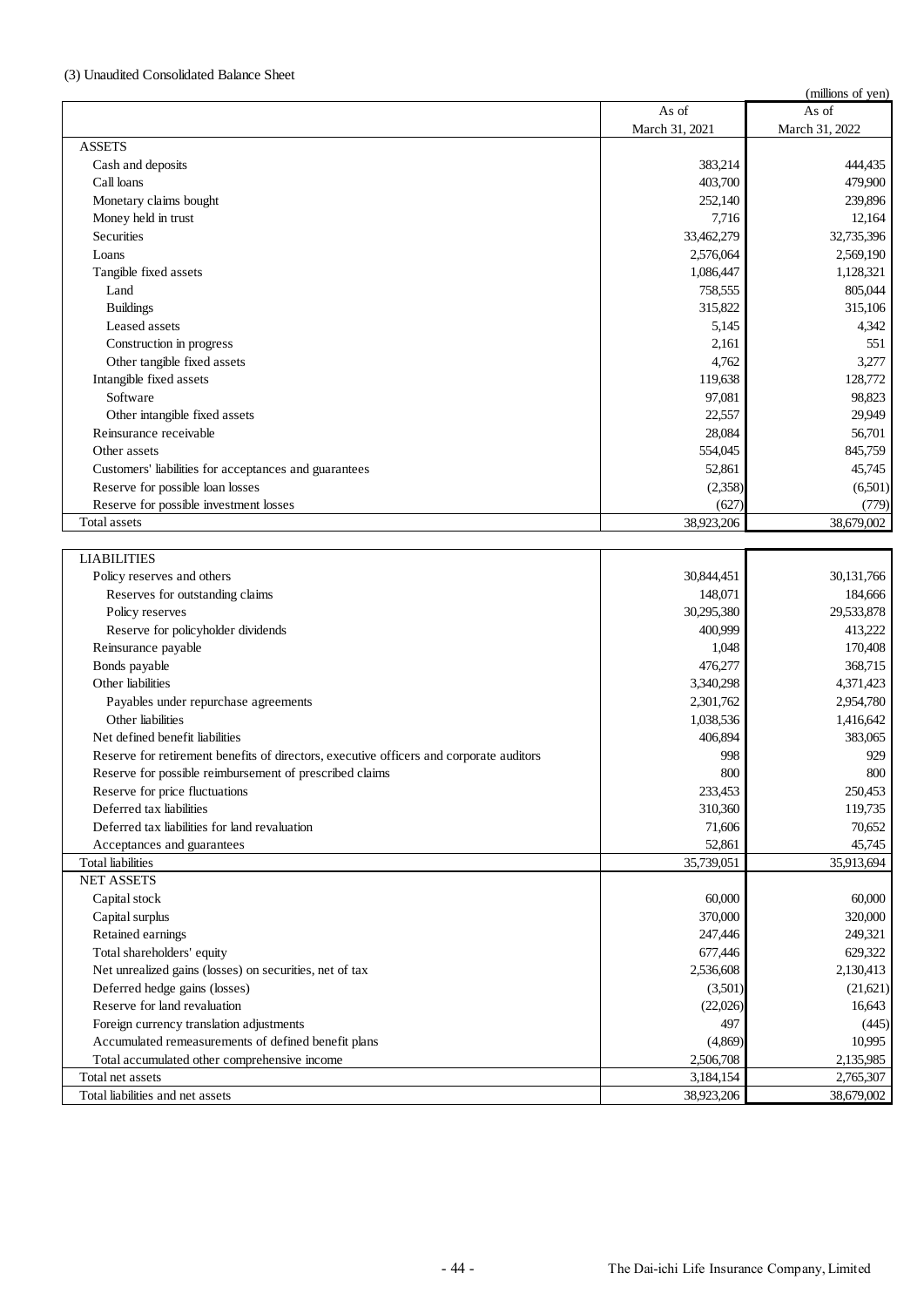# (4) Unaudited Consolidated Statement of Earnings and Comprehensive Income

[Unaudited Consolidated Statement of Earnings]

|                                                           |                | (millions of yen) |
|-----------------------------------------------------------|----------------|-------------------|
|                                                           | Year ended     | Year ended        |
|                                                           | March 31, 2021 | March 31, 2022    |
| ORDINARY REVENUES                                         | 3,811,851      | 4,450,973         |
| Premium and other income                                  | 2,285,515      | 2,276,222         |
| Investment income                                         | 1,357,203      | 1,247,130         |
| Interest and dividends                                    | 836,660        | 831,209           |
| Gains on money held in trust                              | 4,849          | 795               |
| Gains on sale of securities                               | 371,297        | 351,106           |
| Gains on redemption of securities                         | 15,370         | 20,207            |
| Other investment income                                   | 1,202          | 2,410             |
| Gains on investments in separate accounts                 | 127,823        | 41,401            |
| Other ordinary revenues                                   | 169,132        | 927,619           |
| <b>ORDINARY EXPENSES</b>                                  | 3,439,065      | 4,072,541         |
| Benefits and claims                                       | 2,364,632      | 3,015,988         |
| Claims                                                    | 616,314        | 637,451           |
| <b>Annuities</b>                                          | 486,953        | 553,586           |
| <b>Benefits</b>                                           | 378,685        | 427,247           |
| Surrender values                                          | 392,747        | 544,342           |
| Other refunds                                             | 489,930        | 853,361           |
| Provision for policy reserves and others                  | 28,898         | 44,859            |
| Provision for reserves for outstanding claims             | 20,679         | 36,595            |
| Provision for interest on policyholder dividends          | 8,218          | 8,264             |
| Investment expenses                                       | 408,404        | 361,303           |
| Interest expenses                                         | 12,358         | 10,375            |
| Losses on sale of securities                              | 125,323        | 221,597           |
| Losses on valuation of securities                         | 1,285          | 8,479             |
| Losses on redemption of securities                        | 6,175          | 3,545             |
| Derivative transaction losses                             | 172,879        | 38,627            |
| Foreign exchange losses                                   | 31,837         | 10,113            |
| Provision for reserve for possible loan losses            | 1,813          | 4,393             |
| Provision for reserve for possible investment losses      | 295            | 247               |
| Write-down of loans                                       | 43             | 41                |
| Depreciation of real estate for rent and others           | 13,171         | 13,439            |
| Other investment expenses                                 | 43,219         | 50,442            |
| Operating expenses                                        | 404,407        | 410,696           |
| Other ordinary expenses                                   | 232,723        | 239,692           |
| Ordinary profit                                           | 372,786        | 378,431           |
| EXTRAORDINARY GAINS                                       | 5,469          | 10,402            |
| Gains on disposal of fixed assets                         | 5,469          | 10,402            |
| <b>EXTRAORDINARY LOSSES</b>                               | 27,554         | 33,425            |
| Losses on disposal of fixed assets                        | 6,810          | 12,506            |
| Impairment losses on fixed assets                         | 2,552          | 3,850             |
| Provision for reserve for price fluctuations              | 18,000         | 17,000            |
| Other extraordinary losses                                | 190            | 68                |
| Provision for reserve for policyholder dividends          | 77,500         | 87,500            |
| Income before income taxes                                | 273,201        | 267,909           |
| Corporate income taxes-current                            | 77,701         | 102,283           |
| Corporate income taxes-deferred                           | 439            | (33,661)          |
| Total of corporate income taxes                           | 78,141         | 68,622            |
| Net income                                                | 195,059        | 199,287           |
| Net income attributable to shareholders of parent company | 195,059        | 199,287           |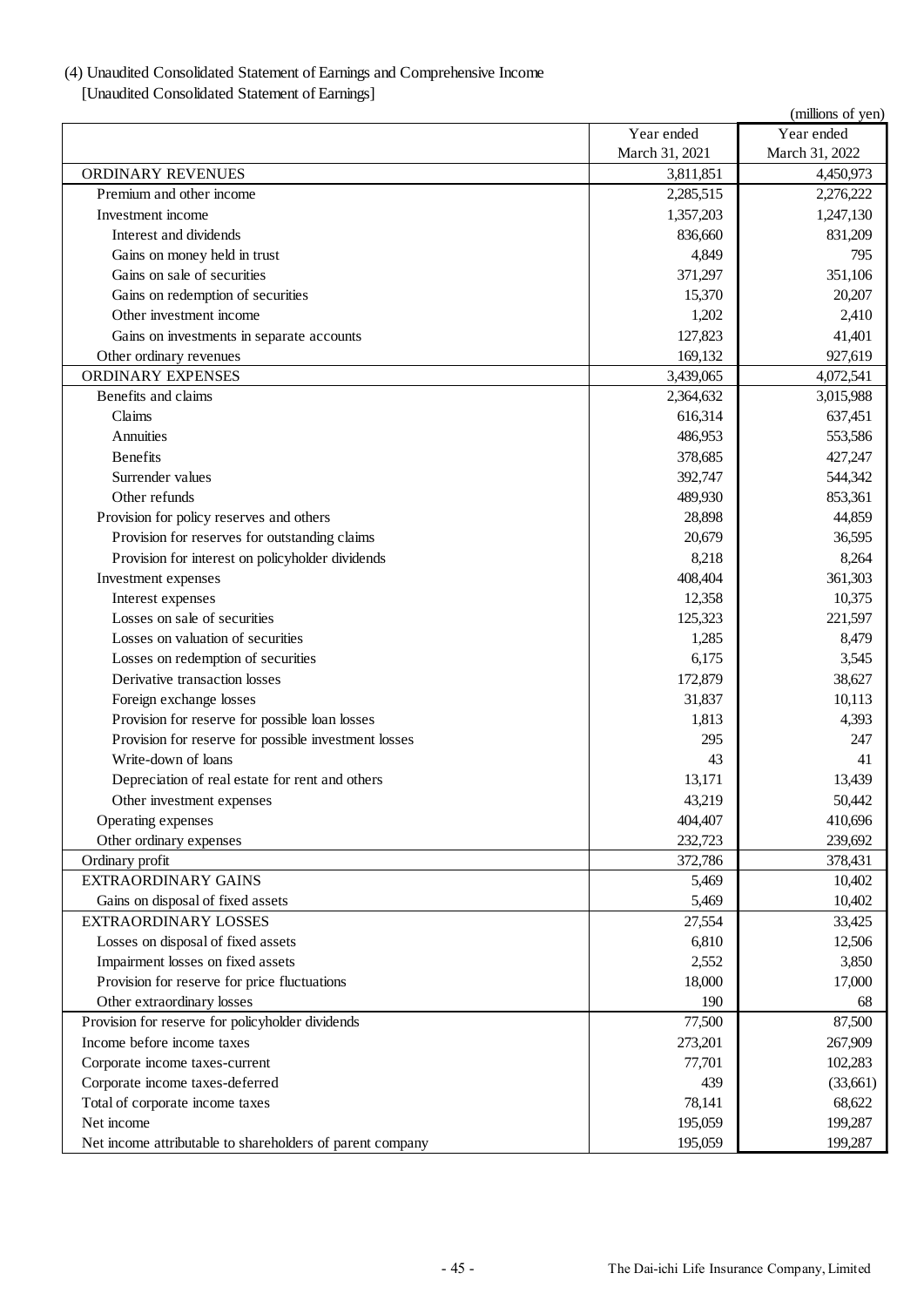# [Unaudited Consolidated Statement of Comprehensive Income]

|                                                                                                             |                | (millions of yen) |
|-------------------------------------------------------------------------------------------------------------|----------------|-------------------|
|                                                                                                             | Year ended     | Year ended        |
|                                                                                                             | March 31, 2021 | March 31, 2022    |
| Net income                                                                                                  | 195,059        | 199,287           |
| Other comprehensive income                                                                                  | 614,980        | (409, 417)        |
| Net unrealized gains (losses) on securities, net of tax                                                     | 620,191        | (406, 195)        |
| Deferred hedge gains (losses)                                                                               | (24,814)       | (18,119)          |
| Reserve for land revaluation                                                                                |                | (25)              |
| Foreign currency translation adjustments                                                                    | 592            | (942)             |
| Remeasurements of defined benefit plans, net of tax                                                         | 19,011         | 15,864            |
| Share of other comprehensive income of subsidiaries and affiliates accounted for under the<br>equity method |                | (0)               |
| Comprehensive income                                                                                        | 810,040        | (210, 130)        |
| Attributable to shareholders of parent company                                                              | 810,040        | (210, 130)        |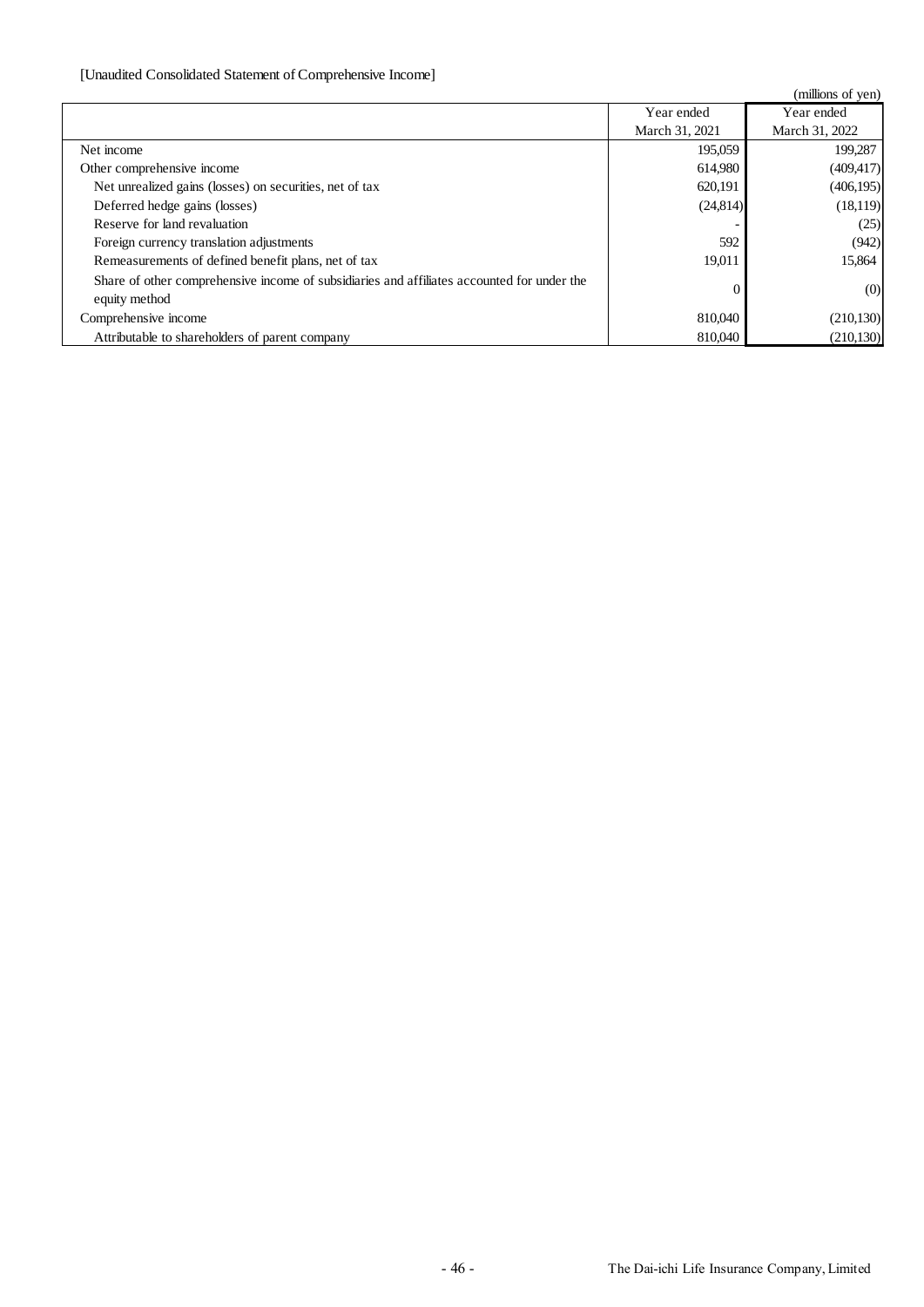|                                                                                                                                                             |                       | (millions of yen)    |
|-------------------------------------------------------------------------------------------------------------------------------------------------------------|-----------------------|----------------------|
|                                                                                                                                                             | Year ended            | Year ended           |
|                                                                                                                                                             | March 31, 2021        | March 31, 2022       |
| CASH FLOWS FROM OPERATING ACTIVITIES                                                                                                                        |                       |                      |
| Income (loss) before income taxes                                                                                                                           | 273,201               | 267,909              |
| Depreciation of real estate for rent and others                                                                                                             | 13,171                | 13,439               |
| Depreciation                                                                                                                                                | 36,489                | 39,815               |
| Impairment losses on fixed assets                                                                                                                           | 2,552                 | 3,850                |
| Increase (decrease) in reserves for outstanding claims                                                                                                      | 20,679                | 36,595               |
| Increase (decrease) in policy reserves                                                                                                                      | (908)                 | (761, 501)           |
| Provision for interest on policyholder dividends                                                                                                            | 8,218<br>77,500       | 8,264<br>87,500      |
| Provision for (reversal of) reserve for policyholder dividends<br>Increase (decrease) in reserve for possible loan losses                                   | 1,798                 | 4,143                |
| Increase (decrease) in reserve for possible investment losses                                                                                               | (180)                 | 152                  |
| Write-down of loans                                                                                                                                         | 43                    | 41                   |
| Increase (decrease) in net defined benefit liabilities                                                                                                      | 2,134                 | (1,816)              |
| Increase (decrease) in reserve for retirement benefits of directors executive officers and corporate auditors                                               | (190)                 | (69)                 |
| Increase (decrease) in reserve for price fluctuations                                                                                                       | 18,000                | 17,000               |
| Interest and dividends                                                                                                                                      | (836,660)             | (831,209)            |
| Securities related losses (gains)                                                                                                                           | (381,706)             | (179,092)            |
| Interest expenses                                                                                                                                           | 12,358                | 10,375               |
| Foreign exchange losses (gains)                                                                                                                             | 31,837                | 10,113               |
| Losses (gains) on disposal of fixed assets                                                                                                                  | 1,038                 | 1,733                |
| Equity in losses (income) of affiliates                                                                                                                     | 181                   | 352                  |
| Decrease (increase) in reinsurance receivable                                                                                                               | (21,366)              | (28, 542)            |
| Decrease (increase) in other assets unrelated to investing and financing activities                                                                         | 8,834                 | (98, 852)            |
| Increase (decrease) in reinsurance payable                                                                                                                  | (134, 441)            | 169,359              |
| Increase (decrease) in other liabilities unrelated to investing and financing activities                                                                    | (48,673)              | (32,782)             |
| Others, net                                                                                                                                                 | 208,950               | 84,076               |
| Subtotal                                                                                                                                                    | (707, 138)            | (1,179,145)          |
| Interest and dividends received                                                                                                                             | 859,457               | 858,307              |
| Interest paid<br>Policyholder dividends paid                                                                                                                | (15,809)<br>(84, 461) | (14,613)<br>(83,541) |
| Others, net                                                                                                                                                 | (333,890)             | (353, 395)           |
| Corporate income taxes (paid) refund                                                                                                                        | (65, 561)             | (87, 244)            |
| Net cash flows provided by (used in) operating activities                                                                                                   | (347, 404)            | (859, 632)           |
| CASH FLOWS FROM INVESTING ACTIVITIES                                                                                                                        |                       |                      |
| Net decrease (increase) in cash and deposits                                                                                                                |                       | (80)                 |
| Purchases of monetary claims bought                                                                                                                         | (48,967)              | (30,229)             |
| Proceeds from sale and redemption of monetary claims bought                                                                                                 | 15,459                | 39,597               |
| Purchases of money held in trust                                                                                                                            |                       | (5,000)              |
| Proceeds from decrease in money held in trust                                                                                                               | 31,348                | 1,321                |
| Purchases of securities                                                                                                                                     | (7,450,592)           | (6,325,117)          |
| Proceeds from sale and redemption of securities                                                                                                             | 6,185,137             | 6,991,915            |
| Origination of loans                                                                                                                                        | (616,958)             | (684, 636)           |
| Proceeds from collection of loans                                                                                                                           | 586,560               | 697,277              |
| Net increase (decrease) in short-term investing                                                                                                             | 1,460,596             | 653,018<br>1,338,068 |
| Total of net cash provided by (used in) investment transactions<br>Total of net cash provided by (used in) operating activities and investment transactions | 162,583<br>(184, 820) | 478,435              |
| Acquisition of tangible fixed assets                                                                                                                        | (35,988)              | (96, 724)            |
| Proceeds from sale of tangible fixed assets                                                                                                                 | 23,282                | 31,899               |
| Acquisition of intangible fixed assets                                                                                                                      | (29, 591)             | (38,936)             |
| Proceeds from sale of intangible fixed assets                                                                                                               |                       | 694                  |
| Acquisition of stock of subsidiaries and affiliates                                                                                                         | (966)                 |                      |
| Net cash flows provided by (used in) investing activities                                                                                                   | 119,321               | 1,235,000            |
| CASH FLOWS FROM FINANCING ACTIVITIES                                                                                                                        |                       |                      |
| Proceeds from borrowings                                                                                                                                    | 246,600               | 80,000               |
| Repayment of borrowings                                                                                                                                     | (139,000)             |                      |
| Redemption of bonds                                                                                                                                         |                       | (107, 562)           |
| Repayment of financial lease obligations                                                                                                                    | (1,809)               | (1,747)              |
| Cash dividends paid                                                                                                                                         | (151,078)             | (208, 716)           |
| Acquisitions of stock of subsidiaries and affiliates that do not result in change in scope of consolidation                                                 |                       | (120)                |
| Net cash flows provided by (used in) financing activities                                                                                                   | (45,288)              | (238, 145)           |
| Effect of exchange rate changes on cash and cash equivalents                                                                                                | 920                   | 118                  |
| Net increase (decrease) in cash and cash equivalents                                                                                                        | (272, 450)            | 137,340              |
| Cash and cash equivalents at the beginning of the year                                                                                                      | 1,059,365             | 786,914              |
| Cash and cash equivalents at the end of the year                                                                                                            | 786,914               | 924,255              |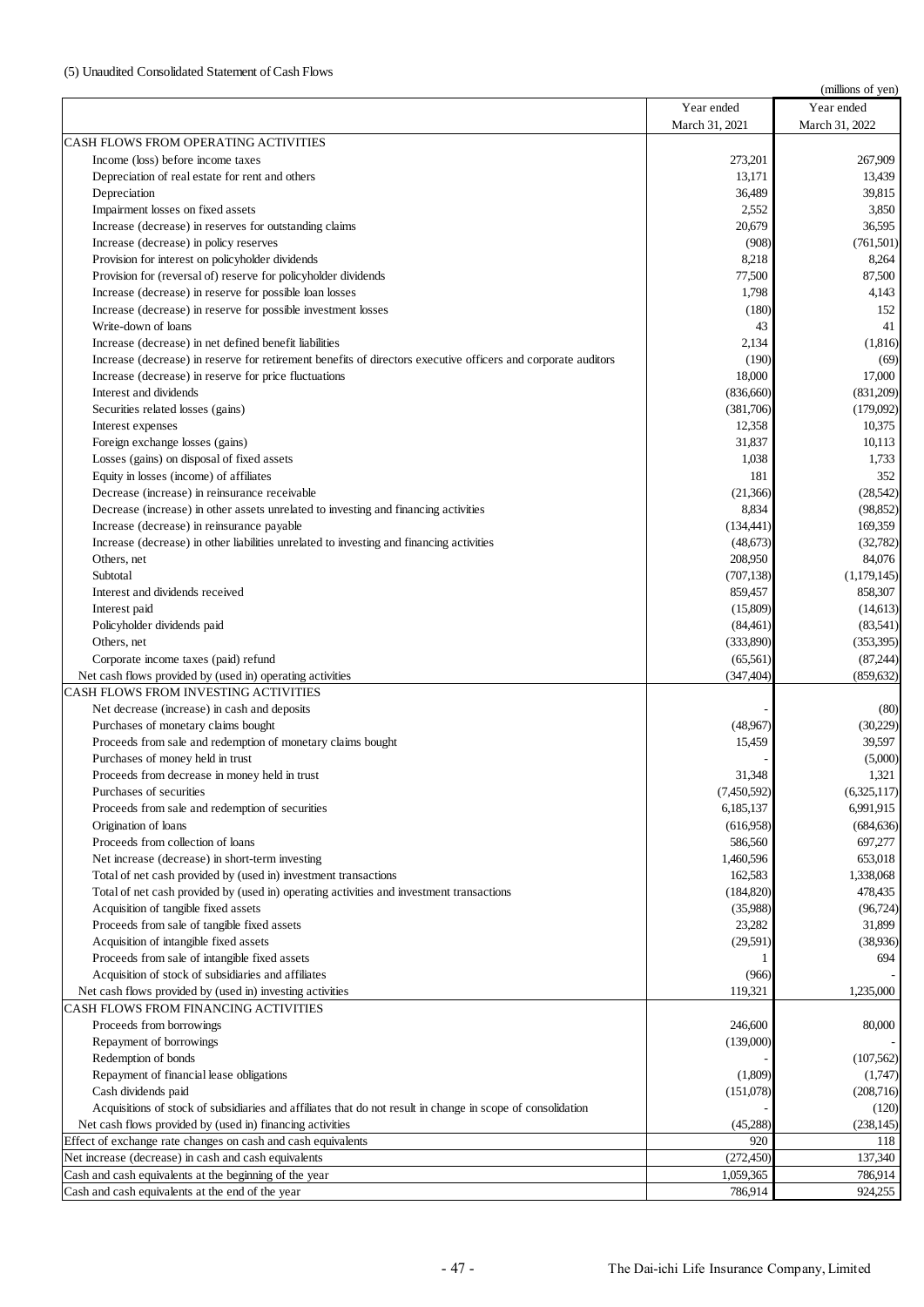# (6) Unaudited Consolidated Statement of Changes in Net Assets

Year ended March 31, 2021

| (millions of yen)                                            |               |                      |                      |                                  |                                                                  |                                           |
|--------------------------------------------------------------|---------------|----------------------|----------------------|----------------------------------|------------------------------------------------------------------|-------------------------------------------|
|                                                              |               | Shareholders' equity |                      |                                  |                                                                  | Accumulated other<br>comprehensive income |
|                                                              | Capital stock | Capital surplus      | Retained<br>earnings | Total<br>shareholders'<br>equity | Net unrealized<br>gains (losses)<br>on securities.<br>net of tax | Deferred hedge<br>gains (losses)          |
| Balance at the beginning of the year                         | 60,000        | 370,000              | 199,422              | 629,422                          | 1,916,417                                                        | 21,312                                    |
| Changes for the year                                         |               |                      |                      |                                  |                                                                  |                                           |
| <b>Dividends</b>                                             |               |                      | (151,084)            | (151,084)                        |                                                                  |                                           |
| Net income attributable to shareholders of parent<br>company |               |                      | 195,059              | 195,059                          |                                                                  |                                           |
| Transfer from reserve for land revaluation                   |               |                      | 4,048                | 4,048                            |                                                                  |                                           |
| Others                                                       |               |                      |                      |                                  |                                                                  |                                           |
| Net changes of items other than shareholders' equity         |               |                      |                      |                                  | 620,191                                                          | (24, 814)                                 |
| Total changes for the year                                   | ٠             | $\overline{a}$       | 48,023               | 48,023                           | 620,191                                                          | (24, 814)                                 |
| Balance at the end of the year                               | 60,000        | 370,000              | 247,446              | 677,446                          | 2,536,608                                                        | (3,501)                                   |

|                                                              |                                        |                                                   |                                                              |                                                          | (millions of yen) |
|--------------------------------------------------------------|----------------------------------------|---------------------------------------------------|--------------------------------------------------------------|----------------------------------------------------------|-------------------|
|                                                              | Accumulated other comprehensive income |                                                   |                                                              |                                                          |                   |
|                                                              | Reserve for land<br>revaluation        | Foreign<br>currency<br>translation<br>adjustments | Accumulated<br>remeasurements<br>of defined<br>benefit plans | Total<br>accumulated<br>other<br>comprehensive<br>income | Total net assets  |
| Balance at the beginning of the year                         | (17,978)                               | (94)                                              | (23,880)                                                     | 1,895,776                                                | 2,525,199         |
| Changes for the year                                         |                                        |                                                   |                                                              |                                                          |                   |
| Dividends                                                    |                                        |                                                   |                                                              |                                                          | (151,084)         |
| Net income attributable to shareholders of parent<br>company |                                        |                                                   |                                                              |                                                          | 195,059           |
| Transfer from reserve for land revaluation                   |                                        |                                                   |                                                              |                                                          | 4,048             |
| Others                                                       |                                        |                                                   |                                                              |                                                          |                   |
| Net changes of items other than shareholders' equity         | (4,048)                                | 592                                               | 19,011                                                       | 610,931                                                  | 610,931           |
| Total changes for the year                                   | (4,048)                                | 592                                               | 19,011                                                       | 610,931                                                  | 658,955           |
| Balance at the end of the year                               | (22,026)                               | 497                                               | (4,869)                                                      | 2,506,708                                                | 3,184,154         |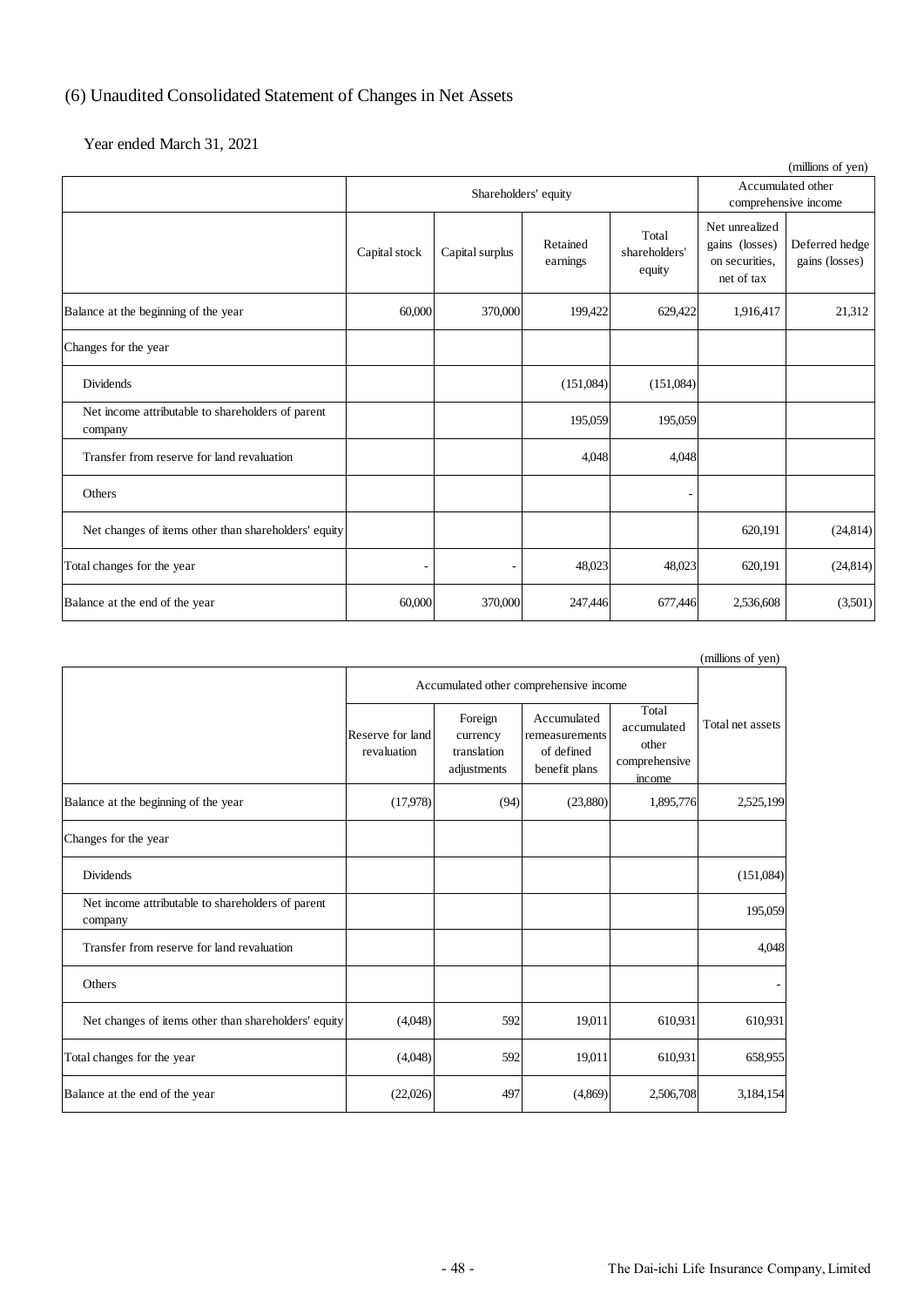|                                                              |               |                      |                      |                                  |                                                                  | (millions of yen)                |
|--------------------------------------------------------------|---------------|----------------------|----------------------|----------------------------------|------------------------------------------------------------------|----------------------------------|
|                                                              |               | Shareholders' equity |                      |                                  | Accumulated other<br>comprehensive income                        |                                  |
|                                                              | Capital stock | Capital surplus      | Retained<br>earnings | Total<br>shareholders'<br>equity | Net unrealized<br>gains (losses)<br>on securities,<br>net of tax | Deferred hedge<br>gains (losses) |
| Balance at the beginning of the year                         | 60,000        | 370,000              | 247,446              | 677,446                          | 2,536,608                                                        | (3,501)                          |
| Changes for the year                                         |               |                      |                      |                                  |                                                                  |                                  |
| <b>Dividends</b>                                             |               | (49,999)             | (158,716)            | (208,716)                        |                                                                  |                                  |
| Net income attributable to shareholders of parent<br>company |               |                      | 199,287              | 199,287                          |                                                                  |                                  |
| Transfer from reserve for land revaluation                   |               |                      | (38,695)             | (38,695)                         |                                                                  |                                  |
| Others                                                       |               |                      | 0                    | 0                                |                                                                  |                                  |
| Net changes of items other than shareholders' equity         |               |                      |                      |                                  | (406, 195)                                                       | (18, 119)                        |
| Total changes for the year                                   | -             | (49,999)             | 1,875                | (48, 124)                        | (406, 195)                                                       | (18, 119)                        |
| Balance at the end of the year                               | 60,000        | 320,000              | 249,321              | 629,322                          | 2,130,413                                                        | (21,621)                         |

|                                                              |                                 |                                                   |                                                              |                                                          | (millions of yen) |  |
|--------------------------------------------------------------|---------------------------------|---------------------------------------------------|--------------------------------------------------------------|----------------------------------------------------------|-------------------|--|
|                                                              |                                 | Accumulated other comprehensive income            |                                                              |                                                          |                   |  |
|                                                              | Reserve for land<br>revaluation | Foreign<br>currency<br>translation<br>adjustments | Accumulated<br>remeasurements<br>of defined<br>benefit plans | Total<br>accumulated<br>other<br>comprehensive<br>income | Total net assets  |  |
| Balance at the beginning of the year                         | (22,026)                        | 497                                               | (4,869)                                                      | 2,506,708                                                | 3,184,154         |  |
| Changes for the year                                         |                                 |                                                   |                                                              |                                                          |                   |  |
| Dividends                                                    |                                 |                                                   |                                                              |                                                          | (208, 716)        |  |
| Net income attributable to shareholders of parent<br>company |                                 |                                                   |                                                              |                                                          | 199,287           |  |
| Transfer from reserve for land revaluation                   |                                 |                                                   |                                                              |                                                          | (38, 695)         |  |
| Others                                                       |                                 |                                                   |                                                              |                                                          | $\Omega$          |  |
| Net changes of items other than shareholders' equity         | 38,669                          | (942)                                             | 15,864                                                       | (370, 722)                                               | (370, 722)        |  |
| Total changes for the year                                   | 38,669                          | (942)                                             | 15,864                                                       | (370, 722)                                               | (418, 847)        |  |
| Balance at the end of the year                               | 16,643                          | (445)                                             | 10,995                                                       | 2,135,985                                                | 2,765,307         |  |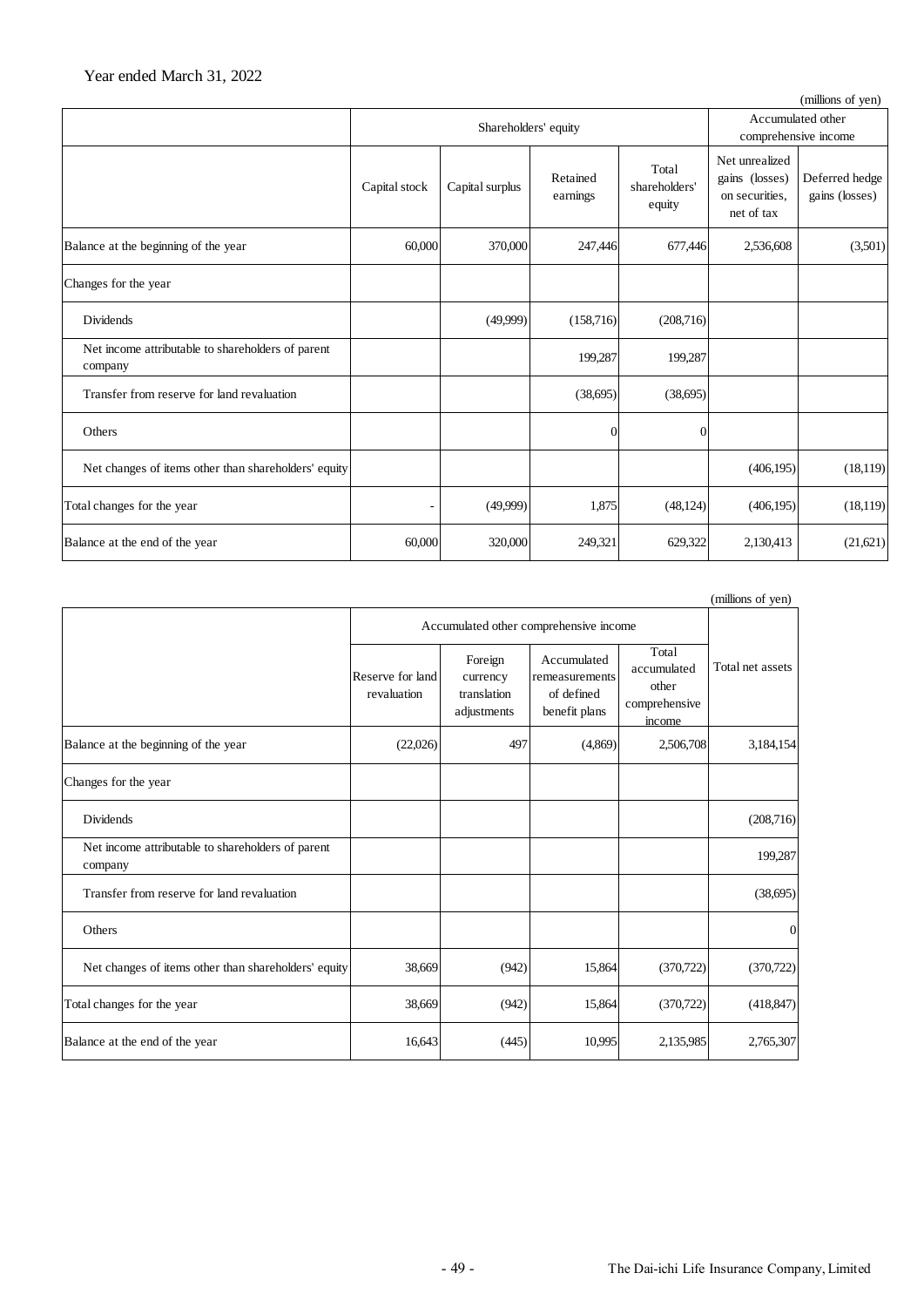# **NOTES TO THE UNAUDITED CONSOLIDATED FINANCIAL STATEMENTS AS OF AND FOR THE FISCAL YEAR ENDED MARCH 31, 2022**

### **I. GUIDELINES FOR PREPARATION OF UNAUDITED CONSOLIDATED FINANCIAL STATEMENTS**

### **1. Scope of Consolidation**

(1) The number of consolidated subsidiaries as of March 31, 2022: 1

The subsidiary of The Dai-ichi Life Insurance Company, Limited (the "Company") included:

- Dai-ichi Life Insurance Myanmar Ltd.
- (2) The number of non-consolidated subsidiaries as of March 31, 2022: 25

The main subsidiaries that are not consolidated for the purposes of financial reporting are The Dai-ichi Life Information Systems Co., Ltd., Dai-ichi Life Business Services Co., Ltd. and First U Anonymous Association.

The twenty-five non-consolidated subsidiaries had, individually and in the aggregate, a minimal impact on the consolidated financial statements in terms of total assets, sales, net income (loss) (amount corresponding to equity interest), retained earnings (amount corresponding to equity interest), cash flows, and others.

### **2. Application of the Equity Method**

- (1) The number of non-consolidated subsidiaries under the equity method as of March 31, 2022: 0
- (2) The number of affiliated companies under the equity method as of March 31, 2022: 2
	- The affiliated companies of the Company included:
	- Corporate-pension Business Service Co., Ltd.,
	- Japan Excellent Asset Management Co., Ltd.,
- (3) The non-consolidated subsidiaries (The Dai-ichi Life Information Systems Co., Ltd., Dai-ichi Life Business Services Co., Ltd., First U Anonymous Association and others), as well as affiliated companies (Mizuho-DL Financial Technology Co., Ltd., and Rifare Management K.K.) were not accounted for under the equity method. These companies had, individually and in the aggregate, a minimal impact on the consolidated financial statements, in terms of net income (loss) (amount corresponding to equity interest), retained earnings (amount corresponding to equity interest) and others.

### **3. Year-end Dates of a Consolidated Subsidiary**

The closing date of a consolidated subsidiary is March 31.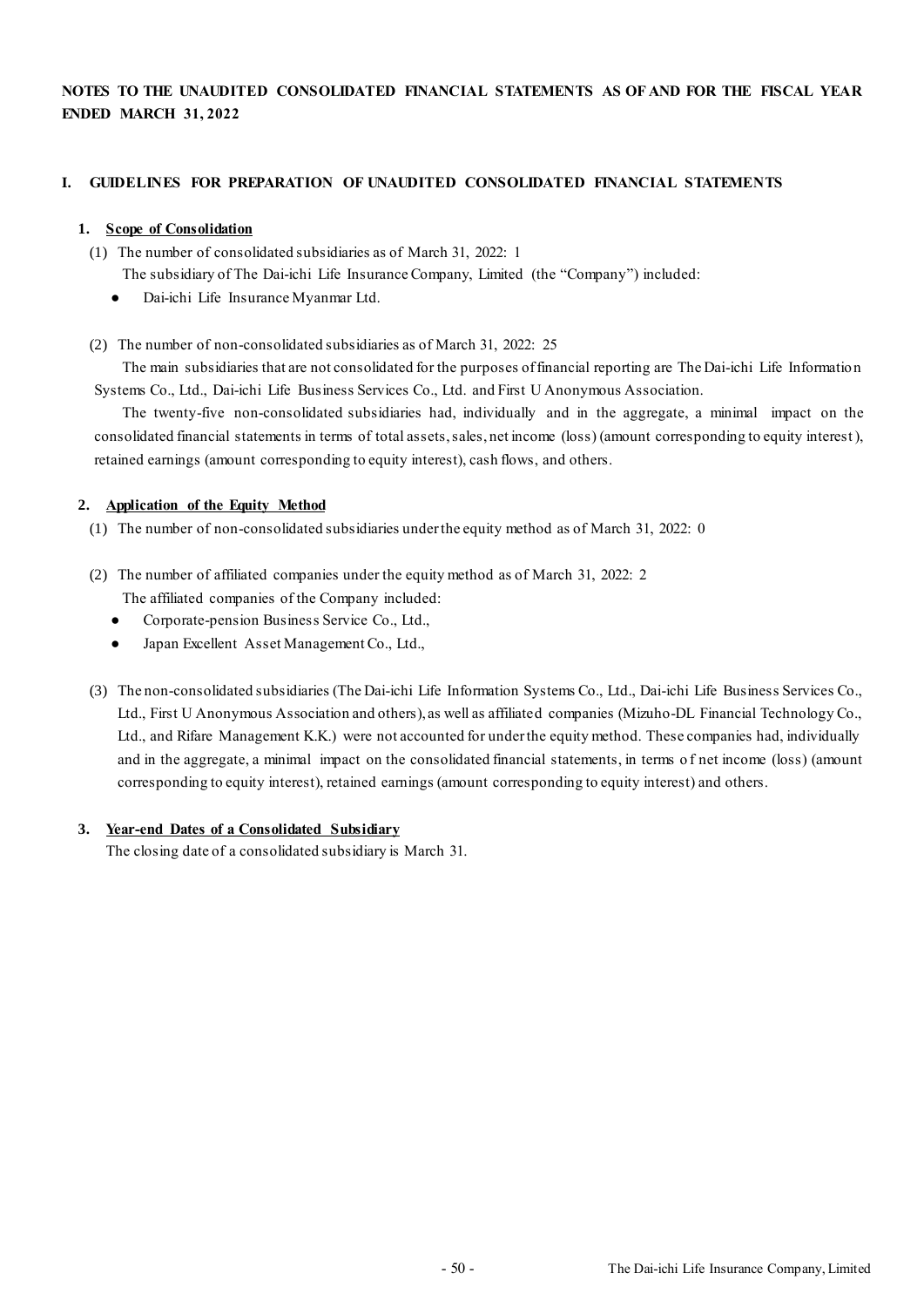### **1. Valuation Methods of Securities**

Securities held by the Company and its consolidated subsidiary including cash and deposits and monetary claims bought which are equivalent to marketable securities, and marketable securities managed as trust assets in money held in trust, are carried as explained below:

The amortization of premiums and accretion of discounts is calculated by the straight-line method.

(1) Trading Securities

Trading securities are carried at fair value with cost determined by the moving average method.

(2) Held-to-maturity Bonds

Held-to-maturity bonds are stated at amortized cost determined by the moving average method.

(3) Policy-reserve-matching Bonds (in accordance with the Industry Audit Committee Report No. 21 "Temporary Treatment of Accounting and Auditing Concerning Policy-reserve-matching Bonds in the Insurance Industry" issued by the Japanese Institute of Certified Public Accountants (JICPA))

Policy-reserve-matching bonds are stated at amortized cost determined by the moving average method.

- (4) Stocks of Non-Consolidated Subsidiaries and Affiliated Companies Not Accounted for under the Equity Method Stocks of non-consolidated subsidiaries and affiliated companies not accounted for under the equity method are stated at cost determined by the moving average method.
- (5) Available-for-sale Securities
	- (a) Available-for-sale Securities other than stocks with no market price, etc.
	- Available-for-sale Securities other than stocks with no market price, etc. are valued at fair value at the end of March 31, 2022 with cost determined by the moving average method.
	- (b) Stocks with no market price, etc.

Stocks with no market price, etc. are valued at cost determined by the moving averag e method.

Net unrealized gains or losses on these available-for-sale securities are presented as a separate component of net assets and not in the consolidated statement of earnings.

Securities held by a consolidated overseas subsidiary are stated at cost determined by the first-in first-out.

### **2.Risk Management Policy of Policy-Reserve-Matching Bonds**

The Company categorizes its insurance products into sub-groups by the attributes of each product and, in order to manage risks properly, formulate its policies on investments and resource allocation based on the balance of the sub -groups. Moreover, the Company periodically checks that the duration gap between policy-reserve-matching bonds and policy reserves stays within a certain range.

The sub-groups of insurance products of the Company are:

- individual life insurance and annuities,
- non-participating single premium whole life insurance (without duty of medical disclosure),
- financial insurance and annuities, and
- group annuities,

with the exception of certain types.

### **3.Valuation Method of Derivative Transactions**

Derivative transactions are reported at fair value.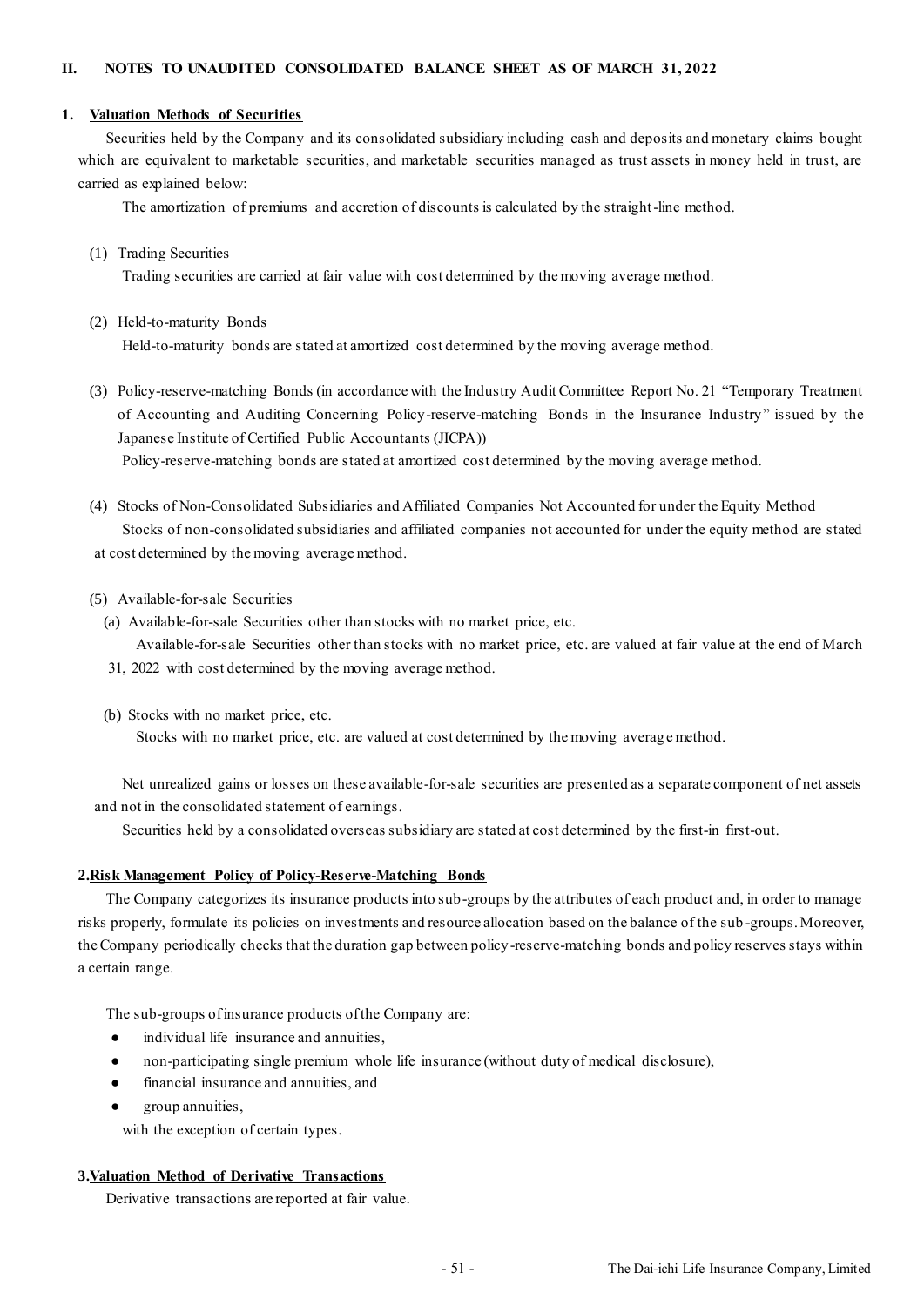### **4.Revaluation of Land**

Based on the "Act on Revaluation of Land" (Act No. 34, March 31, 1998), land for business use was revalued. The difference between the fair value and book value resulting from the revaluation, net of related deferred taxes, is recorded as a reserve for land revaluation as a separate component of net assets and the related deferred tax liability is recorded as defe rred tax liabilities for land revaluation.

- Date of revaluation: March 31, 2001
- Method stipulated in Article 3 Paragraph 3 of the Act on Revaluation of Land:

The fair value was determined based on the appraisal value publicly announced for tax assessment purposes with certain reasonable adjustments in accordance with Articles 2-1 and 2-4 of the Order for Enforcement of the Act on Revaluation of Land (Publicly Issue Cabinet Order No.119, March 31, 1998).

### **5.Depreciation of Depreciable Assets**

(1) Depreciation of Tangible Fixed Assets Excluding Leased Assets

Depreciation of tangible fixed assets excluding leased assets of the Company is calculated by the declining balance method (the depreciation of buildings (other than facilities attached to buildings and structures that were acquired on or before March 31, 2016) is calculated by the straight-line method).

Estimated useful lives of major assets are as follows:

- Buildings two to sixty years
- Other tangible fixed assets two to twenty years

Other tangible fixed assets that were acquired for ¥100,000 or more but less than ¥200,000 are depreciated at equal amounts over three years.

With respect to tangible fixed assets that were acquired on or before March 31, 2007 and that were fully depreciated to their original depreciable limit, effective the fiscal year ended March 31, 2008, the remaining values are depreciated at equ al amounts over five years from the following fiscal year of the year in which they reached the original depreciable limit.

Depreciation of tangible fixed assets owned by a consolidated overseas subsidiary is calculated by the straight-line method.

### (2) Amortization of Intangible Fixed Assets Excluding Leased Assets

The Company and its consolidated subsidiary use the straight-line method for amortization of intangible fixed assets excluding leased assets.

Software for internal use is amortized by the straight-line method based on the estimated useful lives of five years.

(3) Depreciation of Leased Assets

Depreciation for leased assets with regard to finance leases whose ownership does not transfer to the lessees is computed under the straight-line method assuming zero salvage value and using the lease period as the useful life.

(4) Accumulated Depreciation of Tangible Fixed Assets

Accumulated depreciation of tangible fixed assets as of March 31, 2022 was ¥616,128 million.

### **6.Translation of Assets and Liabilities Denominated in Foreign Currencies into Yen**

The Company translates foreign currency-denominated assets and liabilities (excluding stocks of its non-consolidated subsidiaries and affiliated companies which are not accounted for under the equity method) into yen at the prevailing exchange rates at the end of the fiscal year. Stocks of non-consolidated subsidiaries and affiliated companies which are not accounted for under the equity method are translated into yen at the exchange rates on the dates of acquisition. Assets, liabilities, revenues, and expenses of the Company's consolidated overseas subsidiary are translated into yen at the exchange rates at its account closing date. Translation adjustments associated with the consolidated overseas subsidiary are included in foreign currency translation adjustments in the net assets section of the consolidated balance sheet.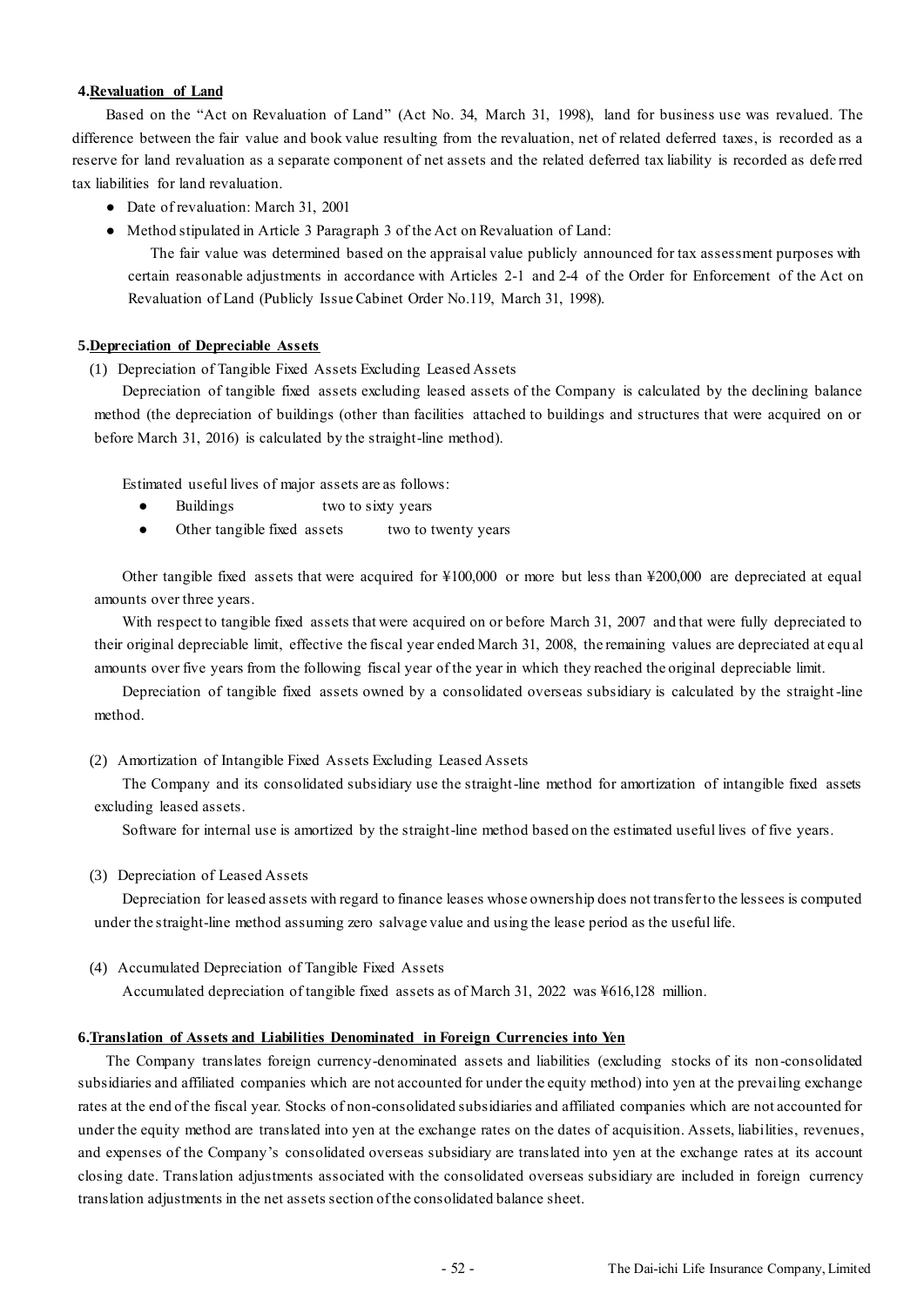#### **7.Reserve for Possible Loan Losses**

The reserve for possible loan losses is calculated based on the internal rules for self-assessment, write-offs, and reserves on assets.

For loans to and claims on obligors that have already experienced bankruptcy, reorganization, or other formal legal failure (hereafter, "bankrupt obligors") and loans to and claims on obligors that have suffered substantial business failure (hereafter, "substantially bankrupt obligors"), the reserve is calculated by deducting the estimated recoverable amount of the collateral or guarantees from the book value of the loans and claims after the direct write-off described below.

For loans to and claims on obligors that have not yet suffered business failure but are considered highly likely to fail (hereafter, "obligors at risk of bankruptcy'') the reserve is calculated, taking into account (1) the recoverable amount covered by the collateral or guarantees and (2) an overall assessment of the obligor's ability to repay.

For other loans and claims, the reserve is calculated by multiplying the actual rate or other appropriate rate of losses from bad debts during a certain period in the past by the amount of the loans and claims.

For all loans and claims, the relevant department in the Company performs an asset quality assessment based on the internal rules for self-assessment, and an independent audit department audits the result of the assessment. The above reserves are established based on the result of this assessment.

For loans and claims to bankrupt and substantially bankrupt obligors, the unrecoverable amount is calculated by deducting the amount deemed recoverable from collateral and guarantees from the amount of the loans and claims and is directly written off from the amount of the loans and claims. The amount written off during the fiscal year ended March 31, 2022 was ¥1 million.

### **8.Reserve for Possible Investment Losses**

In order to provide for future investment losses, a reserve for possible investment losses is established for stocks with no market price, etc. and ownership stakes in partnerships, etc. It is calculated based on the internal rules for self-assessment, writeoffs, and reserves on assets.

### **9.Reserve for Retirement Benefits of Directors, Executive Officers and Corporate Auditors**

For the reserve for retirement benefits of directors, executive officers and corporate auditors, an estimated amount for future payment in accordance with the internal policies is provided.

### **10. Reserve for Possible Reimbursement of Prescribed Claims**

To prepare for the reimbursement of claims for which prescription periods had expired, an estimated amount for reserve for possible reimbursement of prescribed claims based on past reimbursement experience is provided.

### **11. Net Defined Benefit Liabilities**

For the net defined benefit liabilities, the amount is considered to have been rationally incurred during the period provided by deducting the pension assets from the projected benefit obligations based on the estimated amounts as of March 31, 2022. The accounting treatment for retirement benefits is as follows.

(1) Allocation of Estimated Retirement Benefits

In calculating the projected benefit obligations, the benefit formula basis is adopted to allocate estimated retirement benefit for the fiscal year ended March 31, 2022.

(2) Amortization of Actuarial Differences and Past Service Cost

Past service cost is amortized under the straight-line method over a certain period (seven years) within the employees' average remaining service period as of the time of its occurrence.

Actuarial differences are amortized under the straight-line method over a certain period (seven years) within the employees' average remaining service period, starting from the following year.

### **12. Reserve for Price Fluctuations**

A reserve for price fluctuations is calculated based on the book value of stocks and other securities in accordance with the provisions of Article 115 of the Insurance Business Act.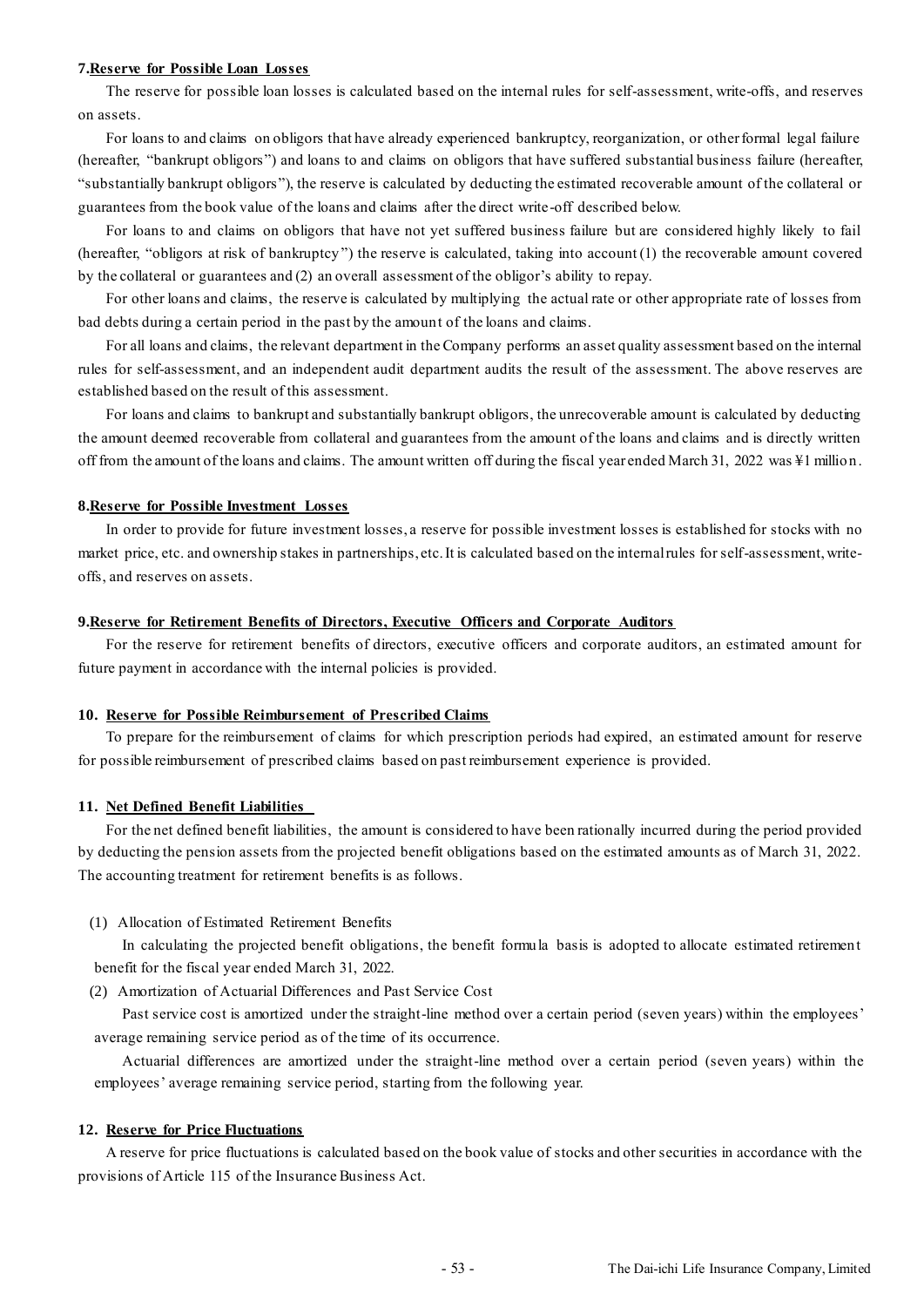#### **13. Methods for Hedge Accounting**

### (1) Methods for Hedge Accounting

As for the Company, hedging transactions are accounted for in accordance with the "Accounting Standards for Financial Instruments" (ASBJ Statement No. 10 issued on March 10, 2008). Primarily, (a) special hedge accounting and the deferral hedge method for interest rate swaps are used for cash flow hedges of certain loans, government and corporate bonds, loans payable and bonds payable; (b) the currency allotment method and the deferral hedge method using fore ign currency swaps, foreign currency and forward contracts are used for cash flow hedges against exchange rate fluctuations in certain foreign currency-denominated bonds, loans, loans payable and bonds payable and certain foreign currency -denominated term deposits and stocks (forecasted transaction); (c) the fair value hedge method using currency options and foreign currency forward contracts is used for hedges against exchange rate fluctuations in the value of certain foreign currency -denominated bonds; (d) the deferral hedge method for over-the-counter options on bonds is used for hedges against interest-rate fluctuations in certain foreign currency-denominated bonds; (e) the deferral hedge method and fair value hedge method using equity options and equity forward contracts are used for hedges against price fluctuations in the value of certain domestic stocks and foreign currency-denominated stocks (forecasted transaction), and (f) the deferral hedge method using interest rate swaps is used for hedges against interest-rate fluctuations in certain insurance liabilities, under the "Accounting and Auditing Treatment of Application of Accounting Standard for Financial Instruments to Insurance Operators " (Industry Audit Committee Report No.26 issued by JICPA).

| Hedging instruments                | Hedged items                                                |
|------------------------------------|-------------------------------------------------------------|
|                                    | Loans, government and corporate bonds, loans payable, bonds |
|                                    | payable, insurance liabilities                              |
|                                    | Foreign currency-denominated bonds,                         |
|                                    | foreign currency-denominated loans,                         |
|                                    | foreign currency-denominated loans payable,                 |
|                                    | foreign currency-denominated bonds payable                  |
| Foreign currency forward contracts | Foreign currency-denominated bonds,                         |
|                                    | foreign currency-denominated term deposits,                 |
|                                    | foreign currency-denominated stocks                         |
|                                    | (forecasted transaction)                                    |
|                                    | Foreign currency-denominated bonds                          |
| Over-the-counter options on bonds  | Foreign currency-denominated bonds                          |
|                                    | Domestic stocks,                                            |
|                                    | foreign currency-denominated stocks                         |
|                                    | (forecasted transaction)                                    |
|                                    | Domestic stocks                                             |

#### (2) Hedging Instruments and Hedged Items

### (3) Hedging Policies

The Company conducts hedging transactions with regard to certain market risk and foreign currency risk of underlying assets to be hedged, in accordance with the internal investment policy and procedure guidelines.

### (4) Assessment of Hedge Effectiveness

Hedge effectiveness is assessed primarily by a comparison of fluctuations in cash flows or fair value of hedged items to those of hedging instruments.

(Hedging relationships to which the "Treatment of Hedge Accounting for Financial Instruments that Reference LIBOR")

Among the above hedging relationships, the exceptional treatment prescribed in the "Treatment of Hedge Accounting for Financial Instruments that Reference LIBOR" (PITF No. 40, March 17, 2022) is applied to all hedging relationships included in the scope of the application of the said Treatment. The details of hedging relatio nships to which the Treatment is applied are as follows: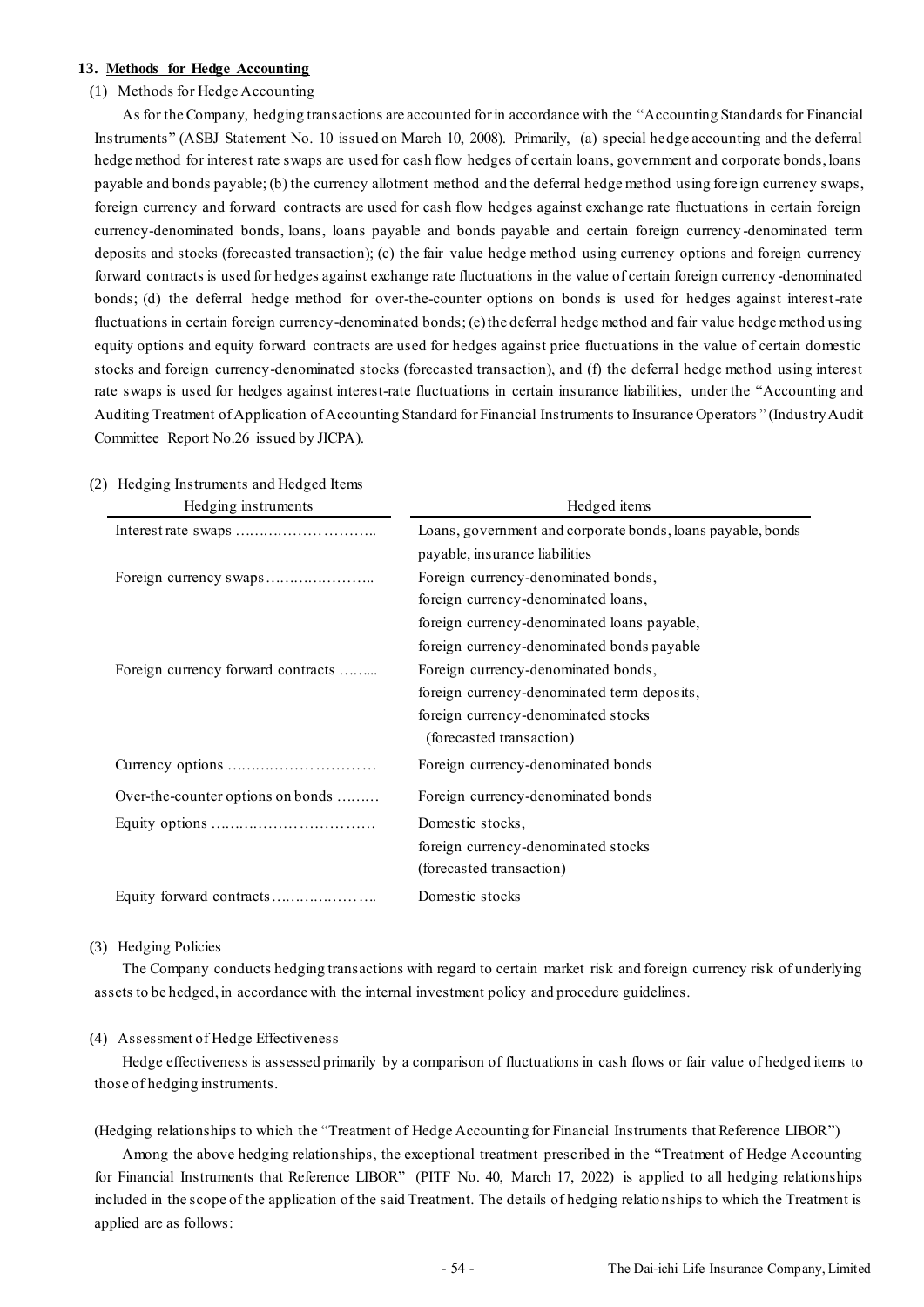Hedging method: the exceptional accrual method Hedging instruments: Interest-rate swaps Hedged items: Loans Type of hedging transactions: Transactions that fix cash flow

### **14. Calculation of National and Local Consumption Tax**

The Company accounts for national and local consumption tax by the tax-exclusion method. Deferred consumption tax included in non-recoverable consumption tax on certain assets is capitalized as other assets and amortized equally o ver five years in accordance with the Order for Enforcement of the Corporation Tax Act, and such taxes other than deferred consumption tax are recognized as an expense when incurred.

#### **15. Accounting Policies for Policy Reserves**

Policy reserves of the Company are established in accordance with the methods stated in the statement of calculation procedures for policy reserves (Article 4, Paragraph 2, Item 4 of the Insurance Business Act) pursuant to Article 116, Paragraph 1 of the Insurance Business Act, for insurance contracts under which the insurer's liability has started as of the end of the fiscal year, in preparation for the performance of future obligations under the insurance contracts.

Of policy reserves, insurance premium reserves are calculated as stated in a) and b) below:

- a) Reserves for policies subject to the standard policy reserve rules are calculated based on the methods stipulated by the Commissioner of Financial Services Agency (Notification of the Minister of Finance No. 48, 1996).
- b) Reserves for other policies are established based on the net level premium method.

If, through an estimation of future income based on most recent actual figures, the policy reserves set aside are found likely to be insufficient to cover the performance of future obligations, additional policy reserves need to be set aside in accordance with Article 69, Paragraph 5 of the Ordinance for Enforcement of the Insurance Business Act. Policy reserves include addition al policy reserves for some whole life insurance policies in accordance with Article 69, Paragraph 5 of the Ordinance for Enforcement of the Insurance Business Act.

Contingency reserves included in policy reserves are set aside in accordance with Article 69, Paragraph 1, Item 3 of the Ordinance for Enforcement of the Insurance Business Act to cover risks that may accrue in the future in order to ensure the performance of future obligations under insurance contracts.

#### **16. Changes in Accounting Policies**

Effective the fiscal year ended March 31, the Company have applied "Accounting Standard for Fair Value Measurement" (ASBJ Statement No.30, July 4, 2019) and others.

In accordance with the transitional treatment set forth in Item 19 of "Accounting Standards for Fair Value Measurement" and Item 44-2 of "Accounting Standard for Financial Instruments," (ASBJ Statement No.10, July 4,2019), the Company have applied new accounting policies since the beginning of the fiscal year ended March 31, 2022. As a result, in principle, while fair value of domestic stocks was previously determined based on the average market price over the month preceding the consolidated balance sheet date, from the end of the fiscal year ended March 31, 2022, fair value of domestic stocks is determined based on the market price as of the consolidated balance sheet date.

Also, the Company has disclosed matters concerning fair value of financial instruments and breakdown by input level in 17. Fair Value of Financial Instruments and Matters concerning Fair Value of Financial Instruments and breakdown by input level

### **17. Financial Instruments and Others**

- (1) Financial Instruments
	- a) Policies in Utilizing Financial Instruments

In an effort to manage investment assets in a manner appropriate to liabilities, which arise from the insurance policies underwritten, the Company engages in asset liability management, or ALM, which considers the long -term balance between assets and liabilities to ensure stable returns. With this strategy, the Company holds fixed income investments, including bonds and loans, as the core of its asset portfolio. While placing its financial soundness first, the Company also holds stocks and foreign securities within its tolerable risk to enhance its profitability and facilitate diversification of investment risks.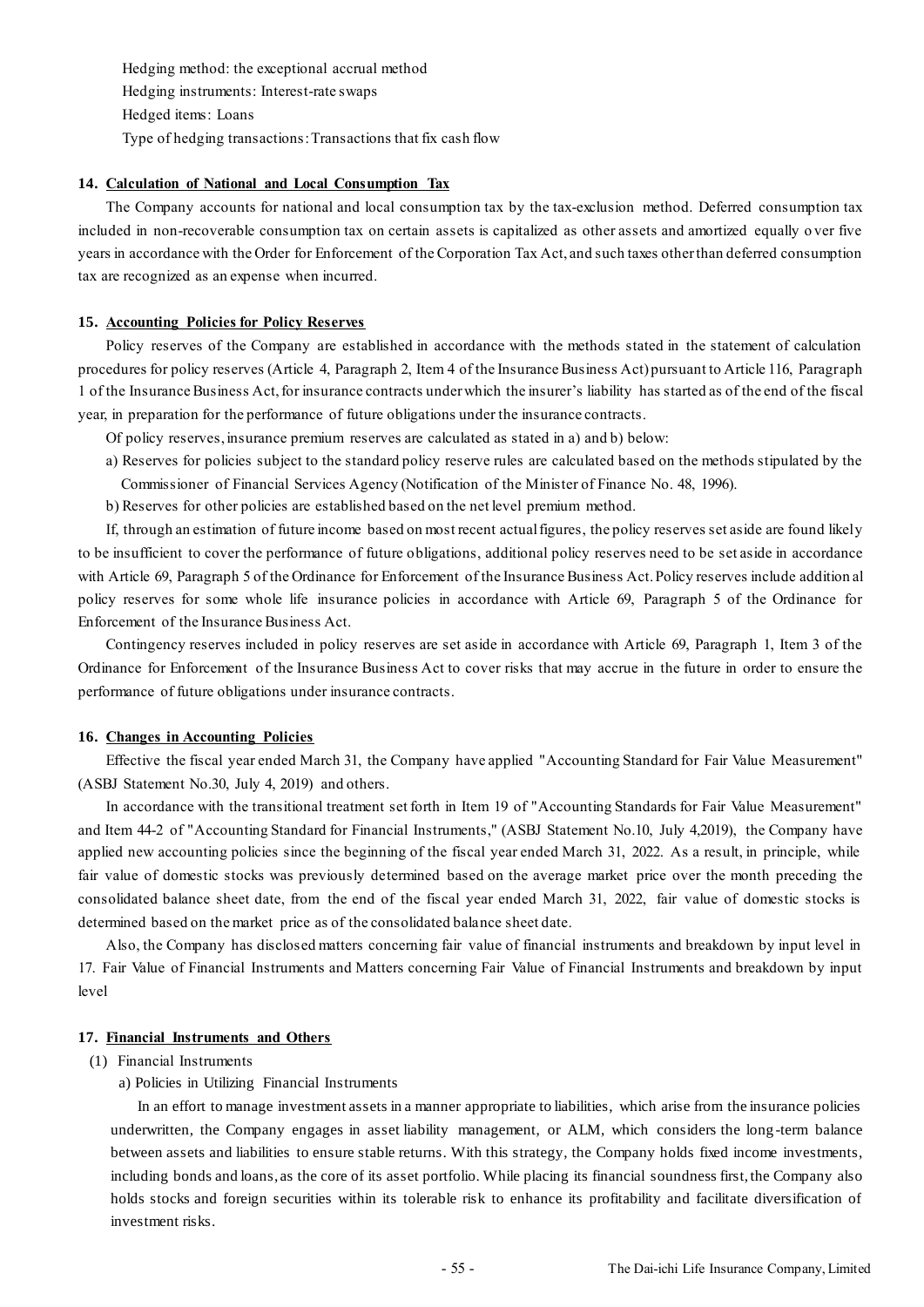The Company uses derivatives primarily to hedge market risks associated with its existing asset portfolio and supplement its investment objectives to the extent necessary, taking into account the exposure of underlying assets.

With respect to financing, the Company has raised capital directly from the capital markets by issuing subordinated bonds as well as indirectly from banks in order to strengthen its capital base. To avoid impact from interest-rate fluctuations, the Company utilizes derivative transactions in hedging some of such financial liabilities and adopts hedge accounting.

#### b) Financial Instruments Used and Their Risks

Securities included in financial assets of the Company, mainly stocks and bonds, are categorized by its investment objectives such as held-to-maturity, policy-reserve-matching securities and available-for-sale securities. Those securities are exposed to market fluctuation risk, credit risk and interest rate risk and some of the securities denominated in foreign currency are exposed to foreign currency risk. Also, loans are exposed to credit risk arising from the defaults of obligors.

The Company might be exposed to liquidity risk in certain circumstances in which it cannot make timely payments of principal, interest or other amounts due to unpredictable cash outflows or is forced to raise capital with interest rates substantially higher than usual. Also, some of its loans payable and bonds payable which are floating interest rate based and denominated in foreign currency are exposed to interest rate risk and foreign currency risk.

The Company utilizes i) interest rate swaps to hedge interest rate risk associated with certain of its loans receivable and payable, ii) equity forward contracts to hedge market fluctuation risks associated with domestic stocks, a nd iii) foreign currency forward contracts, currency options and foreign currency swaps to hedge foreign currency risks associated with certain foreign currency-denominated bonds, foreign currency-denominated short-term deposits and foreign currencydenominated debts, etc. and adopt hedge accounting.

In addition, the company utilizes iv) interest rate swaps to hedge interest rate risk associated with certain insurance liabilities, under the "Accounting and Auditing Treatment of Application of Accounting Sta ndard for Financial Instruments to Insurance Operators" (JICPA Industry Audit Committee Report No. 26).

In applying the hedge accounting, in order to fulfill requirements stipulated in the "Accounting standards for financial instruments" (ASBJ Statement No. 10), the Company has established investment policy and procedure guidelines and clarified the transactions to be hedged, the risk of underlying assets to be hedged and derivative instruments to be used, and conducted pre- and post-effectiveness tests of the transactions.

#### c) Risk Management

The risk management system of the Company is as follows:

### i) Market Risk Management

Under the internal investment policy and market risk management policy, the Company manages market risk by conducting mid- to long-term asset allocation in a manner appropriate to its liabilities. Therefore, it categorizes its portfolio into sub-groups, based on their investment purpose, and manages them taking into account each of their risk characteristics.

#### (a) Interest rate risk

The Company keeps track of interest rates and durations of its assets and liabilities, monitors its internal analyses on duration gap and interest rate sensitivity, and periodically reports its findings to the board of directors, etc.

#### (b) Currency risk

The Company keeps track of currency composition of its financial assets and liabilities, conducts sensitivity analyses, and periodically reports its findings to the board of directors, etc.

#### (c) Fluctuation in market values

The Company defines risk management policies and management procedures for each component of its overall portfolio, including securities, based on the risk characteristics of the categories, and set and manages upper limits of each asset balance and asset allocation weight.

Such management conditions are periodically reported by its risk management sections to the board of directors, etc.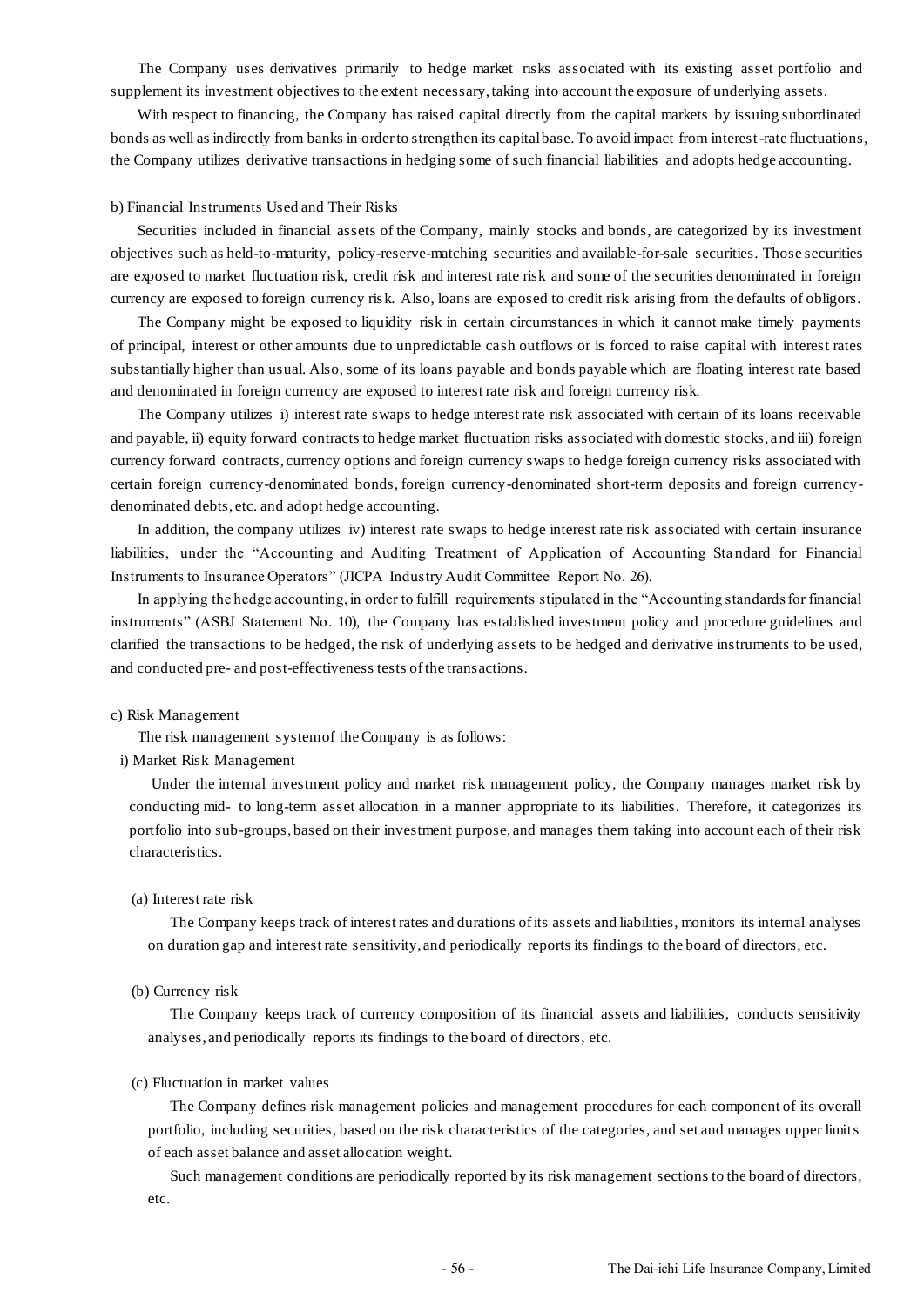#### (d) Derivative transactions

For derivative transactions, the Company has established internal check system by segregating i) executing department, ii) the department which engages in assessment of hedge effectiveness, and iii) the back-office. Additionally, in order to limit speculative use of derivatives, the Company has put restrictions on utilization purpose, such as hedging, and establishes position limits for each asset class.

#### ii) Credit Risk Management

In accordance with the internal investment policy and credit risk management procedure guidelines, the Company has established a credit management system related to loans, such as preliminary reviews on individual transactions, credit limit setting, credit information management, internal credit rating, attachment of guarantees and collateral, and follow-ups on problem loans. For corporate bond investment, the credit section sets investment caps on ind ividual issuers taking into account internal credit ratings and other factors. Excessive risk-taking is restricted since front offices make investment within those caps. Policies and framework for large-lot borrowers have been formulated in order to prevent credit concentration by monitoring compliance, etc. That credit management has been conducted by the credit and risk management sections, and has been periodically reported to the board of directors, etc. Additionally, the internal audit section has also checked credit management status.

Credit risk of security issuers and counterparty risk with respect to derivative transactions are managed by the credit section, which sets upper limits for each counterparty and financial instrument and periodically monitors credit information, and by the risk management section, which periodically monitors current exposures.

#### d) Supplementary Explanation for Fair Value of Financial Instruments

As the calculation of those values adopts certain assumptions, those values may vary in case different assumptions are applied.

#### (2) Fair Value of Financial Instruments

The carrying amount on the consolidated balance sheet, fair value and differences between carrying amount and fair value as of March 31, 2022 were as follows.

| As of March 31, 2022                  | Carrying amount | Fair value          | Gains (Losses) |
|---------------------------------------|-----------------|---------------------|----------------|
|                                       |                 | (Unit: million yen) |                |
|                                       | 239,896         | 239,896             |                |
|                                       | 12,164          | 12,164              |                |
| $(3)$ Securities $(*2)$               |                 |                     |                |
|                                       | 1,043,161       | 1,043,161           |                |
|                                       | 48,678          | 49,563              | 884            |
| c. Policy-reserve-matching bonds      | 14,257,659      | 15,739,225          | 1,481,566      |
| d. Available-for-sale securities      | 16,695,365      | 16,695,365          |                |
|                                       | 2,569,190       |                     |                |
| Reserve for possible loan losses (*3) | (4, 819)        |                     |                |
|                                       | 2,564,371       | 2,596,244           | 31,873         |
|                                       | 34,861,295      | 36,375,620          | 1,514,324      |
|                                       | 368,715         | 371,486             | 2,771          |
| $(2)$ Long-term borrowings            | 470,600         | 465,819             | (4,780)        |
| Total liabilities                     | 839,315         | 837,305             | (2,009)        |
| Derivative transactions $(* 4)$       |                 |                     |                |
| a. Hedge accounting not applied       | [15, 423]       | [15, 423]           |                |
| b. Hedge accounting applied           | [478, 410]      | [477,826]           | 584            |
| Total derivative transactions         | [493,834]       | [493,250]           | 584            |

(\*1) Cash and deposits, call loans, and payable under repurchase agreements are not included in the above tables since they are mostly short-term or without maturity, and their fair values approximate their carrying amounts.

(\*2) Stocks with no market prices, etc. and ownership stakes in partnerships, etc. are as follows and are not included in the fair value of (3) Securities.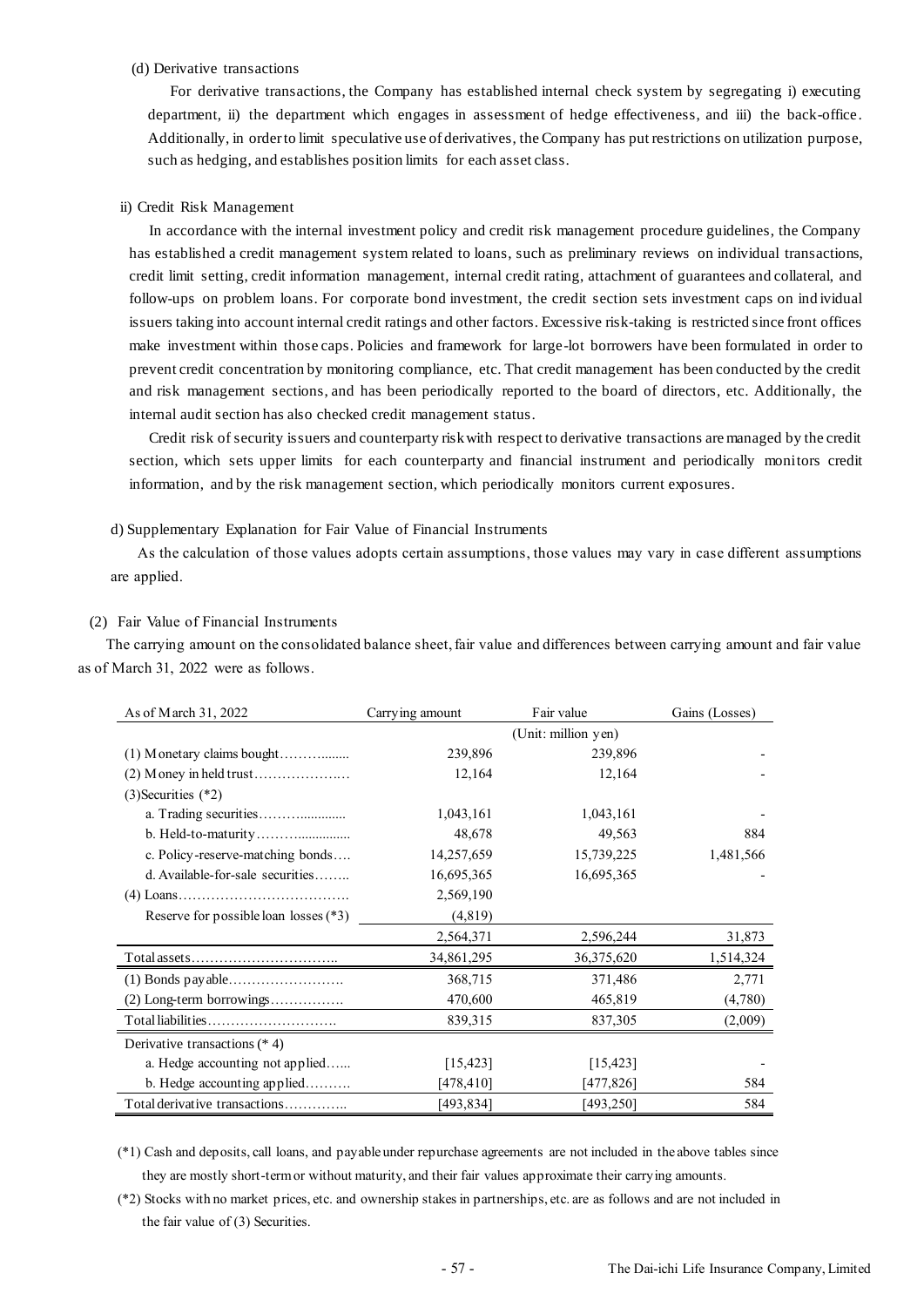| As of March 31, 2022                              | Carrying amount (Unit: million yen) |
|---------------------------------------------------|-------------------------------------|
| Stocks with no market prices, etc. $(*a)(*c)$     | 51.463                              |
| Ownership stakes in partnerships, etc. $(*b)(*c)$ | 639,068                             |

- (\*a) Stocks with no market prices, etc. include unlisted stocks, etc. In accordance with Item 5 of "Implementation Guidance on Disclosures about Fair Value of Financial Instruments" (ASBJ Guidance No.19, March 31, 2020), these amounts are not included in disclosures of fair value
- (\*b) Stake in the partnership, etc. are mainly anonymous associations and investment partnerships, etc. In accordance with Item 26 and 27 of "Implementation Guidance on Accounting Standard for Fair Value Measurement" (ASBJ Guidance No.31, July 4, 2019) ,these amounts are not included in disclosures of fair value.
- (\*c) The Company recorded impairment charges of ¥1,155 million for the fiscal year ended March 31, 2022.

(\*3) Excluding general reserves for possible loan losses and specific reserves for possible loan losses related to loans.

(\*4) Credits/debts from derivative transactions are presented on a net basis. Figures in [ ] are net debts.

(3) Matters concerning Fair Value of Financial Instruments and breakdown by input level

The fair values of financial instruments are classified into the following three levels in accordance with the observability and significance of the inputs used to measure the fair value:

Level 1: Fair value determined based on the observable inputs, such as quoted prices in active markets for identical assets or liabilities.

Level 2: Fair value determined based on observable inputs other than Level 1 inputs

Level 3: Fair value determined based on significant unobservable inputs

If multiple inputs with a significant impact are used for the fair value measurement of a financial instrument, the financial instrument is classified into the lowest priority level of fair value measurement in which each input belongs.

(i) Financial assets and liabilities measured at fair value on the consolidated balance sheets

| As of March 31, 2022          | Level 1   | Level 2             | Level 3                  | Total      |
|-------------------------------|-----------|---------------------|--------------------------|------------|
|                               |           | (Unit: million yen) |                          |            |
|                               |           |                     | 239,896                  | 239,896    |
|                               | 8,334     | 1,855               |                          | 10,190     |
| Securities $(*1)$             |           |                     |                          |            |
|                               | 582,361   | 127,840             | 12                       | 710,213    |
| Available-for-sale securities |           |                     |                          |            |
| Government bonds              | 1,896,749 |                     |                          | 1,896,749  |
|                               |           | 15,782              |                          | 15,782     |
|                               |           | 1,246,704           | 7,966                    | 1,254,671  |
| Domestic stocks               | 3,249,996 |                     |                          | 3,249,996  |
|                               | 2,331,995 | 5,398,685           | 155,966                  | 7,886,647  |
|                               | 358,940   | 148,500             | 20,855                   | 528,296    |
|                               | 3,064     |                     |                          | 3,064      |
| Derivative transactions       |           |                     |                          |            |
| Currency-related transactions |           | 33,200              |                          | 33,200     |
| Interest-related transactions |           | 29,942              |                          | 29,942     |
| Stock-related transactions    | 6,354     | 1                   |                          | 6,356      |
| Bond-related transactions     | 12,847    | 1,807               |                          | 14,655     |
|                               |           | 150                 |                          | 150        |
|                               | 8,450,643 | 7,004,472           | 424,697                  | 15,879,813 |
| Derivative transactions       |           |                     |                          |            |
| Currency-related transactions |           | 545,905             |                          | 545,905    |
| Interest-related transactions |           | 6,129               |                          | 6,129      |
| Stock-related transactions    | 6,514     | 30                  |                          | 6,545      |
| Bond-related transactions     | 17,229    | 2,311               |                          | 19,540     |
|                               |           | 20                  |                          | 20         |
|                               | 23,743    | 554,397             | $\overline{\phantom{a}}$ | 578,140    |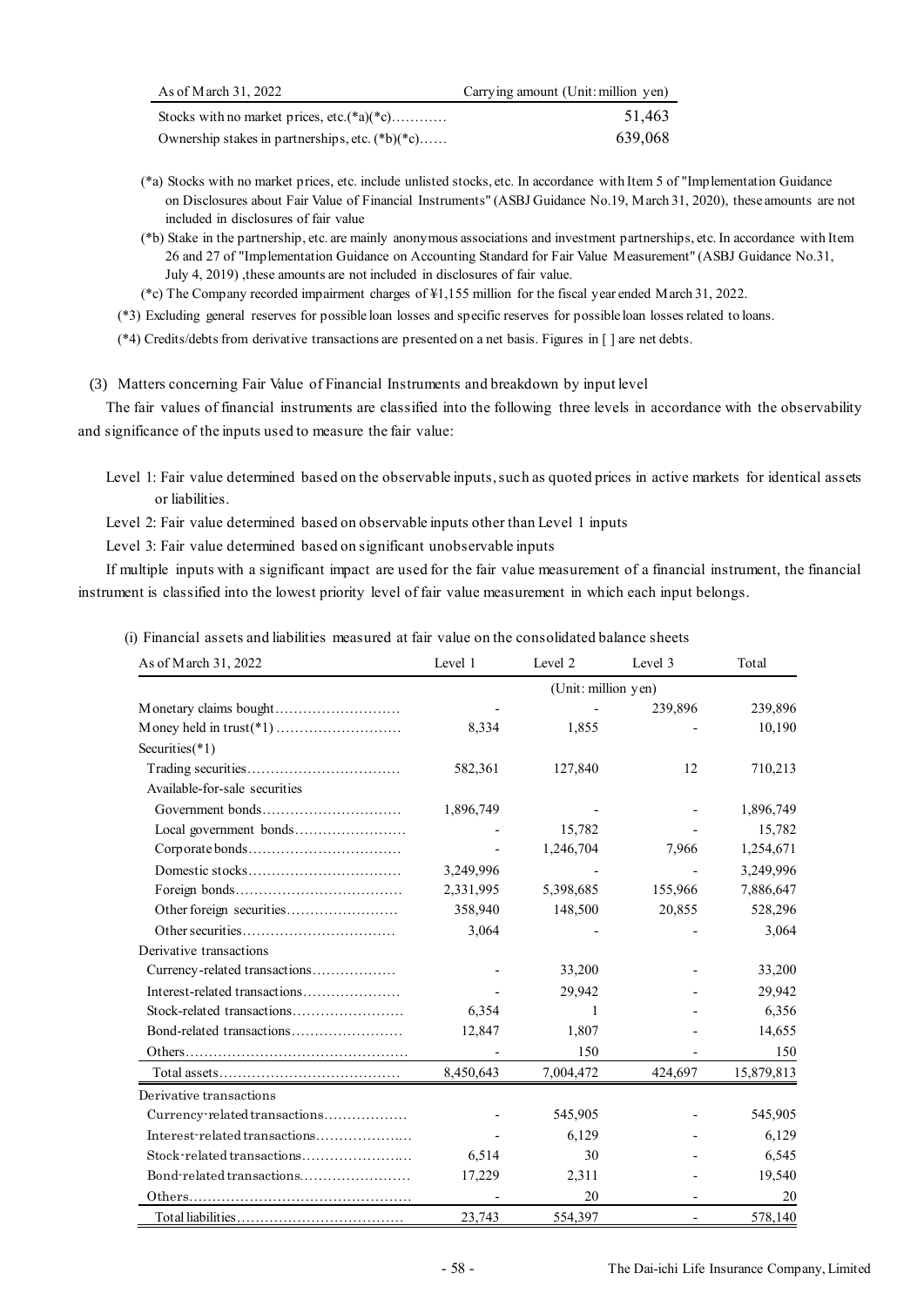(\*1) Mutual funds for which transitional measures are applied in accordance with Paragraph 26 of "Implementation Guidance on Accounting Standard for Fair Value Measurement" (ASBJ Guidance No.31, July 4,2019) are not included in the table above.

The amount of such mutual funds on the consolidated balance sheet includes Money held in trust of  $\frac{1}{2}$ ,974 million and Securities of ¥2,193,105 million.

(ii) Financial assets and liabilities not measured at fair value on the consolidated balance sheets

| As of March 31, 2022          | Level 1    | Level 2 | Level 3   | Total      |
|-------------------------------|------------|---------|-----------|------------|
|                               |            |         |           |            |
| Securities                    |            |         |           |            |
| Held-to-maturity Bonds        |            |         |           |            |
|                               | 48,407     |         |           | 48,407     |
|                               |            |         | 1,155     | 1,155      |
| Policy-reserve-matching Bonds |            |         |           |            |
|                               | 14,992,503 |         |           | 14,992,503 |
|                               |            | 99,600  |           | 99,600     |
|                               |            | 576,876 |           | 576,876    |
|                               |            | 70,244  |           | 70,244     |
|                               |            |         | 2,596,244 | 2,596,244  |
|                               | 15,040,910 | 746,722 | 2,597,400 | 18,385,033 |
|                               |            | 371,486 |           | 371,486    |
|                               |            |         | 465,819   | 465,819    |
|                               |            | 371,486 | 465,819   | 837,305    |

(Note 1) Description of the evaluation methods and inputs used to measure fair value

#### ● **Assets**

#### Monetary claims bought

The fair value of monetary claims bought is based on the price presented by third parties and counterparty financial institutions. Important unobservable inputs are used for the presented price. Monetary claims bought are classified into Level 3.

#### Money held in trust

The fair value of money held in trust is based on the price presented by counterparty financial institutions. Money held in trust is classified into either Level 1 or Level 2, mainly based on constituents held in trust. Mutual funds for which transitional measures are applied in accordance with Paragraph26 of "Implementation Guidance on Accounting Standard for Fair Value Measurement " (ASBJ Guidance No.31, July 4,2019) are not classified into any Level.

#### Securities

Securities of which the fair value is bas ed on the quoted prices in active markets with no adjustment is classified into Level 1. That includes mainly stocks and government bonds. Securities that are based on the presented quoted prices in inactive markets are classified into Level 2.

The fair value of bonds other than bonds of which the fair values are based on the quoted prices is mainly based on the prices presented by third parties and counterparty financial institutions. These prices are the present value that is calculated by discounting future cash flows at a rate comprising a risk-free interest rate and a credit spread. In case that observable inputs are used in the calculation, the fair value is classified into Level 2. In case that unobservable inputs are used in the calculation, the fair value is classified into Level 3.

The fair value of mutual funds is based on the price presented by third parties and counterparty financial institutions. Mutual funds for which transitional measures are applied in accordance with Paragraph 26 of "The Guidance for Application of Fair Value Measurement" (ASBJ GuidanceNo.31, July 4,2019) are not classified into any Level.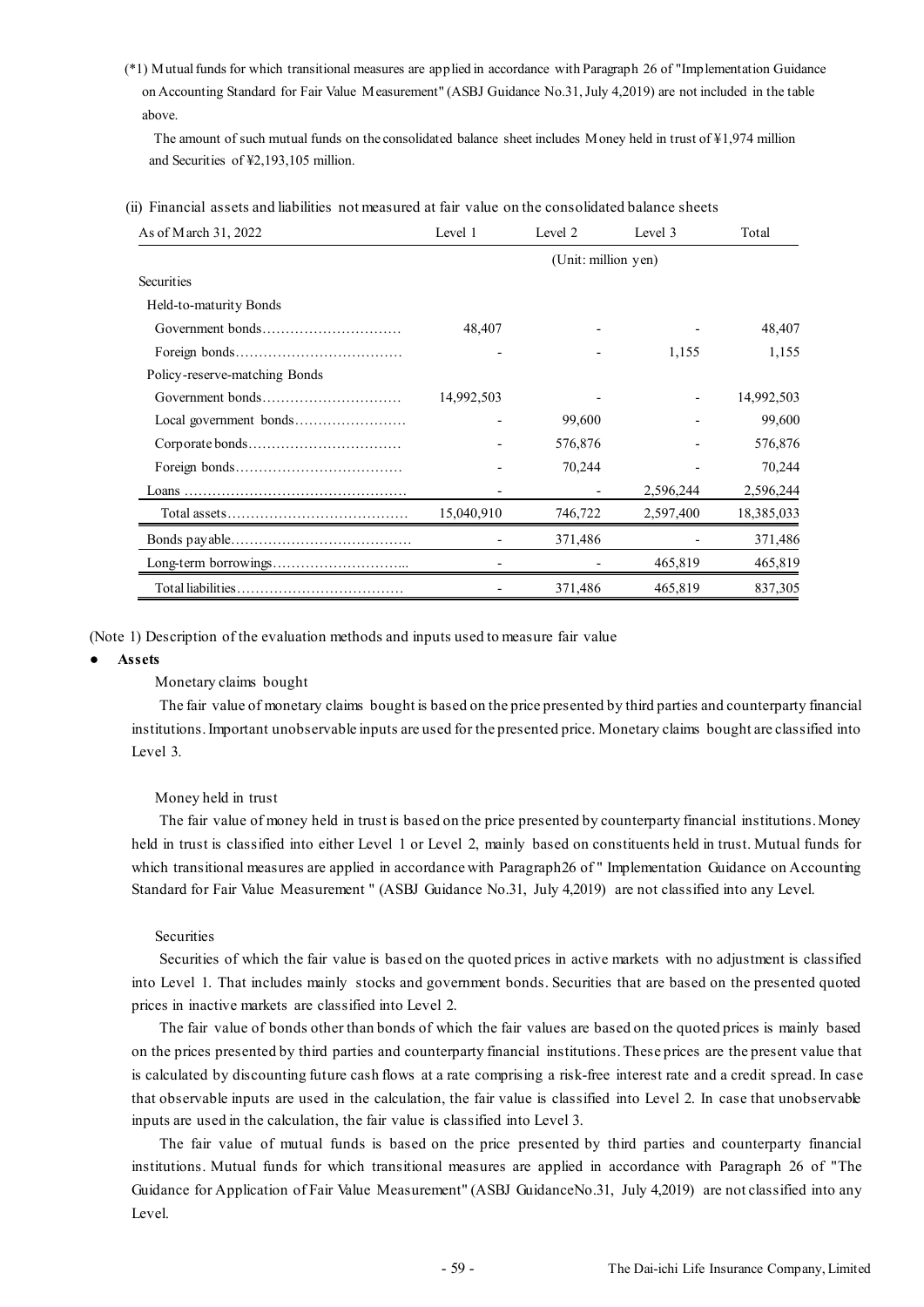### Loans

The fair value of loans is calculated by discounting future cash flows of the subject loan, using interest rates corresponding to the internal credit rating and remaining periods which are assumed to be applied to new loans to the subject borrower. Loans are classified into Level 3.

Additionally, for risk-monitored loans, reserve for possible loan losses is calculated based on the present value of estimated future cash flows or the amount deemed recoverable from collateral and guarantees and the fair value is close to the carrying amount on the consolidated balance sheet minus reserve for possible loan losses as of March 31, 2022. Therefore, that amount (the carrying amount on the consolidated balance sheet minus reserve for possible loan losses) is recorded as fair value for risk-monitored loans and classified into Level 3.

Also, loans without a due date because of their characteristics that their exposure is limited to the amount of their collaterals, are deemed to have fair value close to book value, taking into account estimated repayment period and interest rates. Therefore, their book value is recorded as the fair value and classified into Level 3.

#### ● **Liabilities**

Bonds payable

The fair value of bonds is based on the quoted price on the bond market. Bonds payable are classified into Level 2.

#### Long-term borrowings

The fair value of long-term borrowings is calculated by discounting future cash flows, using interest rates corresponding to the internal credit rating and remaining periods which are assumed to be applied to new borrowings. Long-term borrowings are classified into Level 3.

#### ● **Derivative Transactions**

The fair value of listed derivative transactions based on the quoted prices with no adjustment in active markets is classified into Level 1. That includes mainly stock-related transactions and bond-related transactions. The fair value of listed derivative transactions based on the presented quoted prices in inactive markets are classified into Level 2.

The fair value of over-the-counter derivative transactions is based on the price presented by third parties and counterparty financial institutions. These prices are the discounted present value, and fair value based on option valuation models, etc., using input such as interest rate, foreign exchange rate, volatility, etc. The fair value of listed derivative transactions is mainly classified into Level 1. The fair value of over-the-counter derivative transactions is classified into Level 2, due to not using unobservable inputs or the immateriality of the effect of unobservable inputs.

(Note 2) Quantitative information about financial assets and liabilities measured and stated on th e consolidated balance sheet at fair value and classified into Level 3

### (i) Quantitative information on significant unobservable inputs

|                               | Significant          |                    |       |  |  |
|-------------------------------|----------------------|--------------------|-------|--|--|
|                               | Valuation techniques | unobservable input | Range |  |  |
| <b>Securities</b>             |                      |                    |       |  |  |
| Available for sale securities |                      |                    |       |  |  |
| Other foreign securities      | Discounted cash flow | Discount rate      | 5.87% |  |  |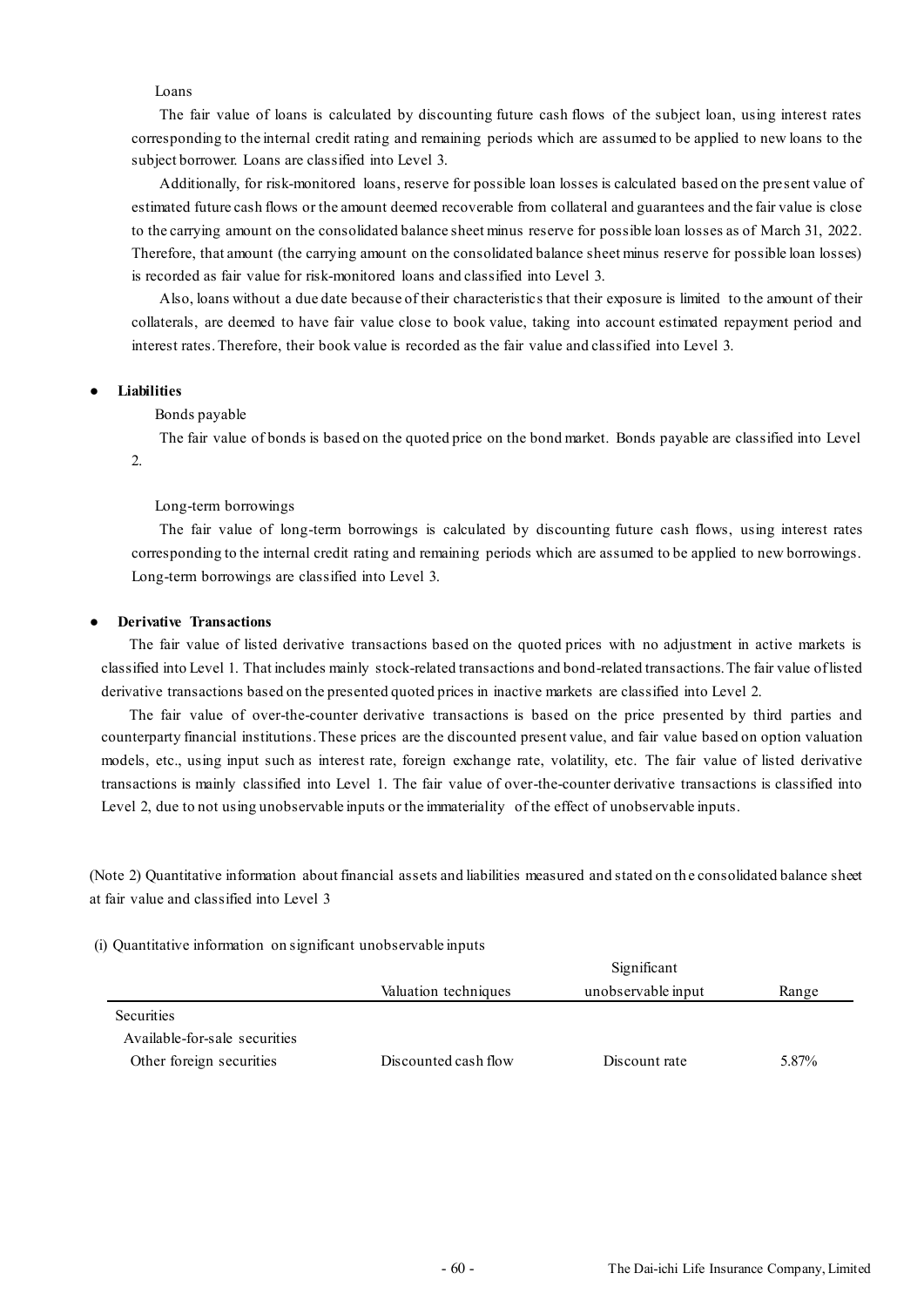## (ii) Reconciliation between the beginning and ending balance, and net unrealized gains (losses) recognized in the earnings of the period

| As of March 31, 2022          | Beginning<br>balance | Gain/Loss<br>recorded in<br>consolidated<br>statement of<br>earnings<br>$(*1)$ | Gain/Loss<br>recorded in<br>consolidated<br>statement of<br>comprehensive<br>income<br>$(*2)$ | Variable amount<br>(net amount) by<br>purchase, sale,<br>issue and<br>settlement | Increase by<br>transfer to<br>the<br>financial<br>instruments<br>of Level<br>$3(*)3)$ | Ending<br>balance | Out of above<br>"Gain/Loss recorded in<br>consolidated statement<br>of earnings", valuation<br>gain/loss resulting from<br>financial instruments<br>held at the end of<br>period |
|-------------------------------|----------------------|--------------------------------------------------------------------------------|-----------------------------------------------------------------------------------------------|----------------------------------------------------------------------------------|---------------------------------------------------------------------------------------|-------------------|----------------------------------------------------------------------------------------------------------------------------------------------------------------------------------|
|                               |                      |                                                                                |                                                                                               | (Unit: million yen)                                                              |                                                                                       |                   |                                                                                                                                                                                  |
| Monetary claims bought        | 252,140              | (1, 831)                                                                       | (1,073)                                                                                       | (9,338)                                                                          |                                                                                       | 239,896           | (1,777)                                                                                                                                                                          |
| Securities                    |                      |                                                                                |                                                                                               |                                                                                  |                                                                                       |                   |                                                                                                                                                                                  |
| Trading securities            |                      |                                                                                |                                                                                               |                                                                                  | 12                                                                                    | 12                |                                                                                                                                                                                  |
| Available-for-sale securities |                      |                                                                                |                                                                                               |                                                                                  |                                                                                       |                   |                                                                                                                                                                                  |
| Corporate bonds               | 8,182                | 774                                                                            | (4)                                                                                           | (985)                                                                            |                                                                                       | 7,966             | 682                                                                                                                                                                              |
| Foreign bonds                 | 145,943              | 3,853                                                                          | 3,993                                                                                         | 2,176                                                                            | ۰                                                                                     | 155,966           | 8,610                                                                                                                                                                            |
| Other foreign securities      | 20,248               |                                                                                | 2,483                                                                                         | (1, 875)                                                                         |                                                                                       | 20,855            |                                                                                                                                                                                  |

(\*1) Gain/Loss recorded as investment income and investment expenses in consolidated statement of earnings.

(\*2) Gain/Loss recorded in net unrealized gains (losses) on securities, net of tax of Other comprehensive income in consolidated statement of comprehensive income.

(\*3) Transfer from Level 2 fair value to Level 3 fair value due to the lack of observable market data due to decreased market activity.

(iii) Description of the fair value valuation process

The Company and its subsidiaries establish policies and procedures for calculating the fair value and classifying the fair value level in the accounting department. In accordance with these policies and procedures, investment management service department selects the fair value valuation method, and then calculates the fair value and classifies the fair value by level. The appropriateness of input, fair value valuation method and classification for this fair value are verified. In addition, when using the fair value obtained from a third party as the market price, the validity is verified by appropriate methods such as confirmation of the valuation method and inputs used and comparison with the market price of similar financial instruments.

(iv) Explanation of the sensitivity of the fair value to changes in significant unobservable input

Discount rate is an adjustment rate to the base market interest rate and adjusted by reflecting the uncertainty of cash flows and the liquidity of financial instruments. In general, a significant increase (decrease) in the discount rate results in a significant decrease (increase) in the fair value.

#### **18. Real Estate for Rent**

The Company owns a number of commercial buildings, including land, for rent in various locations, including Tokyo. Net rental income from such real estate for rent for the fiscal year ended March 31, 2022 was ¥32,303 million. The rental income was included in investment income and the rental expense was included in investment expenses. The Company recorded gains on sale of ¥4,127 million and impairment loss of ¥3,848 million on rental real estate as extraordinary gains and extraordinary losses respectively for the fiscal year ended March 31, 2022.

The carrying amount, net change during the year and the fair value of such rental real estate, were as follows:

(Unit: million yen)

| Carrying amount |           |
|-----------------|-----------|
|                 | 787.387   |
|                 |           |
|                 | 859.937   |
| Fair value      | 1.144.726 |

(\*1) The carrying amount of rental real estate on the balance sheet was acquisition costs net of accumulated depreciation and impairments.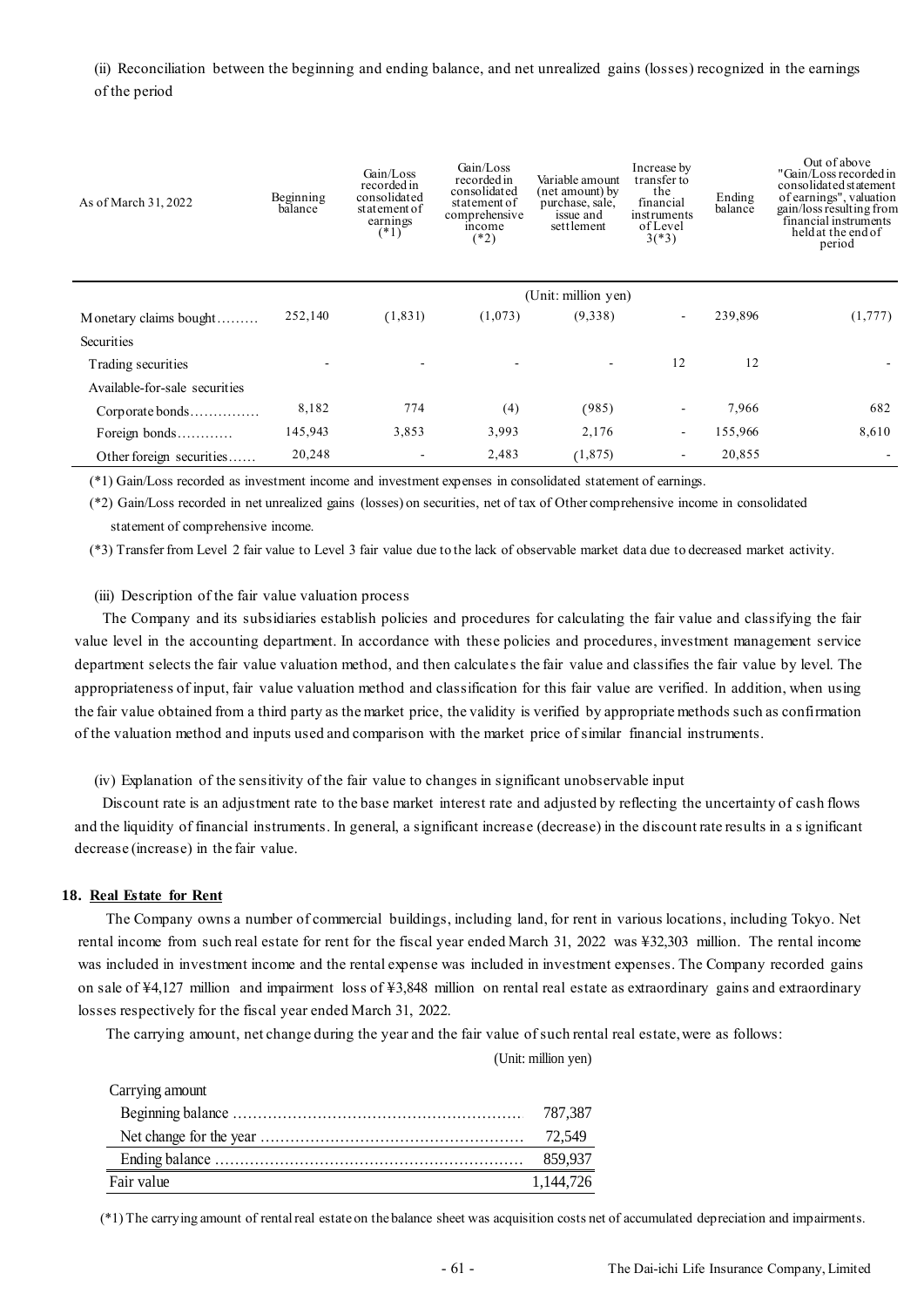- (\*2) Net change in the carrying amount included cost of acquisition of the real estate of ¥98,927 million, sale of the real estate of ¥24,096 million, depreciation expense of ¥13,423 million, and impairment loss of ¥3,848 million.
- (\*3) The Company calculates the fair value of the majority of the rental real estate based on real estate appraisal standards and assessment by an independent appraiser, and others based on internal but reasonable estimates.

### **19. Securities Lending**

Securities lent under lending agreements are included in the consolidated balance sheet. The total balance of securities lent as of March 31, 2022 was ¥4,669,012 million.

### **20. Problem Loans**

As of March 31, 2022, the amounts of claims against bankrupt and quasi-bankrupt obligors , claims with collection risk , claims that are overdue for three months or more , and claims with repayment relaxation , which were included in loans, were as follows:

| (Unit: million yen) |
|---------------------|
|                     |
| 7.273               |
|                     |
| 1.108               |
| 8.460               |

Claims against bankrupt and quasi-bankrupt obligors are loans to borrowers who are subject to bankruptcy, corporate reorganization or rehabilitation or other similar proceedings and other borrowers in serious financial difficulties.

Claims with collection risk are loans to obligors (other than bankrupt and quasi-bankrupt obligors) with deteriorated financial condition and results of operations from which it is unlikely that the principal and interest on the loans will be recovered.

Claims that are overdue for three months or more are loans for which payment of principal or interest is delayed for three months or more from the day following the contracted payment date. This category excludes claims against bankrupt and quasibankrupt obligors and claims with collection risk.

Claims with repayment relaxation are loans for which certain concessions favorable to the debtor, such as interest rate reduction and exemption, interest payment deferment, principal repayment deferment, debt waiver, etc., for the purpose of rebuilding or supporting the debtor. This category excludes claims against bankrupt and quasi-bankrupt obligors, claims with collection risk and claims that are overdue for three months or more.

As a result of the direct write-off of claims described in Note 7, the decrease in claims against bankrupt and quasi-bankrupt obligors was ¥1 million.

#### **21. Assets and Liabilities Held in Separate Accounts**

The total amount of assets held in separate accounts defined in Article 118 Paragraph 1 of the Insurance Business Act was ¥1,765,033 million. Separate account liabilities were the same amount as the separate account assets.

#### **22. Contingent Liabilities**

Guarantee for debt obligations of a separate company were as follows:

|                                                   | (Unit: million yen) |
|---------------------------------------------------|---------------------|
|                                                   | 250,002             |
| 23. Changes in Reserve for Policyholder Dividends |                     |
| $\sim$ 0 1 1 1 1 1 1 1 1 0 11                     |                     |

Changes in reserve for policyholder dividends were as follows:

| (Unit: million yen) |
|---------------------|
| 400,999             |
| 83,541              |
| 8,264               |
| 87,500              |
| 413.222             |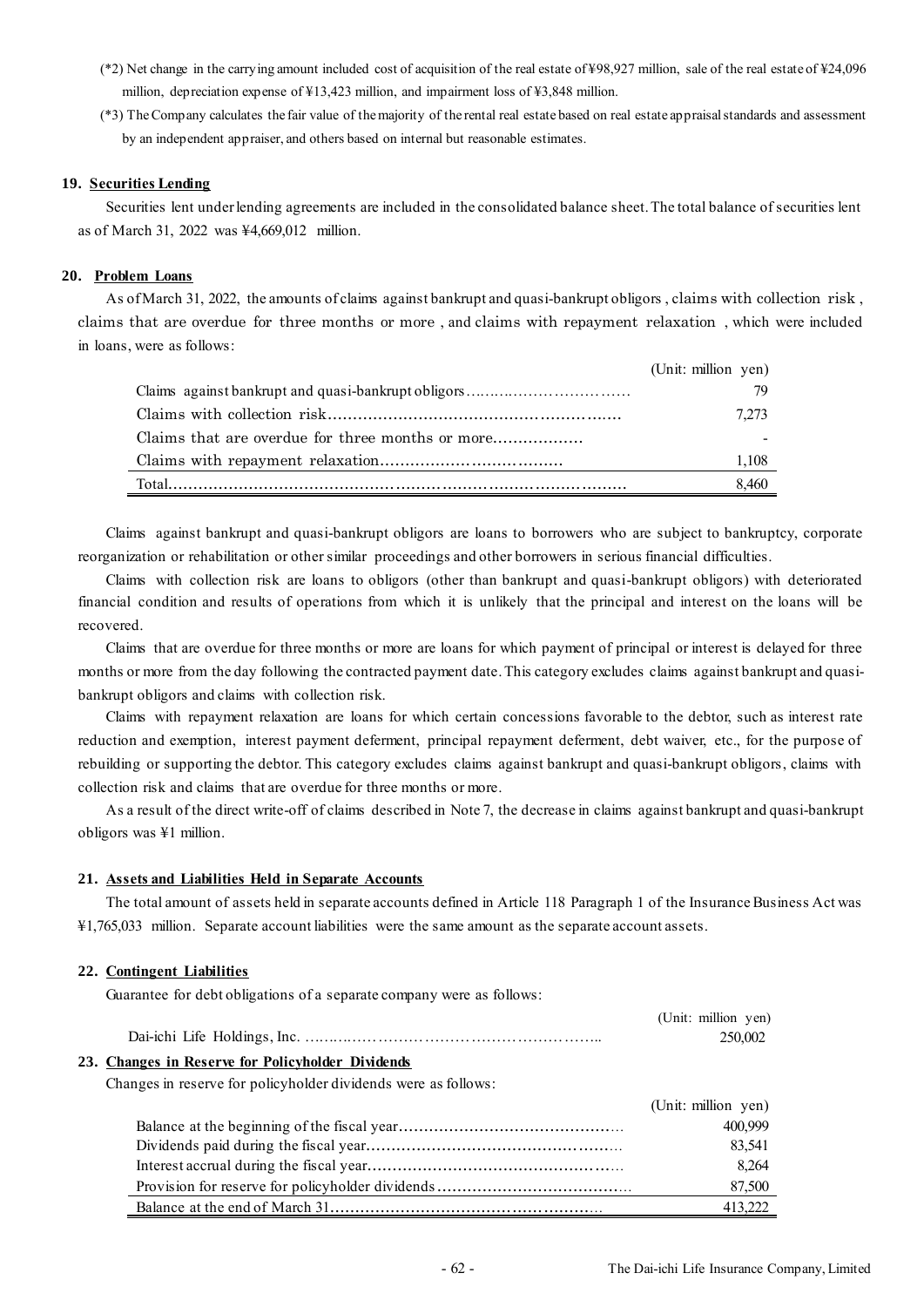### **24. Stock of Subsidiaries and Affiliated Companies**

The amount of stocks of and stakes in non-consolidated subsidiaries and affiliated companies the Company held as of March 31, 2022 were as follows:

| (Unit: million yen) |
|---------------------|
| 4.337               |
| 188.193             |
| 192.531             |

### **25. Organizational Change Surplus**

As of March 31, 2022, the amount of organizational change surplus stipulated in Article 91 of the Insurance Business Act was ¥117,776 million.

### **26. Assets Pledged as Collateral / Secured Liabilities**

The amounts of securities and cash and deposits pledged as collateral were as follows:

| (Unit: million yen) |
|---------------------|
| 3.227.718           |
| 86.                 |
| 3.227.805           |

The amounts of secured liabilities were as follows:

|                                      | (Unit: million yen) |           |
|--------------------------------------|---------------------|-----------|
| Payables under repurchase agreements |                     | 2,954,780 |

The amounts of "Securities" pledged as collateral under repurchase agreements as of March 31, 2022 was ¥2,797,311 million.

### **27. Net Assets per Share**

The amount of net assets per share of the Company as of March 31, 2022 was ¥460,884,611.14.

### **28. Employees' Retirement Benefits**

(1) Overview of Employees' Retirement Benefit Plan of the Company

As a defined benefit plan for its sales representatives, the Company has established and maintained a benefit plan consisting of retirement lump sum grants and company administered pension. For its administrative personnel, the Company has established and maintained a benefit plan consisting of defined benefit corporate pen sion and retirement lump sum grants as a defined benefit plan and defined contribution pension as a defined contribution plan.

### (2) Defined Benefit Plan

a) Reconciliations of beginning and ending balances of projected benefit obligations

|    | (Unit: million yen) |           |
|----|---------------------|-----------|
|    |                     | 686,771   |
|    |                     | 26,177    |
|    |                     | 2,058     |
|    |                     | (577)     |
|    |                     | (33, 345) |
| f. |                     | (911)     |
| g. |                     | 680,173   |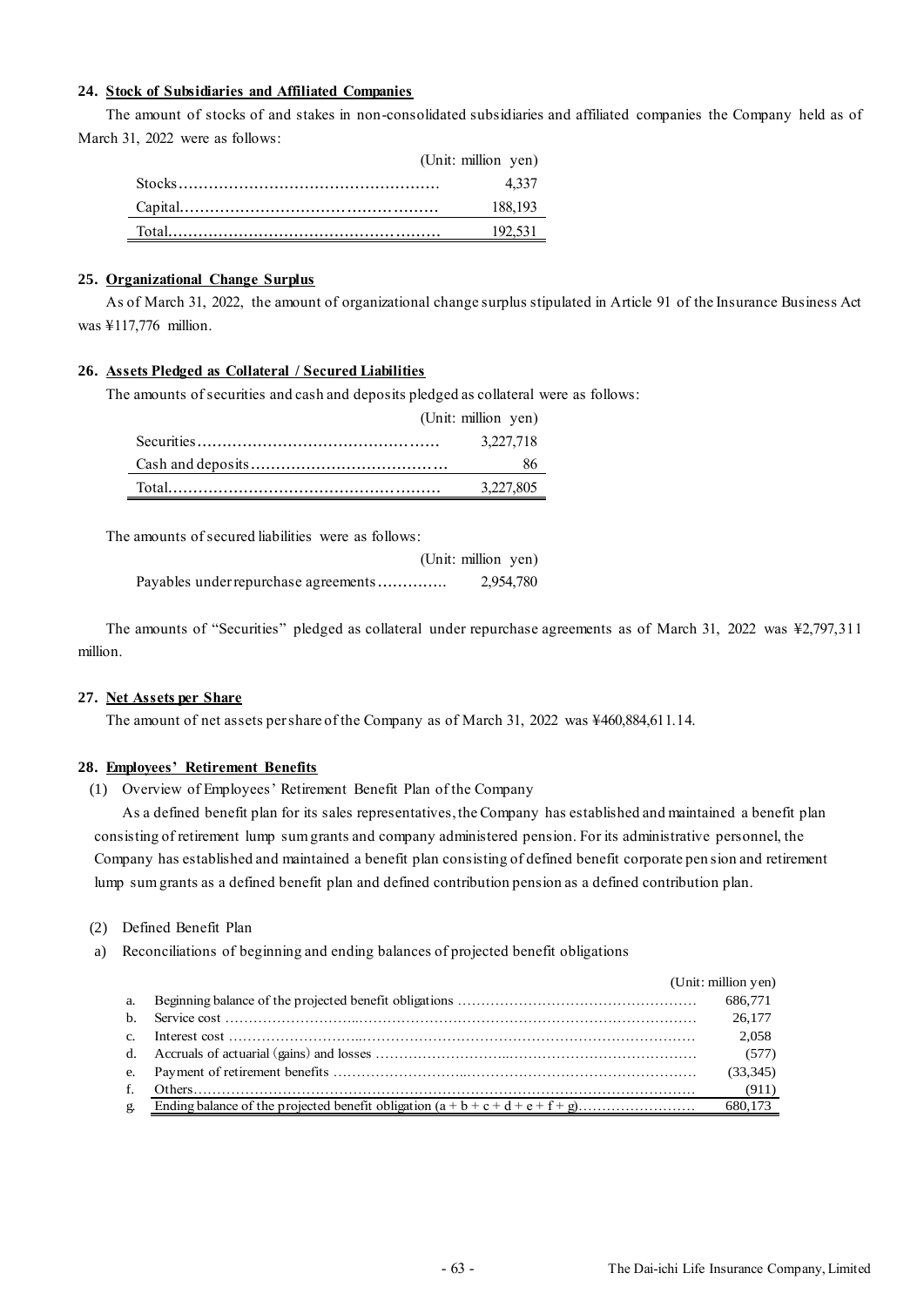### b) Reconciliations of beginning and ending balances of pension assets

|    | (Unit: million yen) |
|----|---------------------|
| a. | 279,877             |
|    | 1.837               |
|    | 17.103              |
|    | 6.719               |
|    | (8,430)             |
|    | 297,107             |

# c) Reconciliations of year-end balance of projected benefit obligations and pension assets, and net defined benefit liabilities and assets that have been recorded in the balance sheet

|                | (Unit: million yen) |
|----------------|---------------------|
| a.             | 359,773             |
| b.             | (297,107)           |
| $\mathbf{c}$ . | 62,665              |
| d.             | 320,399             |
| e.             | 383,065             |
| f.             | 383,065             |
| g.             |                     |
| h.             | 383,065             |

### d) Amount of the components of retirement benefit expenses

|              | (Unit: million yen) |
|--------------|---------------------|
|              | 26,177              |
| h            | 2.058               |
|              | (1,837)             |
|              | 4.114               |
|              | 174                 |
| $f_{\perp}$  | - 68                |
| $\mathbf{g}$ | 30.755              |

### e) Remeasurements of defined benefit plans

Breakdown of items recorded in remeasurements of defined benefit plans (before applicable tax effect) was as follows:

|                          | (Unit: million yen) |
|--------------------------|---------------------|
| Past service cost        |                     |
| Actuarial gains (losses) | 860                 |
| Total                    |                     |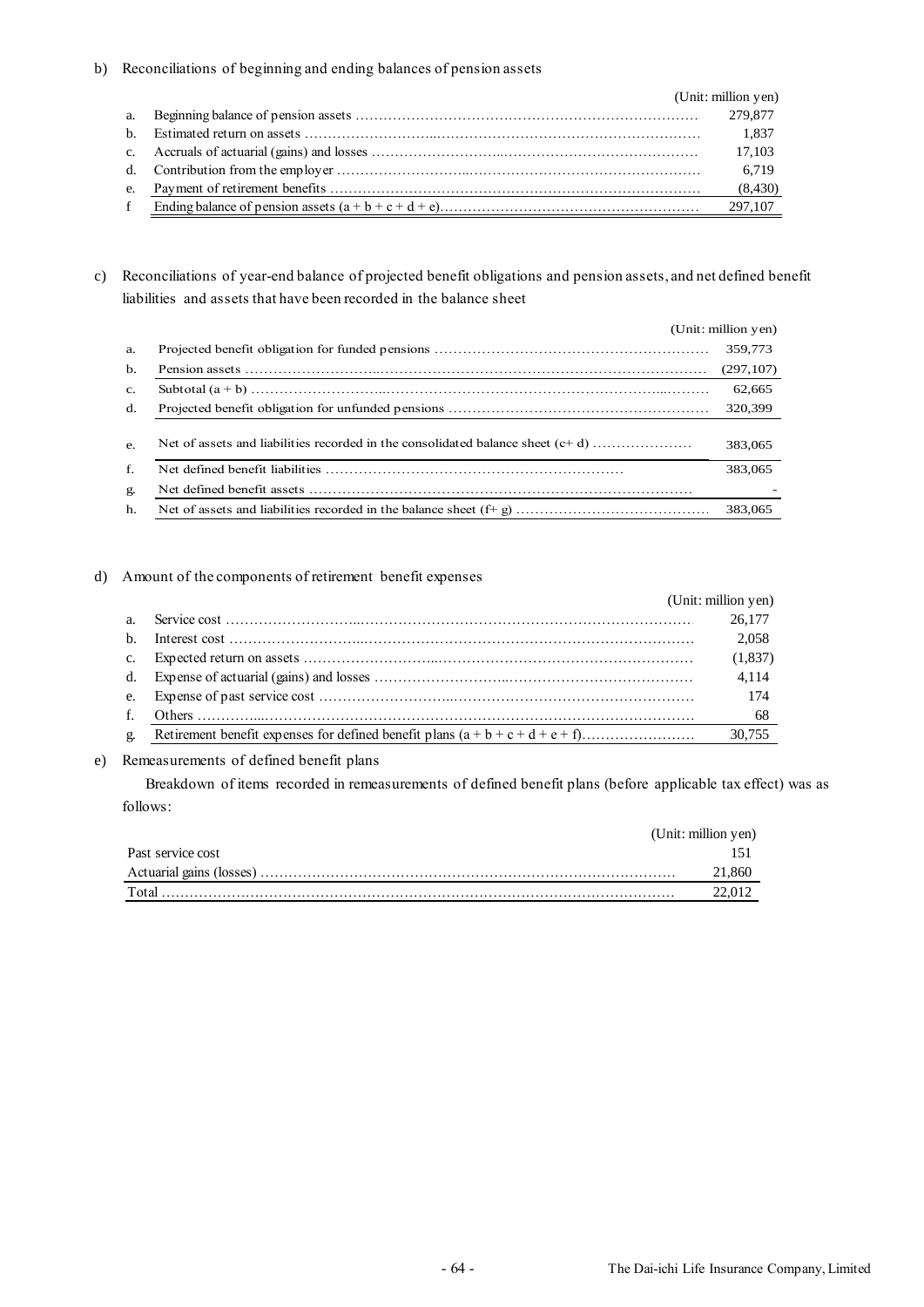### f) Accumulated remeasurements of defined benefit plans

Breakdown of items recorded in accumulated remeasurements of defined benefit plans (before applicable tax effect) was as follows:

|                                | (Unit: million yen) |
|--------------------------------|---------------------|
| Unrecognized past service cost | 1.187               |
|                                | (16.443)            |
| Total                          |                     |

### g) Pension assets

i. The main components of the pension assets

Ratios of the major assets to the total pension assets were as follows:

| 64% |
|-----|
| 21% |
| 2%  |
| 1%  |
| 12% |
|     |

Note: The proportion of retirement benefit trust to total pension assets that has been set for the unfunded retirement benefit plans as of March 31, 2022 was 56%

ii. The method of setting the expected long-term rate of return on pension assets

To determine the expected long-term rate of return on pension assets, the Company has taken into account the allocation of pension assets at present and in future, and long-term rate of return on a variety of assets that make up the pension assets at present and in future.

#### h) Calculation basis of actuarial gains and losses

Major assumptions of basis of actuarial calculation as of the fiscal year-end were as follows:

|                                   | 0.30% |
|-----------------------------------|-------|
| Expected long-term rate of return |       |
|                                   | 1.40% |
|                                   | 0.00% |

### (3) Defined Contribution Plan

Required amounts of contribution to defined contribution plans of the Company for the fiscal years ended March 31, 2022 was ¥1,602million.

#### **29. Securities Borrowing**

Securities borrowed under borrowing agreements can be sold or pledged as collateral. As of March 31, 2022, the market value of the securities which were not sold or pledged as collateral was ¥4,692 million. None of the securities were pledged as collateral as of March 31, 2022.

### **30. Commitment Line**

As of March 31, 2022, there were unused commitment line agreements, under which the Company was the lenders, of ¥43,321 million.

### **31. Subordinated Debt and Other Liabilities**

As of March 31, 2022, other liabilities included subordinated debt of ¥470,600 million, whose repayment is subordinated to other obligations.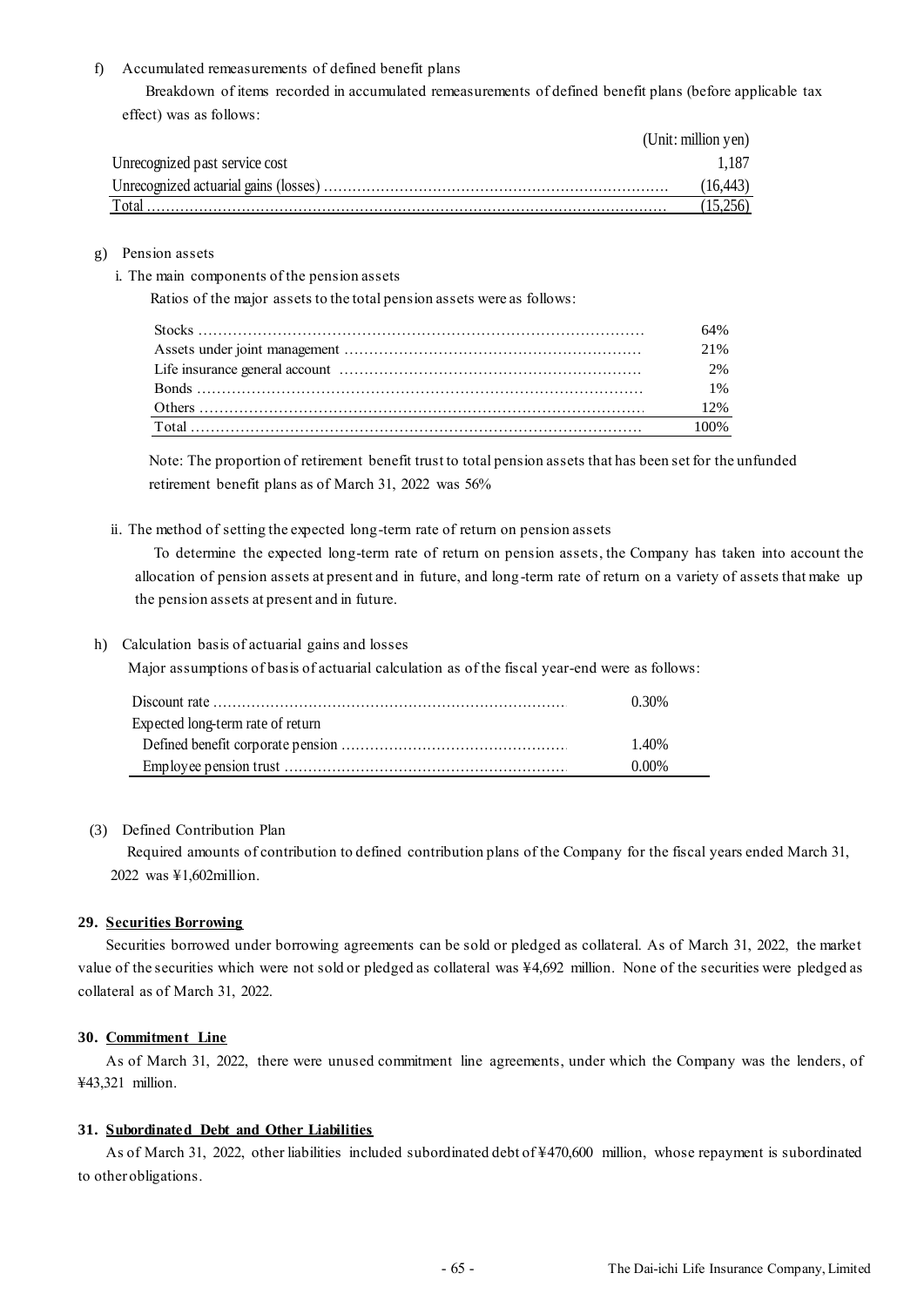### **32. Bonds Payable**

As of March 31, 2022, bonds payable included foreign currency-denominated subordinated bonds of ¥368,715 million, whose repayment is subordinated to other obligations.

### **33. Obligations to the Life Insurance Policyholders Protection Corporation of Japan**

The estimated future obligations of the Company to the Life Insurance Policyholders Protection Corporation of Japan under Article 259 of the Insurance Business Act as of March 31, 2022 were ¥47,066 million. These obligations will be recognized as operating expenses for the years in which they are paid.

### **34. Application of the Group Tax Sharing System**

Since the Company will adopt the Japanese Group Relief System from the fiscal year ending March 31, 2023, in which Dai-ichi Life Holdings, Inc. will be the tax sharing parent company, the Company has applied the accounting and disclosure treatment of deferred tax accounting related to corporate tax and local corporate tax assuming the application of the Japanese Group Relief System based on the Practical Solution on the Accounting and Disclosure Under the Japanese Group Relief System (ASBJ PITF No. 42 August 12, 2021) since the end of the fiscal year ended March 31, 2022.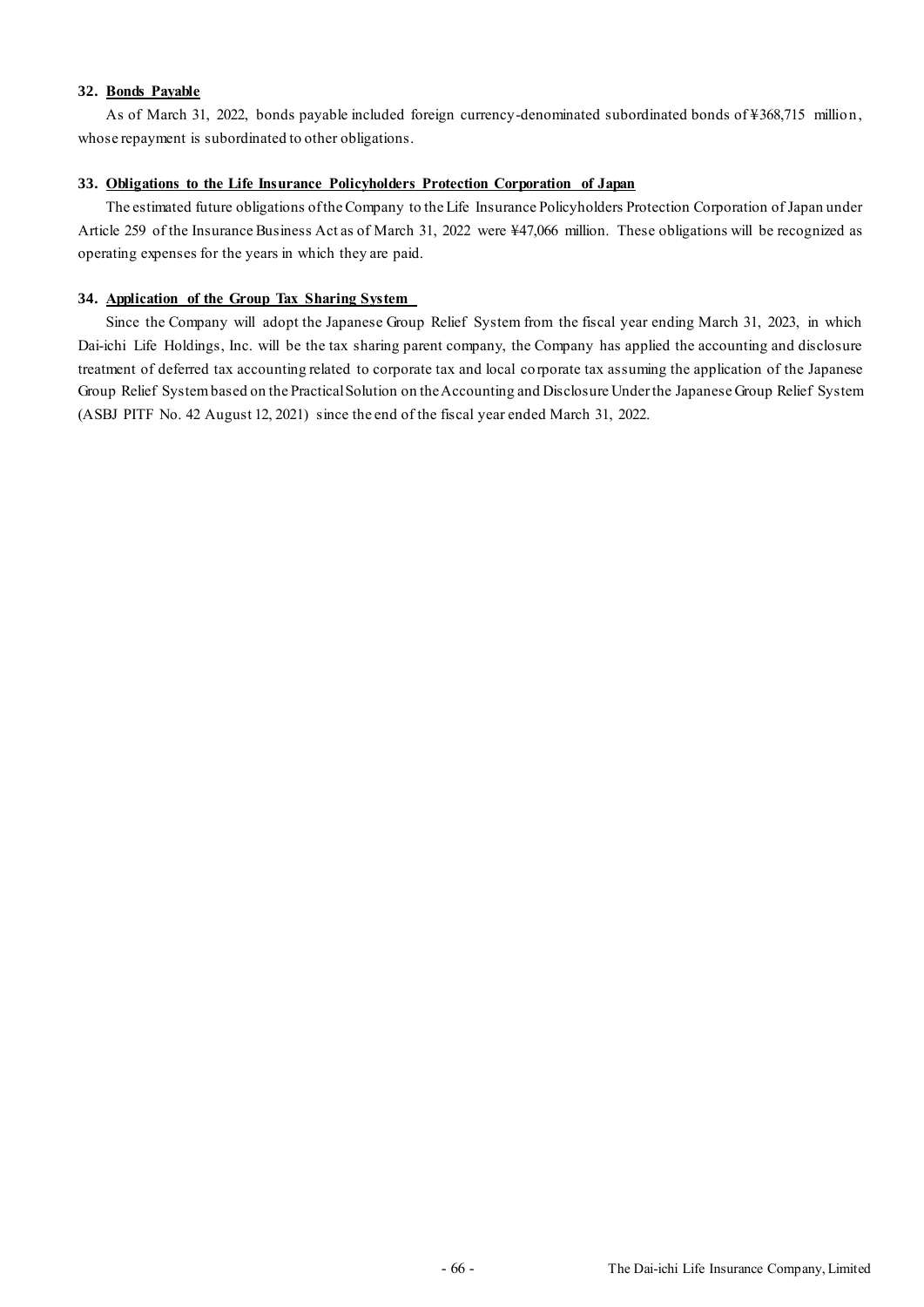# **III. NOTES TO UNAUDITED CONSOLIDATED STATEMENT OF EARNINGS FOR THE FISCAL YEAR ENDED March 31, 2022**

### **1. Accounting Policies for Premium and Other Income and Benefits and Claims for the Company**

(1) Premium and other income (excluding reinsurance income)

Premium and other income (excluding reinsurance income) is recorded for insurance contracts for which insurance premium has been received and the insurer's liability under the insurance contracts has commenced by the relevant amounts received.

Of premium and other income (excluding reinsurance income), the portion corresponding to the period that has yet to pass as of the end of the fiscal year is set aside as policy reserves in accordance with Article 69, Paragraph 1, Item 2 of the Ordinance for Enforcement of the Insurance Business Act.

#### (2) Reinsurance Income

Reinsurance income is recorded as amounts equivalent to the portion reinsured under reinsurance contracts out of the amounts paid as claims, etc. under direct insurance contracts at the time when those claims, etc. are paid

(3) Benefits and claims (excluding ceding reinsurance commissions)

Benefits and claims (excluding ceding reinsurance commissions) are recorded for contracts for which amounts calculated under policy conditions have been paid in the occurrence of insured events under the policy conditions by the relevant amounts paid.

In accordance with Article 117 of the Insurance Business Act, reserves for outstanding claims are set aside for claims, etc. for which the Company has a payment due but has not paid, or for which the occurrence of the insured events have not been reported but the Company finds that insured events have already occurred, as of the end of the fiscal year.

(4) Ceding reinsurance commissions

Ceding reinsurance commissions are recorded in agreed amounts in accordance with reinsurance contracts at the time either when insurance premiums under direct insurance contracts are received, or when the reinsurance contracts are entered into.

Part of policy reserves and reserves for outstanding claims corresponding to insurance contracts which have been reinsured is not set aside in accordance with Article 71, Paragraph 1 and Article 73, Paragraph 3 of the Ordinance for Enforcement of the Insurance Business Act.

### **2. Net Income per Share**

Net income per share for the fiscal year ended March 31, 2022 was ¥33,214,545.02. Diluted net income per share for the same period is not presented because there were no existing diluted shares.

#### **3. Impairment Losses on Fixed Assets**

Details of impairment losses on fixed assets for the fiscal year ended March 31, 2022 were as follows:

(1) Method of Grouping Assets

Real estate and other assets used for insurance business purposes are recognized as one asset group. Each property for rent and property not in use, which is not used for insurance business purposes, is deemed to be an independent asset group.

### (2) Background for Recognition of Impairment Losses

As a result of significant declines in profitability or market value of some asset groups, the Company wrote down the book value of these assets to the recoverable value, and reported such write-off as impairment losses in extraordinary losses.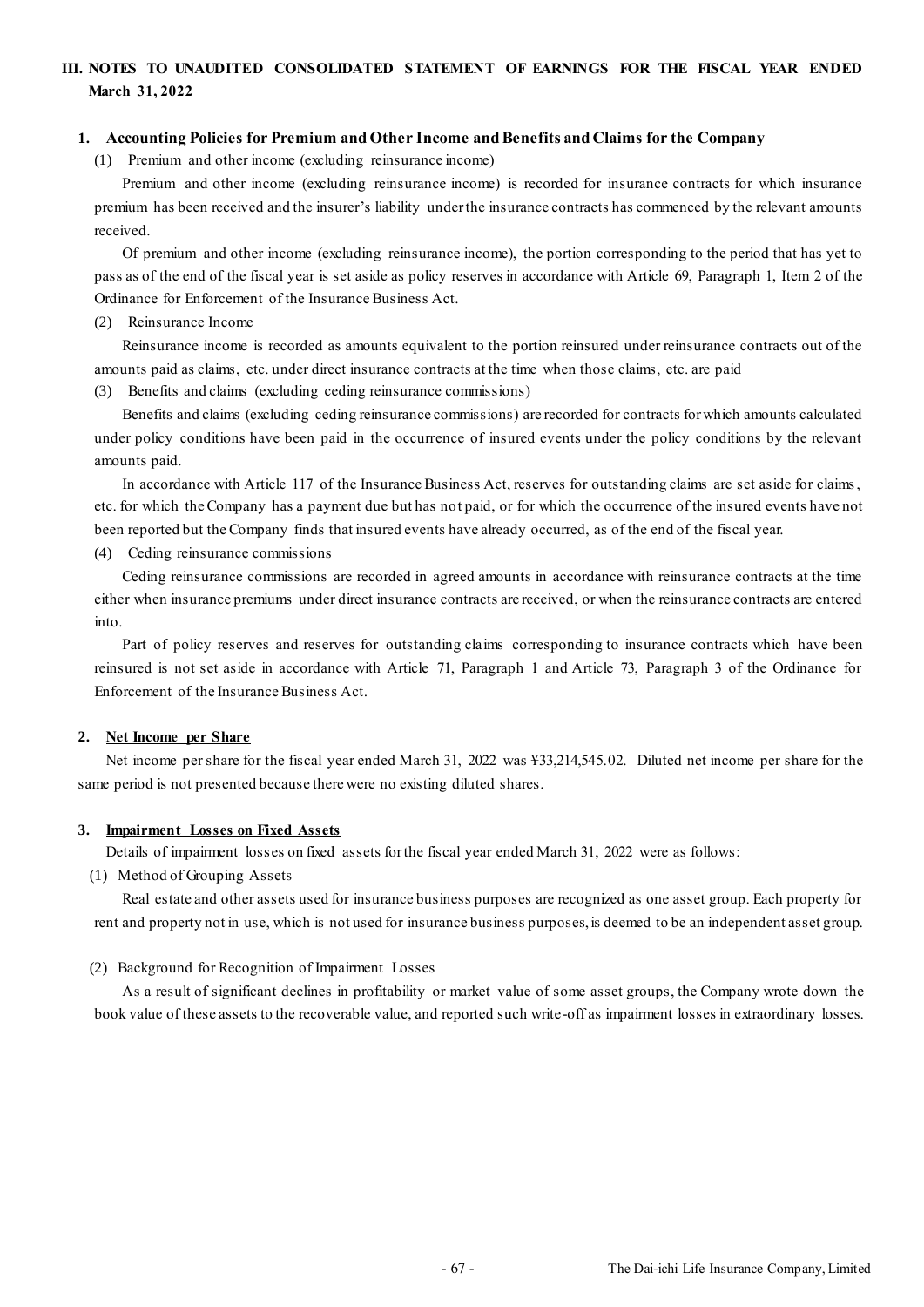### (3) Breakdown of Impairment Losses

Impairment losses by asset group for the fiscal year ended March 31, 2022 were as follows:

|                        |                                                  | Number | <b>Impairment Losses</b> |                  |       |
|------------------------|--------------------------------------------------|--------|--------------------------|------------------|-------|
| Asset Group            | Place                                            |        | Land                     | <b>Buildings</b> | Total |
|                        |                                                  |        | (Unit: million yen)      |                  |       |
| Real estate for rent   | Morioka city,<br>Iwate prefecture                |        |                          | 2                | 3     |
| Real estate not in use | Yokohama city,<br>Kanagawa prefecture and others | 18     | 1,035                    | 2,811            | 3,846 |
| Total                  | $\qquad \qquad$                                  | 19     | 1,036                    | 2,813            | 3,850 |

### (4) Calculation of Recoverable Value

Value in use or net sale value is used as the recoverable value of real estate for rent, and net sale value is used as the recoverable value of real estate not in use. A discount rate of 2.11% for the fiscal year ended March 31, 2022 was applied for discounting future cash flows in the calculation of value in use. Estimated disposal value, appraisal value based on real est ate appraisal standards, or appraisal value based on publicly assessed land value for tax purposes is used as the net sale value.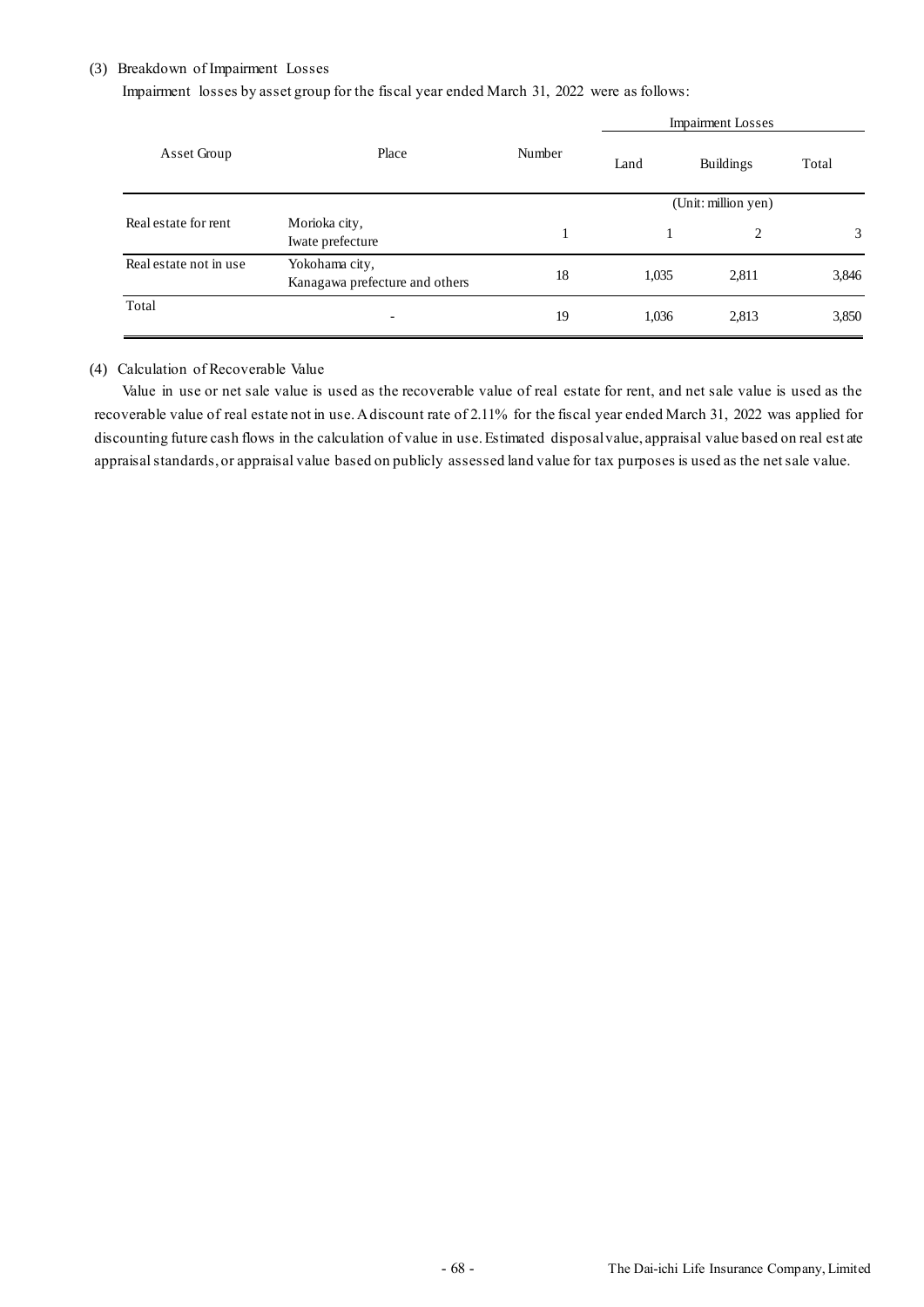# **IV. NOTES TO UNAUDITED CONSOLIDATED STATEMENTS OF COMPREHENS IVE INCOME FOR THE FIS CAL YEAR ENDED MARCH 31, 2022**

|                                                                    | (Unit: million yen) |
|--------------------------------------------------------------------|---------------------|
| Net unrealized gains (losses) on securities, net of tax            |                     |
| Amount incurred during the fiscal year ended March 31, 2022        | (444, 239)          |
| Amount reclassified                                                | (119,023)           |
| Before tax adjustment                                              | (563, 263)          |
| Tax effect                                                         | 157,068             |
| Net unrealized gains (losses) on securities, net of tax            | (406, 195)          |
| Deferred hedge gains (losses)                                      |                     |
| Amount incurred during the fiscal year ended March 31, 2022        | (26,870)            |
| Amount reclassified                                                | 1,728               |
| Before tax adjustment                                              | (25, 142)           |
| Tax effect                                                         | 7,022               |
| Deferred hedge gains (losses)                                      | (18, 119)           |
| Reserve for land revaluation                                       |                     |
| Amount incurred during the fiscal year ended March 31, 2022        |                     |
| Amount reclassified                                                |                     |
| Before tax adjustment                                              |                     |
| Tax effect                                                         | (25)                |
| Reserve for land revaluation                                       | (25)                |
| Foreign currency translation adjustments                           |                     |
| Amount incurred during the fiscal year ended March 31, 2022        | (942)               |
| Amount reclassified                                                |                     |
| Before tax adjustment                                              | (942)               |
| Tax effect                                                         |                     |
| Foreign currency translation adjustments                           | (942)               |
| Remeasurements of defined benefit plans, net of tax                |                     |
| Amount incurred during the fiscal year ended March 31, 2022        | 17,681              |
| Amount reclassified                                                | 4,330               |
| Before tax adjustment                                              | 22,012              |
| Tax effect                                                         | (6,147)             |
| Remeasurements of defined benefit plans                            | 15,864              |
| Share of other comprehensive income of subsidiaries and affiliates |                     |
| accounted for under the equity method                              |                     |
| Amount incurred during the fiscal year ended March 31, 2022        | (0)                 |
| Amount reclassified                                                |                     |
| Share of other comprehensive income of subsidiaries and            |                     |
| affiliates accounted for under the equity method                   | (0)                 |
| Total other comprehensive income                                   | (409, 417)          |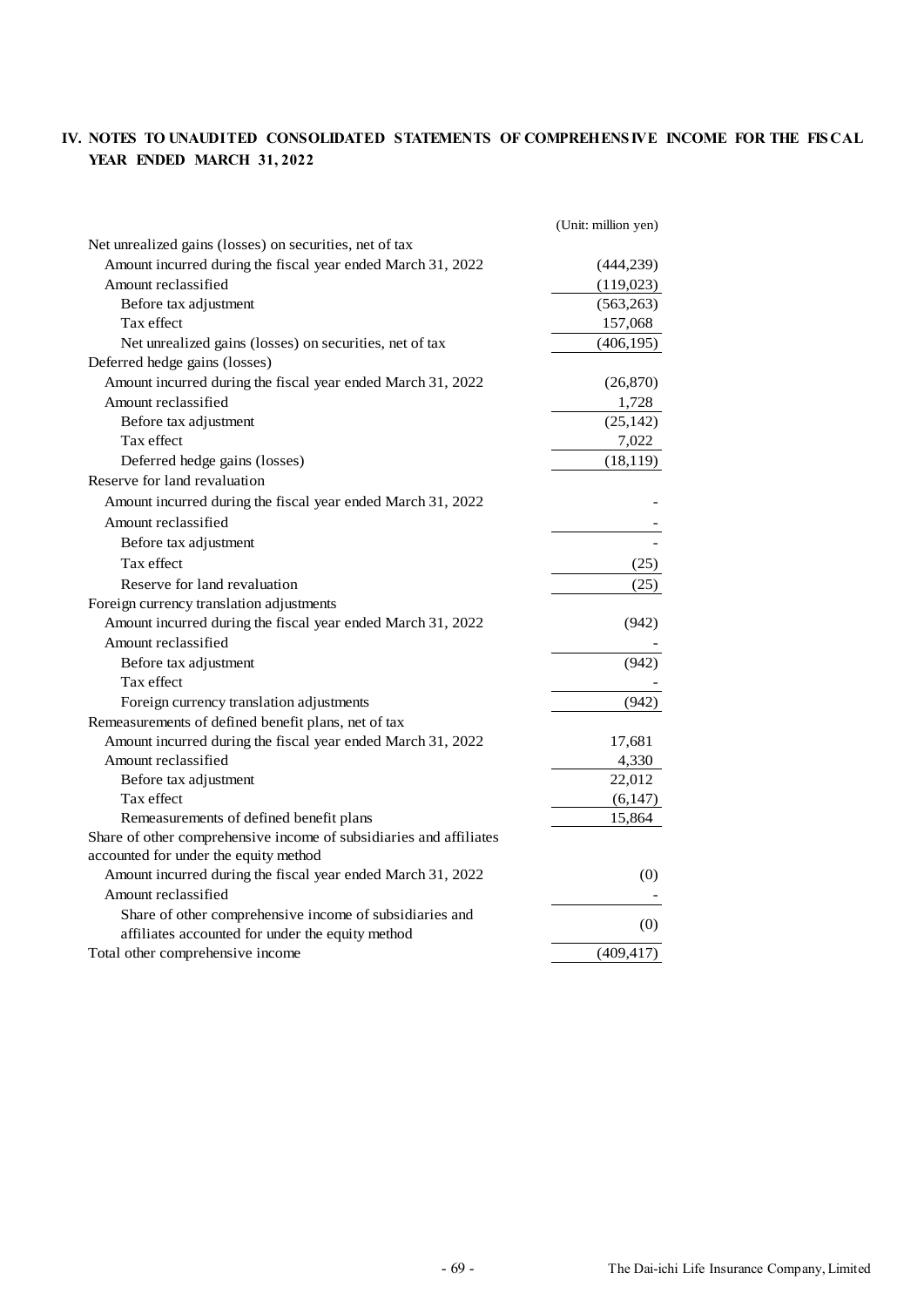## V. **NOTES TO UNAUDITED CONSOLIDATED STATEMENT OF CASH FLOWS FOR THE FISCAL YEAR ENDED March 31, 2022**

#### **1. Scope of Cash and Cash Equivalents**

Cash and cash equivalents in the consolidated statement of cash flows consist of cash on hand, demand deposits and shortterm investments with a maturity of three months or less from the date of acquisition, which are readily convertible into cas h and have an insignificant risk of changes in value.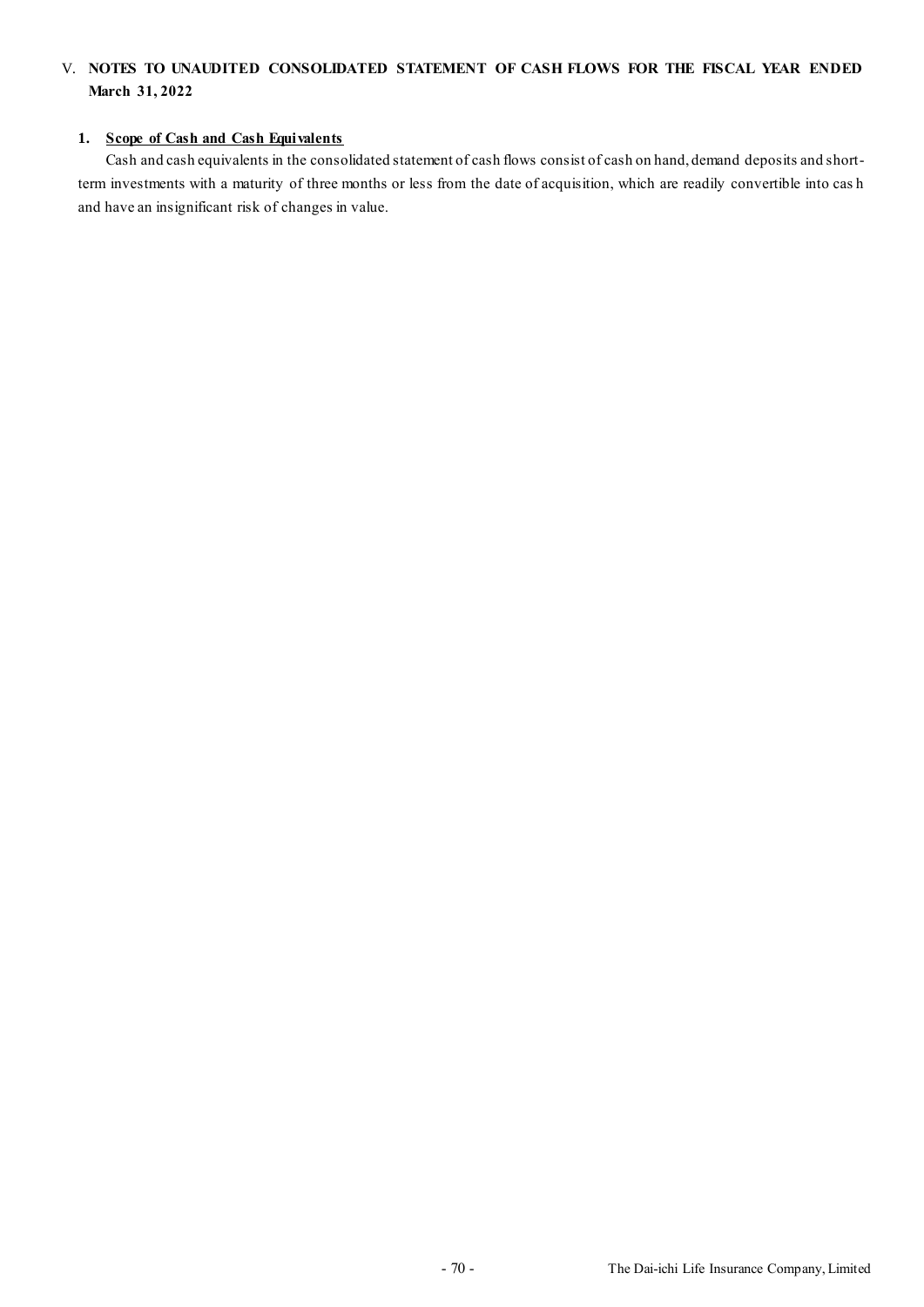# VI. **NOTES TO UNAUDITED CONSOLIDATED STATEMENT OF CHANGE IN NET ASSETS FOR THE FIS CAL YEAR ENDED March 31, 2022**

#### **1. Type and Number of Shares Outstanding**

|              | At the beginning<br>of the year | Increase                 | Decrease                 | As of<br>March<br>31,2022 |  |
|--------------|---------------------------------|--------------------------|--------------------------|---------------------------|--|
|              |                                 |                          | (Unit: thousands shares) |                           |  |
| Common stock |                                 | $\overline{\phantom{a}}$ |                          |                           |  |

### **2. Dividends on Common Stock**

(1) Cash Dividends

| Date of resolution  | June 16, 2021 (at the Annual General Meeting of Shareholders) |
|---------------------|---------------------------------------------------------------|
| Type of shares      | Common stock                                                  |
| Total dividends     | ¥158,716 million                                              |
| Dividends per share | ¥26,452,800                                                   |
| Record date         | March 31, 2021                                                |
| Effective date      | June 17, 2021                                                 |
| Dividend resource   | Retained earnings                                             |
|                     |                                                               |
|                     |                                                               |
| Date of resolution  | June 16, 2021 (at the Annual General Meeting of Shareholders) |
| Type of shares      | Common stock                                                  |
| Total dividends     | ¥49,999 million                                               |
| Dividends per share | ¥8,333,300                                                    |
| Record date         | March 31, 2021                                                |
| Effective date      | June 17, 2021                                                 |

(2) Dividends, the record date of which was March 31, 2022, to be paid out in the year ending March 31, 2023

| Date of resolution  | June 15, 2022 (at the Annual General Meeting of Shareholders) |
|---------------------|---------------------------------------------------------------|
| Type of shares      | Common stock                                                  |
| Total dividends     | $\text{\#}199,776$ million                                    |
| Dividends per share | ¥33,296,000                                                   |
| Record date         | March 31, 2022                                                |
| Effective date      | June 16, 2022                                                 |
| Dividend resource   | Retained earnings                                             |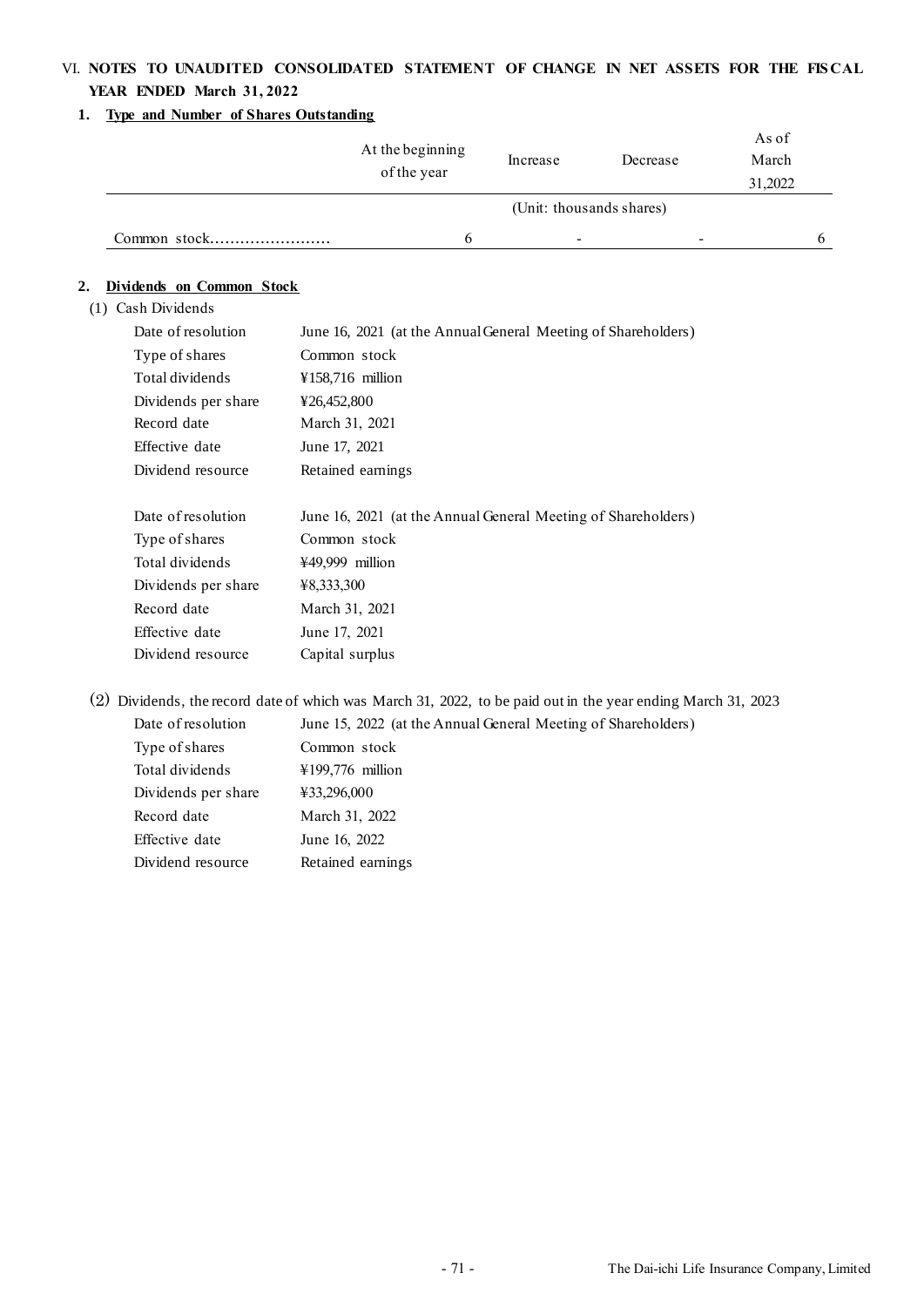#### (7) Consolidated Claims Based on Insurance Business Act

|                                                     |                | (millions of yen) |
|-----------------------------------------------------|----------------|-------------------|
| Category                                            | Year ended     | Year ended        |
|                                                     | March 31, 2021 | March 31, 2022    |
| Claims against bankrupt and quasi-bankrupt obligors | 67             | 79                |
| Claims with collection risk                         | 3.216          | 7,273             |
| Claims that are overdue for three months or more    |                |                   |
| Claims with repayment relaxation                    | 833            | 1,108             |
| Subtotal                                            | 4,117          | 8,460             |
| [Percentage]                                        | $0.08\%$ ]     | $0.12\%$ ]        |
| Claims against normal obligors                      | 4,885,696      | 7,317,803         |
| Total                                               | 4,889,814      | 7,326,264         |
|                                                     |                |                   |

Note:

5. Claims against normal obligors are all other loans. (Excluding items mentioned in Note from 1 to 4 above).

<sup>1.</sup> Claims against bankrupt and quasi-bankrupt obligors are loans to borrowers who are subject to bankruptcy, corporate reorganization or rehabilitation or other similar proceedings and other borrowers in serious financial difficulties.

<sup>2.</sup> Claims with collection risk are loans to obligors (other than bankrupt and quasi-bankrupt obligors) with deteriorated financial condition and results of operations from which it is unlikely that the principal and interest on the loans will be recovered. (Excluding the claims listed in Note 1)

<sup>3.</sup> Claims that are overdue for three months or more are loans for which payment of principal or interest is delayed for three months or more from the day following the contracted payment date. (Excluding the claims listed in Note 1 and 2)

<sup>4.</sup> Claims with repayment relaxation are arrangements that are advantageous to the debtor, such as interest rate reduction and exemption, interest payment deferment, principal repayment deferment, debt waiver, etc., for the purpose of rebuilding or supporting the debtor (Excluding items mentioned in Note from 1 to 3 above).